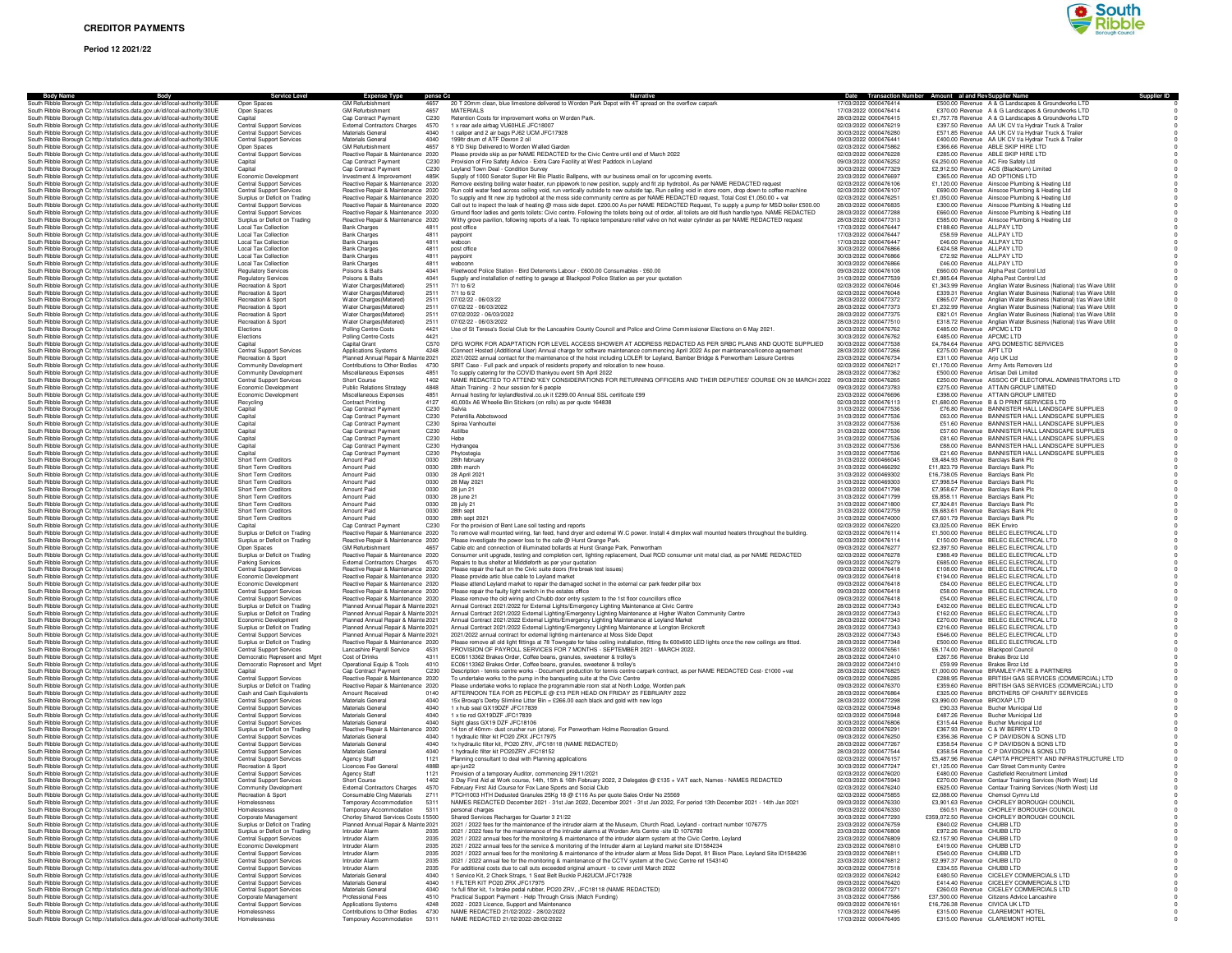| South Ribble Borough Cc http://statistics.data.gov.uk/id/local-authority/30UE                                                                                  | Homelessness                                         | Contributions to Other Bod                                                         |
|----------------------------------------------------------------------------------------------------------------------------------------------------------------|------------------------------------------------------|------------------------------------------------------------------------------------|
| South Ribble Borough Cc http://statistics.data.gov.uk/id/local-authority/30UE                                                                                  | Homelessness                                         | Temporary Accommodatio                                                             |
| South Ribble Borough Cohttp://statistics.data.gov.uk/id/local-authority/30UE                                                                                   | Homelessness                                         | Temporary Accommodatic<br>Contributions to Other Box<br>Contributions to Other Box |
| South Ribble Borough Cc http://statistics.data.gov.uk/id/local-authority/30UE                                                                                  | Homelessness                                         |                                                                                    |
| South Ribble Borough Cohttp://statistics.data.gov.uk/id/local-authority/30UE                                                                                   | Homelessness                                         |                                                                                    |
| South Ribble Borough Cc http://statistics.data.gov.uk/id/local-authority/30UE                                                                                  | Homelessness                                         | Contributions to Other Box                                                         |
| South Ribble Borough Cc http://statistics.data.gov.uk/id/local-authority/30UE                                                                                  | Homelessness                                         | Temporary Accommodatio                                                             |
| South Ribble Borough Cc http://statistics.data.gov.uk/id/local-authority/30UE                                                                                  | Homelessness                                         | Contributions to Other Box                                                         |
| South Ribble Borough Cc http://statistics.data.gov.uk/id/local-authority/30UE                                                                                  | Homelessness                                         | Contributions to Other Bod                                                         |
| South Ribble Borough Cc http://statistics.data.gov.uk/id/local-authority/30UE                                                                                  | Capital                                              | Cap Contract Payment                                                               |
| South Ribble Borough Cc http://statistics.data.gov.uk/id/local-authority/30UE                                                                                  | Capital                                              | Cap Contract Payment                                                               |
| South Ribble Borough Cohttp://statistics.data.gov.uk/id/local-authority/30UE                                                                                   | Capital                                              | Cap Contract Payment                                                               |
| South Ribble Borough Cc http://statistics.data.gov.uk/id/local-authority/30UE                                                                                  | Capital                                              | Cap Contract Payment                                                               |
| South Ribble Borough Cr http://statistics.data.gov.uk/id/local-authority/30UE                                                                                  | Short Term Creditors                                 | Amount Paid                                                                        |
| South Ribble Borough Cr http://statistics.data.gov.uk/id/local-authority/30UE                                                                                  | Short Term Creditors                                 | Amount Paid                                                                        |
| South Ribble Borough Cc http://statistics.data.gov.uk/id/local-authority/30UE                                                                                  | Short Term Creditors                                 | Amount Paid                                                                        |
| South Ribble Borough Cc http://statistics.data.gov.uk/id/local-authority/30UE                                                                                  | Short Term Creditors                                 | Amount Paid                                                                        |
| South Ribble Borough Cc http://statistics.data.gov.uk/id/local-authority/30UE                                                                                  | Short Term Creditors                                 | Amount Paid                                                                        |
| South Ribble Borough Cc http://statistics.data.gov.uk/id/local-authority/30UE                                                                                  | Short Term Creditors                                 | Amount Paid                                                                        |
| South Ribble Borough Cc http://statistics.data.gov.uk/id/local-authority/30UE<br>South Ribble Borough Cr http://statistics.data.gov.uk/id/local-authority/30UE | Short Term Creditors<br>Short Term Creditors         | Amount Paid<br>Amount Paid                                                         |
| South Ribble Borough Cr http://statistics.data.gov.uk/id/local-authority/30UE                                                                                  |                                                      | Amount Paid                                                                        |
| South Ribble Borough Cohttp://statistics.data.gov.uk/id/local-authority/30UE                                                                                   | Short Term Creditors<br><b>Short Term Creditors</b>  | Amount Paid                                                                        |
| South Ribble Borough Cr http://statistics.data.gov.uk/id/local-authority/30UE                                                                                  | Short Term Creditors                                 | Amount Paid                                                                        |
| South Ribble Borough Cr http://statistics.data.gov.uk/id/local-authority/30UE                                                                                  | Short Term Creditors                                 | Amount Paid                                                                        |
| South Ribble Borough Cr http://statistics.data.gov.uk/id/local-authority/30UE                                                                                  | Recreation & Sport                                   | Planned Annual Repair &                                                            |
| South Ribble Borough Cohttp://statistics.data.gov.uk/id/local-authority/30UE                                                                                   | Recreation & Sport                                   | Planned Annual Repair &                                                            |
| South Ribble Borough Cr http://statistics.data.gov.uk/id/local-authority/30UE                                                                                  | Central Support Services                             | Microfilming General                                                               |
| South Ribble Borough Cc http://statistics.data.gov.uk/id/local-authority/30UE                                                                                  | Local Tax Collection                                 | Postage General                                                                    |
| South Ribble Borough Cc http://statistics.data.gov.uk/id/local-authority/30UE                                                                                  | Local Tax Collection                                 | <b>Stationery General</b>                                                          |
| South Ribble Borough Cohttp://statistics.data.gov.uk/id/local-authority/30UE                                                                                   | <b>Local Tax Collection</b>                          | Postage General                                                                    |
| South Ribble Borough Cc http://statistics.data.gov.uk/id/local-authority/30UE                                                                                  | Development Control                                  | Professional Fees                                                                  |
| South Ribble Borough Cc http://statistics.data.gov.uk/id/local-authority/30UE                                                                                  | Local Tax Collection                                 | Postage General                                                                    |
| South Ribble Borough Cc http://statistics.data.gov.uk/id/local-authority/30UE                                                                                  | <b>Local Tax Collection</b>                          | Postage General                                                                    |
| South Ribble Borough Cc http://statistics.data.gov.uk/id/local-authority/30UE                                                                                  | <b>Local Tax Collection</b>                          | Postage General                                                                    |
| South Ribble Borough Cc http://statistics.data.gov.uk/id/local-authority/30UE                                                                                  | <b>Local Tax Collection</b>                          | <b>Stationery General</b>                                                          |
| South Ribble Borough Cr http://statistics.data.gov.uk/id/local-authority/30UE                                                                                  | Local Tax Collection                                 | Postage General                                                                    |
| South Ribble Borough Cc http://statistics.data.gov.uk/id/local-authority/30UE                                                                                  | Capital                                              | Capital Grant                                                                      |
| South Ribble Borough Cc http://statistics.data.gov.uk/id/local-authority/30UE                                                                                  | Recreation & Sport                                   | Publicity & Promotion                                                              |
| South Ribble Borough Cc http://statistics.data.gov.uk/id/local-authority/30UE                                                                                  | Capital                                              | Cap Contract Payment                                                               |
| South Ribble Borough Cc http://statistics.data.gov.uk/id/local-authority/30UE                                                                                  | Capital                                              | Cap Contract Payment                                                               |
| South Ribble Borough Cc http://statistics.data.gov.uk/id/local-authority/30UE                                                                                  | Central Support Services                             | Legal                                                                              |
| South Ribble Borough Cc http://statistics.data.gov.uk/id/local-authority/30UE                                                                                  | <b>Central Support Services</b>                      | Planned Annual Repair &                                                            |
| South Ribble Borough Cc http://statistics.data.gov.uk/id/local-authority/30UE                                                                                  | Homelessness                                         | Temporary Accommodatio                                                             |
| South Ribble Borough Cohttp://statistics.data.gov.uk/id/local-authority/30UE                                                                                   | Economic Development                                 | <b>Public Relations Strategy</b>                                                   |
| South Ribble Borough Cohttp://statistics.data.gov.uk/id/local-authority/30UE                                                                                   | Economic Development                                 | Professional Fees                                                                  |
| South Ribble Borough Cc http://statistics.data.gov.uk/id/local-authority/30UE                                                                                  | Economic Development                                 | Professional Fees                                                                  |
| South Ribble Borough Cc http://statistics.data.gov.uk/id/local-authority/30UE                                                                                  | <b>Central Support Services</b>                      | Computer Equipment                                                                 |
| South Ribble Borough Cr http://statistics.data.gov.uk/id/local-authority/30UE                                                                                  | Central Support Services                             | Computer Equipment                                                                 |
| South Ribble Borough Cc http://statistics.data.gov.uk/id/local-authority/30UE                                                                                  | Central Support Services                             | Computer Equipment                                                                 |
| South Ribble Borough Cc http://statistics.data.gov.uk/id/local-authority/30UE                                                                                  | Central Support Services                             | Computer Equipment<br>Computer Equipment                                           |
| South Ribble Borough Cc http://statistics.data.gov.uk/id/local-authority/30UE                                                                                  | <b>Central Support Services</b>                      |                                                                                    |
| South Ribble Borough Cc http://statistics.data.gov.uk/id/local-authority/30UE                                                                                  | Central Support Services                             | Computer Equipment                                                                 |
| South Ribble Borough Cc http://statistics.data.gov.uk/id/local-authority/30UE                                                                                  | Central Support Services                             | Computer Equipment                                                                 |
| South Ribble Borough Cc http://statistics.data.gov.uk/id/local-authority/30UE                                                                                  | Central Support Services                             | Materials General<br>Materials General                                             |
| South Ribble Borough Cc http://statistics.data.gov.uk/id/local-authority/30UE<br>South Ribble Borough Cr http://statistics.data.gov.uk/id/local-authority/30UE | <b>Central Support Services</b>                      | Materials General                                                                  |
| South Ribble Borough Cr http://statistics.data.gov.uk/id/local-authority/30UE                                                                                  | Central Support Services<br>Central Support Services | Materials General                                                                  |
| South Ribble Borough Cc http://statistics.data.gov.uk/id/local-authority/30UE                                                                                  | Central Support Services                             | Materials General                                                                  |
| South Ribble Borough Cc http://statistics.data.gov.uk/id/local-authority/30UE                                                                                  | <b>Central Support Services</b>                      | Materials General                                                                  |
| South Ribble Borough Cohttp://statistics.data.gov.uk/id/local-authority/30UE                                                                                   | <b>Central Support Services</b>                      | Materials General                                                                  |
| South Ribble Borough Cohttp://statistics.data.gov.uk/id/local-authority/30UE                                                                                   | Central Support Services                             | Materials General                                                                  |
| South Ribble Borough Cc http://statistics.data.gov.uk/id/local-authority/30UE                                                                                  | General Government Grants                            | Contribution to Reserves                                                           |
| South Ribble Borough Cc http://statistics.data.gov.uk/id/local-authority/30UE                                                                                  | General Government Grants                            | Contribution to Reserves                                                           |
| South Ribble Borough Cc http://statistics.data.gov.uk/id/local-authority/30UE                                                                                  | General Government Grants                            | Contribution to Reserves                                                           |
| South Ribble Borough Cc http://statistics.data.gov.uk/id/local-authority/30UE                                                                                  | General Government Grants                            | Contribution to Reserves                                                           |
| South Ribble Borough Cc http://statistics.data.gov.uk/id/local-authority/30UE                                                                                  | General Government Grants                            | Contribution to Reserves                                                           |
| South Ribble Borough Cc http://statistics.data.gov.uk/id/local-authority/30UE                                                                                  | General Government Grants                            | Contribution to Reserves                                                           |
| South Ribble Borough Cc http://statistics.data.gov.uk/id/local-authority/30UE                                                                                  | Surplus or Deficit on Trading                        | Reactive Repair & Mainter                                                          |
| South Ribble Borough Cc http://statistics.data.gov.uk/id/local-authority/30UE                                                                                  | Central Support Services                             |                                                                                    |
| South Ribble Borough Cr http://statistics.data.gov.uk/id/local-authority/30UE                                                                                  | Open Spaces                                          | Reactive Repair & Mainter<br>Operational Equip & Tools                             |
| South Ribble Borough Cc http://statistics.data.gov.uk/id/local-authority/30UE                                                                                  | Open Spaces                                          | Operational Equip & Tools                                                          |
| South Ribble Borough Cc http://statistics.data.gov.uk/id/local-authority/30UE                                                                                  | Open Spaces                                          | Operational Equip & Tools                                                          |
| South Ribble Borough Cc http://statistics.data.gov.uk/id/local-authority/30UE                                                                                  | Open Spaces                                          | Operational Equip & Tools                                                          |
| South Ribble Borough Cc http://statistics.data.gov.uk/id/local-authority/30UE                                                                                  | Open Spaces                                          | Operational Equip & Tools                                                          |
| South Ribble Borough Cc http://statistics.data.gov.uk/id/local-authority/30UE                                                                                  | Open Spaces                                          | Operational Equip & Tools                                                          |
| South Ribble Borough Cc http://statistics.data.gov.uk/id/local-authority/30UE                                                                                  | Open Spaces                                          | Operational Equip & Tools                                                          |
| South Ribble Borough Cr http://statistics.data.gov.uk/id/local-authority/30UE                                                                                  | Open Spaces                                          | Operational Equip & Tools<br>Operational Equip & Tools                             |
| South Ribble Borough Cc http://statistics.data.gov.uk/id/local-authority/30UE                                                                                  | Open Spaces                                          |                                                                                    |
| South Ribble Borough Cc http://statistics.data.gov.uk/id/local-authority/30UE                                                                                  | <b>Street Cleansing</b>                              | Operational Equip & Tools                                                          |
| South Ribble Borough Cc http://statistics.data.gov.uk/id/local-authority/30UE                                                                                  | Capital                                              | Cap Contract Payment                                                               |
| South Ribble Borough Cc http://statistics.data.gov.uk/id/local-authority/30UE                                                                                  | Capital                                              | Cap Contract Payment                                                               |
| South Ribble Borough Cc http://statistics.data.gov.uk/id/local-authority/30UE                                                                                  | Central Support Services                             | Reactive Repair & Mainter                                                          |
| South Ribble Borough Cr http://statistics.data.gov.uk/id/local-authority/30UE                                                                                  | Open Spaces                                          | Commemorative Features                                                             |
| South Ribble Borough Cc http://statistics.data.gov.uk/id/local-authority/30UE                                                                                  | Open Spaces                                          | Commemorative Features                                                             |
| South Ribble Borough Cc http://statistics.data.gov.uk/id/local-authority/30UE                                                                                  | Central Support Services                             | Computer Maintenance                                                               |
| South Ribble Borough Cc http://statistics.data.gov.uk/id/local-authority/30UE                                                                                  | <b>Local Tax Collection</b><br>Capital               | <b>Stationery General</b>                                                          |
| South Ribble Borough Cc http://statistics.data.gov.uk/id/local-authority/30UE                                                                                  |                                                      | Cap Contract Payment                                                               |
| South Ribble Borough Cc http://statistics.data.gov.uk/id/local-authority/30UE                                                                                  | Central Support Services                             | Materials General                                                                  |
| South Ribble Borough Cc http://statistics.data.gov.uk/id/local-authority/30UE                                                                                  | <b>Central Support Services</b>                      | Operational Equip & Tools                                                          |
| South Ribble Borough Cc http://statistics.data.gov.uk/id/local-authority/30UE<br>South Ribble Borough Cr http://statistics.data.gov.uk/id/local-authority/30UE | Central Support Services<br>Central Support Services | External Contractors Chan<br>Materials General                                     |
|                                                                                                                                                                | <b>Central Support Services</b>                      | Materials General                                                                  |
| South Ribble Borough Cc http://statistics.data.gov.uk/id/local-authority/30UE<br>South Ribble Borough Cr http://statistics.data.gov.uk/id/local-authority/30UE | Capital Grants & Contributions                       | Amount Paid                                                                        |
| South Ribble Borough Cohttp://statistics.data.gov.uk/id/local-authority/30UE                                                                                   | Capital Grants & Contributions                       | Amount Paid                                                                        |
| South Ribble Borough Cohttp://statistics.data.gov.uk/id/local-authority/30UE                                                                                   | Homelessness                                         | Contributions to Other Box                                                         |
|                                                                                                                                                                |                                                      |                                                                                    |
| South Ribble Borough Cc http://statistics.data.gov.uk/id/local-authority/30UE                                                                                  | <b>Waste Collection</b>                              | <b>External Contractors Chan</b>                                                   |
| South Ribble Borough Cc http://statistics.data.gov.uk/id/local-authority/30UE                                                                                  | Recycling<br>Recycling                               | External Contractors Chan<br>External Contractors Chan                             |
|                                                                                                                                                                | Recycling                                            | <b>External Contractors Chan</b>                                                   |
| South Ribble Borough Cc http://statistics.data.gov.uk/id/local-authority/30UE                                                                                  | Trade Waste                                          | <b>External Contractors Chan</b>                                                   |
| South Ribble Borough Cc http://statistics.data.gov.uk/id/local-authority/30UE                                                                                  | Trade Waste                                          | <b>External Contractors Chan</b>                                                   |
| South Ribble Borough C: http://statistics.data.gov.uk/id/local-authority/30UE                                                                                  | Waste Collection                                     | External Contractors Chan                                                          |
| South Ribble Borough C: http://statistics.data.gov.uk/id/local-authority/30UE                                                                                  | Waste Collection                                     | External Contractors Chan                                                          |
| South Ribble Borough Cohttp://statistics.data.gov.uk/id/local-authority/30UE                                                                                   |                                                      |                                                                                    |
| South Ribble Borough Cc http://statistics.data.gov.uk/id/local-authority/30UE                                                                                  |                                                      |                                                                                    |
| South Ribble Borough Cc http://statistics.data.gov.uk/id/local-authority/30UE                                                                                  | <b>Waste Collection</b>                              | <b>External Contractors Chan</b>                                                   |
| South Ribble Borough C: http://statistics.data.gov.uk/id/local-authority/30UE                                                                                  | <b>Waste Collection</b>                              | External Contractors Chan                                                          |
| South Ribble Borough C: http://statistics.data.gov.uk/id/local-authority/30UE                                                                                  | <b>Waste Collection</b>                              | External Contractors Chan                                                          |
| South Ribble Borough Cr http://statistics.data.gov.uk/id/local-authority/30UE                                                                                  | Short Term Creditors                                 | Amount Paid                                                                        |
| South Ribble Borough Cc http://statistics.data.gov.uk/id/local-authority/30UE                                                                                  | Short Term Creditors<br><b>Waste Collection</b>      | Amount Paid                                                                        |
| South Ribble Borough C: http://statistics.data.gov.uk/id/local-authority/30UE<br>South Ribble Borough Cohttp://statistics.data.gov.uk/id/local-authority/30UE  | <b>Waste Collection</b>                              | <b>External Contractors Chan</b><br><b>External Contractors Chan</b>               |
|                                                                                                                                                                | Short Term Creditors                                 | Amount Paid                                                                        |
| South Ribble Borough Cc http://statistics.data.gov.uk/id/local-authority/30UE<br>South Ribble Borough Cohttp://statistics.data.gov.uk/id/local-authority/30UE  | <b>Short Term Creditors</b>                          | Amount Paid                                                                        |
| South Ribble Borough Cc http://statistics.data.gov.uk/id/local-authority/30UE                                                                                  | Short Term Creditors                                 | Amount Paid                                                                        |

| http://statistics.data.gov.uk/id/local-authority/30UE                                                          | Homelessness                                                       | Contributions to Other Bodies 4730                               |                  | NAME REDACTED 28/02/2022 - 07/03/2022                                                                                                                                                                            | 17/03/2022 0000476496                          |                                                          | £315.00 Revenue CLAREMONT HOTEL                                                                            |
|----------------------------------------------------------------------------------------------------------------|--------------------------------------------------------------------|------------------------------------------------------------------|------------------|------------------------------------------------------------------------------------------------------------------------------------------------------------------------------------------------------------------|------------------------------------------------|----------------------------------------------------------|------------------------------------------------------------------------------------------------------------|
| http://statistics.data.gov.uk/id/local-authority/30UE                                                          | Homelessness                                                       | Temporary Accommodation                                          | 5311             | NAME REDACTED 28/02/2022-07/03/2022                                                                                                                                                                              | 17/03/2022 0000476496                          |                                                          | £315.00 Revenue CLAREMONT HOTEL                                                                            |
| http://statistics.data.gov.uk/id/local-authority/30UE                                                          | Homelessness                                                       | Temporary Accommodation                                          | 5311             | NAME REDACTED 07/03/2022-14/03/2022                                                                                                                                                                              | 23/03/2022 0000476730                          |                                                          | £315.00 Revenue CLAREMONT HOTEL                                                                            |
| http://statistics.data.gov.uk/id/local-authority/30UE                                                          | Homelessness                                                       | Contributions to Other Bodies                                    | 4730             | NAME REDACTED 07/03/2022-14/03/2022                                                                                                                                                                              | 23/03/2022 0000476730                          |                                                          | £315.00 Revenue CLAREMONT HOTEL                                                                            |
| http://statistics.data.gov.uk/id/local-authority/30UE                                                          | Homelessness                                                       | Contributions to Other Bodies                                    | 4730             | NAME REDACTED 14/03/2022 - 16/03/2022                                                                                                                                                                            | 30/03/2022 0000477515                          |                                                          | £135.00 Revenue CLAREMONT HOTEL                                                                            |
| http://statistics.data.gov.uk/id/local-authority/30UE                                                          | Homelessness                                                       | Contributions to Other Bodies                                    | 4730             | NAME REDACTED 14/03/2022 to year end 31/03/2022                                                                                                                                                                  | 30/03/2022 0000477515                          |                                                          | £765.00 Revenue CLAREMONT HOTEL                                                                            |
| http://statistics.data.gov.uk/id/local-authority/30UE                                                          | Homelessness<br>Homelessness                                       | Temporary Accommodation<br>Contributions to Other Bodies         | 5311<br>4730     | NAME REDACTED 14/03/2022 to year end 31/03/2022.<br>NAME REDACTED 07/03/22-14/03/2022                                                                                                                            | 30/03/2022 0000477515<br>30/03/2022 0000477516 |                                                          | £765.00 Revenue CLAREMONT HOTEL<br>£315.00 Revenue CLAREMONT HOTEL                                         |
| http://statistics.data.gov.uk/id/local-authority/30UE<br>http://statistics.data.gov.uk/id/local-authority/30UE | Homelessness                                                       | Contributions to Other Bodies                                    | 4730             | NAME REDACTED 10/03/2022-14/03/2022                                                                                                                                                                              | 30/03/2022 0000477516                          |                                                          | £180.00 Revenue CLAREMONT HOTEL                                                                            |
| http://statistics.data.gov.uk/id/local-authority/30UE                                                          | Capital                                                            | Cap Contract Payment                                             | C230             | Please undertake remediation works at Bent Lane Leyland as agreed with SRBC Regeneration department                                                                                                              | 02/03/2022 0000476042                          |                                                          | £3,987.50 Revenue CLIVE HURT (PLANT HIRE) LTD                                                              |
| http://statistics.data.gov.uk/id/local-authority/30UE                                                          | Capital                                                            | Cap Contract Payment                                             | C230             | Please undertake remediation works at Bent Lane Leyland as agreed with SRBC Regeneration department                                                                                                              | 28/03/2022 0000476838                          |                                                          | £3,190.00 Revenue CLIVE HURT (PLANT HIRE) LTD                                                              |
| http://statistics.data.gov.uk/id/local-authority/30UE                                                          | Capital                                                            | Cap Contract Payment                                             | C230             | Please undertake remediation works at Bent Lane Leyland as agreed with SRBC Regeneration department                                                                                                              | 30/03/2022 0000477514                          |                                                          | £7,177.50 Revenue CLIVE HURT (PLANT HIRE) LTD                                                              |
| http://statistics.data.gov.uk/id/local-authority/30UE                                                          | Capital                                                            | Cap Contract Payment                                             | C230             | For the provision of works to the pavilion, car park extension and associated works at Bamber Bridge sports hub                                                                                                  | 28/03/2022 0000476823                          |                                                          | £84,378.37 Revenue Code Building Solutions Limited                                                         |
| http://statistics.data.gov.uk/id/local-authority/30UE                                                          | Short Term Creditors                                               | Amount Paid                                                      | 0030             | APRIL 2021 - CHILDCARE VOLICHERS                                                                                                                                                                                 | 31/03/2022 0000466540                          |                                                          | £1,517.00 Revenue COMPUTERSHARE VOUCHER SERVICES                                                           |
| http://statistics.data.gov.uk/id/local-authority/30UE                                                          | Short Term Creditors                                               | Amount Paid                                                      | 0030             | MAY 2021 - CHILDCARE VOUCHERS                                                                                                                                                                                    | 31/03/2022 0000468746                          |                                                          | £1,517.00 Revenue COMPUTERSHARE VOUCHER SERVICES                                                           |
| http://statistics.data.gov.uk/id/local-authority/30UE                                                          | Short Term Creditors                                               | Amount Paid                                                      | 0030             | JUNE 2021 - CHILDCARE VOUCHERS                                                                                                                                                                                   | 31/03/2022 0000468747                          |                                                          | £1,517.00 Revenue COMPUTERSHARE VOUCHER SERVICES                                                           |
| http://statistics.data.gov.uk/id/local-authority/30UE                                                          | <b>Short Term Creditors</b>                                        | Amount Paid                                                      | 0030             | JULY 2021 - CHILDCARE VOUCHERS                                                                                                                                                                                   | 31/03/2022 0000469978                          |                                                          | £1,517.00 Revenue COMPUTERSHARE VOUCHER SERVICES                                                           |
| http://statistics.data.gov.uk/id/local-authority/30UE                                                          | Short Term Creditors                                               | Amount Paid                                                      | 0030             | AUGUST 2021 - CHILDCARE VOUCHERS                                                                                                                                                                                 | 31/03/2022 0000471332                          |                                                          | £1,517.00 Revenue COMPUTERSHARE VOUCHER SERVICES                                                           |
| http://statistics.data.gov.uk/id/local-authority/30UE                                                          | Short Term Creditors                                               | Amount Paid                                                      | 0030             | SEPTEMBER 2021 - CHILDCARE VOUCHERS                                                                                                                                                                              | 31/03/2022 0000472688                          |                                                          | £1,094.00 Revenue COMPUTERSHARE VOUCHER SERVICES                                                           |
| http://statistics.data.gov.uk/id/local-authority/30UE                                                          | Short Term Creditors                                               | Amount Paid                                                      | 0030             | OCTOBER 2021 - CHILDCARE VOUCHERS                                                                                                                                                                                | 31/03/2022 0000472689                          |                                                          | £1,317.00 Revenue COMPUTERSHARE VOUCHER SERVICES                                                           |
| http://statistics.data.gov.uk/id/local-authority/30UE                                                          | Short Term Creditors                                               | Amount Paid                                                      | 0030<br>0030     | NOVEMBER 2021 - CHILDCARE VOUCHERS<br>DECEMBER 2021 - CHILDCARE VOUCHERS                                                                                                                                         | 31/03/2022 0000473197<br>31/03/2022 0000475901 |                                                          | £1,317.00 Revenue COMPUTERSHARE VOUCHER SERVICES<br>£1,144.00 Revenue COMPUTERSHARE VOUCHER SERVICES       |
| http://statistics.data.gov.uk/id/local-authority/30UE<br>http://statistics.data.gov.uk/id/local-authority/30UE | Short Term Creditors<br>Short Term Creditors                       | Amount Paid<br>Amount Paid                                       | 0030             | JANUARY 2022 - CHILDCARE VOUCHERS                                                                                                                                                                                | 31/03/2022 0000475902                          |                                                          | £1,144.00 Revenue COMPUTERSHARE VOUCHER SERVICES                                                           |
| http://statistics.data.gov.uk/id/local-authoritv/30UE                                                          | Short Term Creditors                                               | Amount Paid                                                      | 0030             | FEBBUARY 2022 - CHILDCARE VOLICHERS                                                                                                                                                                              | 31/03/2022 0000475903                          |                                                          | £1,144.00 Revenue COMPUTERSHARE VOUCHER SERVICES                                                           |
| http://statistics.data.gov.uk/id/local-authority/30UE                                                          | Short Term Creditors                                               | Amount Paid                                                      | 0030             | MARCH 2022 - CHILDCARE VOUCHERS                                                                                                                                                                                  | 31/03/2022 0000476539                          |                                                          | £1,367.00 Revenue COMPUTERSHARE VOUCHER SERVICES                                                           |
| http://statistics.data.gov.uk/id/local-authority/30UE                                                          | Recreation & Sport                                                 | Planned Annual Repair & Mainte 2021                              |                  | 2021 / 2022 annual contract for 2 visits per year for air conditioning maintenance at Penwortham Leisure centre as per your ref AMS4316                                                                          | 09/03/2022 0000476391                          |                                                          | £300.00 Revenue Coolair Services Limited                                                                   |
| http://statistics.data.gov.uk/id/local-authority/30UE                                                          | Recreation & Sport                                                 | Planned Annual Repair & Mainte 2021                              |                  | 2021 / 2022 annual contract for 2 visits per year for air conditioning maintenance at Bamber Bridge leisure centre as per your ref AMS4315                                                                       | 09/03/2022 0000476421                          |                                                          | £300.00 Revenue Coolair Services Limited                                                                   |
| http://statistics.data.gov.uk/id/local-authority/30UE                                                          | Central Support Services                                           | Microfilming General                                             | 4151             | Renewal of service contract - for microfiche                                                                                                                                                                     | 28/03/2022 0000477297                          |                                                          | £410.00 Revenue Covergold Limited                                                                          |
| http://statistics.data.gov.uk/id/local-authority/30UE                                                          | <b>Local Tax Collection</b>                                        | Postage General                                                  | 4291             | Postage November to March 2022                                                                                                                                                                                   | 02/03/2022 0000476043                          | £675.59 Revenue CRITIQOM                                 |                                                                                                            |
| http://statistics.data.gov.uk/id/local-authority/30UE                                                          | <b>Local Tax Collection</b>                                        | <b>Stationery General</b>                                        | 4130             | Stationery November to March 2022                                                                                                                                                                                | 02/03/2022 0000476170                          | £1,040.00 Revenue CRITIQOM                               |                                                                                                            |
| http://statistics.data.gov.uk/id/local-authority/30UE                                                          | <b>Local Tax Collection</b>                                        | Postage General                                                  | 4291             | Postage November to March 2022                                                                                                                                                                                   | 02/03/2022 0000476171                          | £273.49 Revenue CRITIQOM                                 |                                                                                                            |
| http://statistics.data.gov.uk/id/local-authority/30UE                                                          | Development Control                                                | <b>Professional Fees</b>                                         | 4510             | Neighbour consults - mailout for Windmill farm application. Re-consult on amended plans.                                                                                                                         | 09/03/2022 0000476378                          | £286.67 Revenue CRITIQOM                                 |                                                                                                            |
| http://statistics.data.gov.uk/id/local-authority/30UE                                                          | <b>Local Tax Collection</b>                                        | Postage General                                                  | 4291             | Postage November to March 2022                                                                                                                                                                                   | 09/03/2022 0000476379                          | £574.88 Revenue CRITIQOM                                 |                                                                                                            |
| http://statistics.data.gov.uk/id/local-authority/30UE                                                          | <b>Local Tax Collection</b>                                        | Postage General                                                  | 4291             | Postage November to March 2022                                                                                                                                                                                   | 17/03/2022 0000476644                          | £1.025.94 Revenue CRITIQOM                               |                                                                                                            |
| http://statistics.data.gov.uk/id/local-authority/30UE                                                          | <b>Local Tax Collection</b>                                        | Postage General                                                  | 4291             | Postage November to March 2022                                                                                                                                                                                   | 23/03/2022 0000476728                          | £305.16 Revenue CRITIQOM                                 |                                                                                                            |
| http://statistics.data.gov.uk/id/local-authority/30UE                                                          | <b>Local Tax Collection</b>                                        | <b>Stationery General</b>                                        | 4130             | EOY CTAX BOOKLET                                                                                                                                                                                                 | 23/03/2022 0000476814                          | £4,983.16 Revenue CRITIQOM                               |                                                                                                            |
| http://statistics.data.gov.uk/id/local-authority/30UE                                                          | <b>Local Tax Collection</b><br>Capital                             | Postage General<br>Capital Grant                                 | 4291<br>C570     | Postage November to March 2022<br>DFG WORK FOR ADAPTATION FOR LEVEL ACCESS BATHROOM AT ADDRESS REDACTED AS PER SRBC PLANS AND QUOTE                                                                              | 28/03/2022 0000477545<br>23/03/2022 0000476803 | £595.44 Revenue CRITIQOM                                 | £5,500.00 Revenue Croston Plumbing & Heating Ltd                                                           |
| http://statistics.data.gov.uk/id/local-authority/30UE<br>http://statistics.data.gov.uk/id/local-authority/30UE | Recreation & Sport                                                 | Publicity & Promotion                                            | 4842             | Canon Powershort SX540 Camera £290.83 exc VAT VAT = £58.16 Invoice Total = £348.99                                                                                                                               | 28/03/2022 0000477311                          |                                                          | £290.83 Revenue Currys PC World Business                                                                   |
| http://statistics.data.gov.uk/id/local-authority/30UE                                                          | Capital                                                            | Cap Contract Payment                                             | C230             | Provision of Traffic and Transport Engineering Services to support the Leyland Town Deal Development                                                                                                             | 17/03/2022 0000476172                          |                                                          | £6,640.00 Revenue Curtins Consulting Ltd                                                                   |
| http://statistics.data.gov.uk/id/local-authority/30UE                                                          | Capital                                                            | Cap Contract Payment                                             | C <sub>230</sub> | Provision of Traffic and Transport Engineering Services to support the Leyland Town Deal Development                                                                                                             | 28/03/2022 0000476819                          |                                                          | £6,640.00 Revenue Curtins Consulting Ltd                                                                   |
| http://statistics.data.gov.uk/id/local-authority/30UE                                                          | <b>Central Support Services</b>                                    | Legal                                                            | 4821             | PROFESSIONAL SERVICES IN RESPECT OF AN EMPLOYMENT MATTER 7 FEBRUARY - 24 FEBRUARY 2022                                                                                                                           | 17/03/2022 0000476672                          |                                                          | £1,640.40 Revenue DAC BEACHCROFT LLP                                                                       |
| http://statistics.data.gov.uk/id/local-authority/30UE                                                          | Central Support Services                                           | Planned Annual Repair & Mainte 2021                              |                  | Annual Contract for maintenance 2021/2022 of 1x McSmart 240cr Industrial Water Chiller, 1x McQuay Air Handling Unit                                                                                              | 09/03/2022 0000476422                          |                                                          | £673.89 Revenue DAIKIN APPLIED SERVICE                                                                     |
| http://statistics.data.gov.uk/id/local-authority/30UE                                                          | Homelessness                                                       | Temporary Accommodation                                          | 5311             | NAME REDACTED 11/03/2022 - 08/04/2022.                                                                                                                                                                           | 17/03/2022 0000476575                          |                                                          | £340.00 Revenue David Iddon & Corrina Kellett                                                              |
| http://statistics.data.gov.uk/id/local-authority/30UE                                                          | Economic Development                                               | <b>Public Relations Strategy</b>                                 | 4848             | DISCOVER SOUTH RIBBLE ILLUSTRATIONS, LOGO AND ASSETS - HALF OF COST                                                                                                                                              | 28/03/2022 0000476802                          | £5,625.00 Revenue David Robinson                         |                                                                                                            |
| http://statistics.data.gov.uk/id/local-authority/30UE                                                          | Economic Development                                               | Professional Fees                                                | 4510             | DISCOVER SOUTH RIBBLE ILLUSTRATIONS, LOGO AND ASSETS - HALF OF COST (SECOND)                                                                                                                                     | 28/03/2022 0000476844                          | £5,625.00 Revenue David Robinson                         |                                                                                                            |
| http://statistics.data.gov.uk/id/local-authority/30UE                                                          | Economic Development                                               | <b>Professional Fees</b>                                         | 4510             | Discover South Ribble illustration and artwork - time bank over 12 months                                                                                                                                        | 28/03/2022 0000476845                          | £5,000.00 Revenue David Robinson                         |                                                                                                            |
| http://statistics.data.gov.uk/id/local-authority/30UE                                                          | <b>Central Support Services</b>                                    | <b>Computer Equipment</b>                                        | 4241             | Wyse 5470, Dell Multimedia Keyboard-KB216 - UK (QWERTY) - Black (RTL BOX), Dell Optical Mouse-MS116 - Black                                                                                                      | 28/03/2022 0000475959                          |                                                          | £12,195.00 Revenue DELL CORPORATION LTD                                                                    |
| http://statistics.data.gov.uk/id/local-authority/30UE                                                          | <b>Central Support Services</b>                                    | <b>Computer Equipment</b>                                        | 4241             | VxRail V670F, All Flash (VxRail V670F, All Flash) Dell Networking, Transceiver, 25GbE SFP28 SR, No FEC, MMF, Duplex LC, Customer Kit                                                                             | 02/03/2022 0000476262                          |                                                          | £1.512.00 Revenue DELL CORPORATION LTD                                                                     |
| http://statistics.data.gov.uk/id/local-authority/30UE                                                          | <b>Central Support Services</b>                                    | <b>Computer Equipment</b>                                        | 4241             | Wyse 5470, Dell Multimedia Keyboard-KB216 - UK (QWERTY) - Black (RTL BOX), Dell Optical Mouse-MS116 - Black                                                                                                      | 28/03/2022 0000476490                          |                                                          | £18,750.00 Revenue DELL CORPORATION LTD                                                                    |
| http://statistics.data.gov.uk/id/local-authority/30UE                                                          | Central Support Services                                           | Computer Equipment                                               | 4241             | Wyse 5470, Dell Multimedia Keyboard-KB216 - UK (QWERTY) - Black (RTL BOX), Dell Optical Mouse-MS116 - Black                                                                                                      | 28/03/2022 0000476491                          |                                                          | £18,750.00 Revenue DELL CORPORATION LTD                                                                    |
| http://statistics.data.gov.uk/id/local-authority/30UE                                                          | Central Support Services                                           | Computer Equipment                                               | 4241             | Wyse 5470, Dell Multimedia Keyboard-KB216 - UK (QWERTY) - Black (RTL BOX), Dell Optical Mouse-MS116 - Black                                                                                                      | 28/03/2022 0000476492                          |                                                          | £18,750.00 Revenue DELL CORPORATION LTD                                                                    |
| http://statistics.data.gov.uk/id/local-authority/30UE                                                          | Central Support Services                                           | <b>Computer Equipment</b>                                        | 4241             | Wyse 5470, Dell Multimedia Keyboard-KB216 - UK (QWERTY) - Black (RTL BOX), Dell Optical Mouse-MS116 - Black                                                                                                      | 28/03/2022 0000476493                          |                                                          | £18,750.00 Revenue DELL CORPORATION LTD                                                                    |
| http://statistics.data.gov.uk/id/local-authority/30UE                                                          | <b>Central Support Services</b>                                    | <b>Computer Equipment</b>                                        | 4241             | Wyse 5470, Dell Multimedia Keyboard-KB216 - UK (QWERTY) - Black (RTL BOX), Dell Optical Mouse-MS116 - Black                                                                                                      | 28/03/2022 0000476494                          |                                                          | £18,750.00 Revenue DELL CORPORATION LTD                                                                    |
| http://statistics.data.gov.uk/id/local-authority/30UE<br>http://statistics.data.gov.uk/id/local-authority/30UE | <b>Central Support Services</b>                                    | Materials General                                                | 4040<br>4040     | 1 x knox sensor 1 x carriage up coil VU58JXK JFC17442                                                                                                                                                            | 30/03/2022 0000472853                          |                                                          | £616.97 Revenue DENNIS EAGLE LTD                                                                           |
|                                                                                                                | <b>Central Support Services</b><br><b>Central Support Services</b> | Materials Genera<br>Materials General                            | 4040             | 1x tank 3x marker lamps 1x wheel arch 1x side indicator lamp 2x back 4x front spring bushes 4x spring eye pins 1x level valve rubber eye                                                                         | 02/03/2022 0000476249<br>02/03/2022 0000476275 |                                                          | £721.51 Revenue DENNIS EAGLE LTD<br>£382.18 Revenue DENNIS EAGLE LTD                                       |
| http://statistics.data.gov.uk/id/local-authority/30UE<br>http://statistics.data.gov.uk/id/local-authority/30UE | Central Support Services                                           | Materials General                                                | 4040             | Bumper, door panel, end cover LH, end cover RH, & rivets VU58 JXK JFC18008<br>U bolts x 4 Bolts x 8 VU60HLE JFC17979                                                                                             | 09/03/2022 0000476319                          |                                                          | £475.81 Revenue DENNIS EAGLE LTD                                                                           |
| http://statistics.data.gov.uk/id/local-authority/30UE                                                          | <b>Central Support Services</b>                                    | Materials General                                                | 4040             | 1 window regulator and 1 earth strap VX18 KLC JFC18069                                                                                                                                                           | 23/03/2022 0000476619                          |                                                          | £311.77 Revenue DENNIS EAGLE LTD                                                                           |
| http://statistics.data.gov.uk/id/local-authority/30UE                                                          | Central Support Services                                           | Materials General                                                | 4040             | 1 x drag link assembly VX18KLC JFC18108                                                                                                                                                                          | 30/03/2022 0000476800                          |                                                          | £412.51 Revenue DENNIS EAGLE LTD                                                                           |
| http://statistics.data.gov.uk/id/local-authority/30UE                                                          | Central Support Services                                           | Materials Genera                                                 | 4040             | Beacon Lens 1025682, VX18 KLC, JFC18176 (NAME REDACTED)                                                                                                                                                          | 30/03/2022 0000477361                          |                                                          | £85.25 Revenue DENNIS EAGLE LTD                                                                            |
| http://statistics.data.gov.uk/id/local-authority/30UE                                                          | Central Support Services                                           | Materials Genera                                                 | 4040             | Pas level sensor 103354, VO65 KPZ, JFC18174                                                                                                                                                                      | 30/03/2022 0000477361                          |                                                          | £248.47 Revenue DENNIS EAGLE LTD                                                                           |
| http://statistics.data.gov.uk/id/local-authority/30UE                                                          | General Government Grants                                          | Contribution to Reserves                                         | 4865             | BRRG Clawback Discretionary Funding for BRR 17-18                                                                                                                                                                | 23/03/2022 0000476767                          |                                                          | £143,659.00 Revenue Department for Communities and Local Government                                        |
| http://statistics.data.gov.uk/id/local-authority/30UE                                                          | General Government Grants                                          | Contribution to Reserves                                         | 4865             | <b>BRRG Clawback Multiplier Cap</b>                                                                                                                                                                              | 23/03/2022 0000476767                          |                                                          | £219,541.00 Revenue Department for Communities and Local Government                                        |
| http://statistics.data.gov.uk/id/local-authority/30UE                                                          | General Government Grants                                          | Contribution to Reserves                                         | 4865             | <b>BRRG Clawback Retail Relief</b>                                                                                                                                                                               | 23/03/2022 0000476767                          |                                                          | <b>######### Revenue</b> Department for Communities and Local Government                                   |
| http://statistics.data.gov.uk/id/local-authority/30UE                                                          | General Government Grants                                          | Contribution to Reserves                                         | 4865             | <b>BRRG Clawback Rural Rate Relief</b>                                                                                                                                                                           | 23/03/2022 0000476767                          |                                                          | -£4,827.00 Revenue Department for Communities and Local Government                                         |
| http://statistics.data.gov.uk/id/local-authority/30UE                                                          | General Government Grants                                          | <b>Contribution to Reserves</b>                                  | 4865             | BRRG Clawback Small Business Rate Relie                                                                                                                                                                          | 23/03/2022 0000476767                          |                                                          | -£75.121.00 Revenue Department for Communities and Local Government                                        |
| http://statistics.data.gov.uk/id/local-authority/30UE                                                          | General Government Grants                                          | Contribution to Reserves                                         | 4865             | BRRG Clawback Supporting Small Business Relief                                                                                                                                                                   | 23/03/2022 0000476767                          |                                                          | £2,057.00 Revenue Department for Communities and Local Government                                          |
| http://statistics.data.gov.uk/id/local-authority/30UE                                                          | Surplus or Deficit on Trading                                      | Reactive Repair & Maintenance 2020                               |                  | To undertake works to the door and window Red Frog photography, Worden Park as detailed in your quotation ref 0881/LR                                                                                            | 17/03/2022 0000476555                          |                                                          | £1,432.00 Revenue DES Electrical Services Ltd                                                              |
| http://statistics.data.gov.uk/id/local-authority/30UE                                                          | <b>Central Support Services</b>                                    | Reactive Repair & Maintenance 2020                               |                  | Our Ref:1696/MB/RT Install x2 additional sounder onto fire alarm system, Moss Side Depot, Leyland, PR26 7QR                                                                                                      | 17/03/2022 0000476556                          |                                                          | £450.00 Revenue DES Electrical Services Ltd                                                                |
| http://statistics.data.gov.uk/id/local-authority/30UE                                                          | Open Spaces                                                        | Operational Equip & Tools                                        | 4010<br>4010     | 1 x tachyon ash 45m 1 eye                                                                                                                                                                                        | 09/03/2022 0000476316                          | £167.00 Revenue DICK LEIGH                               |                                                                                                            |
| http://statistics.data.gov.uk/id/local-authority/30UE<br>http://statistics.data.gov.uk/id/local-authority/30UE | Open Spaces<br>Open Spaces                                         | Operational Equip & Tools<br>Operational Equip & Tools           | 4010             | 1 x t/berger drenaline 45M + slaiced eye 11.8mm<br>1 x t/berger tachyon 37m +1 11.5mm climbing rope                                                                                                              | 09/03/2022 0000476316<br>09/03/2022 0000476316 | £119.00 Revenue DICK LEIGH<br>£138.00 Revenue DICK LEIGH |                                                                                                            |
| http://statistics.data.gov.uk/id/local-authoritv/30UE                                                          | Open Spaces                                                        | Operational Equip & Tools                                        | 4010             | 1 x teufelberger rope bucket                                                                                                                                                                                     | 09/03/2022 0000476316                          | £205.00 Revenue DICK LEIGH                               |                                                                                                            |
| http://statistics.data.gov.uk/id/local-authority/30UE                                                          | Open Spaces                                                        | Operational Equip & Tools                                        | 4010             | 6 x DMM 30Kn Boa Locksafe (3 Way) Karabiner                                                                                                                                                                      | 09/03/2022 0000476316                          | £117.25 Revenue DICK LEIGH                               |                                                                                                            |
| http://statistics.data.gov.uk/id/local-authority/30UE                                                          | Open Spaces                                                        | Operational Equip & Tools                                        | 4010             | ST11410113071 MS271 Power unit                                                                                                                                                                                   | 09/03/2022 0000476367                          | £457.50 Revenue DICK LEIGH                               |                                                                                                            |
| http://statistics.data.gov.uk/id/local-authority/30UE                                                          | Open Spaces                                                        | Operational Equip & Tools                                        | 4010             | STMS271/16 c/w 16" bar & chain assy                                                                                                                                                                              | 09/03/2022 0000476367                          | £7.50 Revenue DICK LEIGH                                 |                                                                                                            |
| http://statistics.data.gov.uk/id/local-authority/30UE                                                          | Open Spaces                                                        | Operational Equip & Tools                                        | 4010             | ST42417002200 VACUUM ATTACHMENT BG/SH 56/86                                                                                                                                                                      | 09/03/2022 0000476367                          | £60.56 Revenue DICK LEIGH                                |                                                                                                            |
| http://statistics.data.gov.uk/id/local-authority/30UE                                                          | Open Spaces                                                        | Operational Equip & Tools                                        | 4010             | ST42297680300 SHREDDING BLADE                                                                                                                                                                                    | 09/03/2022 0000476367                          | £4.16 Revenue DICK LEIGH                                 |                                                                                                            |
| http://statistics.data.gov.uk/id/local-authority/30UE                                                          | <b>Street Cleansing</b>                                            | Operational Equip & Tools                                        | 4010             | 2 x BR600 Backpack Blower ST42820111629 as per sales quotation 233165                                                                                                                                            | 28/03/2022 0000477285                          | £864.00 Revenue DICK LEIGH                               |                                                                                                            |
| http://statistics.data.gov.uk/id/local-authority/30UE                                                          | Capital                                                            | Cap Contract Payment                                             | C230             | Rental of Temp café pod for Worden refurb as per NAME REDACTED request - Cost - £8,400.00                                                                                                                        | 09/03/2022 0000476345                          |                                                          | £2,060.00 Revenue DP STRUCTURES LTD                                                                        |
| http://statistics.data.gov.uk/id/local-authority/30UE                                                          | Capital                                                            | Cap Contract Payment                                             | C <sub>230</sub> | Rental of Temp café pod for Worden refurb as per NAME REDACTED request - Cost - £8,400.00                                                                                                                        | 30/03/2022 0000477358                          |                                                          | £2,060.00 Revenue DP STRUCTURES LTD                                                                        |
| http://statistics.data.gov.uk/id/local-authority/30UE                                                          | Central Support Services<br>Open Spaces                            | Beactive Benair & Maintenance 2020                               | 4019             | Technician to attend to site, supply and fit GSM Unit. Setup, test and return to service where possible. As per NAME BEDACTED                                                                                    | 28/03/2022 0000477323<br>23/03/2022 0000476547 | £1,496.00 Revenue E A Foulds Limited                     |                                                                                                            |
| http://statistics.data.gov.uk/id/local-authority/30UE                                                          |                                                                    |                                                                  |                  | 1 x Evergreen Seat 1800mm Long, Cast Iron Frames finished in green with black slats (as per quotation)                                                                                                           |                                                |                                                          | £625.00 Revenue EARTH ANCHORS LTD                                                                          |
| http://statistics.data.gov.uk/id/local-authority/30UE                                                          |                                                                    | Commemorative Features                                           |                  |                                                                                                                                                                                                                  |                                                |                                                          |                                                                                                            |
|                                                                                                                | Open Spaces                                                        | Commemorative Features                                           | 4019             | Delivery Charge                                                                                                                                                                                                  | 23/03/2022 0000476547                          | £48.00 Revenue EARTH ANCHORS LTD                         |                                                                                                            |
| http://statistics.data.gov.uk/id/local-authority/30UE                                                          | Central Support Services                                           | Computer Maintenance                                             | 4211             | Repair to Jaltest Diagnostic Machine, 1 x Jaltest USB port repair/replacement. 1 x shipping costs                                                                                                                | 23/03/2022 0000476645                          |                                                          | £255.00 Revenue Eclipse Automotive Technology Ltd                                                          |
| http://statistics.data.gov.uk/id/local-authority/30UE                                                          | <b>Local Tax Collection</b>                                        | <b>Stationery General</b>                                        | 4130             | ENVELOPES FOR COUNCIL TAX/NNDR                                                                                                                                                                                   | 17/03/2022 0000476560                          |                                                          | £423.40 Revenue Encore Envelopes Limited                                                                   |
| http://statistics.data.gov.uk/id/local-authority/30UE                                                          | Capital                                                            | Cap Contract Payment                                             | C230             | Extra Care Scheme at West Paddock, Leyland, Service - Provision of BREAAM Services RIBA Stage 1-2, as per NAME REDACTED                                                                                          | 17/03/2022 0000476557                          |                                                          | £2,050.00 Revenue Energy Council Ltd is a Trading Name of EC Energy                                        |
| http://statistics.data.gov.uk/id/local-authority/30UE<br>http://statistics.data.gov.uk/id/local-authority/30UE | <b>Central Support Services</b><br><b>Central Support Services</b> | Materials General                                                | 4040<br>4010     | 2 x bearings GX19DZF JFC17839<br>1 x Welder ORIGOMIG L405/L304 PACKAGE WITH 5 MTR INTERCONNECT (0464500001)                                                                                                      | 02/03/2022 0000476175<br>02/03/2022 0000476177 |                                                          | £357.14 Revenue ERIKS INDUSTRIAL SERVICES<br>£1,990.00 Revenue EXPRESS CUTTING & WELDING SERVICES LTD      |
|                                                                                                                | <b>Central Support Services</b>                                    | Operational Equip & Tools<br><b>External Contractors Charges</b> | 4570             |                                                                                                                                                                                                                  | 02/03/2022 0000476178                          |                                                          | £271.78 Revenue F R SHARROCK LTD                                                                           |
| http://statistics.data.gov.uk/id/local-authority/30UE<br>http://statistics.data.gov.uk/id/local-authority/30UE | Central Support Services                                           | Materials General                                                | 4040             | Spec Repair- To supply and fill front tyre with ballart liquid to increase weight on front of machine PN70 XPR JFC 17799<br>2 x wheels 2 x bolts 1 x engine oil filter 1 x hydraulic oil filter JFC17996 PO18HYN | 17/03/2022 0000476423                          |                                                          | £256.25 Revenue F R SHARROCK LTD                                                                           |
| http://statistics.data.gov.uk/id/local-authority/30UE                                                          | Central Support Services                                           | Materials General                                                | 4040             | 1 x air filter 1 x pre filter 1 x oil filter 1 x hydraulic filter 1 x fuel filter 2 x spark plugs 1 x cutch pulley PMR34A1 JFC17877                                                                              | 23/03/2022 0000476437                          |                                                          | £436.71 Revenue F R SHARROCK LTD                                                                           |
| http://statistics.data.gov.uk/id/local-authority/30UE                                                          | Capital Grants & Contributions                                     | Amount Paid                                                      | 0030             | Community Infrastructure Levy (CIL) Payment for Parish/Town Council re: planning application 07/2014/0853/FUL                                                                                                    | 09/03/2022 0000476432                          |                                                          | £1,758.31 Revenue FARINGTON PARISH COUNCIL                                                                 |
| http://statistics.data.gov.uk/id/local-authority/30UE                                                          | Capital Grants & Contributions                                     | Amount Paid                                                      | 0030             | Community Infrastructure Levy (CIL) Payment for Parish/Town Council re: planning application 07/2020/00544/REM                                                                                                   | 09/03/2022 0000476432                          |                                                          | £73,516.67 Revenue FARINGTON PARISH COUNCIL                                                                |
| http://statistics.data.gov.uk/id/local-authority/30UE                                                          |                                                                    | Contributions to Other Bodies                                    | 4730             | MS Rent arrears, The Coach House, Leyland PR25 4JA                                                                                                                                                               | 30/03/2022 0000477497                          | £2,876.74 Revenue Farrell Heywort                        |                                                                                                            |
| http://statistics.data.gov.uk/id/local-authority/30UE                                                          | <b>Waste Collection</b>                                            | <b>External Contractors Charges</b>                              | 4570             | Residual Waste Collections- January 2022                                                                                                                                                                         | 02/03/2022 0000475794                          |                                                          | £47,367.71 Revenue FCC Environment Services (UK) Ltd                                                       |
| http://statistics.data.gov.uk/id/local-authority/30UE                                                          | Recycling                                                          | <b>External Contractors Charges</b>                              | 4570             | Dry Recyclable Non-Terrace -January 2022                                                                                                                                                                         | 02/03/2022 0000475794                          |                                                          | £48,490.57 Revenue FCC Environment Services (UK) Ltd                                                       |
| http://statistics.data.gov.uk/id/local-authoritv/30UE                                                          | Recycling                                                          | <b>External Contractors Charges</b>                              | 4570             | Drv Recyclable terraced-January 2022                                                                                                                                                                             | 02/03/2022 0000475794                          |                                                          | £2,308.24 Revenue FCC Environment Services (UK) Ltd                                                        |
| http://statistics.data.gov.uk/id/local-authority/30UE                                                          | Recycling                                                          | <b>External Contractors Charges</b>                              | 4570             | Organic Waste- non terraced- January 2022                                                                                                                                                                        | 02/03/2022 0000475794                          |                                                          | £33,573.08 Revenue FCC Environment Services (UK) Ltd                                                       |
| http://statistics.data.gov.uk/id/local-authority/30UE                                                          | Trade Waste                                                        | External Contractors Charges                                     | 4570             | Schedule 2 Properties- January 2022                                                                                                                                                                              | 02/03/2022 0000475794                          |                                                          | £1,931.17 Revenue FCC Environment Services (UK) Ltd                                                        |
| http://statistics.data.gov.uk/id/local-authority/30UE                                                          | Trade Waste                                                        | <b>External Contractors Charges</b>                              | 4570             | Commerical Waste Collections-January 2022                                                                                                                                                                        | 02/03/2022 0000475794                          |                                                          | £7,517.16 Revenue FCC Environment Services (UK) Ltd                                                        |
| http://statistics.data.gov.uk/id/local-authority/30UE                                                          | <b>Waste Collection</b>                                            | External Contractors Charges                                     | 4570             | Bulky Waste Collections- January 2022                                                                                                                                                                            | 02/03/2022 0000475794                          |                                                          | £1,043.40 Revenue FCC Environment Services (UK) Ltd                                                        |
| http://statistics.data.gov.uk/id/local-authority/30UE                                                          | <b>Waste Collection</b>                                            | <b>External Contractors Charges</b>                              | 4570             | WEEE Collections- January 2022                                                                                                                                                                                   | 02/03/2022 0000475794                          |                                                          | £392.02 Revenue FCC Environment Services (UK) Ltd                                                          |
| http://statistics.data.gov.uk/id/local-authority/30UE                                                          | <b>Waste Collection</b>                                            | <b>External Contractors Charges</b>                              | 4570<br>4570     | Clinical waste collections - January 2022                                                                                                                                                                        | 02/03/2022 0000475794                          |                                                          | £667.86 Revenue FCC Environment Services (UK) Ltd                                                          |
| http://statistics.data.gov.uk/id/local-authority/30UE                                                          | <b>Waste Collection</b><br><b>Waste Collection</b>                 | <b>External Contractors Charges</b>                              | 4570             | Replacement Bins- January 2022                                                                                                                                                                                   | 02/03/2022 0000475794<br>02/03/2022 0000475794 |                                                          | £5,000.00 Revenue FCC Environment Services (UK) Ltd<br>£5,408.15 Revenue FCC Environment Services (UK) Ltd |
| http://statistics.data.gov.uk/id/local-authority/30UE<br>http://statistics.data.gov.uk/id/local-authority/30UE | Short Term Creditors                                               | External Contractors Charges<br>Amount Paid                      | 0030             | Additional Properties- January 2022<br>ret refuse                                                                                                                                                                | 02/03/2022 0000475794                          |                                                          | -F3 216 37 Revenue FCC Environment Services (UK) Ltd                                                       |
| http://statistics.data.gov.uk/id/local-authority/30UE                                                          | Short Term Creditors                                               | Amount Paid                                                      | 0030             | ret recy                                                                                                                                                                                                         | 02/03/2022 0000475794                          |                                                          | -£4,218.59 Revenue FCC Environment Services (UK) Ltd                                                       |
| http://statistics.data.gov.uk/id/local-authority/30UE                                                          | <b>Waste Collection</b>                                            | External Contractors Charges                                     | 4570             | Additional Waste Collections- January 2022                                                                                                                                                                       | 02/03/2022 0000476000                          |                                                          | £496.10 Revenue FCC Environment Services (UK) Ltd                                                          |
| http://statistics.data.gov.uk/id/local-authority/30UE                                                          | <b>Waste Collection</b>                                            | <b>External Contractors Charges</b>                              | 4570             | retention                                                                                                                                                                                                        | 02/03/2022 0000476000                          |                                                          | -£24.81 Revenue FCC Environment Services (UK) Ltd                                                          |
| http://statistics.data.gov.uk/id/local-authority/30UE                                                          | Short Term Creditors                                               | Amount Paid                                                      | 0030             | Recycling- Retention Claim Back July 2021-December 2021                                                                                                                                                          | 02/03/2022 0000476233                          |                                                          | £25,039.38 Revenue FCC Environment Services (UK) Ltd                                                       |
| http://statistics.data.gov.uk/id/local-authority/30UE<br>http://statistics.data.gov.uk/id/local-authority/30UE | Short Term Creditors<br>Short Term Creditors                       | Amount Paid<br>Amount Paid                                       | 0030<br>0030     | Refuse- Retention Claim Back July 2021-December 2021<br>Clinical Waste- Retention Claim Back July 2021-December 2021                                                                                             | 02/03/2022 0000476233<br>02/03/2022 0000476233 |                                                          | £19,090.72 Revenue FCC Environment Services (UK) Ltd<br>£171.83 Revenue FCC Environment Services (UK) Ltd  |

| dodies         | 4730             | NAME REDACTED 28/02/2022 - 07/03/2022                                                                                                                                                                      | 17/03/2022 0000476496                          |                                                                      | £315.00 Revenue CLAREMONT HOTEL                                                                                                          |                          |
|----------------|------------------|------------------------------------------------------------------------------------------------------------------------------------------------------------------------------------------------------------|------------------------------------------------|----------------------------------------------------------------------|------------------------------------------------------------------------------------------------------------------------------------------|--------------------------|
| ation<br>ation | 5311<br>5311     | NAME REDACTED 28/02/2022-07/03/2022<br>NAME REDACTED 07/03/2022-14/03/2022                                                                                                                                 | 17/03/2022 0000476496<br>23/03/2022 0000476730 |                                                                      | £315.00 Revenue CLAREMONT HOTEL<br>£315.00 Revenue CLAREMONT HOTEL                                                                       |                          |
| dodies         | 4730             | NAME REDACTED 07/03/2022-14/03/2022                                                                                                                                                                        | 23/03/2022 0000476730                          |                                                                      | £315.00 Revenue CLAREMONT HOTEL                                                                                                          |                          |
| dodies         | 4730             | NAME REDACTED 14/03/2022 - 16/03/2022                                                                                                                                                                      | 30/03/2022 0000477515                          |                                                                      | £135.00 Revenue CLAREMONT HOTEL                                                                                                          |                          |
| dodies         | 4730             | NAME REDACTED 14/03/2022 to year end 31/03/2022.                                                                                                                                                           | 30/03/2022 0000477515                          |                                                                      | £765.00 Revenue CLAREMONT HOTEL                                                                                                          |                          |
| ation          | 5311             | NAME REDACTED 14/03/2022 to year end 31/03/2022.                                                                                                                                                           | 30/03/2022 0000477515                          |                                                                      | £765.00 Revenue CLAREMONT HOTEL                                                                                                          |                          |
| <b>Bodies</b>  | 4730             | NAME REDACTED 07/03/22-14/03/2022                                                                                                                                                                          | 30/03/2022 0000477516                          |                                                                      | £315.00 Revenue CLAREMONT HOTEL                                                                                                          |                          |
| <b>Bodies</b>  | 4730             | NAME REDACTED 10/03/2022-14/03/2022                                                                                                                                                                        | 30/03/2022 0000477516                          |                                                                      | £180.00 Revenue CLAREMONT HOTEL                                                                                                          |                          |
|                | C230<br>C230     | Please undertake remediation works at Bent Lane Leyland as agreed with SRBC Regeneration department<br>Please undertake remediation works at Bent Lane Leyland as agreed with SRBC Regeneration department | 02/03/2022 0000476042<br>28/03/2022 0000476838 |                                                                      | £3,987.50 Revenue CLIVE HURT (PLANT HIRE) LTD                                                                                            |                          |
|                | C230             | Please undertake remediation works at Bent Lane Leyland as agreed with SRBC Regeneration department                                                                                                        | 30/03/2022 0000477514                          |                                                                      | £3,190.00 Revenue CLIVE HURT (PLANT HIRE) LTD<br>£7,177.50 Revenue CLIVE HURT (PLANT HIRE) LTD                                           |                          |
|                | C230             | For the provision of works to the pavilion, car park extension and associated works at Bamber Bridge sports hub                                                                                            | 28/03/2022 0000476823                          |                                                                      | £84,378.37 Revenue Code Building Solutions Limited                                                                                       |                          |
|                | 0030             | APRIL 2021 - CHILDCARE VOUCHERS                                                                                                                                                                            | 31/03/2022 0000466540                          |                                                                      | £1,517.00 Revenue COMPUTERSHARE VOUCHER SERVICES                                                                                         |                          |
|                | 0030             | MAY 2021 - CHILDCARE VOUCHERS                                                                                                                                                                              | 31/03/2022 0000468746                          |                                                                      | £1,517.00 Revenue COMPUTERSHARE VOUCHER SERVICES                                                                                         |                          |
|                | 0030             | JUNE 2021 - CHILDCARE VOUCHERS                                                                                                                                                                             | 31/03/2022 0000468747                          |                                                                      | £1,517.00 Revenue COMPUTERSHARE VOUCHER SERVICES                                                                                         |                          |
|                | 0030             | JULY 2021 - CHILDCARE VOUCHERS                                                                                                                                                                             | 31/03/2022 0000469978                          |                                                                      | £1,517.00 Revenue COMPUTERSHARE VOUCHER SERVICES                                                                                         |                          |
|                | 0030             | AUGUST 2021 - CHILDCARE VOUCHERS                                                                                                                                                                           | 31/03/2022 0000471332                          |                                                                      | £1,517.00 Revenue COMPUTERSHARE VOUCHER SERVICES                                                                                         |                          |
|                | 0030<br>0030     | SEPTEMBER 2021 - CHILDCARE VOUCHERS                                                                                                                                                                        | 31/03/2022 0000472688                          |                                                                      | £1,094.00 Revenue COMPUTERSHARE VOUCHER SERVICES                                                                                         |                          |
|                | 0030             | OCTOBER 2021 - CHILDCARE VOUCHERS<br>NOVEMBER 2021 - CHILDCARE VOUCHERS                                                                                                                                    | 31/03/2022 0000472689<br>31/03/2022 0000473197 |                                                                      | £1,317.00 Revenue COMPUTERSHARE VOUCHER SERVICES<br>£1,317.00 Revenue COMPUTERSHARE VOUCHER SERVICES                                     |                          |
|                | 0030             | DECEMBER 2021 - CHILDCARE VOUCHERS                                                                                                                                                                         | 31/03/2022 0000475901                          |                                                                      | £1,144.00 Revenue COMPUTERSHARE VOUCHER SERVICES                                                                                         |                          |
|                | 0030             | JANUARY 2022 - CHILDCARE VOUCHERS                                                                                                                                                                          | 31/03/2022 0000475902                          |                                                                      | £1,144.00 Revenue COMPUTERSHARE VOUCHER SERVICES                                                                                         |                          |
|                | 0030             | FEBBUARY 2022 - CHILDCARE VOLICHERS                                                                                                                                                                        | 31/03/2022 0000475903                          |                                                                      | £1,144.00 Revenue COMPUTERSHARE VOUCHER SERVICES                                                                                         |                          |
|                | 0030             | MARCH 2022 - CHILDCARE VOUCHERS                                                                                                                                                                            | 31/03/2022 0000476539                          |                                                                      | £1,367.00 Revenue COMPUTERSHARE VOUCHER SERVICES                                                                                         |                          |
| & Mainte 2021  |                  | 2021 / 2022 annual contract for 2 visits per year for air conditioning maintenance at Penwortham Leisure centre as per your ref AMS4316                                                                    | 09/03/2022 0000476391                          |                                                                      | £300.00 Revenue Coolair Services Limited                                                                                                 |                          |
| & Mainte 2021  |                  | 2021 / 2022 annual contract for 2 visits per year for air conditioning maintenance at Bamber Bridge leisure centre as per your ref AMS4315                                                                 | 09/03/2022 0000476421                          |                                                                      | £300.00 Revenue Coolair Services Limited                                                                                                 |                          |
|                | 4151<br>4291     | Renewal of service contract - for microfiche<br>Postage November to March 2022                                                                                                                             | 28/03/2022 0000477297                          | £410.00 Revenue Covergold Limited                                    |                                                                                                                                          |                          |
|                | 4130             | Stationery November to March 2022                                                                                                                                                                          | 02/03/2022 0000476043<br>02/03/2022 0000476170 | £675.59 Revenue CRITIQOM<br>£1,040.00 Revenue CRITIQOM               |                                                                                                                                          |                          |
|                | 4291             | Postage November to March 2022                                                                                                                                                                             | 02/03/2022 0000476171                          | £273.49 Revenue CRITIQOM                                             |                                                                                                                                          |                          |
|                | 4510             | Neighbour consults - mailout for Windmill farm application. Re-consult on amended plans.                                                                                                                   | 09/03/2022 0000476378                          | £286.67 Revenue CRITIQOM                                             |                                                                                                                                          |                          |
|                | 4291             | Postage November to March 2022                                                                                                                                                                             | 09/03/2022 0000476379                          | £574.88 Revenue CRITIQOM                                             |                                                                                                                                          |                          |
|                | 4291             | Postage November to March 2022                                                                                                                                                                             | 17/03/2022 0000476644                          | £1,025.94 Revenue CRITIQOM                                           |                                                                                                                                          |                          |
|                | 4291             | Postage November to March 2022                                                                                                                                                                             | 23/03/2022 0000476728                          | £305.16 Revenue CRITIQOM                                             |                                                                                                                                          |                          |
|                | 4130<br>4291     | EOY CTAX BOOKLET                                                                                                                                                                                           | 23/03/2022 0000476814                          | £4,983.16 Revenue                                                    | CRITIQOM                                                                                                                                 |                          |
|                | C570             | Postage November to March 2022<br>DFG WORK FOR ADAPTATION FOR LEVEL ACCESS BATHROOM AT ADDRESS REDACTED AS PER SRBC PLANS AND QUOTE                                                                        | 28/03/2022 0000477545<br>23/03/2022 0000476803 | £595.44 Revenue CRITIQOM                                             | £5,500.00 Revenue Croston Plumbing & Heating Ltd                                                                                         |                          |
|                | 4842             | Canon Powershort SX540 Camera £290.83 exc VAT VAT = £58.16 Invoice Total = £348.99                                                                                                                         | 28/03/2022 0000477311                          |                                                                      | £290.83 Revenue Currys PC World Business                                                                                                 |                          |
|                | C <sub>230</sub> | Provision of Traffic and Transport Engineering Services to support the Leyland Town Deal Development                                                                                                       | 17/03/2022 0000476172                          |                                                                      | £6,640.00 Revenue Curtins Consulting Ltd                                                                                                 |                          |
|                | C <sub>230</sub> | Provision of Traffic and Transport Engineering Services to support the Leyland Town Deal Development                                                                                                       | 28/03/2022 0000476819                          |                                                                      | £6,640.00 Revenue Curtins Consulting Ltd                                                                                                 |                          |
|                | 4821             | PROFESSIONAL SERVICES IN RESPECT OF AN EMPLOYMENT MATTER 7 FEBRUARY - 24 FEBRUARY 2022                                                                                                                     | 17/03/2022 0000476672                          |                                                                      | £1,640.40 Revenue DAC BEACHCROFT LLP                                                                                                     |                          |
| & Mainte 2021  |                  | Annual Contract for maintenance 2021/2022 of 1x McSmart 240cr Industrial Water Chiller, 1x McQuay Air Handling Unit                                                                                        | 09/03/2022 0000476422                          |                                                                      | £673.89 Revenue DAIKIN APPLIED SERVICE                                                                                                   |                          |
| ation          | 5311             | NAME REDACTED 11/03/2022 - 08/04/2022.                                                                                                                                                                     | 17/03/2022 0000476575                          |                                                                      | £340.00 Revenue David Iddon & Corrina Kellett                                                                                            |                          |
|                | 4848             | DISCOVER SOUTH RIBBLE ILLUSTRATIONS, LOGO AND ASSETS - HALF OF COST                                                                                                                                        | 28/03/2022 0000476802                          | £5,625.00 Revenue David Robinson                                     |                                                                                                                                          |                          |
|                | 4510<br>4510     | DISCOVER SOUTH RIBBLE ILLUSTRATIONS, LOGO AND ASSETS - HALF OF COST (SECOND)<br>Discover South Ribble illustration and artwork - time bank over 12 months                                                  | 28/03/2022 0000476844<br>28/03/2022 0000476845 | £5,625.00 Revenue David Robinson<br>£5,000.00 Bevenue David Bobinson |                                                                                                                                          |                          |
|                | 4241             | Wyse 5470, Dell Multimedia Keyboard-KB216 - UK (QWERTY) - Black (RTL BOX), Dell Optical Mouse-MS116 - Black                                                                                                | 28/03/2022 0000475959                          |                                                                      | £12,195.00 Revenue DELL CORPORATION LTD                                                                                                  |                          |
|                | 4241             | VxRail V670F, All Flash (VxRail V670F, All Flash) Dell Networking, Transceiver, 25GbE SFP28 SR, No FEC, MMF, Duplex LC, Customer Kit                                                                       | 02/03/2022 0000476262                          |                                                                      | £1,512.00 Revenue DELL CORPORATION LTD                                                                                                   |                          |
|                | 4241             | Wyse 5470, Dell Multimedia Keyboard-KB216 - UK (QWERTY) - Black (RTL BOX), Dell Optical Mouse-MS116 - Black                                                                                                | 28/03/2022 0000476490                          |                                                                      | £18,750.00 Revenue DELL CORPORATION LTD                                                                                                  |                          |
|                | 4241             | Wyse 5470, Dell Multimedia Keyboard-KB216 - UK (QWERTY) - Black (RTL BOX), Dell Optical Mouse-MS116 - Black                                                                                                | 28/03/2022 0000476491                          |                                                                      | £18,750.00 Revenue DELL CORPORATION LTD                                                                                                  |                          |
|                | 4241             | Wyse 5470, Dell Multimedia Keyboard-KB216 - UK (QWERTY) - Black (RTL BOX), Dell Optical Mouse-MS116 - Black                                                                                                | 28/03/2022 0000476492                          |                                                                      | £18,750.00 Revenue DELL CORPORATION LTD                                                                                                  |                          |
|                | 4241             | Wyse 5470, Dell Multimedia Keyboard-KB216 - UK (QWERTY) - Black (RTL BOX), Dell Optical Mouse-MS116 - Black                                                                                                | 28/03/2022 0000476493                          |                                                                      | £18,750.00 Revenue DELL CORPORATION LTD                                                                                                  |                          |
|                | 4241             | Wyse 5470, Dell Multimedia Keyboard-KB216 - UK (QWERTY) - Black (RTL BOX), Dell Optical Mouse-MS116 - Black                                                                                                | 28/03/2022 0000476494<br>30/03/2022 0000472853 |                                                                      | £18,750.00 Revenue DELL CORPORATION LTD<br>£616.97 Revenue DENNIS EAGLE LTD                                                              |                          |
|                | 4040<br>4040     | 1 x knox sensor 1 x carriage up coil VU58JXK JFC17442<br>1x tank 3x marker lamps 1x wheel arch 1x side indicator lamp 2x back 4x front spring bushes 4x spring eye pins 1x level valve rubber eye          | 02/03/2022 0000476249                          |                                                                      | £721.51 Revenue DENNIS EAGLE LTD                                                                                                         |                          |
|                | 4040             | Bumper, door panel, end cover LH, end cover RH, & rivets VU58 JXK JFC18008                                                                                                                                 | 02/03/2022 0000476275                          |                                                                      | £382.18 Revenue DENNIS EAGLE LTD                                                                                                         |                          |
|                | 4040             | U bolts x 4 Bolts x 8 VU60HLE JFC17979                                                                                                                                                                     | 09/03/2022 0000476319                          |                                                                      | £475.81 Revenue DENNIS EAGLE LTD                                                                                                         |                          |
|                | 4040             | 1 window regulator and 1 earth strap VX18 KLC JFC18069                                                                                                                                                     | 23/03/2022 0000476619                          |                                                                      | £311.77 Revenue DENNIS EAGLE LTD                                                                                                         |                          |
|                | 4040             | 1 x drag link assembly VX18KLC JFC18108                                                                                                                                                                    | 30/03/2022 0000476800                          |                                                                      | £412.51 Revenue DENNIS EAGLE LTD                                                                                                         |                          |
|                | 4040             | Beacon Lens 1025682, VX18 KLC, JFC18176 (NAME REDACTED)                                                                                                                                                    | 30/03/2022 0000477361                          |                                                                      | £85.25 Revenue DENNIS EAGLE LTD                                                                                                          |                          |
|                | 4040             | Pas level sensor 103354, VO65 KPZ, JFC18174                                                                                                                                                                | 30/03/2022 0000477361                          |                                                                      | £248.47 Revenue DENNIS EAGLE LTD                                                                                                         |                          |
|                | 4865<br>4865     | BRRG Clawback Discretionary Funding for BRR 17-18                                                                                                                                                          | 23/03/2022 0000476767<br>23/03/2022 0000476767 |                                                                      | £143,659.00 Revenue Department for Communities and Local Government                                                                      |                          |
|                | 4865             | BRRG Clawback Multiplier Cap<br><b>BRRG Clawback Retail Relief</b>                                                                                                                                         | 23/03/2022 0000476767                          |                                                                      | £219,541.00 Revenue Department for Communities and Local Government<br>######### Revenue Department for Communities and Local Government |                          |
|                | 4865             | <b>BRRG Clawback Rural Rate Relief</b>                                                                                                                                                                     | 23/03/2022 0000476767                          |                                                                      | -£4,827.00 Revenue Department for Communities and Local Government                                                                       |                          |
|                | 4865             | <b>BRRG Clawback Small Business Rate Relief</b>                                                                                                                                                            | 23/03/2022 0000476767                          |                                                                      | -£75,121.00 Revenue Department for Communities and Local Government                                                                      |                          |
|                | 4865             | BRRG Clawback Supporting Small Business Relief                                                                                                                                                             | 23/03/2022 0000476767                          |                                                                      | £2,057.00 Revenue Department for Communities and Local Government                                                                        |                          |
| tenance 2020   |                  | To undertake works to the door and window Red Frog photography, Worden Park as detailed in your quotation ref 0881/LR                                                                                      | 17/03/2022 0000476555                          |                                                                      | £1,432.00 Revenue DES Electrical Services Ltd                                                                                            |                          |
| tenance 2020   |                  | Our Ref:1696/MB/RT Install x2 additional sounder onto fire alarm system, Moss Side Depot, Leyland, PR26 7QR                                                                                                | 17/03/2022 0000476556                          |                                                                      | £450.00 Revenue DES Electrical Services Ltd                                                                                              |                          |
| ols            | 4010             | 1 x tachyon ash 45m 1 eye                                                                                                                                                                                  | 09/03/2022 0000476316<br>09/03/2022 0000476316 | £167.00 Revenue DICK LEIGH                                           |                                                                                                                                          |                          |
| ols<br>ols     | 4010<br>4010     | 1 x t/berger drenaline 45M + slaiced eye 11.8mm<br>1 x t/berger tachyon 37m +1 11.5mm climbing rope                                                                                                        | 09/03/2022 0000476316                          | £119.00 Revenue DICK LEIGH<br>£138.00 Revenue DICK LEIGH             |                                                                                                                                          |                          |
| ols            | 4010             | 1 x teufelberger rope bucket                                                                                                                                                                               | 09/03/2022 0000476316                          | £205.00 Revenue DICK LEIGH                                           |                                                                                                                                          |                          |
| ols            | 4010             | 6 x DMM 30Kn Boa Locksafe (3 Way) Karabiner                                                                                                                                                                | 09/03/2022 0000476316                          | £117.25 Revenue DICK LEIGH                                           |                                                                                                                                          |                          |
| ols            | 4010             | ST11410113071 MS271 Power unit                                                                                                                                                                             | 09/03/2022 0000476367                          | £457.50 Revenue DICK LEIGH                                           |                                                                                                                                          |                          |
| ols            | 4010             | STMS271/16 c/w 16" bar & chain assy                                                                                                                                                                        | 09/03/2022 0000476367                          | £7.50 Revenue DICK LEIGH                                             |                                                                                                                                          |                          |
| ols            | 4010             | ST42417002200 VACUUM ATTACHMENT BG/SH 56/86                                                                                                                                                                | 09/03/2022 0000476367                          | £60.56 Revenue DICK LEIGH                                            |                                                                                                                                          |                          |
| ols<br>ols     | 4010<br>4010     | ST42297680300 SHREDDING BLADE<br>2 x BR600 Backpack Blower ST42820111629 as per sales quotation 233165                                                                                                     | 09/03/2022 0000476367<br>28/03/2022 0000477285 | £4.16 Revenue DICK LEIGH<br>£864.00 Revenue DICK LEIGH               |                                                                                                                                          |                          |
|                | C <sub>230</sub> | Rental of Temp café pod for Worden refurb as per NAME REDACTED request - Cost - £8,400.00                                                                                                                  | 09/03/2022 0000476345                          |                                                                      | £2,060.00 Revenue DP STRUCTURES LTD                                                                                                      |                          |
|                | C <sub>230</sub> | Rental of Temp café pod for Worden refurb as per NAME REDACTED request - Cost - £8,400.00                                                                                                                  | 30/03/2022 0000477358                          |                                                                      | £2,060.00 Revenue DP STRUCTURES LTD                                                                                                      |                          |
| tenance 2020   |                  | Technician to attend to site, supply and fit GSM Unit. Setup, test and return to service where possible. As per NAME REDACTED                                                                              | 28/03/2022 0000477323                          | £1,496.00 Revenue E A Foulds Limited                                 |                                                                                                                                          |                          |
| es             | 4019             | 1 x Evergreen Seat 1800mm Long, Cast Iron Frames finished in green with black slats (as per quotation)                                                                                                     | 23/03/2022 0000476547                          |                                                                      | £625.00 Revenue EARTH ANCHORS LTD                                                                                                        |                          |
| es             | 4019             | Delivery Charge                                                                                                                                                                                            | 23/03/2022 0000476547                          |                                                                      | £48.00 Revenue EARTH ANCHORS LTD                                                                                                         |                          |
|                | 4211<br>4130     | Repair to Jaltest Diagnostic Machine, 1 x Jaltest USB port repair/replacement. 1 x shipping costs                                                                                                          | 23/03/2022 0000476645                          |                                                                      | £255.00 Revenue Eclipse Automotive Technology Ltd<br>£423.40 Revenue Encore Envelopes Limited                                            |                          |
|                | C230             | ENVELOPES FOR COUNCIL TAX/NNDR                                                                                                                                                                             | 17/03/2022 0000476560                          |                                                                      | £2,050.00 Revenue Energy Council Ltd is a Trading Name of EC Energy                                                                      |                          |
|                | 4040             | Extra Care Scheme at West Paddock, Leyland, Service - Provision of BREAAM Services RIBA Stage 1-2, as per NAME REDACTED<br>2 x bearings GX19DZF JFC17839                                                   | 17/03/2022 0000476557<br>02/03/2022 0000476175 |                                                                      | £357.14 Revenue ERIKS INDUSTRIAL SERVICES                                                                                                |                          |
| ols            | 4010             | 1 x Welder ORIGOMIG L405/L304 PACKAGE WITH 5 MTR INTERCONNECT (0464500001)                                                                                                                                 | 02/03/2022 0000476177                          |                                                                      | £1,990.00 Revenue EXPRESS CUTTING & WELDING SERVICES LTD                                                                                 |                          |
| arges          | 4570             | Spec Repair- To supply and fill front tyre with ballart liquid to increase weight on front of machine PN70 XPR JFC 17799                                                                                   | 02/03/2022 0000476178                          |                                                                      | £271.78 Revenue F R SHARROCK LTD                                                                                                         |                          |
|                | 4040             | 2 x wheels 2 x bolts 1 x engine oil filter 1 x hydraulic oil filter JFC17996 PO18HYN                                                                                                                       | 17/03/2022 0000476423                          |                                                                      | £256.25 Revenue F R SHARROCK LTD                                                                                                         |                          |
|                | 4040             | 1 x air filter 1 x pre filter 1 x oil filter 1 x hydraulic filter 1 x fuel filter 2 x spark plugs 1 x cutch pulley PMR34A1 JFC17877                                                                        | 23/03/2022 0000476437                          |                                                                      | £436.71 Revenue F R SHARROCK LTD                                                                                                         |                          |
|                | 0030             | Community Infrastructure Levy (CIL) Payment for Parish/Town Council re: planning application 07/2014/0853/FUL                                                                                              | 09/03/2022 0000476432                          |                                                                      | £1,758.31 Revenue FARINGTON PARISH COUNCIL                                                                                               |                          |
|                | 0030             | Community Infrastructure Levy (CIL) Payment for Parish/Town Council re: planning application 07/2020/00544/REM<br>MS Rent arrears. The Coach House, Levland PR25 4JA                                       | 09/03/2022 0000476432<br>30/03/2022 0000477497 |                                                                      | £73,516.67 Revenue FARINGTON PARISH COUNCIL                                                                                              |                          |
|                | 4730<br>4570     | Residual Waste Collections- January 2022                                                                                                                                                                   | 02/03/2022 0000475794                          | £2,876,74 Revenue Farrell Heyworth                                   | £47.367.71 Bevenue ECC Environment Services (UK) Ltd.                                                                                    |                          |
| arges<br>arges | 4570             | Dry Recyclable Non-Terrace -January 2022                                                                                                                                                                   | 02/03/2022 0000475794                          |                                                                      | £48.490.57 Revenue FCC Environment Services (UK) Ltd                                                                                     |                          |
| arges          | 4570             | Dry Recyclable terraced-January 2022                                                                                                                                                                       | 02/03/2022 0000475794                          |                                                                      | £2,308.24 Revenue FCC Environment Services (UK) Ltd                                                                                      | 0                        |
| arges          | 4570             | Organic Waste- non terraced- January 2022                                                                                                                                                                  | 02/03/2022 0000475794                          |                                                                      | £33,573.08 Revenue FCC Environment Services (UK) Ltd                                                                                     | 0                        |
| arges          | 4570             | Schedule 2 Properties- January 2022                                                                                                                                                                        | 02/03/2022 0000475794                          |                                                                      | £1,931.17 Revenue FCC Environment Services (UK) Ltd                                                                                      | 0                        |
| arges          | 4570             | Commerical Waste Collections-January 2022                                                                                                                                                                  | 02/03/2022 0000475794                          |                                                                      | £7,517.16 Revenue FCC Environment Services (UK) Ltd                                                                                      |                          |
| arges          | 4570             | Bulky Waste Collections- January 2022                                                                                                                                                                      | 02/03/2022 0000475794                          |                                                                      | £1,043.40 Revenue FCC Environment Services (UK) Ltd                                                                                      |                          |
| arges          | 4570             | WEEE Collections- January 2022                                                                                                                                                                             | 02/03/2022 0000475794<br>02/03/2022 0000475794 |                                                                      | £392.02 Revenue FCC Environment Services (UK) Ltd                                                                                        |                          |
| arges          | 4570<br>4570     | Clinical waste collections - January 2022                                                                                                                                                                  | 02/03/2022 0000475794                          |                                                                      | £667.86 Revenue FCC Environment Services (UK) Ltd<br>£5,000.00 Revenue FCC Environment Services (UK) Ltd                                 | $^{\circ}$<br>$^{\circ}$ |
| arges          | 4570             | Replacement Bins- January 2022<br>Additional Properties- January 2022                                                                                                                                      | 02/03/2022 0000475794                          |                                                                      | £5,408,15 Bevenue ECC Environment Services (UK) Ltd.                                                                                     |                          |
| arges          | 0030             | ret refuse                                                                                                                                                                                                 | 02/03/2022 0000475794                          |                                                                      | -£3,216.37 Revenue FCC Environment Services (UK) Ltd                                                                                     |                          |
|                | 0030             | ret recy                                                                                                                                                                                                   | 02/03/2022 0000475794                          |                                                                      | -£4,218.59 Revenue FCC Environment Services (UK) Ltd                                                                                     | 0                        |
| arges          | 4570             | Additional Waste Collections- January 2022                                                                                                                                                                 | 02/03/2022 0000476000                          |                                                                      | £496.10 Revenue FCC Environment Services (UK) Ltd                                                                                        |                          |
| arges          | 4570             | retention                                                                                                                                                                                                  | 02/03/2022 0000476000                          |                                                                      | -£24.81 Revenue FCC Environment Services (UK) Ltd                                                                                        |                          |
|                | 0030             | Recycling- Retention Claim Back July 2021-December 2021                                                                                                                                                    | 02/03/2022 0000476233                          |                                                                      | £25,039.38 Revenue FCC Environment Services (UK) Ltd                                                                                     | $^{\circ}$               |
|                | 0030             | Refuse- Retention Claim Back July 2021-December 2021                                                                                                                                                       | 02/03/2022 0000476233                          |                                                                      | £19,090.72 Revenue FCC Environment Services (UK) Ltd                                                                                     | $\mathbf 0$              |
|                | 0030             | Clinical Waste- Retention Claim Back July 2021-December 2021                                                                                                                                               | 02/03/2022 0000476233                          |                                                                      | £171.83 Revenue FCC Environment Services (UK) Ltd                                                                                        | $^{\circ}$               |

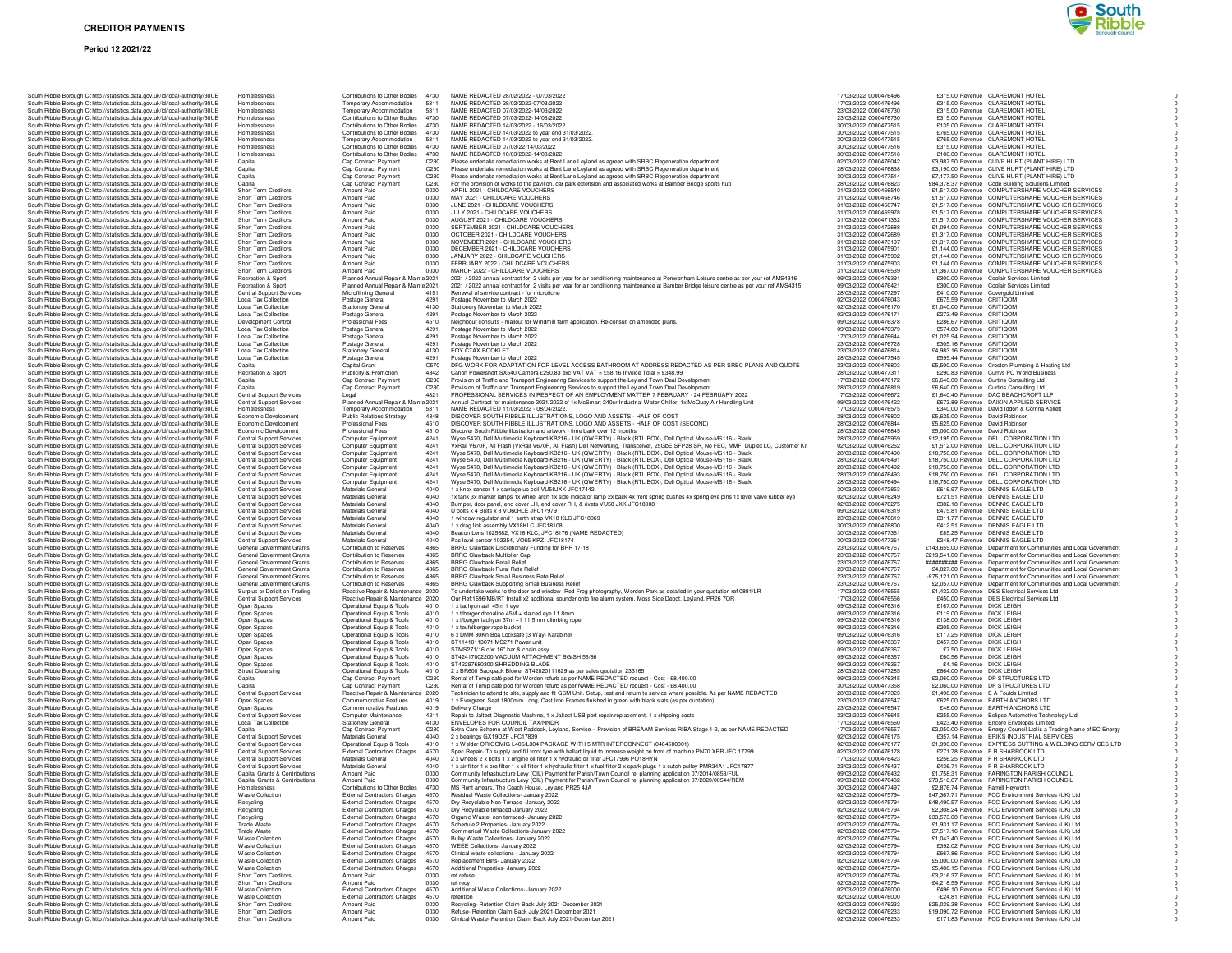#### **Period 12 2021/22**



|                                                                               |                                          | Amount Paid                          | 0030             |                                                                                                                                                 | 02/03/2022 0000476233 | £491.15 Bevenue ECC Environment Services (UK) Ltd.                 |
|-------------------------------------------------------------------------------|------------------------------------------|--------------------------------------|------------------|-------------------------------------------------------------------------------------------------------------------------------------------------|-----------------------|--------------------------------------------------------------------|
| South Ribble Borough Cc http://statistics.data.gov.uk/id/local-authority/30UE | Short Term Creditors<br>Waste Collection | External Contractors Charges         |                  | Bulky Waste- Retention Claim Back July 2021-December 2021                                                                                       | 17/03/2022 0000476639 |                                                                    |
| South Ribble Borough Cc http://statistics.data.gov.uk/id/local-authority/30UE |                                          |                                      | 4570             | Loaders Living Wage Pay Rise February 2022                                                                                                      |                       | £2,714.43 Revenue FCC Environment Services (UK) Ltd                |
| South Ribble Borough Cc http://statistics.data.gov.uk/id/local-authority/30UE | <b>Waste Collection</b>                  | External Contractors Charges         | 4570             | Additional Clinical Collections - February 2022                                                                                                 | 17/03/2022 0000476640 | £532.40 Revenue FCC Environment Services (UK) Ltd                  |
| South Ribble Borough Cc http://statistics.data.gov.uk/id/local-authority/30UE | Short Term Creditors                     | Amount Paid                          | 0030             | clinical ret                                                                                                                                    | 17/03/2022 0000476640 | -£26.62 Revenue FCC Environment Services (UK) Ltd                  |
| South Ribble Borough Cr http://statistics.data.gov.uk/id/local-authority/30UE | <b>Waste Collection</b>                  | <b>External Contractors Charges</b>  | 4570             | Residual Waste Collections February 2022                                                                                                        | 23/03/2022 0000476641 | £42,783.74 Revenue FCC Environment Services (UK) Ltd               |
| South Ribble Borough Ct http://statistics.data.gov.uk/id/local-authority/30UE | Recycling                                | External Contractors Charges         | 4570             | Dry Recyclable (Non Terraced)                                                                                                                   | 23/03/2022 0000476641 | £43,797.94 Revenue FCC Environment Services (UK) Ltd               |
| South Ribble Borough Cc http://statistics.data.gov.uk/id/local-authority/30UE | Recycling                                | <b>External Contractors Charges</b>  | 4570             | Dry Recyclable (Terraced) - February 2022                                                                                                       | 23/03/2022 0000476641 | £2,084.86 Revenue FCC Environment Services (UK) Ltd                |
| South Ribble Borough Cc http://statistics.data.gov.uk/id/local-authority/30UE | Recycling                                | External Contractors Charges         | 4570             | Organic Waste (Non Terraced) February 2022                                                                                                      | 23/03/2022 0000476641 | £30,324.07 Revenue FCC Environment Services (UK) Ltd               |
| South Ribble Borough Cc http://statistics.data.gov.uk/id/local-authority/30UE | Trade Waste                              | <b>External Contractors Charges</b>  | 4570             | Schedule 2 Properties February 2022                                                                                                             | 23/03/2022 0000476641 | £1,744.28 Revenue FCC Environment Services (UK) Ltd                |
| South Ribble Borough Cc http://statistics.data.gov.uk/id/local-authority/30UE | Trade Waste                              | External Contractors Charges 4570    |                  | Commercial Waste February 2022                                                                                                                  | 23/03/2022 0000476641 | £6,789.69 Revenue FCC Environment Services (UK) Ltd                |
| South Ribble Borough Cc http://statistics.data.gov.uk/id/local-authority/30UE | <b>Waste Collection</b>                  | External Contractors Charges         | 4570             | Bulky Waste Collections February 2022                                                                                                           | 23/03/2022 0000476641 | £942.43 Revenue FCC Environment Services (UK) Ltd                  |
|                                                                               |                                          |                                      | 4570             |                                                                                                                                                 | 23/03/2022 0000476641 | £354.09 Revenue FCC Environment Services (UK) Ltd                  |
| South Ribble Borough Cc http://statistics.data.gov.uk/id/local-authority/30UE | <b>Waste Collection</b>                  | <b>External Contractors Charges</b>  |                  | WEEE Collections February 2022                                                                                                                  |                       |                                                                    |
| South Ribble Borough Cc http://statistics.data.gov.uk/id/local-authority/30UE | <b>Waste Collection</b>                  | External Contractors Charges         | 4570             | Clinical Waste Collections February 2022                                                                                                        | 23/03/2022 0000476641 | £603.23 Revenue FCC Environment Services (UK) Ltd                  |
| South Ribble Borough Cr http://statistics.data.gov.uk/id/local-authority/30UE | <b>Waste Collection</b>                  | External Contractors Charges         | 4570             | Replacement Bins February 2022                                                                                                                  | 23/03/2022 0000476641 | £5,000.00 Revenue FCC Environment Services (UK) Ltd                |
| South Ribble Borough Cr http://statistics.data.gov.uk/id/local-authority/30UE | <b>Waste Collection</b>                  | External Contractors Charges         | 4570             | Additional Properties February 2022                                                                                                             | 23/03/2022 0000476641 | £4,884.78 Revenue FCC Environment Services (UK) Ltd                |
| South Ribble Borough Cc http://statistics.data.gov.uk/id/local-authority/30UE | Short Term Creditors                     | Amount Paid                          | 0030             | retention refuse                                                                                                                                | 23/03/2022 0000476641 | -£2,905.11 Revenue FCC Environment Services (UK) Ltd               |
| South Ribble Borough Cc http://statistics.data.gov.uk/id/local-authority/30UE | Short Term Creditors                     | Amount Paid                          | 0030             | retention recycling                                                                                                                             | 23/03/2022 0000476641 | -£3,810.34 Revenue FCC Environment Services (UK) Ltd               |
| South Ribble Borough Cc http://statistics.data.gov.uk/id/local-authority/30UE | <b>Waste Collection</b>                  | External Contractors Charges         | 4570             | Additional Bulky Collections- February 2022                                                                                                     | 30/03/2022 0000476815 | £746.55 Revenue FCC Environment Services (UK) Ltd                  |
| South Ribble Borough Cc http://statistics.data.gov.uk/id/local-authority/30UE | Waste Collection                         | External Contractors Charges         | 4570             | Additional WEEE collections- February 2022                                                                                                      | 30/03/2022 0000476815 | £494.14 Revenue FCC Environment Services (UK) Ltd                  |
|                                                                               |                                          |                                      | 4570             |                                                                                                                                                 | 28/03/2022 0000477302 |                                                                    |
| South Ribble Borough Cc http://statistics.data.gov.uk/id/local-authority/30UE | Recycling                                | <b>External Contractors Charges</b>  |                  | Charge for manpower for garden waste reminder stickers.                                                                                         |                       | £600.00 Revenue FCC Environment Services (UK) Ltd                  |
| South Ribble Borough Cc http://statistics.data.gov.uk/id/local-authority/30UE | <b>Central Support Services</b>          | Corp Subs to Professional Bodie 4720 |                  | Subscription for Ferret Renovator PC software, PC Renewal (12 Months Cover) for DFG means testing and renewal of the DFG forms                  | 02/03/2022 0000476001 | £289.00 Revenue Ferret Information Systems Ltd                     |
| South Ribble Borough C: http://statistics.data.gov.uk/id/local-authority/30UE | <b>Central Support Services</b>          | Materials General                    | 4040             | FOOTBALL PITCH LINE MARKER PAINT 10LTRS PITCHMARKER Q2                                                                                          | 02/03/2022 0000476179 | £498.24 Revenue Fleet Line Markers Limited                         |
| South Ribble Borough Cc http://statistics.data.gov.uk/id/local-authority/30UE | Recreation & Sport                       | Consultancy Fees                     | 4541             | SOUTH RIBBLE BOROUGH COUNCIL LEISURE CENTRE INVESTMENT OPTIONS Job ref and invoice number as per NAME REDACTED                                  | 23/03/2022 0000476742 | £1,200.00 Revenue FMG Consulting Ltd                               |
| South Ribble Borough Cc http://statistics.data.gov.uk/id/local-authority/30UE | Service Management & Support             | Petrol                               | 3131             | Fuel W/C 31.01.2022                                                                                                                             | 02/03/2022 0000476002 | £280.00 Revenue Fuel Card Services                                 |
| South Ribble Borough Cc http://statistics.data.gov.uk/id/local-authority/30UE | Recreation & Sport                       | Reactive Repair & Maintenance 2020   |                  | Please inspect and repair leaking roof(s) - main gym corridor by the fire exit & female dry (above the large cubicle), Leyland Leisure Centre   | 02/03/2022 0000475878 | £430.00 Revenue Gables Uk Ltd                                      |
| South Ribble Borough Cc http://statistics.data.gov.uk/id/local-authority/30UE | Recreation & Sport                       | Reactive Repair & Maintenance 2020   |                  | Please inspect and repair the leaking roof, Bamber Bridge Leisure Centre: Supply & erect mobile access tower, Investigate leaks from roof level | 02/03/2022 0000475965 | £980.00 Revenue Gables Uk Ltd                                      |
| South Ribble Borough Cohttp://statistics.data.gov.uk/id/local-authority/30UE  | <b>Becreation &amp; Sport</b>            | Publicity & Promotion                | 4842             | 8x Men's Nike Academy Training Top, 4x Mid Layer, 8x Women's Nike Academy Training Top, 3x Drill Top, SRBC Logo, Active Health printed          | 23/03/2022 0000476761 | £831.95 Revenue Galaxy                                             |
| South Ribble Borough Cc http://statistics.data.gov.uk/id/local-authority/30UE |                                          |                                      | 4851             | 4 rolls Cad Plot 841mm x 110m 90gsm weight £26.95 per roll, 6 rolls Xerox 594mm x 110m 90gsm weight £21.95 per roll, Direct Delivery £13.72     | 02/03/2022 0000476259 | £253.22 Revenue GCS UK ASSOCIATES LTD                              |
|                                                                               | Development Control                      | Miscellaneous Expenses               | 4010             | HP766 2 x Matte Black 1 Magenta                                                                                                                 | 17/03/2022 0000476638 |                                                                    |
| South Ribble Borough Cc http://statistics.data.gov.uk/id/local-authority/30UE | <b>Development Control</b>               | Operational Equip & Tools            |                  |                                                                                                                                                 |                       | £379.26 Revenue GCS UK ASSOCIATES LTD                              |
| South Ribble Borough C: http://statistics.data.gov.uk/id/local-authority/30UE | Central Support Services                 | Materials General                    | 4040             | Drive pump M3 MX19JMO JFC17304                                                                                                                  | 30/03/2022 0000476182 | £4,287.39 Revenue GIBSONS GARDEN MACHINERY LTD                     |
| South Ribble Borough Ct http://statistics.data.gov.uk/id/local-authority/30UE | <b>Central Support Services</b>          | External Contractors Charges         | 4570             | Drive pump M3 MX19JMO JFC17304                                                                                                                  | 30/03/2022 0000476182 | £107.18 Revenue GIBSONS GARDEN MACHINERY LTD                       |
| South Ribble Borough Cc http://statistics.data.gov.uk/id/local-authority/30UE | <b>Central Support Services</b>          | Materials General                    | 4040             | 1 x filter kit 3 x scraper wires 6 x bearings 3 x bottom blades 39 x blade screws 39 x blade nuts MX19JMO JFC18032                              | 30/03/2022 0000476424 | £246.78 Revenue GIBSONS GARDEN MACHINERY LTD                       |
| South Ribble Borough Cc http://statistics.data.gov.uk/id/local-authority/30UE | <b>Central Support Services</b>          | Materials General                    | 4040             | credit                                                                                                                                          | 30/03/2022 0000476424 | £6.17 Revenue GIBSONS GARDEN MACHINERY LTD                         |
| South Ribble Borough Cc http://statistics.data.gov.uk/id/local-authority/30UE | <b>Housing Advice</b>                    | Contributions to Other Bodies        | 4730             | Gas servicing for winter warmth scheme 2021/2022                                                                                                | 17/03/2022 0000476475 | £570.00 Revenue GOS Heating Ltd                                    |
| South Ribble Borough Cc http://statistics.data.gov.uk/id/local-authority/30UE | Capital                                  | Capital Grant                        | C570             | DFG WORK FOR ADAPTATION TO LEVEL ACCESS SHOWER AT ADDRESS REDACTED PER SRBC SPECIFICATION AND QUOTE                                             | 30/03/2022 0000477492 | £4,451.08 Revenue GOS Heating Ltd                                  |
| South Ribble Borough Cc http://statistics.data.gov.uk/id/local-authority/30UE | Capital                                  | Cap Contract Payment                 | C <sub>230</sub> | Please provide services to Worden Hall PM and QS support RIBA stage 4-7 - As per contract terms, Fee proposal and draw down schedule            | 09/03/2022 0000476374 | £3,850.00 Revenue Gosling Consulting Limited                       |
|                                                                               |                                          |                                      |                  |                                                                                                                                                 |                       |                                                                    |
| South Ribble Borough Cc http://statistics.data.gov.uk/id/local-authority/30UE | Capital                                  | Cap Contract Payment                 | C <sub>230</sub> | Provision of Quantity Surveyor Services and Procurement Support Services to RIBA Stage 3/Leyland Town Deal Project, as per NAME REDACTED        | 09/03/2022 0000476375 | £1,476.55 Revenue Gosling Consulting Limited                       |
| South Ribble Borough Cc http://statistics.data.gov.uk/id/local-authority/30UE | Capital                                  | Cap Contract Payment                 | C230             | Leyland Town Deal - Document Management Services                                                                                                | 09/03/2022 0000476376 | £525.00 Revenue Gosling Consulting Limited                         |
| South Ribble Borough C: http://statistics.data.gov.uk/id/local-authority/30UE | Capital                                  | Cap Contract Payment                 | C230             | McKenzie Arms Site, PR5 6EE, Procurement, Project Management and Quantity Surveying Services: Review of Business Case and Cost Plan             | 28/03/2022 0000476392 | £2,887.50 Revenue Gosling Consulting Limited                       |
| South Ribble Borough Cr http://statistics.data.gov.uk/id/local-authority/30UE | <b>Central Support Services</b>          | <b>Technical Support</b>             | 4246             | One off configuration cost of implementing Browse Aloud onto the South Ribble Council website                                                   | 30/03/2022 0000476425 | £1,150.00 Revenue Goss Interactive Limited                         |
| South Ribble Borough Cc http://statistics.data.gov.uk/id/local-authority/30UE | Economic Development                     | Professional Fees                    | 4510             | Discover South Ribble Website                                                                                                                   | 30/03/2022 0000477548 | £2,499.00 Revenue Goss Interactive Limited                         |
| South Ribble Borough Cc http://statistics.data.gov.uk/id/local-authority/30UE | Economic Development                     | Professional Fees                    | 4510             | Website for Worden Hall                                                                                                                         | 30/03/2022 0000477549 | £2,499.00 Revenue Goss Interactive Limited                         |
| South Ribble Borough Cc http://statistics.data.gov.uk/id/local-authority/30UE | Central Support Services                 | Software Licensing                   | 4243             | Grace - Risk Management Annual Licence, Grace - Business Continuity Annual Licence                                                              | 02/03/2022 0000476273 | £4,395.00 Revenue Grace Governance Solutions Ltd                   |
| South Ribble Borough Cc http://statistics.data.gov.uk/id/local-authority/30UE | Recreation & Sport                       | Professional Fees                    | 4510             | Terms of engagement between South Ribble Borough Council and Grant Thornton UK LLP for an Innovate UK grant.                                    | 09/03/2022 0000476442 | £900.00 Revenue Grant Thornton UK LLP                              |
|                                                                               |                                          |                                      | 1701             |                                                                                                                                                 |                       |                                                                    |
| South Ribble Borough Cc http://statistics.data.gov.uk/id/local-authority/30UE | Unapportionable Central OHeads           | GMC -PIA Payments                    |                  | Rechargeable Pension Costs Second Half 21/22                                                                                                    | 30/03/2022 0000477551 | £6,887.21 Revenue GREATER MANCHESTER PENSION FUND                  |
| South Ribble Borough Cc http://statistics.data.gov.uk/id/local-authority/30UE | Surplus or Deficit on Trading            | Reactive Repair & Maintenance 2020   |                  | Removal of asbestos flash guards and environmental clean to the electrical consumer units under controlled conditions at PR5 8AL                | 23/03/2022 0000476627 | £500.00 Revenue Greenfield Removals                                |
| South Ribble Borough C: http://statistics.data.gov.uk/id/local-authority/30UE | Capital                                  | Cap Contract Payment                 | C230             | Project - Extra Care West Paddock Works - Flood Risk Assessment (Extra Care Scheme at West Paddock) as per NAME REDACTED request                | 02/03/2022 0000474978 | £3,430.00 Revenue GTA Civils & Transport Ltd                       |
| South Ribble Borough Cr http://statistics.data.gov.uk/id/local-authority/30UE | Capital                                  | Cap Contract Payment                 | C230             | Additional Stone Levelling Works                                                                                                                | 09/03/2022 0000476243 | £5,882.78 Revenue HAGS SMP LTD                                     |
| South Ribble Borough Cc http://statistics.data.gov.uk/id/local-authority/30UE | Capital                                  | Cap Contract Payment                 | C230             | Path Tarmacking                                                                                                                                 | 09/03/2022 0000476243 | £10,962.14 Revenue HAGS SMP LTD                                    |
| South Ribble Borough Cc http://statistics.data.gov.uk/id/local-authority/30UE | Capital                                  | Cap Contract Payment                 | C230             | Duct Installation                                                                                                                               | 09/03/2022 0000476243 | £2,702.00 Revenue HAGS SMP LTD                                     |
| South Ribble Borough Cc http://statistics.data.gov.uk/id/local-authority/30UE | Capital                                  | Cap Contract Payment                 | C230             | Design and build of new Junior and Teen Playground at Bent Lane Leyland                                                                         | 17/03/2022 0000476244 | £165,611.40 Bevenue HAGS SMP LTD                                   |
| South Ribble Borough Cc http://statistics.data.gov.uk/id/local-authority/30UE | Cash and Cash Equivalents                | Amount Paid                          | 0030             | DEPOSIT FOR THE MAYORS BANQUET TO BE HELD ON 20 MAY 2022                                                                                        | 30/03/2022 0000477491 | £350.00 Revenue Hallmark Hotel Preston Levland                     |
|                                                                               |                                          |                                      |                  |                                                                                                                                                 |                       |                                                                    |
| South Ribble Borough Cc http://statistics.data.gov.uk/id/local-authority/30UE | Capital                                  | Cap Contract Payment                 | C230             | deposit for land leyland town centre                                                                                                            | 31/03/2022 0000477584 | £29,150.00 Revenue Heatons Engineering Ltd C/O Napthens Solicitors |
| South Ribble Borough Cc http://statistics.data.gov.uk/id/local-authority/30UE | Cash and Cash Equivalents                | Amount Paid                          | 0030             | Catering for the Mayor's Spring Banquet, Friday 1st April                                                                                       | 30/03/2022 0000477489 | £3,987.50 Revenue High Class Caterers                              |
| South Ribble Borough C: http://statistics.data.gov.uk/id/local-authority/30UE | Recreation & Sport                       | Licences Fee General                 | 488B             | mgmt fee gtr 1 1/4 to jun22                                                                                                                     | 30/03/2022 0000477246 | £1,000.00 Revenue HIGHER WALTON COMMUNITY CENTRE                   |
| South Ribble Borough Cr http://statistics.data.gov.uk/id/local-authority/30UE | Short Term Creditors                     | Amount Received                      | 0140             |                                                                                                                                                 | 23/03/2022 0000476216 | £334.00 Revenue HM REVENUE & CUSTOMS                               |
| South Ribble Borough Cc http://statistics.data.gov.uk/id/local-authority/30UE | Short Term Creditors                     | Amount Received                      | 0140             |                                                                                                                                                 | 23/03/2022 0000476380 | £3,987.00 Revenue HM REVENUE & CUSTOMS                             |
| South Ribble Borough Cc http://statistics.data.gov.uk/id/local-authority/30UE | Short Term Creditors                     | Amount Received                      | 0140             |                                                                                                                                                 | 23/03/2022 0000476503 | £270.00 Revenue HM REVENUE & CUSTOMS                               |
| South Ribble Borough Cc http://statistics.data.gov.uk/id/local-authority/30UE | Short Term Creditors                     | Amount Received                      | 0140             |                                                                                                                                                 | 23/03/2022 0000476698 | £4,085.00 Revenue HM REVENUE & CUSTOMS                             |
| South Ribble Borough Cr http://statistics.data.gov.uk/id/local-authority/30UE | Short Term Debtors                       | Amount Paid                          | 0030             | vat 2021                                                                                                                                        | 31/03/2022 0000474754 | £64,047,68 Revenue HM Revenue and Customs                          |
| South Ribble Borough Cc http://statistics.data.gov.uk/id/local-authority/30UE | Corporate Management                     | Grants Voluntary Organisation        | 4711             | Practical Support Payment - Re Socialisation Cafe                                                                                               | 31/03/2022 0000477592 | £5,500.00 Revenue HOOLE VILLAGE MEMORIAL HALL COMMITTEE            |
|                                                                               |                                          |                                      | 4269             |                                                                                                                                                 |                       |                                                                    |
| South Ribble Borough Cc http://statistics.data.gov.uk/id/local-authority/30UE | <b>Central Support Services</b>          | Telecomms- land lines                |                  | Installation 1/2 day and Configuration 1/2 day - EM-300 INTELLIGENT EDGE: ANALOG GATEWAY MODE WITH 4 LAN AND 2 FXS PORTS                        | 17/03/2022 0000475550 | £1,212.00 Revenue Hybrit Services Limited                          |
| South Ribble Borough Cc http://statistics.data.gov.uk/id/local-authority/30UE | <b>Central Support Services</b>          | <b>Technical Support</b>             | 4246             | On-Site Support Retainer 10 days @ £300. 50% only                                                                                               | 23/03/2022 0000476793 | £1,500.00 Revenue Hybrit Services Limited                          |
| South Ribble Borough C: http://statistics.data.gov.uk/id/local-authority/30UE | Open Spaces                              | GM Refurbishment                     | 4657             | 2x T050 4225 94 - 1125mm high, 1345mm overall wide right hand IAE Prosafe hydraulic self closing gate with hang and slam post (Yellow).         | 28/03/2022 0000476792 | £1,749.52 Revenue IAE                                              |
| South Ribble Borough Cc http://statistics.data.gov.uk/id/local-authority/30UE | Open Spaces                              | GM Refurbishment                     | 4657             | 1x (T050 4220 94) 1125mm high, 1345 overall wide left hand IAE Prosafe hydraulic self-closing gate with hand and slam post (Yellow).            | 28/03/2022 0000476792 | £984.76 Revenue IAE                                                |
| South Ribble Borough Cc http://statistics.data.gov.uk/id/local-authority/30UE | Community Development                    | Publicity & Promotion                | 4842             | HAF Thank you event                                                                                                                             | 28/03/2022 0000476860 | £300.00 Revenue IAN ROBINSON                                       |
| South Ribble Borough Cc http://statistics.data.gov.uk/id/local-authority/30UE | Economic Development                     | Professional Fees                    | 4510             | Photography for discover SR                                                                                                                     | 28/03/2022 0000477488 | £2,250.00 Revenue IAN ROBINSON                                     |
| South Ribble Borough Cc http://statistics.data.gov.uk/id/local-authority/30UE | <b>Central Support Services</b>          | <b>Technical Support</b>             | 4246             | Software licences, support and maintenance for the Council's Uniform suite for the period 1st October 2021 to 31st March 2022                   | 28/03/2022 0000476791 | £36,475.24 Revenue IDOX PLC                                        |
| South Ribble Borough Cc http://statistics.data.gov.uk/id/local-authority/30UE | Capital                                  | Capital Grant                        | C570             | DFG WORK FOR ADAPTATION FOR GEBERIT TOILET SUPPLY AND INSTALL AT ADDRESS REDACTED AS PER QUOTE SUPPLIED                                         | 30/03/2022 0000477486 | £3,888.00 Revenue Independent Adaptations Ltd                      |
|                                                                               | Central Support Services                 | Other Fees                           | 4520             | IRRV MEMBERSHIP FORUM 2022                                                                                                                      | 17/03/2022 0000476678 | £1,200,00 Revenue INST OF REVENUES RATING & VALUATION              |
| South Ribble Borough Cc http://statistics.data.gov.uk/id/local-authority/30UE |                                          |                                      | C230             |                                                                                                                                                 | 28/03/2022 0000477485 | £900.00 Revenue Ivan Wilson Architect                              |
| South Ribble Borough Cc http://statistics.data.gov.uk/id/local-authority/30UE | Capital                                  | Cap Contract Payment                 |                  | Historical fly through of Hurst Grange Coach House                                                                                              |                       |                                                                    |
| South Ribble Borough C: http://statistics.data.gov.uk/id/local-authority/30UE | Capital                                  | Cap Contract Payment                 | C230             | Order - trees only as per NAME REDACTED request, Amount - £18204.94                                                                             | 23/03/2022 0000476724 | £7,948.49 Revenue J A JONES & SONS                                 |
| South Ribble Borough Cc http://statistics.data.gov.uk/id/local-authority/30UE | Capital                                  | Cap Contract Payment                 | C230             | Supply and installation of a Deso brand 1550 litre bunded oil tank complete with an electronic gauge. Construct new base using pressed concrete | 30/03/2022 0000477484 | £2,673.00 Revenue J SEED & CO LTD                                  |
| South Ribble Borough Cc http://statistics.data.gov.uk/id/local-authority/30UE | <b>Central Support Services</b>          | <b>Basic Pay</b>                     | 1100             | Recruitment Services: NAME REDACTED                                                                                                             | 17/03/2022 0000476471 | £1,710.00 Revenue James Andrews Recruitment Solutions Ltd          |
| South Ribble Borough Cc http://statistics.data.gov.uk/id/local-authority/30UE | <b>Central Support Services</b>          | <b>Basic Pay</b>                     | 1100             | Recruitment Services: NAME REDACTED                                                                                                             | 23/03/2022 0000476747 | £1,710.00 Revenue James Andrews Recruitment Solutions Ltd          |
| South Ribble Borough Cc http://statistics.data.gov.uk/id/local-authority/30UE | <b>Central Support Services</b>          | <b>Basic Pay</b>                     | 1100             | Recruitment Services: NAME REDACTED                                                                                                             | 30/03/2022 0000477355 | £1,710.00 Revenue James Andrews Recruitment Solutions Ltd          |
| South Ribble Borough Cc http://statistics.data.gov.uk/id/local-authority/30UE | Surplus or Deficit on Trading            | Reactive Repair & Maintenance 2020   |                  | Annual Contract for 2021 - 2022 for the maintenance of the Trend BMS HVAC 4 x day visits (TBA) June, Sept, Dec, March - Civic Centre Offices    | 28/03/2022 0000477319 | £424.00 Revenue JBC CONTROL SYSTEM                                 |
| South Ribble Borough Cc http://statistics.data.gov.uk/id/local-authority/30UE | Open Spaces                              | Materials General                    | 4040             | 34 No 0.900 x 0.100 x 0.100 Bird Mouth Timber @ £5.87                                                                                           | 30/03/2022 0000477481 | £199.58 Revenue JOHN HY MAYOR & SONS LTD                           |
| South Ribble Borough Cc http://statistics.data.gov.uk/id/local-authority/30UE | Open Spaces                              | Materials General                    | 4040             | 15 No 3.600 x 0.100 x 0.100 Bird Mouth Timber @ £17.46                                                                                          | 30/03/2022 0000477481 | £261.90 Revenue JOHN HY MAYOR & SONS LTD                           |
| South Ribble Borough Cc http://statistics.data.gov.uk/id/local-authority/30UE | Capital                                  | Cap Contract Payment                 | C230             | 40 No 3.600 x 0.100 x 0.022 Bird Mouth timber @ £3.84                                                                                           | 30/03/2022 0000477481 | £153.60 Revenue JOHN HY MAYOR & SONS LTD                           |
|                                                                               |                                          |                                      | 4040             |                                                                                                                                                 |                       |                                                                    |
| South Ribble Borough Cr http://statistics.data.gov.uk/id/local-authority/30UE | Open Spaces                              | Materials General                    |                  | 10 No 3.600 x 0.100 x 0.050 Bird Mouth Timber @ £8.73                                                                                           | 30/03/2022 0000477481 | £87.30 Revenue JOHN HY MAYOR & SONS LTD                            |
| South Ribble Borough Cc http://statistics.data.gov.uk/id/local-authority/30UE | Capital                                  | Cap Contract Payment                 | C230             | 250 No 0.450 x 0.050 x 0.050 Bird Mouth Timber @ £0.55                                                                                          | 30/03/2022 0000477481 | £137.50 Revenue JOHN HY MAYOR & SONS LTD                           |
| South Ribble Borough Cc http://statistics.data.gov.uk/id/local-authority/30UE | Capital                                  | Cap Contract Payment                 | C230             | Costs for work on the refurbishment of Worden Hall Central Buildings                                                                            | 02/03/2022 0000475646 | £86,913.30 Revenue John Turner Construction Group Ltd              |
| South Ribble Borough Cc http://statistics.data.gov.uk/id/local-authority/30UE | Capital                                  | Cap Contract Payment                 | C230             | 1309/BLPA Bent Lane Play Area - As per NAME REDACTED request: Ongoing hire of road panels at Bent Lane Play Area                                | 09/03/2022 0000476363 | £678.50 Revenue John Wade Groundworks Ltd t/a Wade Group           |
| South Ribble Borough Cc http://statistics.data.gov.uk/id/local-authority/30UE | Capital                                  | Cap Contract Payment                 | C <sub>230</sub> | For the provision of works to Western Park Drive & river Lostock tarmac as agreed with SRBC regeneration dept                                   | 30/03/2022 0000477330 | £44,587.50 Revenue John Wade Groundworks Ltd t/a Wade Group        |
| South Ribble Borough Cohttp://statistics.data.gov.uk/id/local-authority/30UE  | Surplus or Deficit on Trading            | Publicity & Promotion                | 4842             | Advertising package reference number NMC6140434 (Planning Notice for Withy Grove Park) on 21 January 2022                                       | 09/03/2022 0000475567 | £648.00 Revenue JPI Media - JOHNSTON PUBLISHING (NORTH WEST        |
| South Ribble Borough Cc http://statistics.data.gov.uk/id/local-authority/30UE | Surplus or Deficit on Trading            | Publicity & Promotion                | 4842             | Advertising package reference number NMC6140403 (Planning Notice Four Oaks Road) on 21 January 2022                                             | 09/03/2022 0000475568 | £648.00 Revenue JPI Media - JOHNSTON PUBLISHING (NORTH WEST        |
| South Ribble Borough Cc http://statistics.data.gov.uk/id/local-authority/30UE | Development Control                      | Advertising                          | 4841             | Purchase order - for public notices for planning applications appearing in the LEP                                                              | 28/03/2022 0000476631 | £729.00 Revenue JPI Media - JOHNSTON PUBLISHING (NORTH WEST        |
| South Ribble Borough Cc http://statistics.data.gov.uk/id/local-authority/30UE | Development Control                      |                                      | 4841             |                                                                                                                                                 |                       | £810.00 Revenue JPI Media - JOHNSTON PUBLISHING (NORTH WEST        |
|                                                                               |                                          | Advertising                          |                  | Purchase order - for public notices for planning applications appearing in the LEP                                                              | 28/03/2022 0000476723 |                                                                    |
| South Ribble Borough Cc http://statistics.data.gov.uk/id/local-authority/30UE | <b>Local Tax Collection</b>              | Advertising                          | 4841             | COUNCIL TAX ADVERTISEMENT APRIL 2022                                                                                                            | 28/03/2022 0000477294 | £1,350.00 Revenue JPI Media - JOHNSTON PUBLISHING (NORTH WEST      |
| South Ribble Borough Cc http://statistics.data.gov.uk/id/local-authority/30UE | Capital                                  | Cap Contract Payment                 | C230             | Provision of Acoustician Consultancy Services - Extra Care West Paddock Scheme                                                                  | 28/03/2022 0000475880 | £3,500.00 Revenue JPM Acoustics Ltd                                |
| South Ribble Borough Cc http://statistics.data.gov.uk/id/local-authority/30UE | Open Spaces                              | <b>Hiring Expenses</b>               | 3212             | Hire of a 1.5T excavator for 2 days 10/02/2022-11/02/2022                                                                                       | 02/03/2022 0000476184 | £286.00 Revenue K H HIRE SERVICES                                  |
| South Ribble Borough Cohttp://statistics.data.gov.uk/id/local-authority/30UE  | Capital                                  | <b>Can Contract Payment</b>          | C230             | Levland Town Deal - Security Needs Assessment                                                                                                   | 17/03/2022 0000476508 | £2,500.00 Revenue KABSEC Consultancy Ltd                           |
| South Ribble Borough Cc http://statistics.data.gov.uk/id/local-authority/30UE | Open Spaces                              | <b>GM Refurbishment</b>              | 4657             | Archaeological Building Recording Hurst Grange Coach House Penwortham PR1 9XH                                                                   | 17/03/2022 0000476676 | £1,800.00 Revenue Kathryn Sather & Associates                      |
| South Ribble Borough Cc http://statistics.data.gov.uk/id/local-authority/30UE | Capital                                  | Cap Vehicles                         | C440             | Livery as quoted and proofed on email dated 07/01/2022.                                                                                         | 30/03/2022 0000475475 | £430.00 Revenue KDJ Dezigns LTD T/A Sign Dezign                    |
|                                                                               | conomic                                  |                                      | 4510             | ible vinyl stickers to 3 x RCV as per your quotation dated 9.2.22. (H) 1000 x (L) 2000. Design to be sent separately                            | 10/03/2022 0000476429 |                                                                    |
|                                                                               |                                          |                                      |                  | A2 x 10 Correx Signs Plus Holes                                                                                                                 | 30/03/2022 0000477478 |                                                                    |
| South Ribble Borough Cr http://statistics.data.gov.uk/id/local-authority/30UE | Capital                                  | Cap Contract Payment                 | C230             |                                                                                                                                                 |                       | £240.00 Revenue KDJ Dezigns LTD T/A Sign Dezign                    |
| South Ribble Borough Cc http://statistics.data.gov.uk/id/local-authority/30UE | Capital                                  | Cap Contract Payment                 | C230             | A3 x 10 Correx Signs Plus holes                                                                                                                 | 30/03/2022 0000477478 | £120.00 Revenue KDJ Dezigns LTD T/A Sign Dezign                    |
| South Ribble Borough Cc http://statistics.data.gov.uk/id/local-authority/30UE | Open Spaces                              | <b>GM Refurbishment</b>              | 4657             | Green Flag Award Applications 2022/23 for Worden Park, Hurst Grange Park and Longton Brickcroft Nature Reserve.                                 | 30/03/2022 0000477477 | £1,067.00 Revenue KEEP BRITAIN TIDY                                |
| South Ribble Borough Cc http://statistics.data.gov.uk/id/local-authority/30UE | <b>Regulatory Services</b>               | Clothing and Uniforms                | 4410             | 1 x Heavy Duty Bee Keeper Suit BEESUIT L - Size LARGE                                                                                           | 17/03/2022 0000476488 | £105.60 Revenue KILLGERM CHEMICALS LTD                             |
| South Ribble Borough Cohttp://statistics.data.gov.uk/id/local-authority/30UE  | <b>Regulatory Services</b>               | Operational Equip & Tools            | 4010             | 1 x Pesticide Carry Bag PESTBAG2 @ £28.00                                                                                                       | 17/03/2022 0000476488 | £23.10 Revenue KILLGERM CHEMICALS LTD                              |
| South Ribble Borough Cc http://statistics.data.gov.uk/id/local-authority/30UE | <b>Regulatory Services</b>               | Operational Equip & Tools            | 4010             | 2 x Gloria SL SS Sprayer GLOJNSTST @ £240.00 each                                                                                               | 17/03/2022 0000476488 | £396.00 Revenue KILLGERM CHEMICALS LTD                             |
| South Ribble Borough Cc http://statistics.data.gov.uk/id/local-authority/30UE | <b>Regulatory Services</b>               | Clothing and Uniforms                | 4410             | 1 x Sundstrom Half Mask Respirator SUNDHALFMASK @ £27.00                                                                                        | 17/03/2022 0000476488 | £22.28 Revenue KILLGERM CHEMICALS LTD                              |
| South Ribble Borough Cc http://statistics.data.gov.uk/id/local-authority/30UE | <b>Regulatory Services</b>               | Operational Equip & Tools            | 4010             | 1 x Hand Lens LEDHANDLENS @ £6.95                                                                                                               | 17/03/2022 0000476488 | £5.73 Revenue KILLGERM CHEMICALS LTD                               |
|                                                                               |                                          |                                      | 4410             | 1 x Supavizor Face Shield - Ratchet Head Band RATCHETBA @ £15.20                                                                                |                       |                                                                    |
| South Ribble Borough Cc http://statistics.data.gov.uk/id/local-authority/30UE | <b>Regulatory Services</b>               | Clothing and Uniforms                |                  |                                                                                                                                                 | 17/03/2022 0000476488 | £12.54 Revenue KILLGERM CHEMICALS LTD                              |
| South Ribble Borough Cc http://statistics.data.gov.uk/id/local-authority/30UE | <b>Regulatory Services</b>               | Clothing and Uniforms                | 4410             | 1 x Supavizor Face Shield - CLEAR VISO @ £9.80                                                                                                  | 17/03/2022 0000476488 | £8.09 Revenue KILLGERM CHEMICALS LTD                               |
| South Ribble Borough Cc http://statistics.data.gov.uk/id/local-authority/30UE | <b>Regulatory Services</b>               | Operational Equip & Tools            | 4010             | 1 x Plastic Applicator Gun PLASTAPLGUN @ £15.70                                                                                                 | 17/03/2022 0000476488 | £12.95 Revenue KILLGERM CHEMICALS LTD                              |
| South Ribble Borough Cc http://statistics.data.gov.uk/id/local-authority/30UE | <b>Regulatory Services</b>               | Poisons & Baits                      | 4041             | 2 boxes Snappa Mouse Box AFSBLKBLK @ £15.90 for 15                                                                                              | 17/03/2022 0000476488 | £26.24 Revenue KILLGERM CHEMICALS LTD                              |
| South Ribble Borough Cc http://statistics.data.gov.uk/id/local-authority/30UE | Regulatory Services                      | Poisons & Baits                      | 4041             | 30 x Snap E Mouse Traps SNAPEMSE @ £1.15                                                                                                        | 17/03/2022 0000476488 | £33.00 Revenue KILLGERM CHEMICALS LTD                              |
| South Ribble Borough Cc http://statistics.data.gov.uk/id/local-authority/30UE | <b>Regulatory Services</b>               | Poisons & Baits                      | 4041             | 2 x Tubs DETEX Non Toxic Blocks DETEX004K @ £20.90                                                                                              | 17/03/2022 0000476488 | £32.00 Revenue KILLGERM CHEMICALS LTD                              |
| South Ribble Borough Cc http://statistics.data.gov.uk/id/local-authority/30UE | Economic Development                     | Professional Fees                    | 4510             | FULL PAGE IN KINGFISHER GUIDE 2022                                                                                                              | 23/03/2022 0000476766 | £795.00 Revenue Kingfisher Media Ltd                               |
| South Ribble Borough Cc http://statistics.data.gov.uk/id/local-authority/30UE | Open Spaces                              | <b>GM Refurbishment</b>              | 4657             | Improvement of hardstanding at entrance to Hurst Grange Park Play Area                                                                          | 30/03/2022 0000476758 | £4,858.82 Revenue KOMPAN LTD                                       |
|                                                                               | Capital                                  | Cap Contract Payment                 | C230             | Design and build of new toddler and junior play area, Hurst Grange Park, Penwortham                                                             | 23/03/2022 0000476788 | £3,434.90 Revenue KOMPAN LTD                                       |
| South Ribble Borough Cc http://statistics.data.gov.uk/id/local-authority/30UE |                                          |                                      |                  |                                                                                                                                                 |                       |                                                                    |

| aim Back July 2021-December 2021                                                                                                                                                                                                  | 02/03/2022 0000476233                          |                                                        | £491.15 Revenue FCC Environment Services (UK) Ltd                                                         |                            |
|-----------------------------------------------------------------------------------------------------------------------------------------------------------------------------------------------------------------------------------|------------------------------------------------|--------------------------------------------------------|-----------------------------------------------------------------------------------------------------------|----------------------------|
| Rise February 2022                                                                                                                                                                                                                | 17/03/2022 0000476639                          |                                                        | £2,714.43 Revenue FCC Environment Services (UK) Ltd                                                       |                            |
| ons - February 2022                                                                                                                                                                                                               | 17/03/2022 0000476640<br>17/03/2022 0000476640 |                                                        | £532.40 Revenue FCC Environment Services (UK) Ltd                                                         | $^{\circ}$                 |
| s February 2022                                                                                                                                                                                                                   | 23/03/2022 0000476641                          |                                                        | -£26.62 Revenue FCC Environment Services (UK) Ltd<br>£42,783.74 Revenue FCC Environment Services (UK) Ltd |                            |
| ced)                                                                                                                                                                                                                              | 23/03/2022 0000476641                          |                                                        | £43,797.94 Revenue FCC Environment Services (UK) Ltd                                                      |                            |
| - February 2022                                                                                                                                                                                                                   | 23/03/2022 0000476641                          |                                                        | £2,084.86 Revenue FCC Environment Services (UK) Ltd                                                       | $^{\circ}$                 |
| ced) February 2022                                                                                                                                                                                                                | 23/03/2022 0000476641                          |                                                        | £30,324.07 Revenue FCC Environment Services (UK) Ltd                                                      | $^{\circ}$                 |
| ruary 2022                                                                                                                                                                                                                        | 23/03/2022 0000476641                          |                                                        | £1,744.28 Revenue FCC Environment Services (UK) Ltd                                                       | $^{\circ}$                 |
| iry 2022                                                                                                                                                                                                                          | 23/03/2022 0000476641                          |                                                        | £6,789,69 Revenue FCC Environment Services (UK) Ltd                                                       | $^{\circ}$                 |
| ebruary 2022                                                                                                                                                                                                                      | 23/03/2022 0000476641                          |                                                        | £942.43 Revenue FCC Environment Services (UK) Ltd                                                         | $^{\circ}$                 |
| ry 2022<br>February 2022                                                                                                                                                                                                          | 23/03/2022 0000476641<br>23/03/2022 0000476641 |                                                        | £354.09 Revenue FCC Environment Services (UK) Ltd<br>£603.23 Revenue FCC Environment Services (UK) Ltd    | $\circ$<br>$\circ$         |
| y 2022                                                                                                                                                                                                                            | 23/03/2022 0000476641                          |                                                        | £5,000.00 Revenue FCC Environment Services (UK) Ltd                                                       |                            |
| ary 2022                                                                                                                                                                                                                          | 23/03/2022 0000476641                          |                                                        | £4,884.78 Revenue FCC Environment Services (UK) Ltd                                                       |                            |
|                                                                                                                                                                                                                                   | 23/03/2022 0000476641                          |                                                        | -£2,905.11 Revenue FCC Environment Services (UK) Ltd                                                      | $^{\circ}$                 |
|                                                                                                                                                                                                                                   | 23/03/2022 0000476641                          |                                                        | -£3,810.34 Revenue FCC Environment Services (UK) Ltd                                                      | $^{\circ}$                 |
| s- February 2022                                                                                                                                                                                                                  | 30/03/2022 0000476815                          |                                                        | £746.55 Revenue FCC Environment Services (UK) Ltd                                                         | $^{\circ}$                 |
| ns- February 2022                                                                                                                                                                                                                 | 30/03/2022 0000476815                          |                                                        | £494.14 Revenue FCC Environment Services (UK) Ltd                                                         | $^{\circ}$                 |
| arden waste reminder stickers.                                                                                                                                                                                                    | 28/03/2022 0000477302                          |                                                        | £600.00 Revenue FCC Environment Services (UK) Ltd                                                         | $^{\circ}$                 |
| tovator PC software, PC Renewal (12 Months Cover) for DFG means testing and renewal of the DFG forms                                                                                                                              | 02/03/2022 0000476001                          |                                                        | £289.00 Revenue Ferret Information Systems Ltd<br>£498.24 Revenue Fleet Line Markers Limited              | $\circ$                    |
| <b>JARKER PAINT 10LTRS PITCHMARKER Q2</b><br>GH COUNCIL LEISURE CENTRE INVESTMENT OPTIONS Job ref and invoice number as per NAME REDACTED                                                                                         | 02/03/2022 0000476179<br>23/03/2022 0000476742 | £1,200.00 Revenue FMG Consulting Ltd                   |                                                                                                           |                            |
|                                                                                                                                                                                                                                   | 02/03/2022 0000476002                          |                                                        | £280.00 Revenue Fuel Card Services                                                                        | $^{\circ}$                 |
| eaking roof(s) - main gym corridor by the fire exit & female dry (above the large cubicle), Leyland Leisure Centre                                                                                                                | 02/03/2022 0000475878                          | £430.00 Revenue Gables Uk Ltd                          |                                                                                                           | $^{\circ}$                 |
|                                                                                                                                                                                                                                   | 02/03/2022 0000475965                          | £980.00 Revenue Gables Uk Ltd                          |                                                                                                           | $^{\circ}$                 |
| he leaking roof, Bamber Bridge Leisure Centre: Supply & erect mobile access tower, Investigate leaks from roof level<br>:aining Top, 4x Mid Layer, 8x Women's Nike Academy Training Top, 3x Drill Top, SRBC Logo, Active Health p | 23/03/2022 0000476761                          | £831.95 Revenue Galaxy                                 |                                                                                                           | $^{\circ}$                 |
| 110m 90gsm weight £26.95 per roll, 6 rolls Xerox 594mm x 110m 90gsm weight £21.95 per roll, Direct Delivery £13.72                                                                                                                | 02/03/2022 0000476259                          |                                                        | £253.22 Revenue GCS UK ASSOCIATES LTD                                                                     |                            |
| Aagenta                                                                                                                                                                                                                           | 17/03/2022 0000476638                          |                                                        | £379.26 Revenue GCS UK ASSOCIATES LTD                                                                     | $^{\circ}$                 |
| JFC17304                                                                                                                                                                                                                          | 30/03/2022 0000476182                          |                                                        | £4,287.39 Revenue GIBSONS GARDEN MACHINERY LTD<br>£107.18 Revenue GIBSONS GARDEN MACHINERY LTD            |                            |
| JFC17304<br>as 6 x bearings 3 x bottom blades 39 x blade screws 39 x blade nuts MX19JMO JFC18032                                                                                                                                  | 30/03/2022 0000476182<br>30/03/2022 0000476424 |                                                        | £246.78 Revenue GIBSONS GARDEN MACHINERY LTD                                                              |                            |
|                                                                                                                                                                                                                                   | 30/03/2022 0000476424                          |                                                        | £6.17 Revenue GIBSONS GARDEN MACHINERY LTD                                                                | $^{\circ}$                 |
| armth scheme 2021/2022                                                                                                                                                                                                            | 17/03/2022 0000476475                          | £570.00 Revenue GOS Heating Ltd                        |                                                                                                           |                            |
| ATION TO LEVEL ACCESS SHOWER AT ADDRESS REDACTED PER SRBC SPECIFICATION AND QUOTE                                                                                                                                                 | 30/03/2022 0000477492                          | £4,451.08 Revenue GOS Heating Ltd                      |                                                                                                           | $^{\circ}$                 |
| Worden Hall PM and QS support RIBA stage 4-7 - As per contract terms, Fee proposal and draw down schedule                                                                                                                         | 09/03/2022 0000476374                          |                                                        | £3,850.00 Revenue Gosling Consulting Limited                                                              | $^{\circ}$                 |
| yor Services and Procurement Support Services to RIBA Stage 3/Leyland Town Deal Project, as per NAME REDACTED                                                                                                                     | 09/03/2022 0000476375                          |                                                        | £1,476.55 Revenue Gosling Consulting Limited                                                              | $\circ$                    |
| ment Management Services                                                                                                                                                                                                          | 09/03/2022 0000476376                          |                                                        | £525.00 Revenue Gosling Consulting Limited                                                                | $^{\circ}$                 |
| 6EE, Procurement, Project Management and Quantity Surveying Services: Review of Business Case and Cost Plan                                                                                                                       | 28/03/2022 0000476392                          |                                                        | £2,887.50 Revenue Gosling Consulting Limited                                                              |                            |
| of implementing Browse Aloud onto the South Ribble Council website                                                                                                                                                                | 30/03/2022 0000476425                          |                                                        | £1,150.00 Revenue Goss Interactive Limited                                                                |                            |
| bsite                                                                                                                                                                                                                             | 30/03/2022 0000477548                          |                                                        | £2,499.00 Revenue Goss Interactive Limited                                                                |                            |
|                                                                                                                                                                                                                                   | 30/03/2022 0000477549<br>02/03/2022 0000476273 |                                                        | £2,499.00 Revenue Goss Interactive Limited                                                                |                            |
| Annual Licence, Grace - Business Continuity Annual Licence<br>veen South Ribble Borough Council and Grant Thornton UK LLP for an Innovate UK grant.                                                                               | 09/03/2022 0000476442                          |                                                        | £4,395.00 Revenue Grace Governance Solutions Ltd<br>£900.00 Revenue Grant Thornton UK LLP                 | $^{\circ}$                 |
| sts Second Half 21/22                                                                                                                                                                                                             | 30/03/2022 0000477551                          |                                                        | £6,887.21 Revenue GREATER MANCHESTER PENSION FUND                                                         | $\mathbf 0$                |
| guards and environmental clean to the electrical consumer units under controlled conditions at PR5 8AL                                                                                                                            | 23/03/2022 0000476627                          |                                                        | £500.00 Revenue Greenfield Removals                                                                       |                            |
| Paddock Works - Flood Risk Assessment (Extra Care Scheme at West Paddock) as per NAME REDACTED request                                                                                                                            | 02/03/2022 0000474978                          |                                                        | £3,430.00 Revenue GTA Civils & Transport Ltd                                                              |                            |
| Works                                                                                                                                                                                                                             | 09/03/2022 0000476243                          | £5,882.78 Revenue HAGS SMP LTD                         |                                                                                                           |                            |
|                                                                                                                                                                                                                                   | 09/03/2022 0000476243                          | £10,962.14 Revenue HAGS SMP LTD                        |                                                                                                           |                            |
|                                                                                                                                                                                                                                   | 09/03/2022 0000476243                          | £2,702.00 Revenue HAGS SMP LTD                         |                                                                                                           |                            |
| unior and Teen Playground at Bent Lane Leyland<br>ORS BANQUET TO BE HELD ON 20 MAY 2022                                                                                                                                           | 17/03/2022 0000476244                          | £165,611.40 Revenue HAGS SMP LTD                       |                                                                                                           |                            |
|                                                                                                                                                                                                                                   | 30/03/2022 0000477491                          |                                                        | £350.00 Revenue Hallmark Hotel Preston Leyland                                                            |                            |
| <sub>in centre</sub>                                                                                                                                                                                                              | 31/03/2022 0000477584                          |                                                        | £29,150.00 Revenue Heatons Engineering Ltd C/O Napthens Solicitors                                        |                            |
| tring Banquet, Friday 1st April                                                                                                                                                                                                   | 30/03/2022 0000477489                          | £3,987.50 Revenue High Class Caterers                  |                                                                                                           |                            |
|                                                                                                                                                                                                                                   | 30/03/2022 0000477246                          |                                                        | £1,000.00 Revenue HIGHER WALTON COMMUNITY CENTRE                                                          |                            |
|                                                                                                                                                                                                                                   | 23/03/2022 0000476216                          |                                                        | £334.00 Revenue HM REVENUE & CUSTOMS                                                                      |                            |
|                                                                                                                                                                                                                                   | 23/03/2022 0000476380<br>23/03/2022 0000476503 |                                                        | £3,987.00 Revenue HM REVENUE & CUSTOMS<br>£270.00 Revenue HM REVENUE & CUSTOMS                            |                            |
|                                                                                                                                                                                                                                   | 23/03/2022 0000476698                          |                                                        | £4,085.00 Revenue HM REVENUE & CUSTOMS                                                                    |                            |
|                                                                                                                                                                                                                                   | 31/03/2022 0000474754                          |                                                        | £64.047.68 Revenue HM Revenue and Customs                                                                 |                            |
| - Re Socialisation Cafe                                                                                                                                                                                                           | 31/03/2022 0000477592                          |                                                        | £5,500.00 Revenue HOOLE VILLAGE MEMORIAL HALL COMMITTEE                                                   |                            |
| nfiguration 1/2 day - EM-300 INTELLIGENT EDGE: ANALOG GATEWAY MODE WITH 4 LAN AND 2 FXS PORTS                                                                                                                                     | 17/03/2022 0000475550                          |                                                        | £1,212.00 Revenue Hybrit Services Limited                                                                 |                            |
| 0 days @ £300. 50% only                                                                                                                                                                                                           | 23/03/2022 0000476793                          |                                                        | £1,500.00 Revenue Hybrit Services Limited                                                                 |                            |
| n high, 1345mm overall wide right hand IAE Prosafe hydraulic self closing gate with hang and slam post (Yellow).                                                                                                                  | 28/03/2022 0000476792                          | £1,749.52 Revenue IAE                                  |                                                                                                           |                            |
| m high, 1345 overall wide left hand IAE Prosafe hydraulic self-closing gate with hand and slam post (Yellow).                                                                                                                     | 28/03/2022 0000476792                          | £984.76 Revenue IAE                                    |                                                                                                           |                            |
|                                                                                                                                                                                                                                   | 28/03/2022 0000476860                          | £300.00 Revenue IAN ROBINSON                           |                                                                                                           |                            |
| R.                                                                                                                                                                                                                                | 28/03/2022 0000477488                          | £2,250.00 Revenue IAN ROBINSON                         |                                                                                                           |                            |
| and maintenance for the Council's Uniform suite for the period 1st October 2021 to 31st March 2022                                                                                                                                | 28/03/2022 0000476791                          | £36,475.24 Revenue IDOX PLC                            |                                                                                                           |                            |
| ATION FOR GEBERIT TOILET SUPPLY AND INSTALL AT ADDRESS REDACTED AS PER QUOTE SUPPLIED<br><b>IUM 2022</b>                                                                                                                          | 30/03/2022 0000477486<br>17/03/2022 0000476678 |                                                        | £3,888.00 Revenue Independent Adaptations Ltd<br>£1,200.00 Revenue INST OF REVENUES RATING & VALUATION    |                            |
| rst Grange Coach House                                                                                                                                                                                                            | 28/03/2022 0000477485                          |                                                        | £900.00 Revenue Ivan Wilson Architect                                                                     |                            |
| AME REDACTED request, Amount - £18204.94                                                                                                                                                                                          | 23/03/2022 0000476724                          |                                                        | £7,948.49 Revenue J A JONES & SONS                                                                        |                            |
| Deso brand 1550 litre bunded oil tank complete with an electronic gauge. Construct new base using pressed concrete                                                                                                                | 30/03/2022 0000477484                          |                                                        |                                                                                                           |                            |
|                                                                                                                                                                                                                                   |                                                |                                                        |                                                                                                           |                            |
| <b>ME REDACTED</b>                                                                                                                                                                                                                | 17/03/2022 0000476471                          | £2,673.00 Revenue J SEED & CO LTD                      | £1,710.00 Revenue James Andrews Recruitment Solutions Ltd                                                 |                            |
| <b>ME REDACTED</b>                                                                                                                                                                                                                | 23/03/2022 0000476747                          |                                                        | £1,710.00 Revenue James Andrews Recruitment Solutions Ltd                                                 |                            |
| <b>ME REDACTED</b>                                                                                                                                                                                                                | 30/03/2022 0000477355                          |                                                        | £1,710.00 Revenue James Andrews Recruitment Solutions Ltd                                                 | $^{\circ}$                 |
| 2022 for the maintenance of the Trend BMS HVAC 4 x day visits (TBA) June, Sept, Dec, March - Civic Centre Offices                                                                                                                 | 28/03/2022 0000477319                          |                                                        | £424.00 Revenue JBC CONTROL SYSTEM                                                                        | $^{\circ}$                 |
| 00 Bird Mouth Timber @ £5.87                                                                                                                                                                                                      | 30/03/2022 0000477481                          |                                                        | £199.58 Revenue JOHN HY MAYOR & SONS LTD                                                                  | $\circ$                    |
| 00 Bird Mouth Timber @ £17.46                                                                                                                                                                                                     | 30/03/2022 0000477481                          |                                                        | £261.90 Revenue JOHN HY MAYOR & SONS LTD                                                                  | $\mathbf 0$                |
| 22 Bird Mouth timber @ £3.84                                                                                                                                                                                                      | 30/03/2022 0000477481                          |                                                        | £153.60 Revenue JOHN HY MAYOR & SONS LTD                                                                  |                            |
| 50 Bird Mouth Timber @ £8.73                                                                                                                                                                                                      | 30/03/2022 0000477481                          |                                                        | £87.30 Revenue JOHN HY MAYOR & SONS LTD                                                                   |                            |
| 050 Bird Mouth Timber @ £0.55<br>bishment of Worden Hall Central Buildings                                                                                                                                                        | 30/03/2022 0000477481<br>02/03/2022 0000475646 |                                                        | £137.50 Revenue JOHN HY MAYOR & SONS LTD<br>£86,913.30 Revenue John Turner Construction Group Ltd         |                            |
| y Area - As per NAME REDACTED request: Ongoing hire of road panels at Bent Lane Play Area                                                                                                                                         | 09/03/2022 0000476363                          |                                                        | £678.50 Revenue John Wade Groundworks Ltd t/a Wade Group                                                  |                            |
| to Western Park Drive & river Lostock tarmac as agreed with SRBC regeneration dept                                                                                                                                                | 30/03/2022 0000477330                          |                                                        | £44,587.50 Revenue John Wade Groundworks Ltd t/a Wade Group                                               |                            |
| nce number NMC6140434 (Planning Notice for Withy Grove Park) on 21 January 2022                                                                                                                                                   | 09/03/2022 0000475567                          |                                                        | £648.00 Revenue JPI Media - JOHNSTON PUBLISHING (NORTH WEST                                               |                            |
| nce number NMC6140403 (Planning Notice Four Oaks Road) on 21 January 2022                                                                                                                                                         | 09/03/2022 0000475568                          |                                                        | £648.00 Revenue JPI Media - JOHNSTON PUBLISHING (NORTH WEST                                               |                            |
| notices for planning applications appearing in the LEP                                                                                                                                                                            | 28/03/2022 0000476631                          |                                                        | £729.00 Revenue JPI Media - JOHNSTON PUBLISHING (NORTH WEST                                               | $\bf{0}$                   |
| notices for planning applications appearing in the LEP                                                                                                                                                                            | 28/03/2022 0000476723                          |                                                        | £810.00 Revenue JPI Media - JOHNSTON PUBLISHING (NORTH WEST                                               |                            |
| SEMENT APRIL 2022                                                                                                                                                                                                                 | 28/03/2022 0000477294                          |                                                        | £1,350.00 Revenue JPI Media - JOHNSTON PUBLISHING (NORTH WEST                                             | $\pmb{0}$                  |
| onsultancy Services - Extra Care West Paddock Scheme<br>2 days 10/02/2022-11/02/2022                                                                                                                                              | 28/03/2022 0000475880<br>02/03/2022 0000476184 | £3,500.00 Revenue JPM Acoustics Ltd                    | £286.00 Revenue K H HIRE SERVICES                                                                         | $\circ$                    |
| rity Needs Assessment                                                                                                                                                                                                             | 17/03/2022 0000476508                          |                                                        | £2.500.00 Revenue KABSEC Consultancy Ltd                                                                  | $^{\circ}$                 |
| cording Hurst Grange Coach House Penwortham PR1 9XH                                                                                                                                                                               | 17/03/2022 0000476676                          |                                                        | £1.800.00 Revenue Kathryn Sather & Associates                                                             | $\circ$                    |
| ed on email dated 07/01/2022.                                                                                                                                                                                                     | 30/03/2022 0000475475                          |                                                        | £430.00 Revenue KDJ Dezigns LTD T/A Sign Dezign                                                           | $\mathbf 0$                |
| rable vinyl stickers to 3 x RCV as per your quotation dated 9.2.22. (H) 1000 x (L) 2000. Design to be sent separately                                                                                                             | 30/03/2022 0000476429                          |                                                        | £900.00 Revenue KDJ Dezigns LTD T/A Sign Dezign                                                           | $\circ$                    |
| Holes                                                                                                                                                                                                                             | 30/03/2022 0000477478                          |                                                        | £240.00 Revenue KDJ Dezigns LTD T/A Sign Dezign                                                           |                            |
| holes                                                                                                                                                                                                                             | 30/03/2022 0000477478                          |                                                        | £120.00 Revenue KDJ Dezigns LTD T/A Sign Dezign                                                           |                            |
| tions 2022/23 for Worden Park, Hurst Grange Park and Longton Brickcroft Nature Reserve.                                                                                                                                           | 30/03/2022 0000477477                          |                                                        | £1,067.00 Revenue KEEP BRITAIN TIDY                                                                       | $\mathbf 0$                |
| r Suit BEESUIT L - Size LARGE<br>STBAG2 @ £28.00                                                                                                                                                                                  | 17/03/2022 0000476488<br>17/03/2022 0000476488 |                                                        | £105.60 Revenue KILLGERM CHEMICALS LTD<br>£23.10 Revenue KILLGERM CHEMICALS LTD                           | $\mathbf 0$<br>$\mathbf 0$ |
|                                                                                                                                                                                                                                   | 17/03/2022 0000476488                          |                                                        | £396.00 Bevenue KILLGERM CHEMICALS LTD                                                                    | $^{\circ}$                 |
|                                                                                                                                                                                                                                   | 17/03/2022 0000476488                          |                                                        | £22.28 Revenue KILLGERM CHEMICALS LTD                                                                     | $^{\circ}$                 |
|                                                                                                                                                                                                                                   | 17/03/2022 0000476488                          |                                                        | £5.73 Revenue KILLGERM CHEMICALS LTD                                                                      | $\mathbf 0$                |
|                                                                                                                                                                                                                                   | 17/03/2022 0000476488                          |                                                        | £12.54 Revenue KILLGERM CHEMICALS LTD                                                                     |                            |
| SLOJNSTST @ £240.00 each<br>Respirator SUNDHALFMASK @ £27.00<br>ENS @ £6.95<br>- Ratchet Head Band RATCHETBA @ £15.20<br>- CLEAR VISO @ £9.80                                                                                     | 17/03/2022 0000476488                          |                                                        | £8.09 Revenue KILLGERM CHEMICALS LTD                                                                      | $\mathbf 0$                |
| PLASTAPLGUN @ £15.70                                                                                                                                                                                                              | 17/03/2022 0000476488                          |                                                        | £12.95 Revenue KILLGERM CHEMICALS LTD                                                                     | $\mathbf 0$                |
| x AFSBLKBLK @ £15.90 for 15                                                                                                                                                                                                       | 17/03/2022 0000476488                          |                                                        | £26.24 Revenue KILLGERM CHEMICALS LTD                                                                     | $\mathbf 0$                |
| SNAPEMSE @ £1.15                                                                                                                                                                                                                  | 17/03/2022 0000476488                          |                                                        | £33.00 Revenue KILLGERM CHEMICALS LTD                                                                     | $\mathbf 0$                |
| c Blocks DETEX004K @ £20.90                                                                                                                                                                                                       | 17/03/2022 0000476488                          |                                                        | £32.00 Revenue KILLGERM CHEMICALS LTD                                                                     | $^{\circ}$                 |
| <b>IER GUIDE 2022</b>                                                                                                                                                                                                             | 23/03/2022 0000476766                          |                                                        | £795.00 Revenue Kingfisher Media Ltd                                                                      | $^{\circ}$                 |
| ing at entrance to Hurst Grange Park Play Area                                                                                                                                                                                    | 30/03/2022 0000476758                          | £4,858.82 Revenue KOMPAN LTD                           |                                                                                                           | $^{\circ}$                 |
| ddler and junior play area, Hurst Grange Park, Penwortham                                                                                                                                                                         | 23/03/2022 0000476788<br>28/03/2022 0000477322 | £3,434.90 Revenue KOMPAN LTD<br>£2,147.11 Revenue LABC |                                                                                                           | $\mathbf 0$<br>$\mathbf 0$ |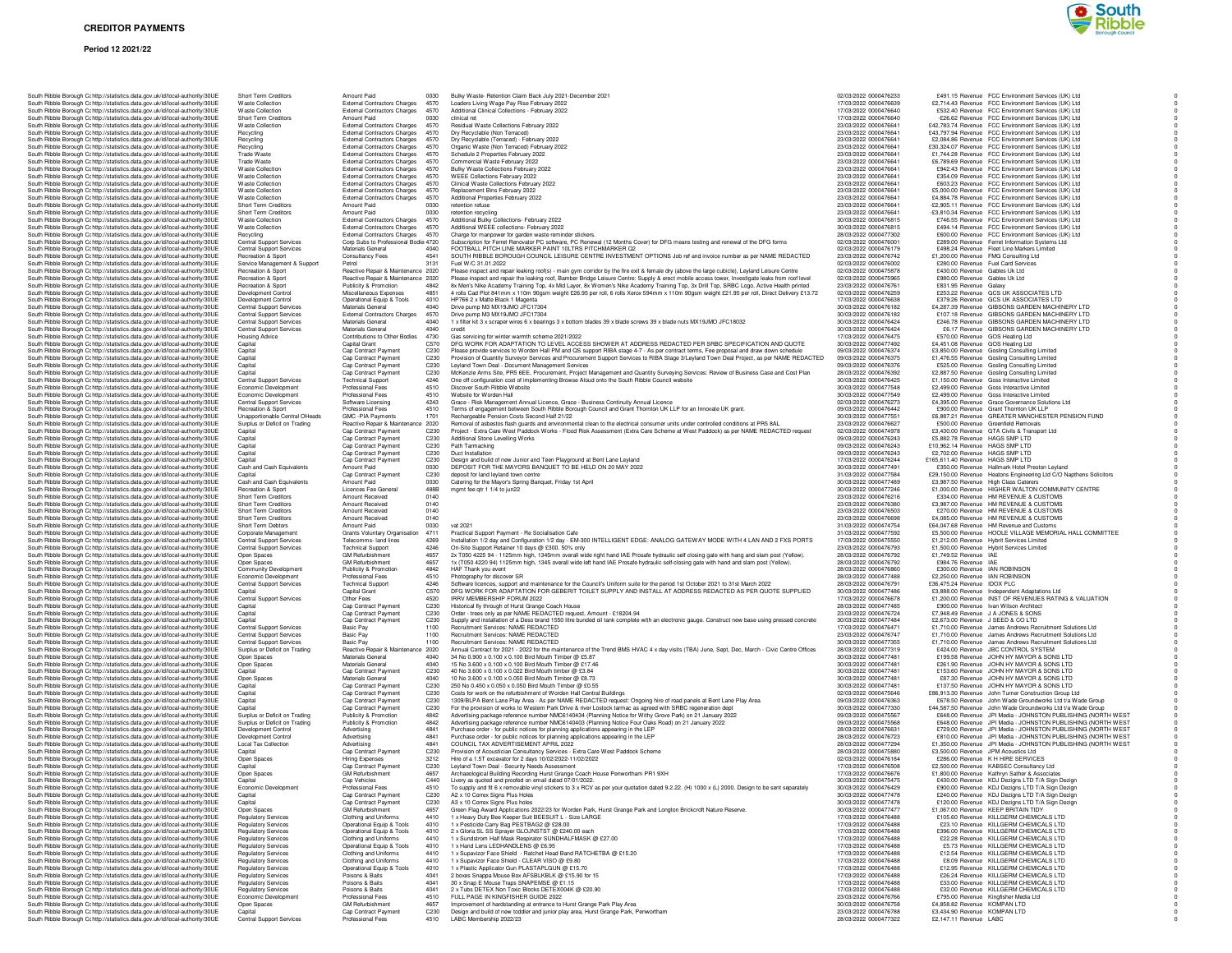

|  | South Ribble Borough Cc http://statistics.data.gov.uk/id/local-authority/30UE                                                                                  |
|--|----------------------------------------------------------------------------------------------------------------------------------------------------------------|
|  | South Ribble Borough Cc http://statistics.data.gov.uk/id/local-authority/30UE                                                                                  |
|  | South Ribble Borough Cc http://statistics.data.gov.uk/id/local-authority/30UE                                                                                  |
|  | South Ribble Borough Cc http://statistics.data.gov.uk/id/local-authority/30UE                                                                                  |
|  | South Ribble Borough Cc http://statistics.data.gov.uk/id/local-authority/30UE<br>South Ribble Borough Cc http://statistics.data.gov.uk/id/local-authority/30UE |
|  | South Ribble Borough Cc http://statistics.data.gov.uk/id/local-authority/30UE                                                                                  |
|  | South Ribble Borough Cc http://statistics.data.gov.uk/id/local-authority/30UE                                                                                  |
|  | South Ribble Borough Cc http://statistics.data.gov.uk/id/local-authority/30UE                                                                                  |
|  | South Ribble Borough Cc http://statistics.data.gov.uk/id/local-authority/30UE                                                                                  |
|  | South Ribble Borough Cc http://statistics.data.gov.uk/id/local-authority/30UE                                                                                  |
|  | South Ribble Borough Cc http://statistics.data.gov.uk/id/local-authority/30UE                                                                                  |
|  | South Ribble Borough Cc http://statistics.data.gov.uk/id/local-authority/30UE                                                                                  |
|  | South Ribble Borough Cc http://statistics.data.gov.uk/id/local-authority/30UE                                                                                  |
|  | South Ribble Borough Cc http://statistics.data.gov.uk/id/local-authority/30UE                                                                                  |
|  | South Ribble Borough Cc http://statistics.data.gov.uk/id/local-authority/30UE<br>South Ribble Borough Cc http://statistics.data.gov.uk/id/local-authority/30UE |
|  | South Ribble Borough Cc http://statistics.data.gov.uk/id/local-authority/30UE                                                                                  |
|  | South Ribble Borough Cc http://statistics.data.gov.uk/id/local-authority/30UE                                                                                  |
|  | South Ribble Borough Cc http://statistics.data.gov.uk/id/local-authority/30UE                                                                                  |
|  | South Ribble Borough Cc http://statistics.data.gov.uk/id/local-authority/30UE                                                                                  |
|  | South Ribble Borough Cc http://statistics.data.gov.uk/id/local-authority/30UE                                                                                  |
|  | South Ribble Borough Cc http://statistics.data.gov.uk/id/local-authority/30UE                                                                                  |
|  | South Ribble Borough Cc http://statistics.data.gov.uk/id/local-authority/30UE                                                                                  |
|  | South Ribble Borough Cc http://statistics.data.gov.uk/id/local-authority/30UE                                                                                  |
|  | South Ribble Borough Cc http://statistics.data.gov.uk/id/local-authority/30UE<br>South Ribble Borough Cc http://statistics.data.gov.uk/id/local-authority/30UE |
|  | South Ribble Borough Cc http://statistics.data.gov.uk/id/local-authority/30UE                                                                                  |
|  | South Ribble Borough Cc http://statistics.data.gov.uk/id/local-authority/30UE                                                                                  |
|  | South Ribble Borough Cc http://statistics.data.gov.uk/id/local-authority/30UE                                                                                  |
|  | South Ribble Borough Cc http://statistics.data.gov.uk/id/local-authority/30UE                                                                                  |
|  | South Ribble Borough Cc http://statistics.data.gov.uk/id/local-authority/30UE                                                                                  |
|  | South Ribble Borough Cc http://statistics.data.gov.uk/id/local-authority/30UE                                                                                  |
|  | South Ribble Borough Cc http://statistics.data.gov.uk/id/local-authority/30UE                                                                                  |
|  | South Ribble Borough Cc http://statistics.data.gov.uk/id/local-authority/30UE                                                                                  |
|  | South Ribble Borough Cc http://statistics.data.gov.uk/id/local-authority/30UE                                                                                  |
|  | South Ribble Borough Cc http://statistics.data.gov.uk/id/local-authority/30UE<br>South Ribble Borough Cc http://statistics.data.gov.uk/id/local-authority/30UE |
|  | South Ribble Borough Cc http://statistics.data.gov.uk/id/local-authority/30UE                                                                                  |
|  | South Ribble Borough Cc http://statistics.data.gov.uk/id/local-authority/30UE                                                                                  |
|  | South Ribble Borough Cc http://statistics.data.gov.uk/id/local-authority/30UE                                                                                  |
|  | South Ribble Borough Cc http://statistics.data.gov.uk/id/local-authority/30UE                                                                                  |
|  | South Ribble Borough Cc http://statistics.data.gov.uk/id/local-authority/30UE                                                                                  |
|  | South Ribble Borough Cc http://statistics.data.gov.uk/id/local-authority/30UE                                                                                  |
|  | South Ribble Borough Cc http://statistics.data.gov.uk/id/local-authority/30UE                                                                                  |
|  | South Ribble Borough Cc http://statistics.data.gov.uk/id/local-authority/30UE                                                                                  |
|  | South Ribble Borough Cc http://statistics.data.gov.uk/id/local-authority/30UE<br>South Ribble Borough Cc http://statistics.data.gov.uk/id/local-authority/30UE |
|  | South Ribble Borough Cc http://statistics.data.gov.uk/id/local-authority/30UE                                                                                  |
|  | South Ribble Borough Cc http://statistics.data.gov.uk/id/local-authority/30UE                                                                                  |
|  | South Ribble Borough Cc http://statistics.data.gov.uk/id/local-authority/30UE                                                                                  |
|  | South Ribble Borough Cc http://statistics.data.gov.uk/id/local-authority/30UE                                                                                  |
|  | South Ribble Borough Cc http://statistics.data.gov.uk/id/local-authority/30UE                                                                                  |
|  | South Ribble Borough Cc http://statistics.data.gov.uk/id/local-authority/30UE                                                                                  |
|  | South Ribble Borough Cc http://statistics.data.gov.uk/id/local-authority/30UE                                                                                  |
|  | South Ribble Borough Cc http://statistics.data.gov.uk/id/local-authority/30UE                                                                                  |
|  | South Ribble Borough Cc http://statistics.data.gov.uk/id/local-authority/30UE                                                                                  |
|  | South Ribble Borough Cc http://statistics.data.gov.uk/id/local-authority/30UE<br>South Ribble Borough Cc http://statistics.data.gov.uk/id/local-authority/30UE |
|  | South Ribble Borough Cc http://statistics.data.gov.uk/id/local-authority/30UE                                                                                  |
|  | South Ribble Borough Cc http://statistics.data.gov.uk/id/local-authority/30UE                                                                                  |
|  | South Ribble Borough Cc http://statistics.data.gov.uk/id/local-authority/30UE                                                                                  |
|  | South Ribble Borough Cc http://statistics.data.gov.uk/id/local-authority/30UE                                                                                  |
|  | South Ribble Borough Cc http://statistics.data.gov.uk/id/local-authority/30UE                                                                                  |
|  | South Ribble Borough Cc http://statistics.data.gov.uk/id/local-authority/30UE                                                                                  |
|  | South Ribble Borough Cc http://statistics.data.gov.uk/id/local-authority/30UE                                                                                  |

| http://statistics.data.gov.uk/id/local-authority/30UE                                                          | Unapportionable Central OHeads                       | Deficit Recovery Contributions 1161                         |      | emp pension contributions                                                                                                                                                                                                                | 17/03/2022 0000476506                          |                                           | £236,276.00 Revenue LANCASHIRE COUNTY COUNCIL PENSION FUND                                 |  |
|----------------------------------------------------------------------------------------------------------------|------------------------------------------------------|-------------------------------------------------------------|------|------------------------------------------------------------------------------------------------------------------------------------------------------------------------------------------------------------------------------------------|------------------------------------------------|-------------------------------------------|--------------------------------------------------------------------------------------------|--|
| http://statistics.data.gov.uk/id/local-authority/30UE                                                          | Unapportionable Central OHeads                       | Deficit Recovery Contributions 1161                         |      | employer pension cont 21/22                                                                                                                                                                                                              | 30/03/2022 0000477248                          |                                           | £258,853.00 Revenue LANCASHIRE COUNTY COUNCIL PENSION FUND                                 |  |
| http://statistics.data.gov.uk/id/local-authority/30UE                                                          | Corporate Management                                 | Grants and Subscriptions                                    | 4741 | Purchase 25 blocks of Wellbeing Coaching Support: 1-2-1 support (6 sessions of block support) to offer free to South Ribble businesses                                                                                                   | 28/03/2022 0000477474                          | £7,000.00 Revenue Lancashire Mind Limited |                                                                                            |  |
| http://statistics.data.gov.uk/id/local-authority/30UE                                                          | <b>Central Support Services</b>                      | Materials General                                           | 4040 | 1000 litres of Bulk pump in for hydraulic oil 46 @ £1.49ppl                                                                                                                                                                              | 17/03/2022 0000476487                          | £1,490.00 Revenue LANCASHIRE OILS LTD     |                                                                                            |  |
| http://statistics.data.gov.uk/id/local-authority/30UE                                                          | <b>Waste Collection</b>                              | Clinical Waste Disposal                                     | 5112 | November 2021 - Incineration of clinical waste                                                                                                                                                                                           | 23/03/2022 0000476533                          |                                           | £631.48 Revenue LANCASHIRE TEACHING FT                                                     |  |
| http://statistics.data.gov.uk/id/local-authority/30UE                                                          | <b>Waste Collection</b>                              | Clinical Waste Disposal                                     | 5112 | December 2021 - Incineration of clinical waste                                                                                                                                                                                           | 23/03/2022 0000476535                          |                                           | £534.26 Revenue LANCASHIRE TEACHING FT                                                     |  |
| http://statistics.data.gov.uk/id/local-authority/30UE                                                          | <b>Waste Collection</b>                              | Clinical Waste Disposal                                     | 5112 | September 2021 - Incineration of clinical waste                                                                                                                                                                                          | 30/03/2022 0000477314                          |                                           | £721.25 Revenue LANCASHIRE TEACHING FT                                                     |  |
| http://statistics.data.gov.uk/id/local-authority/30UE                                                          | <b>Waste Collection</b>                              | Clinical Waste Disposal                                     | 5112 | August 2021 - Incineration of clinical waste                                                                                                                                                                                             | 30/03/2022 0000477473                          |                                           | £598.48 Revenue LANCASHIRE TEACHING FT                                                     |  |
| http://statistics.data.gov.uk/id/local-authority/30UE                                                          | <b>Central Support Services</b>                      | Miscellaneous Expenses                                      | 4851 | Please conduct emergency repairs to the street lighting column at Lostock Lane/Station Road junction Bamber Bridge                                                                                                                       | 09/03/2022 0000476311                          |                                           | £987.68 Revenue LANCS COUNTY COUNCIL                                                       |  |
| http://statistics.data.gov.uk/id/local-authority/30UE                                                          | <b>Local Land Charges</b>                            | L C C General                                               | 4530 | LAND CHARGES - JANUARY 2022                                                                                                                                                                                                              | 09/03/2022 0000476383                          |                                           | £913.50 Revenue LANCS COUNTY COUNCIL                                                       |  |
| http://statistics.data.gov.uk/id/local-authority/30UE                                                          | Capital                                              | Capital Grant                                               | C570 | DFG WORK TO SUPPLY AND INSTALL HOISTING EQUIPMENT AT ADDRESS REDACTED AS PER QUOTE SUPPLIED OF £443.00                                                                                                                                   | 23/03/2022 0000476722                          |                                           | £443.00 Revenue LANCS COUNTY COUNCIL                                                       |  |
| http://statistics.data.gov.uk/id/local-authority/30UE                                                          | Trade Waste                                          | Landfill Charges                                            | 5412 | Quarter 3 Disposal Fee, Landfill Tax & 5% Admin Fee                                                                                                                                                                                      | 30/03/2022 0000476798                          |                                           | £61,461.81 Revenue LANCS COUNTY COUNCIL                                                    |  |
| http://statistics.data.gov.uk/id/local-authority/30UE                                                          | <b>Central Support Services</b>                      | Materials General                                           | 4040 | 1 x edr pipe plus gasket 2 x anti roll bar bushes YD19AUT JFC18031                                                                                                                                                                       | 02/03/2022 0000476339                          | £316.06 Revenue LANCS DAF                 |                                                                                            |  |
| http://statistics.data.gov.uk/id/local-authority/30UE                                                          | Central Support Services                             | Materials General                                           | 4040 | 1 x off side leaf spring YA19NKC JFC18061                                                                                                                                                                                                | 09/03/2022 0000476426                          | £593.82 Revenue LANCS DAF                 |                                                                                            |  |
| http://statistics.data.gov.uk/id/local-authority/30UE                                                          | <b>Central Support Services</b>                      | Materials General                                           | 4040 | 1 x track rod 1 x set of brake pads YA19NJZ JFC18022                                                                                                                                                                                     | 17/03/2022 0000476427                          | £656.32 Revenue LANCS DAF                 |                                                                                            |  |
| http://statistics.data.gov.uk/id/local-authority/30UE                                                          | <b>Central Support Services</b>                      | Materials General                                           | 4040 | 1x seat belt, 1x air bag, 1x wheel arch, 1x filter kit, 20ltrs oil, YD19 ATK, JFC18037 (NAME REDACTED)                                                                                                                                   | 17/03/2022 0000476482                          | £1.160.72 Revenue LANCS DAF               |                                                                                            |  |
| http://statistics.data.gov.uk/id/local-authority/30UE                                                          | <b>Central Support Services</b>                      | Materials General                                           | 4040 | 1 x spring 2 x UBolts RV14DTZ JFC18041                                                                                                                                                                                                   | 23/03/2022 0000476545                          | £500.00 Revenue LANCS DAF                 |                                                                                            |  |
| http://statistics.data.gov.uk/id/local-authority/30UE                                                          | Central Support Services                             | Materials General                                           | 4040 | 1 header tank & sensor YE19 JPW JFC18045                                                                                                                                                                                                 | 23/03/2022 0000476553                          | £272.67 Revenue LANCS DAF                 |                                                                                            |  |
| http://statistics.data.gov.uk/id/local-authority/30UE                                                          | <b>Central Support Services</b>                      | Materials General                                           | 4040 | 1 SET BRAKE PADS, 1 PEDAL RUBBER & 1 SERVICE KIT INCLUDING OIL YD19 AYK JFC18046                                                                                                                                                         | 23/03/2022 0000476572                          | £429.36 Revenue LANCS DAF                 |                                                                                            |  |
| http://statistics.data.gov.uk/id/local-authority/30UE                                                          | <b>Central Support Services</b>                      | Materials General                                           | 4040 | 1x leaf spring, 2x u bolts, 4x nuts, 2x anti roll bar brushes, YD19 AUM, JFC18145 (NAME REDACTED)                                                                                                                                        | 28/03/2022 0000477268                          | £693.82 Revenue LANCS DAF                 |                                                                                            |  |
| http://statistics.data.gov.uk/id/local-authority/30UE                                                          | <b>Central Support Services</b>                      | Materials General                                           | 4040 | Drivers seatbelt Front brake discs and pads Air compressor kit 2 X Rear air bags YD19 ATZ JFC 18126                                                                                                                                      | 30/03/2022 0000477301                          | £1,162.08 Revenue LANCS DAF               |                                                                                            |  |
| http://statistics.data.gov.uk/id/local-authority/30UE                                                          | Open Spaces                                          | Professional Fees                                           | 4510 | Friends of Preston Junction volunteer group, management, maintenance of Preston Junction/Central Parks, as per NAME REDACTED                                                                                                             | 02/03/2022 0000476186                          | £1,250.00 Revenue LANCS WILDLIFE TRUST    |                                                                                            |  |
| http://statistics.data.gov.uk/id/local-authority/30UE                                                          | Open Spaces                                          | Professional Fees                                           | 4510 | Friends of Preston Junction volunteer group, management, maintenance of Preston Junction/Central Parks, as per NAME REDACTED                                                                                                             | 02/03/2022 0000476187                          |                                           | £1,250.00 Revenue LANCS WILDLIFE TRUST                                                     |  |
| http://statistics.data.gov.uk/id/local-authority/30UE                                                          | Open Spaces                                          | <b>External Contractors Charges</b>                         | 4570 | Drainage works at site 2 and 3, Middleforth Green Penwortham.                                                                                                                                                                            | 02/03/2022 0000476188                          |                                           | £13,310.00 Revenue LANDSCAPE ENGINEERING LIMITED                                           |  |
| http://statistics.data.gov.uk/id/local-authority/30UE                                                          | Capital                                              | Cap Contract Payment                                        | C230 | Design and Construction from Proposed Football Artificial Grass Pitch, New Fencing, Floodlighting, Hard standings, Bamber Bridge Leisure Centre                                                                                          | 31/03/2022 0000473411                          | £84,299.66 Revenue LANO SPORTS NV         |                                                                                            |  |
| http://statistics.data.gov.uk/id/local-authority/30UE                                                          | Capital                                              | Cap Contract Payment                                        | C230 | Design and Construction from Proposed Football Artificial Grass Pitch, New Fencing, Floodlighting, Hard standings, Bamber Bridge Leisure Centre                                                                                          | 31/03/2022 0000473980                          | £16,021.48 Revenue LANO SPORTS NV         |                                                                                            |  |
| http://statistics.data.gov.uk/id/local-authority/30UE                                                          | Open Spaces                                          | Materials General                                           | 4040 | 55x GRO-SURE FARMYARD MANURE 50LTR, 6x PELLETED FERTILISER 8KG BUCKET & CARRIAGE, As per Quotation No SO - 205556                                                                                                                        | 30/03/2022 0000476623                          | £353.23 Revenue LBS WORLDWIDE LTD         |                                                                                            |  |
| http://statistics.data.gov.uk/id/local-authority/30UE                                                          | Open Spaces                                          | <b>GM Refurbishment</b>                                     | 4657 | 5mph & authorised vehicle signs                                                                                                                                                                                                          | 30/03/2022 0000477471                          | £323.10 Revenue LCC SIGN SHOP             |                                                                                            |  |
| http://statistics.data.gov.uk/id/local-authority/30UE                                                          | Recreation & Sport                                   | Software Licensing                                          | 4243 | Setting up of 4 x Sign on new MID chip and pin @ £199.00 = 796 & 1 x sign on new MID for e-commerce @ £199.00 = 199.00                                                                                                                   | 09/03/2022 0000472316                          | £995.00 Revenue Legend Software           |                                                                                            |  |
| http://statistics.data.gov.uk/id/local-authority/30UE                                                          | Recreation & Sport                                   | Professional Fees                                           | 4510 | Les Mills subscription Charges                                                                                                                                                                                                           | 09/03/2022 0000476321                          |                                           | £670.50 Revenue Les Mills Fitness UK LTD                                                   |  |
| http://statistics.data.gov.uk/id/local-authority/30UE                                                          | Recreation & Sport                                   | Professional Fees                                           | 4510 | Les Mills subscription Charges                                                                                                                                                                                                           | 09/03/2022 0000476323                          |                                           | £731.50 Revenue Les Mills Fitness UK LTD                                                   |  |
| http://statistics.data.gov.uk/id/local-authority/30UE                                                          | Recreation & Sport                                   | Professional Fees                                           | 4510 | Les Mills subscription Charges                                                                                                                                                                                                           | 09/03/2022 0000476324                          |                                           | £745.00 Revenue Les Mills Fitness UK LTD                                                   |  |
| http://statistics.data.gov.uk/id/local-authority/30UE                                                          | Recreation & Sport                                   | Professional Fees                                           | 4510 | Les Mills subscription Charges                                                                                                                                                                                                           | 09/03/2022 0000476325                          | £180.00 Revenue Les Mills Fitness UK LTD  |                                                                                            |  |
| http://statistics.data.gov.uk/id/local-authority/30UE                                                          | Recreation & Sport                                   | Professional Fees                                           | 4510 | Les Mills subscription Charges                                                                                                                                                                                                           | 09/03/2022 0000476325                          |                                           | £500.00 Revenue Les Mills Fitness UK LTD                                                   |  |
| http://statistics.data.gov.uk/id/local-authority/30UE                                                          | Community Development                                | Contributions to Other Bodies                               | 4730 | Step up Grant - Double Bed, Mattress and Headboard to be provided and delivered to ADDRESS REDACTED                                                                                                                                      | 23/03/2022 0000476658                          |                                           | £258.33 Revenue Leyland Beds and Furniture Ltd                                             |  |
| http://statistics.data.gov.uk/id/local-authority/30UE                                                          | Community Development                                | <b>External Catering Charges</b>                            | 4575 | Haff thank you meeting Thursday 24th                                                                                                                                                                                                     | 17/03/2022 0000476521                          |                                           | £351.75 Revenue Leyland Fox Lane and Sports and Social Club                                |  |
| http://statistics.data.gov.uk/id/local-authority/30UE                                                          | Corporate Management                                 | Grants Voluntary Organisation 4711                          |      | Practical Support Payment - Re Socialisation Cafe                                                                                                                                                                                        | 31/03/2022 0000477589                          |                                           | £5,500.00 Revenue Levland Fox Lane and Sports and Social Club                              |  |
| http://statistics.data.gov.uk/id/local-authority/30UE                                                          | Community Development<br>Recreation & Sport          | Core Fund                                                   | 4861 | To undertake projects and activities and community support related to In Bloom                                                                                                                                                           | 28/03/2022 0000477469                          | £1,288.00 Revenue Leyland In Bloom        |                                                                                            |  |
| http://statistics.data.gov.uk/id/local-authority/30UE<br>http://statistics.data.gov.uk/id/local-authority/30UE | <b>Central Support Services</b>                      | Reactive Repair & Maintenance 2020<br>Subscriptions General | 4721 | Please repair and replace the rotten sheet steel panels on the skate park, to the rear of Leyland leisure centre<br>NDNR1 Support for 2022/23                                                                                            | 02/03/2022 0000476190<br>30/03/2022 0000476720 | £1,995.00 Revenue LG FUTURES              | £1,380.00 Revenue Leyland Lane Wrought Iron Gates & Railings                               |  |
|                                                                                                                |                                                      |                                                             | 4010 |                                                                                                                                                                                                                                          | 17/03/2022 0000476551                          |                                           |                                                                                            |  |
| http://statistics.data.gov.uk/id/local-authority/30UE<br>http://statistics.data.gov.uk/id/local-authority/30UE | Culture & Heritage<br>Capital Grants & Contributions | Operational Equip & Tools<br>Amount Paid                    | 0030 | STAS Cliprail Max WHITE 2m Picture Hanging System Rail x5, Cobra Perlon Suspender x3, Zipper Adjustable Hook Pack of 20<br>Community Infrastructure Levy (CIL) Payment for Parish/Town Council re: planning application 07/2019/1810/FUL | 30/03/2022 0000477468                          |                                           | £482.50 Revenue Lion Picture Framing Supplies<br>£11,871.67 Revenue LONGTON PARISH COUNCIL |  |
| http://statistics.data.gov.uk/id/local-authority/30UE                                                          | Recreation & Sport                                   | Professional Fees                                           | 4510 | Cash collection charges for Leisure sites From May 2021-Feb 2022, May 2021-Aug 2021, Sept 2021-Feb 2022 (Feb 2022 figure estimated)                                                                                                      | 23/03/2022 0000476589                          | £251.66 Revenue Loomis UK Limited         |                                                                                            |  |
| http://statistics.data.gov.uk/id/local-authority/30UE                                                          | Economic Development                                 | Professional Fees                                           | 4510 | Northern Life Magazine Half page advert March/April edition As per booking confirmation number 36167                                                                                                                                     | 17/03/2022 0000476674                          | £300.00 Revenue Loop Publishing Ltd       |                                                                                            |  |
| http://statistics.data.gov.uk/id/local-authority/30UE                                                          | Capital                                              | Capital Grant                                               | C570 | DFG WORK FOR ADAPTATION FOR A RAMP AT ADDRESS REDACTED AS PER SRBC PLANS AND QUOTE SUPPLIED OF £3686.98                                                                                                                                  | 30/03/2022 0000477467                          |                                           | £3,686.98 Revenue LTL CONSTRUCTION & MAINTENANCE LTD                                       |  |
| http://statistics.data.gov.uk/id/local-authority/30UE                                                          | Community Development                                | Miscellaneous Expenses                                      | 4851 | Community Hub illustration                                                                                                                                                                                                               | 02/03/2022 0000476272                          |                                           | £380.00 Revenue LUCY WRAY / THRIFT DESIGN                                                  |  |
| http://statistics.data.gov.uk/id/local-authority/30UE                                                          | <b>Central Support Services</b>                      | Operational Equip & Tools                                   | 4010 | PADLOCKS - SQUIRE 660 TO PASS KEY 10                                                                                                                                                                                                     | 09/03/2022 0000476331                          |                                           | £273.17 Revenue M A C BUILDING PRODUCTS LTD                                                |  |
| http://statistics.data.gov.uk/id/local-authority/30UE                                                          | Capital                                              | Cap Contract Payment                                        | C230 | Supply and offload 40 x 10 ft 2 team once officials sports changing unit, finished in Moss Green - corrugated as per NAME REDACTED                                                                                                       | 28/03/2022 0000476842                          |                                           | £26,235.00 Revenue MAC Container Company Ltd                                               |  |
| http://statistics.data.gov.uk/id/local-authority/30UE                                                          | Capital                                              | Capital Grant                                               | C570 | DFG WORKS FOR LEVEL ACCESS BATHROOM AT ADDRESS REDACTED. NEW PROGRESS PROPERTY, 50% OF QUOTE TO BE PAID                                                                                                                                  | 23/03/2022 0000476718                          |                                           | £2,897.53 Revenue MAHONEY CONTRACTORS LTD                                                  |  |
| http://statistics.data.gov.uk/id/local-authority/30UE                                                          | Parking Services                                     | Materials General                                           | 4040 | 2x CARNFIELD PLACE                                                                                                                                                                                                                       | 30/03/2022 0000476592                          | £100.80 Revenue Main Street Signs Ltd     |                                                                                            |  |
| http://statistics.data.gov.uk/id/local-authority/30UE                                                          | <b>Parking Services</b>                              | Materials General                                           | 4040 | 1x BULLER AVENUE T                                                                                                                                                                                                                       | 30/03/2022 0000476592                          | £51.20 Revenue Main Street Signs Ltd      |                                                                                            |  |
| http://statistics.data.gov.uk/id/local-authority/30UE                                                          | Parking Services                                     | Materials General                                           | 4040 | 2x ROSEMARY COURT T                                                                                                                                                                                                                      | 30/03/2022 0000476592                          | £104.60 Revenue Main Street Signs Ltd     |                                                                                            |  |
| http://statistics.data.gov.uk/id/local-authority/30UE                                                          | <b>Parking Services</b>                              | Materials General                                           | 4040 | 1x WORDEN LANE 71-79                                                                                                                                                                                                                     | 30/03/2022 0000476592                          | £51.50 Revenue Main Street Signs Ltd      |                                                                                            |  |
| http://statistics.data.gov.uk/id/local-authority/30UE                                                          | <b>Parking Services</b>                              | Materials General                                           | 4040 | 2x SORREL COURT T                                                                                                                                                                                                                        | 30/03/2022 0000476592                          | £100.20 Revenue Main Street Signs Ltd     |                                                                                            |  |
| http://statistics.data.gov.uk/id/local-authority/30UE                                                          | <b>Parking Services</b>                              | Materials General                                           | 4040 | 2x SAGE COURT T                                                                                                                                                                                                                          | 30/03/2022 0000476592                          | £95.80 Revenue Main Street Signs Ltd      |                                                                                            |  |
| http://statistics.data.gov.uk/id/local-authority/30UE                                                          | <b>Parking Services</b>                              | Materials General                                           | 4040 | 2x WINDGATES T                                                                                                                                                                                                                           | 30/03/2022 0000476592                          | £95.80 Revenue Main Street Signs Ltd      |                                                                                            |  |
| http://statistics.data.gov.uk/id/local-authority/30UE                                                          | <b>Parking Services</b>                              | Materials General                                           | 4040 | 2x BERRY FIELD T                                                                                                                                                                                                                         | 30/03/2022 0000476592                          | £98.00 Revenue Main Street Signs Ltd      |                                                                                            |  |
| http://statistics.data.gov.uk/id/local-authority/30UE                                                          | <b>Parking Services</b>                              | Materials General                                           | 4040 | 2x BOLTON MEADOW T                                                                                                                                                                                                                       | 30/03/2022 0000476592                          | £102.40 Revenue Main Street Signs Ltd     |                                                                                            |  |
| http://statistics.data.gov.uk/id/local-authority/30UE                                                          | <b>Parking Services</b>                              | Materials General                                           | 4040 | 2x CINNAMON COURT T                                                                                                                                                                                                                      | 30/03/2022 0000476592                          | £104.60 Revenue Main Street Signs Ltd     |                                                                                            |  |
| http://statistics.data.gov.uk/id/local-authority/30UE                                                          | <b>Parking Services</b>                              | Materials General                                           | 4040 | 1x WEBSTER GARDENS T                                                                                                                                                                                                                     | 30/03/2022 0000476592                          | £53.40 Revenue Main Street Signs Ltd      |                                                                                            |  |
| http://statistics.data.gov.uk/id/local-authority/30UE                                                          | <b>Parking Services</b>                              | Materials General                                           | 4040 | DELIVERY CHARGE                                                                                                                                                                                                                          | 30/03/2022 0000476592                          | £70.00 Revenue Main Street Signs Ltd      |                                                                                            |  |
| http://statistics.data.gov.uk/id/local-authority/30UE                                                          | Surplus or Deficit on Trading                        | Reactive Repair & Maintenance 2020                          |      | Please undertake a Fire Risk Assessment at Hurst Grange Coach House as detailed in you e-mail dated 1st November 2021                                                                                                                    | 17/03/2022 0000476191                          |                                           | £550.00 Revenue Manchester Fire Compliance Ltd                                             |  |
| http://statistics.data.gov.uk/id/local-authority/30UE                                                          | Culture & Heritage                                   | Operational Equip & Tools                                   | 4010 | Paper Towel Dispenser - Manutan x1, Combination Key Safe Box - Wall Mountable Storage - Master Lock x1, Spectra A3 & A4 Laminators                                                                                                       | 09/03/2022 0000476476                          | £322.40 Revenue Manutan UK Ltd            |                                                                                            |  |
| http://statistics.data.gov.uk/id/local-authority/30UE                                                          | Recreation & Sport                                   | Materials General                                           | 4040 | Bondi Goggle, White Blue-Tint Smoke Navy White-Tint Blue, Otter Goggle, Grey Green-Tint Smoke Bondi Junior Goggles, Orange Red-Clear                                                                                                     | 02/03/2022 0000476008                          | £416.29 Revenue MARES S.p.A               |                                                                                            |  |
| http://statistics.data.gov.uk/id/local-authority/30UE                                                          | Recreation & Sport                                   | Materials General                                           | 4040 |                                                                                                                                                                                                                                          | 02/03/2022 0000476008                          | £81.18 Revenue MARES S.p.A                |                                                                                            |  |
| http://statistics.data.gov.uk/id/local-authority/30UE                                                          | Recreation & Sport                                   | Materials General                                           | 4040 | Assorted swimming goods for re-sale                                                                                                                                                                                                      | 02/03/2022 0000476009                          | £644.35 Revenue MARES S.p.A               |                                                                                            |  |
|                                                                                                                |                                                      |                                                             |      |                                                                                                                                                                                                                                          |                                                |                                           |                                                                                            |  |

|                       |                                                                                                                                                                                                                                                                                                                                                                                                                                                                                                                                                                                                                                                                                                                                                                                                                                                                                                                                                                                                                                                                                                                                                                                                                                                                                                                                                                           | $\mathbf 0$                                                                                                                                                                                                                                                                                                                                                                                                                                                                                                                                                                                                                                                                                                                                                                                                                                                                                                                                                                                                                                                                                                                                                                                                                                                                                                                                                                                                                                                                                                                                                                                                                                                                                                                                                                                                                                                                                                                                                                                                                                                                                                                                                                                                                                                                                                                                                                                                                                                                                                                                                                                                                                                                                                                                                                                        |
|-----------------------|---------------------------------------------------------------------------------------------------------------------------------------------------------------------------------------------------------------------------------------------------------------------------------------------------------------------------------------------------------------------------------------------------------------------------------------------------------------------------------------------------------------------------------------------------------------------------------------------------------------------------------------------------------------------------------------------------------------------------------------------------------------------------------------------------------------------------------------------------------------------------------------------------------------------------------------------------------------------------------------------------------------------------------------------------------------------------------------------------------------------------------------------------------------------------------------------------------------------------------------------------------------------------------------------------------------------------------------------------------------------------|----------------------------------------------------------------------------------------------------------------------------------------------------------------------------------------------------------------------------------------------------------------------------------------------------------------------------------------------------------------------------------------------------------------------------------------------------------------------------------------------------------------------------------------------------------------------------------------------------------------------------------------------------------------------------------------------------------------------------------------------------------------------------------------------------------------------------------------------------------------------------------------------------------------------------------------------------------------------------------------------------------------------------------------------------------------------------------------------------------------------------------------------------------------------------------------------------------------------------------------------------------------------------------------------------------------------------------------------------------------------------------------------------------------------------------------------------------------------------------------------------------------------------------------------------------------------------------------------------------------------------------------------------------------------------------------------------------------------------------------------------------------------------------------------------------------------------------------------------------------------------------------------------------------------------------------------------------------------------------------------------------------------------------------------------------------------------------------------------------------------------------------------------------------------------------------------------------------------------------------------------------------------------------------------------------------------------------------------------------------------------------------------------------------------------------------------------------------------------------------------------------------------------------------------------------------------------------------------------------------------------------------------------------------------------------------------------------------------------------------------------------------------------------------------------|
|                       |                                                                                                                                                                                                                                                                                                                                                                                                                                                                                                                                                                                                                                                                                                                                                                                                                                                                                                                                                                                                                                                                                                                                                                                                                                                                                                                                                                           | $\sqrt{2}$                                                                                                                                                                                                                                                                                                                                                                                                                                                                                                                                                                                                                                                                                                                                                                                                                                                                                                                                                                                                                                                                                                                                                                                                                                                                                                                                                                                                                                                                                                                                                                                                                                                                                                                                                                                                                                                                                                                                                                                                                                                                                                                                                                                                                                                                                                                                                                                                                                                                                                                                                                                                                                                                                                                                                                                         |
|                       |                                                                                                                                                                                                                                                                                                                                                                                                                                                                                                                                                                                                                                                                                                                                                                                                                                                                                                                                                                                                                                                                                                                                                                                                                                                                                                                                                                           | $^{\circ}$                                                                                                                                                                                                                                                                                                                                                                                                                                                                                                                                                                                                                                                                                                                                                                                                                                                                                                                                                                                                                                                                                                                                                                                                                                                                                                                                                                                                                                                                                                                                                                                                                                                                                                                                                                                                                                                                                                                                                                                                                                                                                                                                                                                                                                                                                                                                                                                                                                                                                                                                                                                                                                                                                                                                                                                         |
|                       |                                                                                                                                                                                                                                                                                                                                                                                                                                                                                                                                                                                                                                                                                                                                                                                                                                                                                                                                                                                                                                                                                                                                                                                                                                                                                                                                                                           | $\Omega$                                                                                                                                                                                                                                                                                                                                                                                                                                                                                                                                                                                                                                                                                                                                                                                                                                                                                                                                                                                                                                                                                                                                                                                                                                                                                                                                                                                                                                                                                                                                                                                                                                                                                                                                                                                                                                                                                                                                                                                                                                                                                                                                                                                                                                                                                                                                                                                                                                                                                                                                                                                                                                                                                                                                                                                           |
|                       |                                                                                                                                                                                                                                                                                                                                                                                                                                                                                                                                                                                                                                                                                                                                                                                                                                                                                                                                                                                                                                                                                                                                                                                                                                                                                                                                                                           | $\mathbf 0$                                                                                                                                                                                                                                                                                                                                                                                                                                                                                                                                                                                                                                                                                                                                                                                                                                                                                                                                                                                                                                                                                                                                                                                                                                                                                                                                                                                                                                                                                                                                                                                                                                                                                                                                                                                                                                                                                                                                                                                                                                                                                                                                                                                                                                                                                                                                                                                                                                                                                                                                                                                                                                                                                                                                                                                        |
|                       |                                                                                                                                                                                                                                                                                                                                                                                                                                                                                                                                                                                                                                                                                                                                                                                                                                                                                                                                                                                                                                                                                                                                                                                                                                                                                                                                                                           | $\Omega$                                                                                                                                                                                                                                                                                                                                                                                                                                                                                                                                                                                                                                                                                                                                                                                                                                                                                                                                                                                                                                                                                                                                                                                                                                                                                                                                                                                                                                                                                                                                                                                                                                                                                                                                                                                                                                                                                                                                                                                                                                                                                                                                                                                                                                                                                                                                                                                                                                                                                                                                                                                                                                                                                                                                                                                           |
|                       |                                                                                                                                                                                                                                                                                                                                                                                                                                                                                                                                                                                                                                                                                                                                                                                                                                                                                                                                                                                                                                                                                                                                                                                                                                                                                                                                                                           | $\mathbf 0$                                                                                                                                                                                                                                                                                                                                                                                                                                                                                                                                                                                                                                                                                                                                                                                                                                                                                                                                                                                                                                                                                                                                                                                                                                                                                                                                                                                                                                                                                                                                                                                                                                                                                                                                                                                                                                                                                                                                                                                                                                                                                                                                                                                                                                                                                                                                                                                                                                                                                                                                                                                                                                                                                                                                                                                        |
|                       |                                                                                                                                                                                                                                                                                                                                                                                                                                                                                                                                                                                                                                                                                                                                                                                                                                                                                                                                                                                                                                                                                                                                                                                                                                                                                                                                                                           | $\Omega$                                                                                                                                                                                                                                                                                                                                                                                                                                                                                                                                                                                                                                                                                                                                                                                                                                                                                                                                                                                                                                                                                                                                                                                                                                                                                                                                                                                                                                                                                                                                                                                                                                                                                                                                                                                                                                                                                                                                                                                                                                                                                                                                                                                                                                                                                                                                                                                                                                                                                                                                                                                                                                                                                                                                                                                           |
|                       |                                                                                                                                                                                                                                                                                                                                                                                                                                                                                                                                                                                                                                                                                                                                                                                                                                                                                                                                                                                                                                                                                                                                                                                                                                                                                                                                                                           | $\Omega$                                                                                                                                                                                                                                                                                                                                                                                                                                                                                                                                                                                                                                                                                                                                                                                                                                                                                                                                                                                                                                                                                                                                                                                                                                                                                                                                                                                                                                                                                                                                                                                                                                                                                                                                                                                                                                                                                                                                                                                                                                                                                                                                                                                                                                                                                                                                                                                                                                                                                                                                                                                                                                                                                                                                                                                           |
|                       |                                                                                                                                                                                                                                                                                                                                                                                                                                                                                                                                                                                                                                                                                                                                                                                                                                                                                                                                                                                                                                                                                                                                                                                                                                                                                                                                                                           | $\sqrt{2}$                                                                                                                                                                                                                                                                                                                                                                                                                                                                                                                                                                                                                                                                                                                                                                                                                                                                                                                                                                                                                                                                                                                                                                                                                                                                                                                                                                                                                                                                                                                                                                                                                                                                                                                                                                                                                                                                                                                                                                                                                                                                                                                                                                                                                                                                                                                                                                                                                                                                                                                                                                                                                                                                                                                                                                                         |
|                       |                                                                                                                                                                                                                                                                                                                                                                                                                                                                                                                                                                                                                                                                                                                                                                                                                                                                                                                                                                                                                                                                                                                                                                                                                                                                                                                                                                           | $\mathbf 0$                                                                                                                                                                                                                                                                                                                                                                                                                                                                                                                                                                                                                                                                                                                                                                                                                                                                                                                                                                                                                                                                                                                                                                                                                                                                                                                                                                                                                                                                                                                                                                                                                                                                                                                                                                                                                                                                                                                                                                                                                                                                                                                                                                                                                                                                                                                                                                                                                                                                                                                                                                                                                                                                                                                                                                                        |
|                       |                                                                                                                                                                                                                                                                                                                                                                                                                                                                                                                                                                                                                                                                                                                                                                                                                                                                                                                                                                                                                                                                                                                                                                                                                                                                                                                                                                           | $\Omega$                                                                                                                                                                                                                                                                                                                                                                                                                                                                                                                                                                                                                                                                                                                                                                                                                                                                                                                                                                                                                                                                                                                                                                                                                                                                                                                                                                                                                                                                                                                                                                                                                                                                                                                                                                                                                                                                                                                                                                                                                                                                                                                                                                                                                                                                                                                                                                                                                                                                                                                                                                                                                                                                                                                                                                                           |
| 09/03/2022 0000476426 |                                                                                                                                                                                                                                                                                                                                                                                                                                                                                                                                                                                                                                                                                                                                                                                                                                                                                                                                                                                                                                                                                                                                                                                                                                                                                                                                                                           | $\Omega$                                                                                                                                                                                                                                                                                                                                                                                                                                                                                                                                                                                                                                                                                                                                                                                                                                                                                                                                                                                                                                                                                                                                                                                                                                                                                                                                                                                                                                                                                                                                                                                                                                                                                                                                                                                                                                                                                                                                                                                                                                                                                                                                                                                                                                                                                                                                                                                                                                                                                                                                                                                                                                                                                                                                                                                           |
| 17/03/2022 0000476427 |                                                                                                                                                                                                                                                                                                                                                                                                                                                                                                                                                                                                                                                                                                                                                                                                                                                                                                                                                                                                                                                                                                                                                                                                                                                                                                                                                                           | $\sqrt{2}$                                                                                                                                                                                                                                                                                                                                                                                                                                                                                                                                                                                                                                                                                                                                                                                                                                                                                                                                                                                                                                                                                                                                                                                                                                                                                                                                                                                                                                                                                                                                                                                                                                                                                                                                                                                                                                                                                                                                                                                                                                                                                                                                                                                                                                                                                                                                                                                                                                                                                                                                                                                                                                                                                                                                                                                         |
|                       |                                                                                                                                                                                                                                                                                                                                                                                                                                                                                                                                                                                                                                                                                                                                                                                                                                                                                                                                                                                                                                                                                                                                                                                                                                                                                                                                                                           | $\sqrt{2}$                                                                                                                                                                                                                                                                                                                                                                                                                                                                                                                                                                                                                                                                                                                                                                                                                                                                                                                                                                                                                                                                                                                                                                                                                                                                                                                                                                                                                                                                                                                                                                                                                                                                                                                                                                                                                                                                                                                                                                                                                                                                                                                                                                                                                                                                                                                                                                                                                                                                                                                                                                                                                                                                                                                                                                                         |
| 23/03/2022 0000476545 |                                                                                                                                                                                                                                                                                                                                                                                                                                                                                                                                                                                                                                                                                                                                                                                                                                                                                                                                                                                                                                                                                                                                                                                                                                                                                                                                                                           | $\Omega$                                                                                                                                                                                                                                                                                                                                                                                                                                                                                                                                                                                                                                                                                                                                                                                                                                                                                                                                                                                                                                                                                                                                                                                                                                                                                                                                                                                                                                                                                                                                                                                                                                                                                                                                                                                                                                                                                                                                                                                                                                                                                                                                                                                                                                                                                                                                                                                                                                                                                                                                                                                                                                                                                                                                                                                           |
| 23/03/2022 0000476553 |                                                                                                                                                                                                                                                                                                                                                                                                                                                                                                                                                                                                                                                                                                                                                                                                                                                                                                                                                                                                                                                                                                                                                                                                                                                                                                                                                                           | $\mathbf 0$                                                                                                                                                                                                                                                                                                                                                                                                                                                                                                                                                                                                                                                                                                                                                                                                                                                                                                                                                                                                                                                                                                                                                                                                                                                                                                                                                                                                                                                                                                                                                                                                                                                                                                                                                                                                                                                                                                                                                                                                                                                                                                                                                                                                                                                                                                                                                                                                                                                                                                                                                                                                                                                                                                                                                                                        |
| 23/03/2022 0000476572 |                                                                                                                                                                                                                                                                                                                                                                                                                                                                                                                                                                                                                                                                                                                                                                                                                                                                                                                                                                                                                                                                                                                                                                                                                                                                                                                                                                           | $\mathbf 0$                                                                                                                                                                                                                                                                                                                                                                                                                                                                                                                                                                                                                                                                                                                                                                                                                                                                                                                                                                                                                                                                                                                                                                                                                                                                                                                                                                                                                                                                                                                                                                                                                                                                                                                                                                                                                                                                                                                                                                                                                                                                                                                                                                                                                                                                                                                                                                                                                                                                                                                                                                                                                                                                                                                                                                                        |
| 28/03/2022 0000477268 |                                                                                                                                                                                                                                                                                                                                                                                                                                                                                                                                                                                                                                                                                                                                                                                                                                                                                                                                                                                                                                                                                                                                                                                                                                                                                                                                                                           | $\mathbf 0$                                                                                                                                                                                                                                                                                                                                                                                                                                                                                                                                                                                                                                                                                                                                                                                                                                                                                                                                                                                                                                                                                                                                                                                                                                                                                                                                                                                                                                                                                                                                                                                                                                                                                                                                                                                                                                                                                                                                                                                                                                                                                                                                                                                                                                                                                                                                                                                                                                                                                                                                                                                                                                                                                                                                                                                        |
| 30/03/2022 0000477301 |                                                                                                                                                                                                                                                                                                                                                                                                                                                                                                                                                                                                                                                                                                                                                                                                                                                                                                                                                                                                                                                                                                                                                                                                                                                                                                                                                                           | $\mathbf 0$                                                                                                                                                                                                                                                                                                                                                                                                                                                                                                                                                                                                                                                                                                                                                                                                                                                                                                                                                                                                                                                                                                                                                                                                                                                                                                                                                                                                                                                                                                                                                                                                                                                                                                                                                                                                                                                                                                                                                                                                                                                                                                                                                                                                                                                                                                                                                                                                                                                                                                                                                                                                                                                                                                                                                                                        |
| 02/03/2022 0000476186 |                                                                                                                                                                                                                                                                                                                                                                                                                                                                                                                                                                                                                                                                                                                                                                                                                                                                                                                                                                                                                                                                                                                                                                                                                                                                                                                                                                           | $\sqrt{2}$                                                                                                                                                                                                                                                                                                                                                                                                                                                                                                                                                                                                                                                                                                                                                                                                                                                                                                                                                                                                                                                                                                                                                                                                                                                                                                                                                                                                                                                                                                                                                                                                                                                                                                                                                                                                                                                                                                                                                                                                                                                                                                                                                                                                                                                                                                                                                                                                                                                                                                                                                                                                                                                                                                                                                                                         |
| 02/03/2022 0000476187 |                                                                                                                                                                                                                                                                                                                                                                                                                                                                                                                                                                                                                                                                                                                                                                                                                                                                                                                                                                                                                                                                                                                                                                                                                                                                                                                                                                           | $\Omega$                                                                                                                                                                                                                                                                                                                                                                                                                                                                                                                                                                                                                                                                                                                                                                                                                                                                                                                                                                                                                                                                                                                                                                                                                                                                                                                                                                                                                                                                                                                                                                                                                                                                                                                                                                                                                                                                                                                                                                                                                                                                                                                                                                                                                                                                                                                                                                                                                                                                                                                                                                                                                                                                                                                                                                                           |
|                       |                                                                                                                                                                                                                                                                                                                                                                                                                                                                                                                                                                                                                                                                                                                                                                                                                                                                                                                                                                                                                                                                                                                                                                                                                                                                                                                                                                           | $\mathbf 0$                                                                                                                                                                                                                                                                                                                                                                                                                                                                                                                                                                                                                                                                                                                                                                                                                                                                                                                                                                                                                                                                                                                                                                                                                                                                                                                                                                                                                                                                                                                                                                                                                                                                                                                                                                                                                                                                                                                                                                                                                                                                                                                                                                                                                                                                                                                                                                                                                                                                                                                                                                                                                                                                                                                                                                                        |
| 31/03/2022 0000473411 |                                                                                                                                                                                                                                                                                                                                                                                                                                                                                                                                                                                                                                                                                                                                                                                                                                                                                                                                                                                                                                                                                                                                                                                                                                                                                                                                                                           | $\mathbf 0$                                                                                                                                                                                                                                                                                                                                                                                                                                                                                                                                                                                                                                                                                                                                                                                                                                                                                                                                                                                                                                                                                                                                                                                                                                                                                                                                                                                                                                                                                                                                                                                                                                                                                                                                                                                                                                                                                                                                                                                                                                                                                                                                                                                                                                                                                                                                                                                                                                                                                                                                                                                                                                                                                                                                                                                        |
|                       |                                                                                                                                                                                                                                                                                                                                                                                                                                                                                                                                                                                                                                                                                                                                                                                                                                                                                                                                                                                                                                                                                                                                                                                                                                                                                                                                                                           | O                                                                                                                                                                                                                                                                                                                                                                                                                                                                                                                                                                                                                                                                                                                                                                                                                                                                                                                                                                                                                                                                                                                                                                                                                                                                                                                                                                                                                                                                                                                                                                                                                                                                                                                                                                                                                                                                                                                                                                                                                                                                                                                                                                                                                                                                                                                                                                                                                                                                                                                                                                                                                                                                                                                                                                                                  |
|                       |                                                                                                                                                                                                                                                                                                                                                                                                                                                                                                                                                                                                                                                                                                                                                                                                                                                                                                                                                                                                                                                                                                                                                                                                                                                                                                                                                                           | $\Omega$                                                                                                                                                                                                                                                                                                                                                                                                                                                                                                                                                                                                                                                                                                                                                                                                                                                                                                                                                                                                                                                                                                                                                                                                                                                                                                                                                                                                                                                                                                                                                                                                                                                                                                                                                                                                                                                                                                                                                                                                                                                                                                                                                                                                                                                                                                                                                                                                                                                                                                                                                                                                                                                                                                                                                                                           |
|                       |                                                                                                                                                                                                                                                                                                                                                                                                                                                                                                                                                                                                                                                                                                                                                                                                                                                                                                                                                                                                                                                                                                                                                                                                                                                                                                                                                                           | $\mathbf 0$                                                                                                                                                                                                                                                                                                                                                                                                                                                                                                                                                                                                                                                                                                                                                                                                                                                                                                                                                                                                                                                                                                                                                                                                                                                                                                                                                                                                                                                                                                                                                                                                                                                                                                                                                                                                                                                                                                                                                                                                                                                                                                                                                                                                                                                                                                                                                                                                                                                                                                                                                                                                                                                                                                                                                                                        |
|                       |                                                                                                                                                                                                                                                                                                                                                                                                                                                                                                                                                                                                                                                                                                                                                                                                                                                                                                                                                                                                                                                                                                                                                                                                                                                                                                                                                                           | $\Omega$                                                                                                                                                                                                                                                                                                                                                                                                                                                                                                                                                                                                                                                                                                                                                                                                                                                                                                                                                                                                                                                                                                                                                                                                                                                                                                                                                                                                                                                                                                                                                                                                                                                                                                                                                                                                                                                                                                                                                                                                                                                                                                                                                                                                                                                                                                                                                                                                                                                                                                                                                                                                                                                                                                                                                                                           |
|                       |                                                                                                                                                                                                                                                                                                                                                                                                                                                                                                                                                                                                                                                                                                                                                                                                                                                                                                                                                                                                                                                                                                                                                                                                                                                                                                                                                                           | $\Omega$                                                                                                                                                                                                                                                                                                                                                                                                                                                                                                                                                                                                                                                                                                                                                                                                                                                                                                                                                                                                                                                                                                                                                                                                                                                                                                                                                                                                                                                                                                                                                                                                                                                                                                                                                                                                                                                                                                                                                                                                                                                                                                                                                                                                                                                                                                                                                                                                                                                                                                                                                                                                                                                                                                                                                                                           |
|                       |                                                                                                                                                                                                                                                                                                                                                                                                                                                                                                                                                                                                                                                                                                                                                                                                                                                                                                                                                                                                                                                                                                                                                                                                                                                                                                                                                                           | $\mathbf 0$                                                                                                                                                                                                                                                                                                                                                                                                                                                                                                                                                                                                                                                                                                                                                                                                                                                                                                                                                                                                                                                                                                                                                                                                                                                                                                                                                                                                                                                                                                                                                                                                                                                                                                                                                                                                                                                                                                                                                                                                                                                                                                                                                                                                                                                                                                                                                                                                                                                                                                                                                                                                                                                                                                                                                                                        |
|                       |                                                                                                                                                                                                                                                                                                                                                                                                                                                                                                                                                                                                                                                                                                                                                                                                                                                                                                                                                                                                                                                                                                                                                                                                                                                                                                                                                                           | $\mathbf 0$                                                                                                                                                                                                                                                                                                                                                                                                                                                                                                                                                                                                                                                                                                                                                                                                                                                                                                                                                                                                                                                                                                                                                                                                                                                                                                                                                                                                                                                                                                                                                                                                                                                                                                                                                                                                                                                                                                                                                                                                                                                                                                                                                                                                                                                                                                                                                                                                                                                                                                                                                                                                                                                                                                                                                                                        |
|                       |                                                                                                                                                                                                                                                                                                                                                                                                                                                                                                                                                                                                                                                                                                                                                                                                                                                                                                                                                                                                                                                                                                                                                                                                                                                                                                                                                                           | $\Omega$                                                                                                                                                                                                                                                                                                                                                                                                                                                                                                                                                                                                                                                                                                                                                                                                                                                                                                                                                                                                                                                                                                                                                                                                                                                                                                                                                                                                                                                                                                                                                                                                                                                                                                                                                                                                                                                                                                                                                                                                                                                                                                                                                                                                                                                                                                                                                                                                                                                                                                                                                                                                                                                                                                                                                                                           |
|                       |                                                                                                                                                                                                                                                                                                                                                                                                                                                                                                                                                                                                                                                                                                                                                                                                                                                                                                                                                                                                                                                                                                                                                                                                                                                                                                                                                                           | $\mathbf 0$                                                                                                                                                                                                                                                                                                                                                                                                                                                                                                                                                                                                                                                                                                                                                                                                                                                                                                                                                                                                                                                                                                                                                                                                                                                                                                                                                                                                                                                                                                                                                                                                                                                                                                                                                                                                                                                                                                                                                                                                                                                                                                                                                                                                                                                                                                                                                                                                                                                                                                                                                                                                                                                                                                                                                                                        |
|                       |                                                                                                                                                                                                                                                                                                                                                                                                                                                                                                                                                                                                                                                                                                                                                                                                                                                                                                                                                                                                                                                                                                                                                                                                                                                                                                                                                                           | $\mathbf 0$                                                                                                                                                                                                                                                                                                                                                                                                                                                                                                                                                                                                                                                                                                                                                                                                                                                                                                                                                                                                                                                                                                                                                                                                                                                                                                                                                                                                                                                                                                                                                                                                                                                                                                                                                                                                                                                                                                                                                                                                                                                                                                                                                                                                                                                                                                                                                                                                                                                                                                                                                                                                                                                                                                                                                                                        |
|                       |                                                                                                                                                                                                                                                                                                                                                                                                                                                                                                                                                                                                                                                                                                                                                                                                                                                                                                                                                                                                                                                                                                                                                                                                                                                                                                                                                                           | $\Omega$                                                                                                                                                                                                                                                                                                                                                                                                                                                                                                                                                                                                                                                                                                                                                                                                                                                                                                                                                                                                                                                                                                                                                                                                                                                                                                                                                                                                                                                                                                                                                                                                                                                                                                                                                                                                                                                                                                                                                                                                                                                                                                                                                                                                                                                                                                                                                                                                                                                                                                                                                                                                                                                                                                                                                                                           |
|                       |                                                                                                                                                                                                                                                                                                                                                                                                                                                                                                                                                                                                                                                                                                                                                                                                                                                                                                                                                                                                                                                                                                                                                                                                                                                                                                                                                                           | $\Omega$                                                                                                                                                                                                                                                                                                                                                                                                                                                                                                                                                                                                                                                                                                                                                                                                                                                                                                                                                                                                                                                                                                                                                                                                                                                                                                                                                                                                                                                                                                                                                                                                                                                                                                                                                                                                                                                                                                                                                                                                                                                                                                                                                                                                                                                                                                                                                                                                                                                                                                                                                                                                                                                                                                                                                                                           |
|                       |                                                                                                                                                                                                                                                                                                                                                                                                                                                                                                                                                                                                                                                                                                                                                                                                                                                                                                                                                                                                                                                                                                                                                                                                                                                                                                                                                                           | $\mathbf 0$                                                                                                                                                                                                                                                                                                                                                                                                                                                                                                                                                                                                                                                                                                                                                                                                                                                                                                                                                                                                                                                                                                                                                                                                                                                                                                                                                                                                                                                                                                                                                                                                                                                                                                                                                                                                                                                                                                                                                                                                                                                                                                                                                                                                                                                                                                                                                                                                                                                                                                                                                                                                                                                                                                                                                                                        |
|                       |                                                                                                                                                                                                                                                                                                                                                                                                                                                                                                                                                                                                                                                                                                                                                                                                                                                                                                                                                                                                                                                                                                                                                                                                                                                                                                                                                                           | $\mathbf 0$                                                                                                                                                                                                                                                                                                                                                                                                                                                                                                                                                                                                                                                                                                                                                                                                                                                                                                                                                                                                                                                                                                                                                                                                                                                                                                                                                                                                                                                                                                                                                                                                                                                                                                                                                                                                                                                                                                                                                                                                                                                                                                                                                                                                                                                                                                                                                                                                                                                                                                                                                                                                                                                                                                                                                                                        |
|                       |                                                                                                                                                                                                                                                                                                                                                                                                                                                                                                                                                                                                                                                                                                                                                                                                                                                                                                                                                                                                                                                                                                                                                                                                                                                                                                                                                                           | $\mathbf 0$                                                                                                                                                                                                                                                                                                                                                                                                                                                                                                                                                                                                                                                                                                                                                                                                                                                                                                                                                                                                                                                                                                                                                                                                                                                                                                                                                                                                                                                                                                                                                                                                                                                                                                                                                                                                                                                                                                                                                                                                                                                                                                                                                                                                                                                                                                                                                                                                                                                                                                                                                                                                                                                                                                                                                                                        |
|                       |                                                                                                                                                                                                                                                                                                                                                                                                                                                                                                                                                                                                                                                                                                                                                                                                                                                                                                                                                                                                                                                                                                                                                                                                                                                                                                                                                                           | $\mathbf 0$                                                                                                                                                                                                                                                                                                                                                                                                                                                                                                                                                                                                                                                                                                                                                                                                                                                                                                                                                                                                                                                                                                                                                                                                                                                                                                                                                                                                                                                                                                                                                                                                                                                                                                                                                                                                                                                                                                                                                                                                                                                                                                                                                                                                                                                                                                                                                                                                                                                                                                                                                                                                                                                                                                                                                                                        |
|                       |                                                                                                                                                                                                                                                                                                                                                                                                                                                                                                                                                                                                                                                                                                                                                                                                                                                                                                                                                                                                                                                                                                                                                                                                                                                                                                                                                                           | $\Omega$                                                                                                                                                                                                                                                                                                                                                                                                                                                                                                                                                                                                                                                                                                                                                                                                                                                                                                                                                                                                                                                                                                                                                                                                                                                                                                                                                                                                                                                                                                                                                                                                                                                                                                                                                                                                                                                                                                                                                                                                                                                                                                                                                                                                                                                                                                                                                                                                                                                                                                                                                                                                                                                                                                                                                                                           |
|                       |                                                                                                                                                                                                                                                                                                                                                                                                                                                                                                                                                                                                                                                                                                                                                                                                                                                                                                                                                                                                                                                                                                                                                                                                                                                                                                                                                                           | $\Omega$                                                                                                                                                                                                                                                                                                                                                                                                                                                                                                                                                                                                                                                                                                                                                                                                                                                                                                                                                                                                                                                                                                                                                                                                                                                                                                                                                                                                                                                                                                                                                                                                                                                                                                                                                                                                                                                                                                                                                                                                                                                                                                                                                                                                                                                                                                                                                                                                                                                                                                                                                                                                                                                                                                                                                                                           |
|                       |                                                                                                                                                                                                                                                                                                                                                                                                                                                                                                                                                                                                                                                                                                                                                                                                                                                                                                                                                                                                                                                                                                                                                                                                                                                                                                                                                                           | $\sqrt{2}$                                                                                                                                                                                                                                                                                                                                                                                                                                                                                                                                                                                                                                                                                                                                                                                                                                                                                                                                                                                                                                                                                                                                                                                                                                                                                                                                                                                                                                                                                                                                                                                                                                                                                                                                                                                                                                                                                                                                                                                                                                                                                                                                                                                                                                                                                                                                                                                                                                                                                                                                                                                                                                                                                                                                                                                         |
|                       |                                                                                                                                                                                                                                                                                                                                                                                                                                                                                                                                                                                                                                                                                                                                                                                                                                                                                                                                                                                                                                                                                                                                                                                                                                                                                                                                                                           | $\mathbf 0$                                                                                                                                                                                                                                                                                                                                                                                                                                                                                                                                                                                                                                                                                                                                                                                                                                                                                                                                                                                                                                                                                                                                                                                                                                                                                                                                                                                                                                                                                                                                                                                                                                                                                                                                                                                                                                                                                                                                                                                                                                                                                                                                                                                                                                                                                                                                                                                                                                                                                                                                                                                                                                                                                                                                                                                        |
|                       |                                                                                                                                                                                                                                                                                                                                                                                                                                                                                                                                                                                                                                                                                                                                                                                                                                                                                                                                                                                                                                                                                                                                                                                                                                                                                                                                                                           | $\Omega$                                                                                                                                                                                                                                                                                                                                                                                                                                                                                                                                                                                                                                                                                                                                                                                                                                                                                                                                                                                                                                                                                                                                                                                                                                                                                                                                                                                                                                                                                                                                                                                                                                                                                                                                                                                                                                                                                                                                                                                                                                                                                                                                                                                                                                                                                                                                                                                                                                                                                                                                                                                                                                                                                                                                                                                           |
|                       |                                                                                                                                                                                                                                                                                                                                                                                                                                                                                                                                                                                                                                                                                                                                                                                                                                                                                                                                                                                                                                                                                                                                                                                                                                                                                                                                                                           | $\Omega$                                                                                                                                                                                                                                                                                                                                                                                                                                                                                                                                                                                                                                                                                                                                                                                                                                                                                                                                                                                                                                                                                                                                                                                                                                                                                                                                                                                                                                                                                                                                                                                                                                                                                                                                                                                                                                                                                                                                                                                                                                                                                                                                                                                                                                                                                                                                                                                                                                                                                                                                                                                                                                                                                                                                                                                           |
|                       |                                                                                                                                                                                                                                                                                                                                                                                                                                                                                                                                                                                                                                                                                                                                                                                                                                                                                                                                                                                                                                                                                                                                                                                                                                                                                                                                                                           | $\mathbf 0$                                                                                                                                                                                                                                                                                                                                                                                                                                                                                                                                                                                                                                                                                                                                                                                                                                                                                                                                                                                                                                                                                                                                                                                                                                                                                                                                                                                                                                                                                                                                                                                                                                                                                                                                                                                                                                                                                                                                                                                                                                                                                                                                                                                                                                                                                                                                                                                                                                                                                                                                                                                                                                                                                                                                                                                        |
|                       |                                                                                                                                                                                                                                                                                                                                                                                                                                                                                                                                                                                                                                                                                                                                                                                                                                                                                                                                                                                                                                                                                                                                                                                                                                                                                                                                                                           | $\mathbf 0$                                                                                                                                                                                                                                                                                                                                                                                                                                                                                                                                                                                                                                                                                                                                                                                                                                                                                                                                                                                                                                                                                                                                                                                                                                                                                                                                                                                                                                                                                                                                                                                                                                                                                                                                                                                                                                                                                                                                                                                                                                                                                                                                                                                                                                                                                                                                                                                                                                                                                                                                                                                                                                                                                                                                                                                        |
|                       |                                                                                                                                                                                                                                                                                                                                                                                                                                                                                                                                                                                                                                                                                                                                                                                                                                                                                                                                                                                                                                                                                                                                                                                                                                                                                                                                                                           | $\mathbf 0$                                                                                                                                                                                                                                                                                                                                                                                                                                                                                                                                                                                                                                                                                                                                                                                                                                                                                                                                                                                                                                                                                                                                                                                                                                                                                                                                                                                                                                                                                                                                                                                                                                                                                                                                                                                                                                                                                                                                                                                                                                                                                                                                                                                                                                                                                                                                                                                                                                                                                                                                                                                                                                                                                                                                                                                        |
|                       |                                                                                                                                                                                                                                                                                                                                                                                                                                                                                                                                                                                                                                                                                                                                                                                                                                                                                                                                                                                                                                                                                                                                                                                                                                                                                                                                                                           |                                                                                                                                                                                                                                                                                                                                                                                                                                                                                                                                                                                                                                                                                                                                                                                                                                                                                                                                                                                                                                                                                                                                                                                                                                                                                                                                                                                                                                                                                                                                                                                                                                                                                                                                                                                                                                                                                                                                                                                                                                                                                                                                                                                                                                                                                                                                                                                                                                                                                                                                                                                                                                                                                                                                                                                                    |
|                       |                                                                                                                                                                                                                                                                                                                                                                                                                                                                                                                                                                                                                                                                                                                                                                                                                                                                                                                                                                                                                                                                                                                                                                                                                                                                                                                                                                           | $\mathbf 0$<br>$\mathbf 0$                                                                                                                                                                                                                                                                                                                                                                                                                                                                                                                                                                                                                                                                                                                                                                                                                                                                                                                                                                                                                                                                                                                                                                                                                                                                                                                                                                                                                                                                                                                                                                                                                                                                                                                                                                                                                                                                                                                                                                                                                                                                                                                                                                                                                                                                                                                                                                                                                                                                                                                                                                                                                                                                                                                                                                         |
|                       |                                                                                                                                                                                                                                                                                                                                                                                                                                                                                                                                                                                                                                                                                                                                                                                                                                                                                                                                                                                                                                                                                                                                                                                                                                                                                                                                                                           |                                                                                                                                                                                                                                                                                                                                                                                                                                                                                                                                                                                                                                                                                                                                                                                                                                                                                                                                                                                                                                                                                                                                                                                                                                                                                                                                                                                                                                                                                                                                                                                                                                                                                                                                                                                                                                                                                                                                                                                                                                                                                                                                                                                                                                                                                                                                                                                                                                                                                                                                                                                                                                                                                                                                                                                                    |
|                       |                                                                                                                                                                                                                                                                                                                                                                                                                                                                                                                                                                                                                                                                                                                                                                                                                                                                                                                                                                                                                                                                                                                                                                                                                                                                                                                                                                           | $\mathbf 0$                                                                                                                                                                                                                                                                                                                                                                                                                                                                                                                                                                                                                                                                                                                                                                                                                                                                                                                                                                                                                                                                                                                                                                                                                                                                                                                                                                                                                                                                                                                                                                                                                                                                                                                                                                                                                                                                                                                                                                                                                                                                                                                                                                                                                                                                                                                                                                                                                                                                                                                                                                                                                                                                                                                                                                                        |
|                       |                                                                                                                                                                                                                                                                                                                                                                                                                                                                                                                                                                                                                                                                                                                                                                                                                                                                                                                                                                                                                                                                                                                                                                                                                                                                                                                                                                           | $\mathbf 0$                                                                                                                                                                                                                                                                                                                                                                                                                                                                                                                                                                                                                                                                                                                                                                                                                                                                                                                                                                                                                                                                                                                                                                                                                                                                                                                                                                                                                                                                                                                                                                                                                                                                                                                                                                                                                                                                                                                                                                                                                                                                                                                                                                                                                                                                                                                                                                                                                                                                                                                                                                                                                                                                                                                                                                                        |
|                       |                                                                                                                                                                                                                                                                                                                                                                                                                                                                                                                                                                                                                                                                                                                                                                                                                                                                                                                                                                                                                                                                                                                                                                                                                                                                                                                                                                           | $\mathbf 0$<br>$\Omega$                                                                                                                                                                                                                                                                                                                                                                                                                                                                                                                                                                                                                                                                                                                                                                                                                                                                                                                                                                                                                                                                                                                                                                                                                                                                                                                                                                                                                                                                                                                                                                                                                                                                                                                                                                                                                                                                                                                                                                                                                                                                                                                                                                                                                                                                                                                                                                                                                                                                                                                                                                                                                                                                                                                                                                            |
|                       |                                                                                                                                                                                                                                                                                                                                                                                                                                                                                                                                                                                                                                                                                                                                                                                                                                                                                                                                                                                                                                                                                                                                                                                                                                                                                                                                                                           |                                                                                                                                                                                                                                                                                                                                                                                                                                                                                                                                                                                                                                                                                                                                                                                                                                                                                                                                                                                                                                                                                                                                                                                                                                                                                                                                                                                                                                                                                                                                                                                                                                                                                                                                                                                                                                                                                                                                                                                                                                                                                                                                                                                                                                                                                                                                                                                                                                                                                                                                                                                                                                                                                                                                                                                                    |
|                       |                                                                                                                                                                                                                                                                                                                                                                                                                                                                                                                                                                                                                                                                                                                                                                                                                                                                                                                                                                                                                                                                                                                                                                                                                                                                                                                                                                           | $^{\circ}$                                                                                                                                                                                                                                                                                                                                                                                                                                                                                                                                                                                                                                                                                                                                                                                                                                                                                                                                                                                                                                                                                                                                                                                                                                                                                                                                                                                                                                                                                                                                                                                                                                                                                                                                                                                                                                                                                                                                                                                                                                                                                                                                                                                                                                                                                                                                                                                                                                                                                                                                                                                                                                                                                                                                                                                         |
|                       |                                                                                                                                                                                                                                                                                                                                                                                                                                                                                                                                                                                                                                                                                                                                                                                                                                                                                                                                                                                                                                                                                                                                                                                                                                                                                                                                                                           | $\sqrt{2}$                                                                                                                                                                                                                                                                                                                                                                                                                                                                                                                                                                                                                                                                                                                                                                                                                                                                                                                                                                                                                                                                                                                                                                                                                                                                                                                                                                                                                                                                                                                                                                                                                                                                                                                                                                                                                                                                                                                                                                                                                                                                                                                                                                                                                                                                                                                                                                                                                                                                                                                                                                                                                                                                                                                                                                                         |
|                       |                                                                                                                                                                                                                                                                                                                                                                                                                                                                                                                                                                                                                                                                                                                                                                                                                                                                                                                                                                                                                                                                                                                                                                                                                                                                                                                                                                           | $\Omega$                                                                                                                                                                                                                                                                                                                                                                                                                                                                                                                                                                                                                                                                                                                                                                                                                                                                                                                                                                                                                                                                                                                                                                                                                                                                                                                                                                                                                                                                                                                                                                                                                                                                                                                                                                                                                                                                                                                                                                                                                                                                                                                                                                                                                                                                                                                                                                                                                                                                                                                                                                                                                                                                                                                                                                                           |
|                       |                                                                                                                                                                                                                                                                                                                                                                                                                                                                                                                                                                                                                                                                                                                                                                                                                                                                                                                                                                                                                                                                                                                                                                                                                                                                                                                                                                           | $\Omega$                                                                                                                                                                                                                                                                                                                                                                                                                                                                                                                                                                                                                                                                                                                                                                                                                                                                                                                                                                                                                                                                                                                                                                                                                                                                                                                                                                                                                                                                                                                                                                                                                                                                                                                                                                                                                                                                                                                                                                                                                                                                                                                                                                                                                                                                                                                                                                                                                                                                                                                                                                                                                                                                                                                                                                                           |
|                       |                                                                                                                                                                                                                                                                                                                                                                                                                                                                                                                                                                                                                                                                                                                                                                                                                                                                                                                                                                                                                                                                                                                                                                                                                                                                                                                                                                           | $\mathbf 0$                                                                                                                                                                                                                                                                                                                                                                                                                                                                                                                                                                                                                                                                                                                                                                                                                                                                                                                                                                                                                                                                                                                                                                                                                                                                                                                                                                                                                                                                                                                                                                                                                                                                                                                                                                                                                                                                                                                                                                                                                                                                                                                                                                                                                                                                                                                                                                                                                                                                                                                                                                                                                                                                                                                                                                                        |
| 17/03/2022 0000476191 |                                                                                                                                                                                                                                                                                                                                                                                                                                                                                                                                                                                                                                                                                                                                                                                                                                                                                                                                                                                                                                                                                                                                                                                                                                                                                                                                                                           | $\Omega$                                                                                                                                                                                                                                                                                                                                                                                                                                                                                                                                                                                                                                                                                                                                                                                                                                                                                                                                                                                                                                                                                                                                                                                                                                                                                                                                                                                                                                                                                                                                                                                                                                                                                                                                                                                                                                                                                                                                                                                                                                                                                                                                                                                                                                                                                                                                                                                                                                                                                                                                                                                                                                                                                                                                                                                           |
|                       |                                                                                                                                                                                                                                                                                                                                                                                                                                                                                                                                                                                                                                                                                                                                                                                                                                                                                                                                                                                                                                                                                                                                                                                                                                                                                                                                                                           | $\mathbf 0$                                                                                                                                                                                                                                                                                                                                                                                                                                                                                                                                                                                                                                                                                                                                                                                                                                                                                                                                                                                                                                                                                                                                                                                                                                                                                                                                                                                                                                                                                                                                                                                                                                                                                                                                                                                                                                                                                                                                                                                                                                                                                                                                                                                                                                                                                                                                                                                                                                                                                                                                                                                                                                                                                                                                                                                        |
| 02/03/2022 0000476008 |                                                                                                                                                                                                                                                                                                                                                                                                                                                                                                                                                                                                                                                                                                                                                                                                                                                                                                                                                                                                                                                                                                                                                                                                                                                                                                                                                                           | $\mathbf 0$                                                                                                                                                                                                                                                                                                                                                                                                                                                                                                                                                                                                                                                                                                                                                                                                                                                                                                                                                                                                                                                                                                                                                                                                                                                                                                                                                                                                                                                                                                                                                                                                                                                                                                                                                                                                                                                                                                                                                                                                                                                                                                                                                                                                                                                                                                                                                                                                                                                                                                                                                                                                                                                                                                                                                                                        |
|                       |                                                                                                                                                                                                                                                                                                                                                                                                                                                                                                                                                                                                                                                                                                                                                                                                                                                                                                                                                                                                                                                                                                                                                                                                                                                                                                                                                                           | $\mathbf 0$                                                                                                                                                                                                                                                                                                                                                                                                                                                                                                                                                                                                                                                                                                                                                                                                                                                                                                                                                                                                                                                                                                                                                                                                                                                                                                                                                                                                                                                                                                                                                                                                                                                                                                                                                                                                                                                                                                                                                                                                                                                                                                                                                                                                                                                                                                                                                                                                                                                                                                                                                                                                                                                                                                                                                                                        |
| 02/03/2022 0000476009 | £644.35 Revenue MARES S.p.A                                                                                                                                                                                                                                                                                                                                                                                                                                                                                                                                                                                                                                                                                                                                                                                                                                                                                                                                                                                                                                                                                                                                                                                                                                                                                                                                               | $\Omega$                                                                                                                                                                                                                                                                                                                                                                                                                                                                                                                                                                                                                                                                                                                                                                                                                                                                                                                                                                                                                                                                                                                                                                                                                                                                                                                                                                                                                                                                                                                                                                                                                                                                                                                                                                                                                                                                                                                                                                                                                                                                                                                                                                                                                                                                                                                                                                                                                                                                                                                                                                                                                                                                                                                                                                                           |
|                       | 17/03/2022 0000476506<br>30/03/2022 0000477248<br>28/03/2022 0000477474<br>17/03/2022 0000476487<br>23/03/2022 0000476533<br>23/03/2022 0000476535<br>30/03/2022 0000477314<br>30/03/2022 0000477473<br>09/03/2022 0000476311<br>09/03/2022 0000476383<br>23/03/2022 0000476722<br>30/03/2022 0000476798<br>02/03/2022 0000476339<br>17/03/2022 0000476482<br>02/03/2022 0000476188<br>31/03/2022 0000473980<br>30/03/2022 0000476623<br>30/03/2022 0000477471<br>09/03/2022 0000472316<br>09/03/2022 0000476321<br>09/03/2022 0000476323<br>09/03/2022 0000476324<br>09/03/2022 0000476325<br>09/03/2022 0000476325<br>23/03/2022 0000476658<br>17/03/2022 0000476521<br>31/03/2022 0000477589<br>28/03/2022 0000477469<br>02/03/2022 0000476190<br>30/03/2022 0000476720<br>17/03/2022 0000476551<br>30/03/2022 0000477468<br>23/03/2022 0000476589<br>17/03/2022 0000476674<br>30/03/2022 0000477467<br>02/03/2022 0000476272<br>09/03/2022 0000476331<br>28/03/2022 0000476842<br>23/03/2022 0000476718<br>30/03/2022 0000476592<br>30/03/2022 0000476592<br>30/03/2022 0000476592<br>30/03/2022 0000476592<br>30/03/2022 0000476592<br>30/03/2022 0000476592<br>30/03/2022 0000476592<br>30/03/2022 0000476592<br>30/03/2022 0000476592<br>30/03/2022 0000476592<br>30/03/2022 0000476592<br>30/03/2022 0000476592<br>09/03/2022 0000476476<br>02/03/2022 0000476008 | £236,276.00 Revenue LANCASHIRE COUNTY COUNCIL PENSION FUND<br>£258,853.00 Revenue LANCASHIRE COUNTY COUNCIL PENSION FUND<br>£7,000.00 Revenue Lancashire Mind Limited<br>£1,490.00 Revenue LANCASHIRE OILS LTD<br>£631.48 Revenue LANCASHIRE TEACHING FT<br>£534.26 Revenue LANCASHIRE TEACHING FT<br>£721.25 Revenue LANCASHIRE TEACHING FT<br>£598.48 Revenue LANCASHIRE TEACHING FT<br>£987.68 Revenue LANCS COUNTY COUNCIL<br>£913.50 Revenue LANCS COUNTY COUNCIL<br>£443.00 Revenue LANCS COUNTY COUNCIL<br>£61.461.81 Revenue LANCS COUNTY COUNCIL<br>£316.06 Revenue LANCS DAF<br>£593.82 Revenue LANCS DAF<br>£656.32 Revenue LANCS DAF<br>£1,160.72 Revenue LANCS DAF<br>£500.00 Revenue LANCS DAF<br>£272.67 Revenue LANCS DAF<br>£429.36 Revenue LANCS DAF<br>£693.82 Revenue LANCS DAF<br>£1.162.08 Revenue LANCS DAF<br>£1,250.00 Revenue LANCS WILDLIFE TRUST<br>£1,250.00 Revenue LANCS WILDLIFE TRUST<br>£13,310.00 Revenue LANDSCAPE ENGINEERING LIMITED<br>£84,299.66 Revenue LANO SPORTS NV<br>£16,021,48 Revenue LANO SPORTS NV<br>£353.23 Revenue LBS WORLDWIDE LTD<br>£323.10 Revenue LCC SIGN SHOP<br>£995.00 Revenue Legend Software<br>£670.50 Revenue Les Mills Fitness UK LTD<br>£731.50 Revenue Les Mills Fitness UK LTD<br>£745.00 Revenue Les Mills Fitness UK LTD<br>£180.00 Revenue Les Mills Fitness UK LTD<br>£500.00 Revenue Les Mills Fitness UK LTD<br>£258.33 Revenue Leyland Beds and Furniture Ltd<br>£351.75 Revenue Leyland Fox Lane and Sports and Social Club<br>£5,500.00 Revenue Leyland Fox Lane and Sports and Social Club<br>£1,288.00 Revenue Leyland In Bloom<br>£1,380.00 Revenue Leyland Lane Wrought Iron Gates & Railings<br>£1,995.00 Revenue LG FUTURES<br>£482.50 Revenue Lion Picture Framing Supplies<br>£11,871.67 Revenue LONGTON PARISH COUNCIL<br>£251.66 Revenue Loomis UK Limited<br>£300.00 Revenue Loop Publishing Ltd<br>£3,686.98 Revenue LTL CONSTRUCTION & MAINTENANCE LTD<br>£380.00 Revenue LUCY WRAY / THRIFT DESIGN<br>£273.17 Revenue M A C BUILDING PRODUCTS LTD<br>£26,235.00 Revenue MAC Container Company Ltd<br>£2,897.53 Revenue MAHONEY CONTRACTORS LTD<br>£100.80 Revenue Main Street Signs Ltd<br>£51.20 Revenue Main Street Signs Ltd<br>£104.60 Revenue Main Street Signs Ltd<br>£51.50 Revenue Main Street Signs Ltd<br>£100.20 Revenue Main Street Signs Ltd<br>£95.80 Revenue Main Street Signs Ltd<br>£95.80 Revenue Main Street Signs Ltd<br>£98.00 Revenue Main Street Signs Ltd<br>£102.40 Revenue Main Street Signs Ltd<br>£104.60 Revenue Main Street Signs Ltd<br>£53.40 Revenue Main Street Signs Ltd<br>£70.00 Revenue Main Street Signs Ltd<br>£550.00 Revenue Manchester Fire Compliance Ltd<br>£322.40 Revenue Manutan UK Ltd<br>£416.29 Revenue MARES S.p.A<br>£81.18 Revenue MARES S.p.A |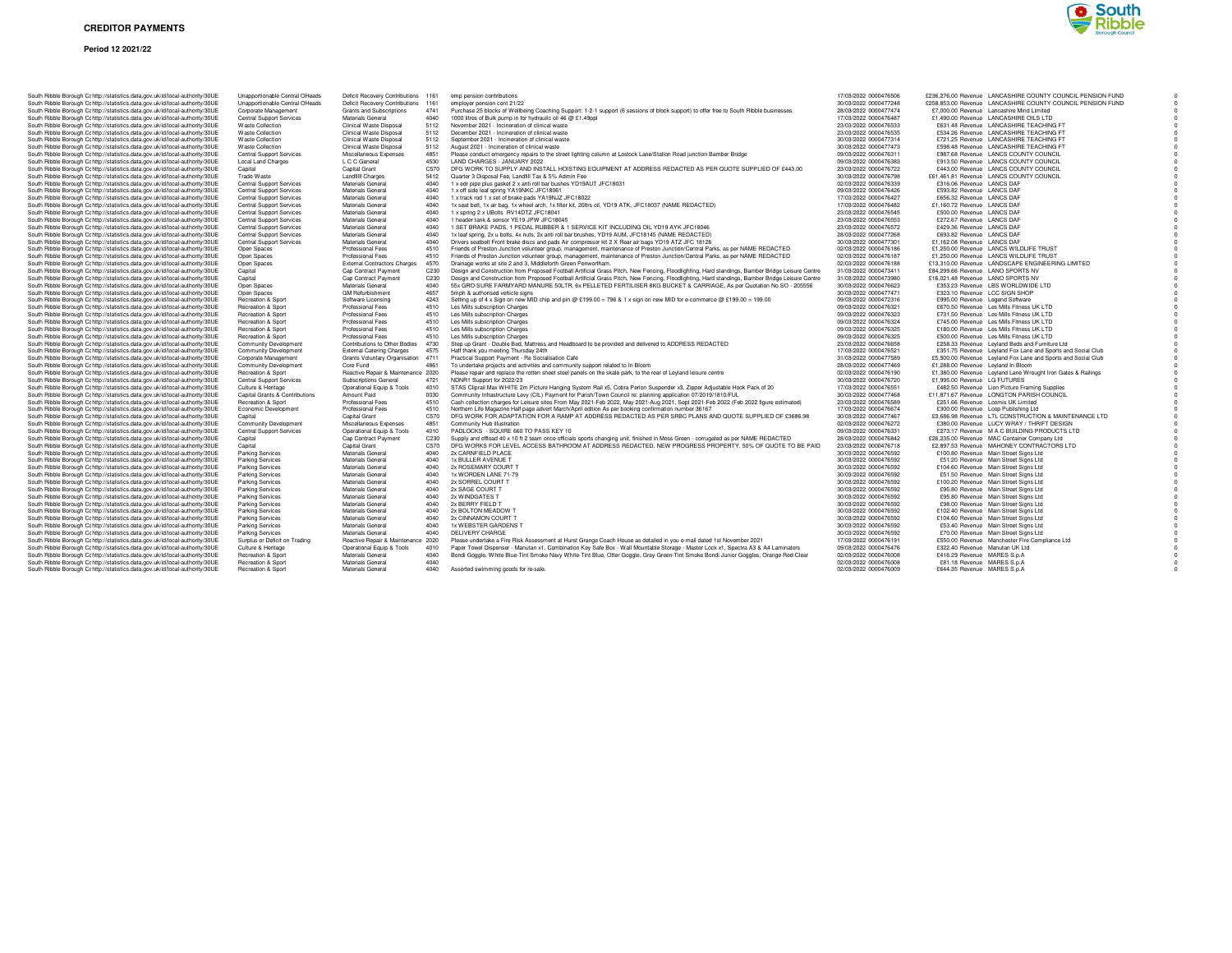### **Period 12 2021/22**



| South Ribble Borough Cc http://statistics.data.gov.uk/id/local-authority/30UE                                                                                  | Recreation & Sport                                                 | Materials General                                                          |                                                                                                                                                                              | 02/03/2022 0000476009                          | £127.38 Revenue MARES S.p.A                                                        |
|----------------------------------------------------------------------------------------------------------------------------------------------------------------|--------------------------------------------------------------------|----------------------------------------------------------------------------|------------------------------------------------------------------------------------------------------------------------------------------------------------------------------|------------------------------------------------|------------------------------------------------------------------------------------|
| South Ribble Borough Cc http://statistics.data.gov.uk/id/local-authority/30UE                                                                                  | Recreation & Sport                                                 | Operational Equip & Tools<br>4010                                          | Bondi goggles 12 @ 45.00                                                                                                                                                     | 02/03/2022 0000476192                          | £45.00 Revenue MARES S.p.A                                                         |
| South Ribble Borough Cc http://statistics.data.gov.uk/id/local-authority/30UE                                                                                  | Recreation & Sport                                                 | Operational Equip & Tools<br>4010                                          | Otter googles 461023 @ 48.00                                                                                                                                                 | 02/03/2022 0000476192                          | £96.00 Revenue MARES S.p.A                                                         |
| South Ribble Borough Cc http://statistics.data.gov.uk/id/local-authority/30UE                                                                                  | Recreation & Sport                                                 | Operational Equip & Tools<br>4010                                          | Bondi Junior Goggles 90.00                                                                                                                                                   | 02/03/2022 0000476192                          | £90.00 Revenue MARES S.p.A                                                         |
| South Ribble Borough Cc http://statistics.data.gov.uk/id/local-authority/30UE                                                                                  | Recreation & Sport                                                 | Operational Equip & Tools<br>4010                                          | Ripper goggles 72                                                                                                                                                            | 02/03/2022 0000476192                          | £144.00 Revenue MARES S.p.A                                                        |
| South Ribble Borough Cc http://statistics.data.gov.uk/id/local-authority/30UE                                                                                  | Recreation & Sport                                                 | Operational Equip & Tools<br>4010                                          | Little Bondi Goggles 12                                                                                                                                                      | 02/03/2022 0000476192                          | £45.00 Revenue MARES S.p.A                                                         |
| South Ribble Borough Cohttp://statistics.data.gov.uk/id/local-authority/30UE                                                                                   | Recreation & Sport                                                 | Operational Equip & Tools<br>4010                                          | silicone cap 18 / blue pink white                                                                                                                                            | 02/03/2022 0000476192                          | £36.00 Revenue MARES S.p.A                                                         |
| South Ribble Borough Cc http://statistics.data.gov.uk/id/local-authority/30UE                                                                                  | Recreation & Sport                                                 | Operational Equip & Tools<br>4010                                          | Junior Cap silicone assorted including pink black 12                                                                                                                         | 02/03/2022 0000476192                          | £21.72 Revenue MARES S.p.A                                                         |
| South Ribble Borough Cc http://statistics.data.gov.uk/id/local-authority/30UE                                                                                  | Recreation & Sport                                                 | Operational Equip & Tools<br>4010                                          | Huggies little swimmers assorted size 72                                                                                                                                     | 02/03/2022 0000476192                          | £48.96 Revenue MARES S.p.A                                                         |
| South Ribble Borough Cc http://statistics.data.gov.uk/id/local-authority/30UE                                                                                  | Recreation & Sport                                                 | Operational Equip & Tools<br>4010                                          | cannon strike back women 3                                                                                                                                                   | 02/03/2022 0000476192                          | £31.50 Revenue MARES S.p.A                                                         |
| South Ribble Borough Cc http://statistics.data.gov.uk/id/local-authority/30UE                                                                                  | Recreation & Sport                                                 | Operational Equip & Tools<br>4010                                          | Cottesole power back one piece 3                                                                                                                                             | 02/03/2022 0000476192                          | £24.75 Revenue MARES S.p.A                                                         |
| South Ribble Borough Cc http://statistics.data.gov.uk/id/local-authority/30UE                                                                                  | <b>Recreation &amp; Sport</b>                                      | Operational Equip & Tools<br>4010                                          | mens penrith 17inch shorts 3                                                                                                                                                 | 02/03/2022 0000476192                          | £16.86 Revenue MARES S.p.A                                                         |
| South Ribble Borough Cc http://statistics.data.gov.uk/id/local-authority/30UE                                                                                  | Recreation & Sport                                                 | Operational Equip & Tools<br>4010                                          | Kerrawa strikeback Girls 4                                                                                                                                                   | 02/03/2022 0000476192                          | £32.40 Revenue MARES S.p.A                                                         |
| South Ribble Borough Cc http://statistics.data.gov.uk/id/local-authority/30UE                                                                                  | Recreation & Sport                                                 | Operational Equip & Tools<br>4010                                          | Girls surfer classicback swimsuit 3                                                                                                                                          | 02/03/2022 0000476192                          | £16.20 Revenue MARES S.p.A                                                         |
| South Ribble Borough Cc http://statistics.data.gov.uk/id/local-authority/30UE                                                                                  | Recreation & Sport                                                 | Operational Equip & Tools<br>4010                                          | Boys T rex Hip racer blue 3                                                                                                                                                  | 02/03/2022 0000476192                          | £13.50 Revenue MARES S.p.A                                                         |
| South Ribble Borough Cc http://statistics.data.gov.uk/id/local-authority/30UE                                                                                  | Recreation & Sport                                                 | Publicity & Promotion<br>4842                                              | UV Glow Sports - Complete Lighting Systems - 8 lamp £ 3480.00 Ex. VAT £ 2900.00                                                                                              | 09/03/2022 0000476287                          | £2,949.99 Revenue Mark S G Enterprises Limited                                     |
| South Ribble Borough Cc http://statistics.data.gov.uk/id/local-authority/30UE                                                                                  | Surplus or Deficit on Trading                                      | Intruder Alarm<br>2035                                                     | Termination of contract costs for redcare line at Longton Brickcroft from 1/4/22 to 31/3/23 Invoice £748.80 less credit of £686.40                                           | 28/03/2022 0000476765                          | £624.00 Revenue Marlowe Fire & Security                                            |
| South Ribble Borough Cc http://statistics.data.gov.uk/id/local-authority/30UE                                                                                  | Surplus or Deficit on Trading                                      | Reactive Repair & Maintenance 2020                                         | Please undertake works to re-seal the skylights, and clear roof and gutters at ADDRESS REDACTED as detailed in your estimate                                                 | 02/03/2022 0000476193                          | £1,100.00 Revenue Mick Bamber                                                      |
| South Ribble Borough Cc http://statistics.data.gov.uk/id/local-authority/30UE                                                                                  | Surplus or Deficit on Trading                                      | Reactive Repair & Maintenance 2020                                         | Apply new fascias and gutter, Remove 5 courses of bricks, Apply damp course and wall flashing, Rebed corping stones, Replace any broken                                      | 09/03/2022 0000476431                          | £2,200.00 Revenue Mick Bamber                                                      |
| South Ribble Borough Cc http://statistics.data.gov.uk/id/local-authority/30UE                                                                                  | Surplus or Deficit on Trading                                      | Reactive Repair & Maintenance 2020                                         | Please undertake works to renew valleys & repoint valleys at Longton - Brick Croft as detailed in your quotation ref 1188                                                    | 17/03/2022 0000476522                          | £1,600.00 Revenue Mick Bamber                                                      |
| South Ribble Borough Cc http://statistics.data.gov.uk/id/local-authority/30UE                                                                                  | Surplus or Deficit on Trading                                      | Planned Annual Repair & Mainte 2021                                        | Gutter cleaning 2021 / 2022 for 2 visits per year to 124, 125 & 126 Brookfield Place, Walton Summit                                                                          | 17/03/2022 0000476634                          | £230.00 Revenue Mick Bamber                                                        |
|                                                                                                                                                                | Surplus or Deficit on Trading                                      | Planned Annual Repair & Mainte 2021                                        | Gutter cleaning 2021 / 2022 for 2 visits per year to 225, 227 & 229 Brierley Road, Walton Summit                                                                             | 17/03/2022 0000476634                          | £130.00 Revenue Mick Bamber                                                        |
| South Ribble Borough Cc http://statistics.data.gov.uk/id/local-authority/30UE<br>South Ribble Borough Cc http://statistics.data.gov.uk/id/local-authority/30UE | Surplus or Deficit on Trading                                      |                                                                            | Gutter cleaning 2021 / 2022 for 2 visits per year to 248, 253 & 255 Dawson Place, Walton Summit                                                                              | 17/03/2022 0000476634                          | £100.00 Revenue Mick Bamber                                                        |
|                                                                                                                                                                | Surplus or Deficit on Trading                                      | Planned Annual Repair & Mainte 2021                                        |                                                                                                                                                                              | 17/03/2022 0000476634                          | £100.00 Revenue Mick Bamber                                                        |
| South Ribble Borough C: http://statistics.data.gov.uk/id/local-authority/30UE                                                                                  | Surplus or Deficit on Trading                                      | Planned Annual Repair & Mainte 2021<br>Planned Annual Repair & Mainte 2021 | Gutter cleaning 2021 / 2022 for 2 visits per year to 449 Oakshott Place, Walton Summit                                                                                       | 17/03/2022 0000476634                          | £280.00 Revenue Mick Bamber                                                        |
| South Ribble Borough Cc http://statistics.data.gov.uk/id/local-authority/30UE                                                                                  |                                                                    |                                                                            | Gutter cleaning 2021 / 2022 for 2 visits per year to units 1 - 11 Heaton Street, Leyland                                                                                     |                                                |                                                                                    |
| South Ribble Borough Cc http://statistics.data.gov.uk/id/local-authority/30UE<br>South Ribble Borough Cc http://statistics.data.gov.uk/id/local-authority/30UE | Surplus or Deficit on Trading                                      | Planned Annual Repair & Mainte 2021                                        | Gutter cleaning 2021 / 2022 for 2 visits per year to units 1 - 6 & 9 Middleforth industrial estate, Penwortham.                                                              | 17/03/2022 0000476634                          | £280.00 Revenue Mick Bamber                                                        |
|                                                                                                                                                                | Surplus or Deficit on Trading                                      | Planned Annual Repair & Mainte 2021                                        | Gutter cleaning 2021 / 2022 for 2 visits per year to garages 1 - 4 Balcarres Road, Leyland                                                                                   | 17/03/2022 0000476634<br>17/03/2022 0000476634 | £280.00 Revenue Mick Bamber                                                        |
| South Ribble Borough Cc http://statistics.data.gov.uk/id/local-authority/30UE                                                                                  | Surplus or Deficit on Trading                                      | Planned Annual Repair & Mainte 2021                                        | Gutter cleaning 2021 / 2022 for 2 visits per year to 122, 123, 124, 126, 128, 130 & 131 Clydesdale Place, Leyland                                                            |                                                | £180.00 Revenue Mick Bamber                                                        |
| South Ribble Borough Ct http://statistics.data.gov.uk/id/local-authority/30UE                                                                                  | Surplus or Deficit on Trading                                      | Planned Annual Repair & Mainte 2021                                        | Gutter cleaning 2021 / 2022 for 2 visits per year to units 1 - 9 Forward Industrial Estate, Leyland                                                                          | 17/03/2022 0000476634                          | £330.00 Revenue Mick Bamber                                                        |
| South Ribble Borough Cc http://statistics.data.gov.uk/id/local-authority/30UE                                                                                  | Surplus or Deficit on Trading                                      | Planned Annual Repair & Mainte 2021                                        | Gutter cleaning 2021 / 2022 for 2 visits per year to 53 - 69 Pope Lane, Penwortham                                                                                           | 17/03/2022 0000476634                          | £160.00 Revenue Mick Bamber                                                        |
| South Ribble Borough Cc http://statistics.data.gov.uk/id/local-authority/30UE                                                                                  | Surplus or Deficit on Trading                                      | Planned Annual Repair & Mainte 2021                                        | Gutter cleaning 2021 / 2022 for 2 visits per year to garages 1 - 11 Ryefield Avenue, Penwortham                                                                              | 17/03/2022 0000476634                          | £100.00 Revenue Mick Bamber                                                        |
| South Ribble Borough Cc http://statistics.data.gov.uk/id/local-authority/30UE                                                                                  | Surplus or Deficit on Trading                                      | Planned Annual Repair & Mainte 2021                                        | Gutter cleaning 2021 / 2022 for 2 visits per year to 2, 4, 8, 10, 16, 18 & 24 Hawksbury Drive, Penwortham                                                                    | 17/03/2022 0000476634                          | £100.00 Revenue Mick Bamber                                                        |
| South Ribble Borough Cc http://statistics.data.gov.uk/id/local-authority/30UE                                                                                  | Surplus or Deficit on Trading                                      | Planned Annual Repair & Mainte 2021                                        | Gutter cleaning 2021 / 2022 for 2 visits per year to 2A John Street, Bamber Bridge                                                                                           | 17/03/2022 0000476634                          | £100.00 Revenue Mick Bamber                                                        |
| South Ribble Borough Cc http://statistics.data.gov.uk/id/local-authority/30UE                                                                                  | Surplus or Deficit on Trading                                      | Planned Annual Repair & Mainte 2021                                        | Gutter cleaning 2021 / 2022 for 2 visits per year to 78 Towngate, Leyland                                                                                                    | 17/03/2022 0000476634                          | £80.00 Revenue Mick Bamber                                                         |
| South Ribble Borough Cc http://statistics.data.gov.uk/id/local-authority/30UE                                                                                  | Surplus or Deficit on Trading                                      | Planned Annual Repair & Mainte 2021                                        | Gutter cleaning 2021 / 2022 for 2 visits per year to units 1 - 6 & 38 Momentum Business Park, Bamber Bridge                                                                  | 17/03/2022 0000476634                          | £80.00 Revenue Mick Bamber                                                         |
| South Ribble Borough Cc http://statistics.data.gov.uk/id/local-authority/30UE                                                                                  | Central Support Services                                           | Planned Annual Repair & Mainte 2021                                        | Gutter cleaning 2021 / 2022 for 2 visits per year to 81a Bison Place, Leyland PR26 7QR                                                                                       | 17/03/2022 0000476634                          | £100.00 Revenue Mick Bamber                                                        |
| South Ribble Borough Cc http://statistics.data.gov.uk/id/local-authority/30UE                                                                                  | Surplus or Deficit on Trading                                      | Planned Annual Repair & Mainte 2021                                        | Gutter cleaning 2021 / 2022 for 2 visits per year to 14A to 18F Boxer Place, Leyland                                                                                         | 17/03/2022 0000476634                          | £280.00 Revenue Mick Bamber                                                        |
| South Ribble Borough Ct http://statistics.data.gov.uk/id/local-authority/30UE                                                                                  | Central Support Services                                           | Planned Annual Repair & Mainte 2021                                        | Gutter Cleaning 2021 / 2022 for 2 visits per year to Moss Side Depot, Bison Place, Leyland                                                                                   | 17/03/2022 0000476635                          | £230.00 Revenue Mick Bamber                                                        |
| South Ribble Borough Cc http://statistics.data.gov.uk/id/local-authority/30UE                                                                                  | Economic Development                                               | Planned Annual Repair & Mainte 2021                                        | Gutter Cleaning 2021 / 2022 for 2 visits per year to Leyland market                                                                                                          | 17/03/2022 0000476635                          | £130.00 Revenue Mick Bamber                                                        |
| South Ribble Borough Cc http://statistics.data.gov.uk/id/local-authority/30UE                                                                                  | Surplus or Deficit on Trading                                      | Planned Annual Repair & Mainte 2021                                        | Gutter Cleaning 2021 / 2022 for 2 visits per year to Higher Walton Community Centre                                                                                          | 17/03/2022 0000476635                          | £100.00 Revenue Mick Bamber                                                        |
| South Ribble Borough Cc http://statistics.data.gov.uk/id/local-authority/30UE                                                                                  | Recreation & Sport                                                 | Planned Annual Repair & Mainte 2021                                        | Gutter Cleaning 2021 / 2022 for 2 visits per year to Moss Side Community Centre                                                                                              | 17/03/2022 0000476635                          | £100.00 Revenue Mick Bamber                                                        |
| South Ribble Borough Cc http://statistics.data.gov.uk/id/local-authority/30UE                                                                                  | Surplus or Deficit on Trading                                      | Planned Annual Repair & Mainte 2021                                        | Gutter Cleaning 2021 / 2022 for 2 visits per year to the Museum, Leyland                                                                                                     | 17/03/2022 0000476635                          | £200.00 Revenue Mick Bamber                                                        |
| South Ribble Borough Cc http://statistics.data.gov.uk/id/local-authority/30UE                                                                                  | Surplus or Deficit on Trading                                      | Planned Annual Repair & Mainte 2021                                        | Gutter Cleaning 2021 / 2022 for 2 visits per year to Longton Brickcroft                                                                                                      | 17/03/2022 0000476635                          | £200.00 Revenue Mick Bamber                                                        |
| South Ribble Borough Cc http://statistics.data.gov.uk/id/local-authority/30UE                                                                                  | Recreation & Sport                                                 | Planned Annual Repair & Mainte 2021                                        | Gutter Cleaning 2021 / 2022 for 2 visits per year to Leyland Leisure Centre                                                                                                  | 17/03/2022 0000476635                          | £280.00 Revenue Mick Bamber                                                        |
| South Ribble Borough Cc http://statistics.data.gov.uk/id/local-authority/30UE                                                                                  | Recreation & Sport                                                 | Planned Annual Repair & Mainte 2021                                        | Gutter Cleaning 2021 / 2022 for 2 visits per year to Bamber Bridge Leisure Centre                                                                                            | 17/03/2022 0000476635                          | £280.00 Revenue Mick Bamber                                                        |
| South Ribble Borough Cc http://statistics.data.gov.uk/id/local-authority/30UE                                                                                  | <b>Becreation &amp; Sport</b>                                      | Planned Annual Repair & Mainte 2021                                        | Gutter Cleaning 2021 / 2022 for 2 visits per year to Penwortham Leisure Centre                                                                                               | 17/03/2022 0000476635                          | £280.00 Revenue Mick Bamber                                                        |
| South Ribble Borough Cc http://statistics.data.gov.uk/id/local-authority/30UE                                                                                  | Recreation & Sport                                                 | Planned Annual Repair & Mainte 2021                                        | Gutter Cleaning 2021 / 2022 for 2 visits per year to South Ribble Tennis Centre, Bamber Bridge                                                                               | 17/03/2022 0000476635                          | £280.00 Revenue Mick Bamber                                                        |
| South Ribble Borough Cc http://statistics.data.gov.uk/id/local-authority/30UE                                                                                  | <b>Central Support Services</b>                                    | Planned Annual Repair & Mainte 2021                                        | Gutter Cleaning 2021 / 2022 for 2 visits per year to the Civic Centre, Leyland                                                                                               | 17/03/2022 0000476635                          | £200.00 Revenue Mick Bamber                                                        |
| South Ribble Borough Cr http://statistics.data.gov.uk/id/local-authority/30UE                                                                                  | Surplus or Deficit on Trading                                      | Planned Annual Repair & Mainte 2021                                        | Gutter Cleaning 2021 / 2022 for 2 visits per year to Carr Street Community Centre                                                                                            | 17/03/2022 0000476635                          | £200.00 Revenue Mick Bamber                                                        |
|                                                                                                                                                                | Surplus or Deficit on Trading                                      | Planned Annual Repair & Mainte 2021                                        | Gutter Cleaning 2021 / 2022 for 2 visits per year to Holland House Farm Pavilion, Walton Le Dale                                                                             | 17/03/2022 0000476635                          | £160.00 Revenue Mick Bamber                                                        |
| South Ribble Borough Cc http://statistics.data.gov.uk/id/local-authority/30UE                                                                                  |                                                                    |                                                                            |                                                                                                                                                                              |                                                |                                                                                    |
| South Ribble Borough Cc http://statistics.data.gov.uk/id/local-authority/30UE<br>South Ribble Borough Cohttp://statistics.data.gov.uk/id/local-authority/30UE  | <b>Regulatory Services</b>                                         | Planned Annual Repair & Mainte 2021                                        | Gutter Cleaning 2021 / 2022 for 2 visits per year to crossroads toilets, Worden Park<br>Gutter Cleaning 2021 / 2022 for 2 visits per year to playground toilets. Worden Park | 17/03/2022 0000476635<br>17/03/2022 0000476635 | £80.00 Revenue Mick Bamber                                                         |
|                                                                                                                                                                | Surplus or Deficit on Trading                                      | Planned Annual Repair & Mainte 2021                                        |                                                                                                                                                                              |                                                | £80.00 Revenue Mick Bamber                                                         |
| South Ribble Borough Cc http://statistics.data.gov.uk/id/local-authority/30UE                                                                                  | <b>Regulatory Services</b>                                         | Planned Annual Repair & Mainte 2021                                        | Gutter Cleaning 2021 / 2022 for 2 visits per year to Withy Grove toilets, Bamber Bridge                                                                                      | 17/03/2022 0000476635                          | £160.00 Revenue Mick Bamber                                                        |
| South Ribble Borough Cc http://statistics.data.gov.uk/id/local-authority/30UE                                                                                  | <b>Regulatory Services</b>                                         | Planned Annual Repair & Mainte 2021                                        | Gutter Cleaning 2021 / 2022 for 2 visits per year to Tardy gate Toilets, Lostock Hall                                                                                        | 17/03/2022 0000476635                          | £160.00 Revenue Mick Bamber                                                        |
| South Ribble Borough Cc http://statistics.data.gov.uk/id/local-authority/30UE                                                                                  | Surplus or Deficit on Trading                                      | Planned Annual Repair & Mainte 2021                                        | Gutter Cleaning 2021 / 2022 for 2 visits per year to Withy Grove Pavilion, Bamber Bridge                                                                                     | 17/03/2022 0000476635                          | £160.00 Revenue Mick Bamber                                                        |
| South Ribble Borough Cc http://statistics.data.gov.uk/id/local-authority/30UE                                                                                  | Surplus or Deficit on Trading                                      | Planned Annual Repair & Mainte 2021                                        | Gutter Cleaning 2021 / 2022 for 2 visits per year to Kingfold Pavilion, Penwortham                                                                                           | 17/03/2022 0000476635                          | £160.00 Revenue Mick Bamber                                                        |
| South Ribble Borough Cc http://statistics.data.gov.uk/id/local-authority/30UE                                                                                  | Surplus or Deficit on Trading                                      | Planned Annual Repair & Mainte 2021                                        | Gutter Cleaning 2021 / 2022 for 2 visits per year to Hutton Pavilion, Moor Lane Hutton                                                                                       | 17/03/2022 0000476635                          | £160.00 Revenue Mick Bamber                                                        |
| South Ribble Borough Cc http://statistics.data.gov.uk/id/local-authority/30UE                                                                                  | Surplus or Deficit on Trading                                      | Planned Annual Repair & Mainte 2021                                        | Gutter Cleaning 2021 / 2022 for 2 visits per year to Moss Side Pavilion, Moss Side Way, Leyland                                                                              | 17/03/2022 0000476635                          | £160.00 Revenue Mick Bamber                                                        |
| South Ribble Borough Cc http://statistics.data.gov.uk/id/local-authority/30UE                                                                                  | Surplus or Deficit on Trading                                      | Planned Annual Repair & Mainte 2021                                        | Gutter Cleaning 2021 / 2022 for 2 visits per year to Worden Craft units 1 - 8, ground floor & 1st floor Brewhouse                                                            | 17/03/2022 0000476635                          | £180.00 Revenue Mick Bamber                                                        |
| South Ribble Borough Cc http://statistics.data.gov.uk/id/local-authority/30UE                                                                                  | Surplus or Deficit on Trading                                      | Planned Annual Repair & Mainte 2021                                        | Gutter Cleaning 2021 / 2022 for 2 visits per year to Worden Park complex incl; barn, foyer, folly, derby wing & tank/boiler room                                             | 17/03/2022 0000476635                          | £330.00 Revenue Mick Bamber                                                        |
| South Ribble Borough Cohttp://statistics.data.gov.uk/id/local-authority/30UE                                                                                   | Surplus or Deficit on Trading                                      | Planned Annual Repair & Mainte 2021                                        | Gutter cleaning 2021 / 2022 for 2 visits per year to the Bungalow, Worden Park                                                                                               | 17/03/2022 0000476635                          | £100.00 Revenue Mick Bamber                                                        |
| South Ribble Borough Cc http://statistics.data.gov.uk/id/local-authority/30UE                                                                                  | Surplus or Deficit on Trading                                      | Planned Annual Repair & Mainte 2021                                        | Gutter cleaning 2021 / 2022 for 2 visits per year to 3 & 4 Farmyard Cottages, Worden Park, Leyland                                                                           | 17/03/2022 0000476635                          | £160.00 Revenue Mick Bamber                                                        |
| South Ribble Borough Ct http://statistics.data.gov.uk/id/local-authority/30UE                                                                                  | Surplus or Deficit on Trading                                      | Planned Annual Repair & Mainte 2021                                        | Gutter cleaning 2021 / 2022 for 2 visits per year to Worden Park Walled garden complex - potting shed, pothouse, vine house & aluminium house                                | 17/03/2022 0000476635                          | £320.00 Revenue Mick Bamber                                                        |
| South Ribble Borough Cc http://statistics.data.gov.uk/id/local-authority/30UE                                                                                  | Surplus or Deficit on Trading                                      | Planned Annual Repair & Mainte 2021                                        | Gutter cleaning 2021 / 2022 for 2 visits per year to Worden Park Formal gardens - conservatory, lean to and gardeners mess room                                              | 17/03/2022 0000476635                          | £200.00 Revenue Mick Bamber                                                        |
| South Ribble Borough Cc http://statistics.data.gov.uk/id/local-authority/30UE                                                                                  | Surplus or Deficit on Trading                                      | Planned Annual Repair & Mainte 2021                                        | Gutter cleaning 2021 / 2022 for 2 visits per year to Gardeners Cottage, Worden Park                                                                                          | 17/03/2022 0000476635                          | £100.00 Revenue Mick Bamber                                                        |
| South Ribble Borough Cc http://statistics.data.gov.uk/id/local-authority/30UE                                                                                  | Surplus or Deficit on Trading                                      | Planned Annual Repair & Mainte 2021                                        | Gutter cleaning 2021 / 2022 for 2 visits per year to the Bothy, Worden Park                                                                                                  | 17/03/2022 0000476635                          | £100.00 Revenue Mick Bamber                                                        |
| South Ribble Borough Cc http://statistics.data.gov.uk/id/local-authority/30UE                                                                                  | Surplus or Deficit on Trading                                      | Planned Annual Repair & Mainte 2021                                        | Gutter cleaning 2021 / 2022 for 2 visits per year to North lodge, Worden Park                                                                                                | 17/03/2022 0000476635                          | £100.00 Revenue Mick Bamber                                                        |
| South Ribble Borough Cc http://statistics.data.gov.uk/id/local-authority/30UE                                                                                  | Surplus or Deficit on Trading                                      | Planned Annual Repair & Mainte 2021                                        | Gutter cleaning 2021 / 2022 for 2 visits to Hurst Grange park Coach House                                                                                                    | 17/03/2022 0000476635                          | £160.00 Revenue Mick Bamber                                                        |
| South Ribble Borough Cc http://statistics.data.gov.uk/id/local-authority/30UE                                                                                  | Surplus or Deficit on Trading                                      | Reactive Repair & Maintenance 2020                                         | Please undertake works to apply z bar, insulation & lead flashings to the roof at Longton Pavilion as detailed in your quotation ref 1189                                    | 17/03/2022 0000476636                          | £2,800.00 Revenue Mick Bamber                                                      |
| South Ribble Borough Cc http://statistics.data.gov.uk/id/local-authority/30UE                                                                                  | Capital                                                            | Capital Grant<br>C <sub>570</sub>                                          | SUPPLY AND INSTALL ADDITIONAL ROOM PADDING AT ADDRESS REDACTED. 50% of total cost covered by new progress, paid via dfg                                                      | 02/03/2022 0000476300                          | £3,623,00 Revenue Mike Avres Design Ltd                                            |
| South Ribble Borough Ct http://statistics.data.gov.uk/id/local-authority/30UE                                                                                  | <b>Central Support Services</b>                                    | External Contractors Charges<br>4570                                       | Transport vehicle YE19 JPW from Unit 81 Bison Place to Lynch Truck Barfield Way Accrington - JFC17844                                                                        | 02/03/2022 0000476194                          | £322.50 Revenue MILLERS OF LONGTON LTD                                             |
| South Ribble Borough Cc http://statistics.data.gov.uk/id/local-authority/30UE                                                                                  | Central Support Services                                           | 4821<br>Legal                                                              | PROFESSIONAL SERVICES IN RESPECT OF CUERDEN DEVELOPMENT (378838)                                                                                                             | 30/03/2022 0000477286                          | £450.00 Revenue MR IAN PONTER                                                      |
| South Ribble Borough Cc http://statistics.data.gov.uk/id/local-authority/30UE                                                                                  | Capital                                                            | Capital Grant<br>C570                                                      | DFG ADAPTATION FOR EXTERNAL WORKS TO CREATE PATH AND ACCESS FROM DRIVEWAY AT ADDRESS REDACTED PER PLANS                                                                      | 17/03/2022 0000476434                          | £6,055.00 Revenue MSG Building and Construction Ltd                                |
| South Ribble Borough Cc http://statistics.data.gov.uk/id/local-authority/30UE                                                                                  | Capital Grants & Contributions                                     | Amount Paid<br>0030                                                        | Community Infrastructure Levy (CIL) Payment for Parish/Town Council re: planning application                                                                                 | 30/03/2022 0000477465                          | £1,197.41 Revenue MUCH HOOLE PARISH COUNCIL                                        |
| South Ribble Borough Cc http://statistics.data.gov.uk/id/local-authority/30UE                                                                                  | Capital Grants & Contributions                                     | Amount Paid<br>0030                                                        | Community Infrastructure Levy (CIL) Payment for Parish/Town Council re: planning application                                                                                 | 30/03/2022 0000477465                          | £6,958.70 Revenue MUCH HOOLE PARISH COUNCIL                                        |
| South Ribble Borough Cc http://statistics.data.gov.uk/id/local-authority/30UE                                                                                  | Central Support Services                                           | <b>External Contractors Charges</b><br>4570                                | Spec repair to rectify major fault on the back end YA19 NGN JFC17949 (Labour)                                                                                                | 02/03/2022 0000476195                          | £1,435.50 Revenue Municipal Vehicle Services                                       |
| South Ribble Borough Cc http://statistics.data.gov.uk/id/local-authority/30UE                                                                                  | <b>Central Support Services</b>                                    | 4570<br><b>External Contractors Charges</b>                                | Spec Repair YD19ATK JFC17909                                                                                                                                                 | 09/03/2022 0000476444                          | £2,177.50 Revenue Municipal Vehicle Services                                       |
| South Ribble Borough Cc http://statistics.data.gov.uk/id/local-authority/30UE                                                                                  | <b>Central Support Services</b>                                    | External Contractors Charges<br>4570                                       | Labour for back end overall YD19ATY JFC18113                                                                                                                                 | 30/03/2022 0000477464                          | £3,790.00 Revenue Municipal Vehicle Services                                       |
| South Ribble Borough Ct http://statistics.data.gov.uk/id/local-authority/30UE                                                                                  | Central Support Services                                           | 413A<br>IT Consumables                                                     | Apple Smart Keyboard Folio for iPad; Air (4th Gen) and iPad; Pro 11-inch, 30x USB-C Power Adapter, 30x USB-C to Lightning Cable                                              | 17/03/2022 0000476100                          | £1.025.00 Revenue MYPREMIER LTD                                                    |
| South Ribble Borough Cc http://statistics.data.gov.uk/id/local-authority/30UE                                                                                  | Central Support Services                                           | External Contractors Charges<br>4570                                       | Set Up Fee, 100% payable on order Annual Service Charge (based on the Annual Quota of Hard Copy Images)                                                                      | 28/03/2022 0000477349                          | £1,125.00 Revenue NEC Software Solutions UK Ltd                                    |
| South Ribble Borough Cc http://statistics.data.gov.uk/id/local-authority/30UE                                                                                  | Central Support Services                                           | External Contractors Charges<br>4570                                       | Set Up Fee, 100% payable on order Annual Service Charge (based on the Annual Quota of Hard Copy Images)                                                                      | 28/03/2022 0000477462                          | £3,000.00 Revenue NEC Software Solutions UK Ltd                                    |
| South Ribble Borough Cc http://statistics.data.gov.uk/id/local-authority/30UE                                                                                  | Capital                                                            | Cap Contract Payment<br>C <sub>230</sub>                                   | RIBA Stage 3 - Extra Care Development - West Paddock (includes Principle Designer Fees)                                                                                      | 28/03/2022 0000476821                          | £28,580.00 Revenue NORR Consultants Limited                                        |
| South Ribble Borough Cc http://statistics.data.gov.uk/id/local-authority/30UE                                                                                  | <b>Central Support Services</b>                                    | Materials General<br>4040                                                  | 4 ROW CHANNEL BRUSH - C/W 4 NUTS/BOLTS                                                                                                                                       | 17/03/2022 0000476435                          | £370.31 Revenue NORTHERN MUNICIPAL SPARES LTD                                      |
| South Ribble Borough Cc http://statistics.data.gov.uk/id/local-authority/30UE                                                                                  | <b>Central Support Services</b>                                    | 4040<br>Materials General                                                  | SCARAB MINI SWEEPER BRUSHES - POLY/WIRE MIX MATHIEU-0120089                                                                                                                  | 23/03/2022 0000476525                          | £1,277.54 Revenue NORTHERN MUNICIPAL SPARES LTD                                    |
| South Ribble Borough Cc http://statistics.data.gov.uk/id/local-authority/30UE                                                                                  | <b>Central Support Services</b>                                    | 4040<br>Materials General                                                  | CHANNEL BRUSH - 2.8 mm POLY & 3.3mm WIRE 5 row 700/1000mm - MIDI SWEEPER 78399/2                                                                                             | 23/03/2022 0000476525                          | £785.57 Revenue NORTHERN MUNICIPAL SPARES LTD                                      |
| South Ribble Borough Cc http://statistics.data.gov.uk/id/local-authority/30UE                                                                                  | <b>Central Support Services</b>                                    | Reactive Repair & Maintenance 2020                                         | Please supply and fit a new cage to the grounds workshop at Moss Side Depot as detailed in your quotation ref QU000312                                                       | 17/03/2022 0000476505                          | £3,800.00 Revenue Northern Storage & Interiors Ltd                                 |
| South Ribble Borough Cc http://statistics.data.gov.uk/id/local-authority/30UE                                                                                  | Community Development                                              | Contributions to Other Bodies 4730                                         | Supply of 1x Condensor Dryer and 1x Washing machine as part of Step up Grant                                                                                                 | 23/03/2022 0000476642                          | £600.00 Revenue NORTHWEST DOMESTIC SERVICES                                        |
| South Ribble Borough Ct http://statistics.data.gov.uk/id/local-authority/30UE                                                                                  | Recreation & Sport                                                 | 2303<br>Electricity                                                        | 1/2 to 28/2                                                                                                                                                                  | 17/03/2022 0000476548                          | £4,736.06 Revenue NPOWER Business                                                  |
| South Ribble Borough Cc http://statistics.data.gov.uk/id/local-authority/30UE                                                                                  | Recreation & Sport                                                 | Electricity<br>2303                                                        | 1/2 to 28/2                                                                                                                                                                  | 17/03/2022 0000476549                          | £3,174.28 Revenue NPOWER Business                                                  |
| South Ribble Borough Cc http://statistics.data.gov.uk/id/local-authority/30UE                                                                                  | Recreation & Sport                                                 | Electricity<br>2303                                                        | 1/2 to 28/2/22                                                                                                                                                               | 30/03/2022 0000477253                          | £3,253.35 Revenue NPOWER Business                                                  |
| South Ribble Borough Cc http://statistics.data.gov.uk/id/local-authority/30UE                                                                                  | Recreation & Sport                                                 | Electricity<br>2303                                                        | 1/1 to 31/1/22                                                                                                                                                               | 30/03/2022 0000477254                          | £2,818.34 Revenue NPOWER Business                                                  |
| South Ribble Borough Cc http://statistics.data.gov.uk/id/local-authority/30UE                                                                                  | Recreation & Sport                                                 | Electricity<br>2303                                                        | 1/2 to 28/2/22                                                                                                                                                               | 30/03/2022 0000477255                          | £2,679.77 Revenue NPOWER Business                                                  |
| South Ribble Borough Cc http://statistics.data.gov.uk/id/local-authority/30UE                                                                                  | Parking Services                                                   | Parking Attendants<br>4514                                                 | Variable Fee Car Park Enforcement- January 2022- Variable Recharge Items                                                                                                     | 02/03/2022 0000476196                          | £1,510.67 Revenue NSL LTD                                                          |
| South Ribble Borough Cc http://statistics.data.gov.uk/id/local-authority/30UE                                                                                  | Parking Services                                                   | Cash Collection Charges Car Pa 4855                                        | Variable Fee Car Park Enforcement January 2022- Fixed Recharge Items                                                                                                         | 02/03/2022 0000476196                          | £737.08 Revenue NSL LTD                                                            |
|                                                                                                                                                                | <b>Parking Services</b>                                            | Parking Attendants<br>4514                                                 |                                                                                                                                                                              | 30/03/2022 0000476763                          | £1,531.78 Revenue NSL LTD                                                          |
| South Ribble Borough Ct http://statistics.data.gov.uk/id/local-authority/30UE<br>South Ribble Borough Cc http://statistics.data.gov.uk/id/local-authority/30UE | <b>Parking Services</b>                                            |                                                                            | Variable Fee Car Park Enforcement- February 2022- Variable Recharge Items<br>Variable Fee Car Park Enforcement- February 2022- Fixed Recharge Items                          | 30/03/2022 0000476763                          | £737.08 Revenue NSL LTD                                                            |
|                                                                                                                                                                |                                                                    | Cash Collection Charges Car Pa 4855<br>Professional Fees<br>4510           | South Ribble Staff and Residents' Survey                                                                                                                                     | 17/03/2022 0000476516                          | £4,460.00 Revenue NWA Social and Market Research Ltd                               |
| South Ribble Borough Cc http://statistics.data.gov.uk/id/local-authority/30UE                                                                                  | Economic Development<br>Homelessness                               | Void Loss<br>5313                                                          | Tenancy No; 1037513703Rent loss form 18/2/22 to 15/3/22 3 weeks & 4 days for:34 FURTHER FIELD BAMBER BRIDGE PRESTON PR5 6XP(85 30/03/2022 0000477429                         |                                                | £320.74 Revenue Onward Homes Ltd                                                   |
| South Ribble Borough Cc http://statistics.data.gov.uk/id/local-authority/30UE<br>South Ribble Borough Cc http://statistics.data.gov.uk/id/local-authority/30UE |                                                                    | 4851                                                                       |                                                                                                                                                                              | 02/03/2022 0000476197                          |                                                                                    |
|                                                                                                                                                                | <b>Central Support Services</b>                                    | Miscellaneous Expenses<br>4040                                             | Description- Outdoor work Clothing/ boots as per NAME REDACTED request, Amount- £500                                                                                         | 09/03/2022 0000476461                          | £406.42 Revenue OUTDOOR ACTION LTD                                                 |
| South Ribble Borough Cc http://statistics.data.gov.uk/id/local-authority/30UE                                                                                  | <b>Parking Services</b>                                            | Materials General                                                          | 60,000 labels South Ribble Stelio Paper 60mm x 69.85mm (stelio 80 NA)                                                                                                        |                                                | £314.28 Revenue PAPERWORK UK LTD                                                   |
| South Ribble Borough Cc http://statistics.data.gov.uk/id/local-authority/30UE                                                                                  | Parking Services                                                   | Materials General<br>4040                                                  | 1000 Parking Permits                                                                                                                                                         | 28/03/2022 0000477546                          | £980.00 Revenue Parking and Secure Documents                                       |
| South Ribble Borough Cc http://statistics.data.gov.uk/id/local-authority/30UE                                                                                  | <b>Central Support Services</b>                                    | Consumable Cing Materials<br>2711                                          | BC015-75 JANGRO THICKENED BLEACH 750ML 24 @ £0.50                                                                                                                            | 02/03/2022 0000476201                          | £15.84 Revenue Pattersons (Bristol) Ltd                                            |
| South Ribble Borough Cc http://statistics.data.gov.uk/id/local-authority/30UE                                                                                  | <b>Central Support Services</b>                                    | Consumable Cing Materials<br>2711                                          | AA201 JANGRO MICRO MINI TOILET ROLL 100M X 90MM (24) 10 packs @ £10.59                                                                                                       | 02/03/2022 0000476201<br>02/03/2022 0000476201 | £122.50 Revenue Pattersons (Bristol) Ltd                                           |
| South Ribble Borough Cc http://statistics.data.gov.uk/id/local-authority/30UE                                                                                  | Central Support Services                                           | Consumable Cing Materials<br>2711                                          | BK101-50 JANGRO PINK PEARLISED HAND SOAP 500ML 2 @ £1.22                                                                                                                     |                                                | £3.74 Revenue Pattersons (Bristol) Ltd                                             |
| South Ribble Borough Cc http://statistics.data.gov.uk/id/local-authority/30UE                                                                                  | <b>Central Support Services</b>                                    | Consumable Cing Materials<br>2711                                          | AE234 TORK S-FOLD HAND TOWEL 1PLY BLUE (4000SHT) 6 packs @ £13.25                                                                                                            | 02/03/2022 0000476201                          | £109.44 Revenue Pattersons (Bristol) Ltd                                           |
| South Ribble Borough Cc http://statistics.data.gov.uk/id/local-authority/30UE                                                                                  | <b>Central Support Services</b>                                    | Consumable Cing Materials<br>2711                                          | BP012 JANGRO ENVIRO BIO LAUNDRY POWDER 100 WASH 1 @ £9.00                                                                                                                    | 02/03/2022 0000476201                          | £11.10 Revenue Pattersons (Bristol) Ltd                                            |
| South Ribble Borough Cc http://statistics.data.gov.uk/id/local-authority/30UE                                                                                  | <b>Central Support Services</b>                                    | Consumable Cing Materials<br>2711                                          | CM180 JANGRO REFUSE SACKS 18X29X39 180G HEAVY DUTY BLACK (200) 2 @ £11.75                                                                                                    | 02/03/2022 0000476201                          | £27.66 Revenue Pattersons (Bristol) Ltd                                            |
| South Ribble Borough Cc http://statistics.data.gov.uk/id/local-authority/30UE                                                                                  | Central Support Services                                           | Consumable Cing Materials<br>2711                                          | BC045-1 JANGRO TOILET & WASHROOM CLEANER DESCALER 1 LTR 12 @ £0.94                                                                                                           | 02/03/2022 0000476201                          | £14.40 Revenue Pattersons (Bristol) Ltd                                            |
| South Ribble Borough Cc http://statistics.data.gov.uk/id/local-authority/30UE                                                                                  | Central Support Services                                           | Consumable Cing Materials<br>2711                                          | BB034-5 JANGRO CONCENTRATED GREEN DETERGENT 20% 5LTR 6 @ £3.30                                                                                                               | 02/03/2022 0000476201                          | £29.70 Revenue Pattersons (Bristol) Ltd                                            |
| South Ribble Borough Cc http://statistics.data.gov.uk/id/local-authority/30UE                                                                                  | <b>Central Support Services</b>                                    | Consumable Cing Materials<br>2711                                          | BC017-5 JANGRO FLORAL DISINFECTANT 5 LTR 2 @ £1.53                                                                                                                           | 02/03/2022 0000476201                          | £4.74 Revenue Pattersons (Bristol) Ltd                                             |
| South Ribble Borough Cc http://statistics.data.gov.uk/id/local-authority/30UE                                                                                  | <b>Central Support Services</b>                                    | Consumable Cing Materials<br>2711                                          | HA014-B EXEL PY SOCKET MOP HEAD 200G BLUE 10 @ £0.63                                                                                                                         | 02/03/2022 0000476201                          | £7.40 Revenue Pattersons (Bristol) Ltd                                             |
| South Ribble Borough Cc http://statistics.data.gov.uk/id/local-authority/30UE                                                                                  | <b>Central Support Services</b>                                    | Consumable Cing Materials<br>2711                                          | HA014-R EXEL PY SOCKET MOP HEAD 200G RED 10 @ £0.63                                                                                                                          | 02/03/2022 0000476201                          | £7.40 Revenue Pattersons (Bristol) Ltd                                             |
|                                                                                                                                                                |                                                                    |                                                                            |                                                                                                                                                                              |                                                |                                                                                    |
| South Ribble Borough Cohttp://statistics.data.gov.uk/id/local-authority/30UE<br>South Ribble Borough Cc http://statistics.data.gov.uk/id/local-authority/30UE  | <b>Central Support Services</b><br><b>Central Support Services</b> | Consumable Cing Materials<br>2711<br>Consumable Cing Materials<br>2711     | BD075-5 JANGRO SAFETY FLOOR CLEANER 5LTR 4 @ £8<br>HA025-G GREEN EXEL MOP HANDLE 54" 3 @ £7                                                                                  | 02/03/2022 0000476201<br>02/03/2022 0000476201 | £35.48 Revenue Pattersons (Bristol) Ltd<br>£11.79 Revenue Pattersons (Bristol) Ltd |

|                                                                                                                                                                                   | 02/03/2022 0000476009                          | £127.38 Revenue MARES S.p.A                                            |                                                                                                                  |                            |
|-----------------------------------------------------------------------------------------------------------------------------------------------------------------------------------|------------------------------------------------|------------------------------------------------------------------------|------------------------------------------------------------------------------------------------------------------|----------------------------|
|                                                                                                                                                                                   | 02/03/2022 0000476192<br>02/03/2022 0000476192 | £45.00 Revenue MARES S.p.A<br>£96.00 Revenue MARES S.p.A               | $\circ$                                                                                                          | $\mathbf 0$                |
|                                                                                                                                                                                   | 02/03/2022 0000476192                          | £90.00 Revenue MARES S.p.A                                             |                                                                                                                  | $\mathbf 0$                |
|                                                                                                                                                                                   | 02/03/2022 0000476192                          | £144.00 Revenue MARES S.p.A                                            |                                                                                                                  | $\pmb{0}$                  |
|                                                                                                                                                                                   | 02/03/2022 0000476192<br>02/03/2022 0000476192 | £45.00 Revenue MARES S.p.A<br>£36.00 Bevenue MARES S.p.A.              | $\pmb{0}$<br>$^{\circ}$                                                                                          |                            |
| $\langle 12$                                                                                                                                                                      | 02/03/2022 0000476192                          | £21.72 Revenue MARES S.p.A                                             | $^{\circ}$                                                                                                       |                            |
|                                                                                                                                                                                   | 02/03/2022 0000476192                          | £48.96 Revenue MARES S.p.A                                             |                                                                                                                  | $^{\circ}$                 |
|                                                                                                                                                                                   | 02/03/2022 0000476192<br>02/03/2022 0000476192 | £31.50 Revenue MARES S.p.A<br>£24.75 Revenue MARES S.p.A               | $\circ$<br>$\circ$                                                                                               |                            |
|                                                                                                                                                                                   | 02/03/2022 0000476192                          | £16.86 Revenue MARES S.p.A                                             |                                                                                                                  | $\mathbf 0$                |
|                                                                                                                                                                                   | 02/03/2022 0000476192                          | £32.40 Revenue MARES S.p.A                                             |                                                                                                                  | $\mathbf 0$                |
|                                                                                                                                                                                   | 02/03/2022 0000476192                          | £16.20 Revenue MARES S.p.A                                             |                                                                                                                  | $\mathbf 0$                |
| 8 lamp £ 3480.00 Ex. VAT £ 2900.00                                                                                                                                                | 02/03/2022 0000476192<br>09/03/2022 0000476287 | £13.50 Revenue MARES S.p.A                                             | $\circ$<br>£2,949.99 Revenue Mark S G Enterprises Limited<br>$^{\circ}$                                          |                            |
| Longton Brickcroft from 1/4/22 to 31/3/23 Invoice £748.80 less credit of £686.40                                                                                                  | 28/03/2022 0000476765                          |                                                                        | £624.00 Revenue Marlowe Fire & Security<br>$^{\circ}$                                                            |                            |
| and clear roof and gutters at ADDRESS REDACTED as detailed in your estimate                                                                                                       | 02/03/2022 0000476193                          | £1,100.00 Revenue Mick Bamber                                          |                                                                                                                  | $\mathbf 0$                |
| s of bricks, Apply damp course and wall flashing, Rebed corping stones, Replace any broken                                                                                        | 09/03/2022 0000476431                          | £2,200.00 Revenue Mick Bamber                                          | $\circ$                                                                                                          |                            |
| vint valleys at Longton - Brick Croft as detailed in your quotation ref 1188<br>to 124, 125 &126 Brookfield Place, Walton Summit                                                  | 17/03/2022 0000476522<br>17/03/2022 0000476634 | £1,600.00 Revenue Mick Bamber<br>£230.00 Revenue Mick Bamber           |                                                                                                                  | $\mathbf 0$<br>$\mathbf 0$ |
| to 225, 227 & 229 Brierley Road, Walton Summit                                                                                                                                    | 17/03/2022 0000476634                          | £130.00 Revenue Mick Bamber                                            |                                                                                                                  | $\mathbf 0$                |
| to 248, 253 & 255 Dawson Place, Walton Summit                                                                                                                                     | 17/03/2022 0000476634                          | £100.00 Revenue Mick Bamber                                            |                                                                                                                  | $\mathbf 0$                |
| to 449 Oakshott Place, Walton Summit<br>to units 1 - 11 Heaton Street, Levland                                                                                                    | 17/03/2022 0000476634<br>17/03/2022 0000476634 | £100.00 Bevenue Mick Bamber<br>£280.00 Bevenue Mick Bamber             | $^{\circ}$                                                                                                       | $^{\circ}$                 |
| to units 1 - 6 & 9 Middleforth industrial estate, Penwortham.                                                                                                                     | 17/03/2022 0000476634                          | £280.00 Revenue Mick Bamber                                            | $\circ$                                                                                                          |                            |
| to garages 1 - 4 Balcarres Road, Leyland                                                                                                                                          | 17/03/2022 0000476634                          | £280.00 Revenue Mick Bamber                                            |                                                                                                                  | $\mathbf 0$                |
| to 122, 123, 124, 126, 128, 130 & 131 Clydesdale Place, Leyland                                                                                                                   | 17/03/2022 0000476634<br>17/03/2022 0000476634 | £180.00 Revenue Mick Bamber                                            |                                                                                                                  | $\mathbf 0$                |
| to units 1 - 9 Forward Industrial Estate, Leyland<br>to 53 - 69 Pope Lane, Penwortham                                                                                             | 17/03/2022 0000476634                          | £330.00 Revenue Mick Bamber<br>£160.00 Revenue Mick Bamber             |                                                                                                                  | $\mathbf 0$<br>$\mathbf 0$ |
| to garages 1 - 11 Ryefield Avenue, Penwortham                                                                                                                                     | 17/03/2022 0000476634                          | £100.00 Revenue Mick Bamber                                            |                                                                                                                  | $\mathbf 0$                |
| to 2, 4, 8, 10, 16, 18 & 24 Hawksbury Drive, Penwortham                                                                                                                           | 17/03/2022 0000476634                          | £100.00 Revenue Mick Bamber                                            |                                                                                                                  | $^{\circ}$                 |
| to 2A John Street, Bamber Bridge<br>to 78 Towngate, Leyland                                                                                                                       | 17/03/2022 0000476634<br>17/03/2022 0000476634 | £100.00 Revenue Mick Bamber<br>£80.00 Revenue Mick Bamber              | $^{\circ}$                                                                                                       | $^{\circ}$                 |
| to units 1 - 6 & 38 Momentum Business Park, Bamber Bridge                                                                                                                         | 17/03/2022 0000476634                          | £80.00 Revenue Mick Bamber                                             | $\circ$                                                                                                          |                            |
| to 81a Bison Place, Leyland PR26 7QR                                                                                                                                              | 17/03/2022 0000476634                          | £100.00 Revenue Mick Bamber                                            |                                                                                                                  | $\mathbf 0$                |
| to 14A to 18F Boxer Place, Leyland<br>to Moss Side Depot, Bison Place, Leyland                                                                                                    | 17/03/2022 0000476634                          | £280.00 Revenue Mick Bamber                                            |                                                                                                                  | $\mathbf 0$                |
| to Leyland market                                                                                                                                                                 | 17/03/2022 0000476635<br>17/03/2022 0000476635 | £230.00 Revenue Mick Bamber<br>£130.00 Revenue Mick Bamber             |                                                                                                                  | $\mathbf 0$<br>$\mathbf 0$ |
| to Higher Walton Community Centre                                                                                                                                                 | 17/03/2022 0000476635                          | £100.00 Revenue Mick Bamber                                            |                                                                                                                  | $\mathbf 0$                |
| to Moss Side Community Centre                                                                                                                                                     | 17/03/2022 0000476635                          | £100.00 Revenue Mick Bamber                                            |                                                                                                                  | $^{\circ}$                 |
| to the Museum, Leyland<br>to Longton Brickcroft                                                                                                                                   | 17/03/2022 0000476635<br>17/03/2022 0000476635 | £200.00 Bevenue Mick Bamber<br>£200.00 Revenue Mick Bamber             | $^{\circ}$                                                                                                       | $\mathbf 0$                |
| to Leyland Leisure Centre                                                                                                                                                         | 17/03/2022 0000476635                          | £280.00 Revenue Mick Bamber                                            | $\circ$                                                                                                          |                            |
| to Bamber Bridge Leisure Centre                                                                                                                                                   | 17/03/2022 0000476635                          | £280.00 Revenue Mick Bamber                                            |                                                                                                                  | $\mathbf 0$                |
| to Penwortham Leisure Centre                                                                                                                                                      | 17/03/2022 0000476635                          | £280.00 Revenue Mick Bamber                                            |                                                                                                                  | $\mathbf 0$                |
| to South Ribble Tennis Centre, Bamber Bridge<br>to the Civic Centre, Leyland                                                                                                      | 17/03/2022 0000476635<br>17/03/2022 0000476635 | £280.00 Revenue Mick Bamber<br>£200.00 Revenue Mick Bamber             | $^{\circ}$                                                                                                       | $\mathbf 0$                |
| to Carr Street Community Centre                                                                                                                                                   | 17/03/2022 0000476635                          | £200.00 Bevenue Mick Bamber                                            | $^{\circ}$                                                                                                       |                            |
| to Holland House Farm Pavilion, Walton Le Dale                                                                                                                                    | 17/03/2022 0000476635                          | £160.00 Bevenue Mick Bamber                                            |                                                                                                                  | $^{\circ}$                 |
| to crossroads toilets, Worden Park                                                                                                                                                | 17/03/2022 0000476635<br>17/03/2022 0000476635 | £80.00 Revenue Mick Bamber                                             | $\circ$                                                                                                          | $\mathbf 0$                |
| to playground toilets, Worden Park<br>to Withy Grove toilets, Bamber Bridge                                                                                                       | 17/03/2022 0000476635                          | £80.00 Revenue Mick Bamber<br>£160.00 Revenue Mick Bamber              |                                                                                                                  | $\mathbf 0$                |
| to Tardy gate Toilets, Lostock Hall                                                                                                                                               | 17/03/2022 0000476635                          | £160.00 Revenue Mick Bamber                                            |                                                                                                                  | $\mathbf 0$                |
| to Withy Grove Pavilion, Bamber Bridge                                                                                                                                            | 17/03/2022 0000476635                          | £160.00 Revenue Mick Bamber                                            |                                                                                                                  | $\mathbf 0$                |
| to Kingfold Pavilion, Penwortham<br>to Hutton Pavilion, Moor Lane Hutton                                                                                                          | 17/03/2022 0000476635<br>17/03/2022 0000476635 | £160.00 Revenue Mick Bamber<br>£160.00 Bevenue Mick Bamber             | $^{\circ}$<br>$^{\circ}$                                                                                         |                            |
| to Moss Side Pavilion, Moss Side Way, Leyland                                                                                                                                     | 17/03/2022 0000476635                          | £160.00 Bevenue Mick Bamber                                            | $^{\circ}$                                                                                                       |                            |
| to Worden Craft units 1 - 8, ground floor & 1st floor Brewhouse                                                                                                                   | 17/03/2022 0000476635                          | £180.00 Bevenue Mick Bamber                                            |                                                                                                                  | $^{\circ}$                 |
| to Worden Park complex incl; barn, foyer, folly, derby wing & tank/boiler room<br>to the Bungalow, Worden Park                                                                    | 17/03/2022 0000476635<br>17/03/2022 0000476635 | £330.00 Revenue Mick Bamber<br>£100.00 Revenue Mick Bamber             | $\circ$<br>$\circ$                                                                                               |                            |
| to 3 & 4 Farmyard Cottages, Worden Park, Leyland                                                                                                                                  | 17/03/2022 0000476635                          | £160.00 Revenue Mick Bamber                                            | $\circ$                                                                                                          |                            |
| to Worden Park Walled garden complex - potting shed, pothouse, vine house & aluminium house                                                                                       | 17/03/2022 0000476635                          | £320.00 Revenue Mick Bamber                                            |                                                                                                                  | $\mathbf 0$                |
| to Worden Park Formal gardens - conservatory, lean to and gardeners mess room<br>to Gardeners Cottage, Worden Park                                                                | 17/03/2022 0000476635<br>17/03/2022 0000476635 | £200.00 Revenue Mick Bamber<br>£100.00 Revenue Mick Bamber             | $^{\circ}$                                                                                                       | $\mathbf 0$                |
| to the Bothy, Worden Park                                                                                                                                                         | 17/03/2022 0000476635                          | £100.00 Revenue Mick Bamber                                            | $^{\circ}$                                                                                                       |                            |
| to North lodge, Worden Park                                                                                                                                                       | 17/03/2022 0000476635                          | £100.00 Revenue Mick Bamber                                            | $^{\circ}$                                                                                                       |                            |
| Grange park Coach House                                                                                                                                                           | 17/03/2022 0000476635                          | £160.00 Revenue Mick Bamber                                            |                                                                                                                  | $\mathbf 0$                |
| n & lead flashings to the roof at Longton Pavilion as detailed in your quotation ref 1189<br>PADDING AT ADDRESS REDACTED. 50% of total cost covered by new progress, paid via dfg | 17/03/2022 0000476636<br>02/03/2022 0000476300 | £2,800.00 Revenue Mick Bamber                                          | $\circ$<br>£3,623.00 Revenue Mike Ayres Design Ltd                                                               | $\mathbf 0$                |
| Place to Lynch Truck Barfield Way Accrington - JFC17844                                                                                                                           | 02/03/2022 0000476194                          |                                                                        | £322.50 Revenue MILLERS OF LONGTON LTD                                                                           | $\mathbf 0$                |
| CUERDEN DEVELOPMENT (378838)                                                                                                                                                      | 30/03/2022 0000477286                          | £450.00 Revenue MR IAN PONTER                                          | $\mathbf 0$                                                                                                      |                            |
| TO CREATE PATH AND ACCESS FROM DRIVEWAY AT ADDRESS REDACTED PER PLANS                                                                                                             | 17/03/2022 0000476434<br>30/03/2022 0000477465 |                                                                        | £6,055.00 Revenue MSG Building and Construction Ltd<br>£1.197.41 Revenue MUCH HOOLE PARISH COUNCIL<br>$^{\circ}$ | $\mathbf 0$                |
| or Parish/Town Council re: planning application<br>or Parish/Town Council re: planning application                                                                                | 30/03/2022 0000477465                          |                                                                        | £6,958.70 Revenue MUCH HOOLE PARISH COUNCIL<br>$^{\circ}$                                                        |                            |
| I YA19 NGN JFC17949 (Labour)                                                                                                                                                      | 02/03/2022 0000476195                          |                                                                        | £1,435.50 Revenue Municipal Vehicle Services<br>$\circ$                                                          |                            |
|                                                                                                                                                                                   | 09/03/2022 0000476444                          |                                                                        | £2,177.50 Revenue Municipal Vehicle Services                                                                     | $\mathbf 0$                |
| en) and iPad; Pro 11-inch, 30x USB-C Power Adapter, 30x USB-C to Lightning Cable                                                                                                  | 30/03/2022 0000477464<br>17/03/2022 0000476100 | £1,025.00 Revenue MYPREMIER LTD                                        | £3,790.00 Revenue Municipal Vehicle Services                                                                     | $\mathbf 0$<br>$\mathbf 0$ |
| vice Charge (based on the Annual Quota of Hard Copy Images)                                                                                                                       | 28/03/2022 0000477349                          |                                                                        | £1,125.00 Revenue NEC Software Solutions UK Ltd                                                                  | $\mathbf 0$                |
| vice Charge (based on the Annual Quota of Hard Copy Images)                                                                                                                       | 28/03/2022 0000477462                          |                                                                        | £3,000.00 Revenue NEC Software Solutions UK Ltd                                                                  | $\mathbf 0$                |
| Paddock (includes Principle Designer Fees)<br>.TS                                                                                                                                 | 28/03/2022 0000476821<br>17/03/2022 0000476435 |                                                                        | £28,580.00 Revenue NORR Consultants Limited<br>£370.31 Revenue NORTHERN MUNICIPAL SPARES LTD<br>$^{\circ}$       | $^{\circ}$                 |
| WIRE MIX MATHIEU-0120089                                                                                                                                                          | 23/03/2022 0000476525                          |                                                                        | £1,277.54 Revenue NORTHERN MUNICIPAL SPARES LTD                                                                  | $^{\circ}$                 |
| VIRE 5 row 700/1000mm - MIDI SWEEPER 78399/2                                                                                                                                      | 23/03/2022 0000476525                          |                                                                        | £785.57 Revenue NORTHERN MUNICIPAL SPARES LTD<br>$\circ$                                                         |                            |
| workshop at Moss Side Depot as detailed in your quotation ref QU000312                                                                                                            | 17/03/2022 0000476505<br>23/03/2022 0000476642 |                                                                        | £3,800.00 Revenue Northern Storage & Interiors Ltd                                                               | $\mathbf 0$                |
| machine as part of Step up Grant                                                                                                                                                  | 17/03/2022 0000476548                          | £4,736.06 Revenue NPOWER Business                                      | £600.00 Revenue NORTHWEST DOMESTIC SERVICES                                                                      | $\mathbf 0$<br>$\mathbf 0$ |
|                                                                                                                                                                                   | 17/03/2022 0000476549                          | £3,174.28 Revenue NPOWER Business                                      |                                                                                                                  | $\circ$                    |
|                                                                                                                                                                                   | 30/03/2022 0000477253                          | £3,253.35 Revenue NPOWER Business                                      |                                                                                                                  | $\circ$                    |
|                                                                                                                                                                                   | 30/03/2022 0000477254<br>30/03/2022 0000477255 | £2 818.34 Revenue NPOWER Business<br>£2,679,77 Revenue NPOWER Business | $^{\circ}$                                                                                                       | $^{\circ}$                 |
| 22- Variable Recharge Items                                                                                                                                                       | 02/03/2022 0000476196                          | £1,510.67 Revenue NSL LTD                                              |                                                                                                                  | $\circ$                    |
| 22- Fixed Recharge Items                                                                                                                                                          | 02/03/2022 0000476196                          | £737.08 Revenue NSL LTD                                                |                                                                                                                  | $^{\circ}$                 |
| 022- Variable Recharge Items                                                                                                                                                      | 30/03/2022 0000476763                          | £1,531.78 Revenue NSL LTD                                              |                                                                                                                  |                            |
| uzz- rixea necnarge items                                                                                                                                                         | 30/03/2022 00004/6/63<br>17/03/2022 0000476516 | ⊾/3/.∪8 Hevenue                                                        | <b>NSL LID</b><br>£4,460.00 Revenue NWA Social and Market Research Ltd                                           |                            |
| 2/22 to 15/3/22 3 weeks & 4 days for:34 FURTHER FIELD BAMBER BRIDGE PRESTON PR5 6XP(85 30/03/2022 0000477429                                                                      |                                                |                                                                        | £320.74 Revenue Onward Homes Ltd                                                                                 | $\circ$                    |
| r NAME REDACTED request, Amount- £500                                                                                                                                             | 02/03/2022 0000476197                          |                                                                        | £406.42 Revenue OUTDOOR ACTION LTD<br>$\mathbf 0$<br>£314.28 Revenue PAPERWORK UK LTD                            |                            |
| x 69.85mm (stelio 80 NA)                                                                                                                                                          | 09/03/2022 0000476461<br>28/03/2022 0000477546 |                                                                        | £980.00 Revenue Parking and Secure Documents<br>$\mathbf 0$                                                      | $^{\circ}$                 |
| ML 24 @ £0.50                                                                                                                                                                     | 02/03/2022 0000476201                          |                                                                        | £15.84 Revenue Pattersons (Bristol) Ltd                                                                          | $\circ$                    |
| 00M X 90MM (24) 10 packs @ £10.59                                                                                                                                                 | 02/03/2022 0000476201                          |                                                                        | £122.50 Revenue Pattersons (Bristol) Ltd                                                                         | $\circ$                    |
| SOAP 500ML 2 @ £1.22<br>LUE (4000SHT) 6 packs @ £13.25                                                                                                                            | 02/03/2022 0000476201                          |                                                                        | £3.74 Revenue Pattersons (Bristol) Ltd<br>£109.44 Revenue Pattersons (Bristol) Ltd                               | $\mathbf 0$<br>$\circ$     |
| VDER 100 WASH 1 @ £9.00                                                                                                                                                           | 02/03/2022 0000476201<br>02/03/2022 0000476201 |                                                                        | £11.10 Revenue Pattersons (Bristol) Ltd                                                                          | $\circ$                    |
| 180G HEAVY DUTY BLACK (200) 2 @ £11.75                                                                                                                                            | 02/03/2022 0000476201                          |                                                                        | £27.66 Revenue Pattersons (Bristol) Ltd                                                                          | $^{\circ}$                 |
| EANER DESCALER 1 LTR 12 @ £0.94                                                                                                                                                   | 02/03/2022 0000476201                          |                                                                        | £14.40 Revenue Pattersons (Bristol) Ltd                                                                          | $^{\circ}$                 |
| DETERGENT 20% 5LTR 6 @ £3.30<br>LTR 2 @ £1.53                                                                                                                                     | 02/03/2022 0000476201<br>02/03/2022 0000476201 |                                                                        | £29.70 Revenue Pattersons (Bristol) Ltd<br>£4.74 Revenue Pattersons (Bristol) Ltd<br>$\mathbf 0$                 | $^{\circ}$                 |
| 3 BLUE 10 @ £0.63                                                                                                                                                                 | 02/03/2022 0000476201                          |                                                                        | £7.40 Revenue Pattersons (Bristol) Ltd                                                                           | $\mathbf 0$                |
| 3 RED 10 @ £0.63                                                                                                                                                                  | 02/03/2022 0000476201                          |                                                                        | £7.40 Revenue Pattersons (Bristol) Ltd                                                                           | $\mathbf 0$                |
| 15LTR 4 @ £8                                                                                                                                                                      | 02/03/2022 0000476201                          |                                                                        | £35.48 Revenue Pattersons (Bristol) Ltd                                                                          | $\mathbf 0$                |
| @ £7                                                                                                                                                                              | 02/03/2022 0000476201                          |                                                                        | £11.79 Revenue Pattersons (Bristol) Ltd                                                                          | $\mathbf 0$                |

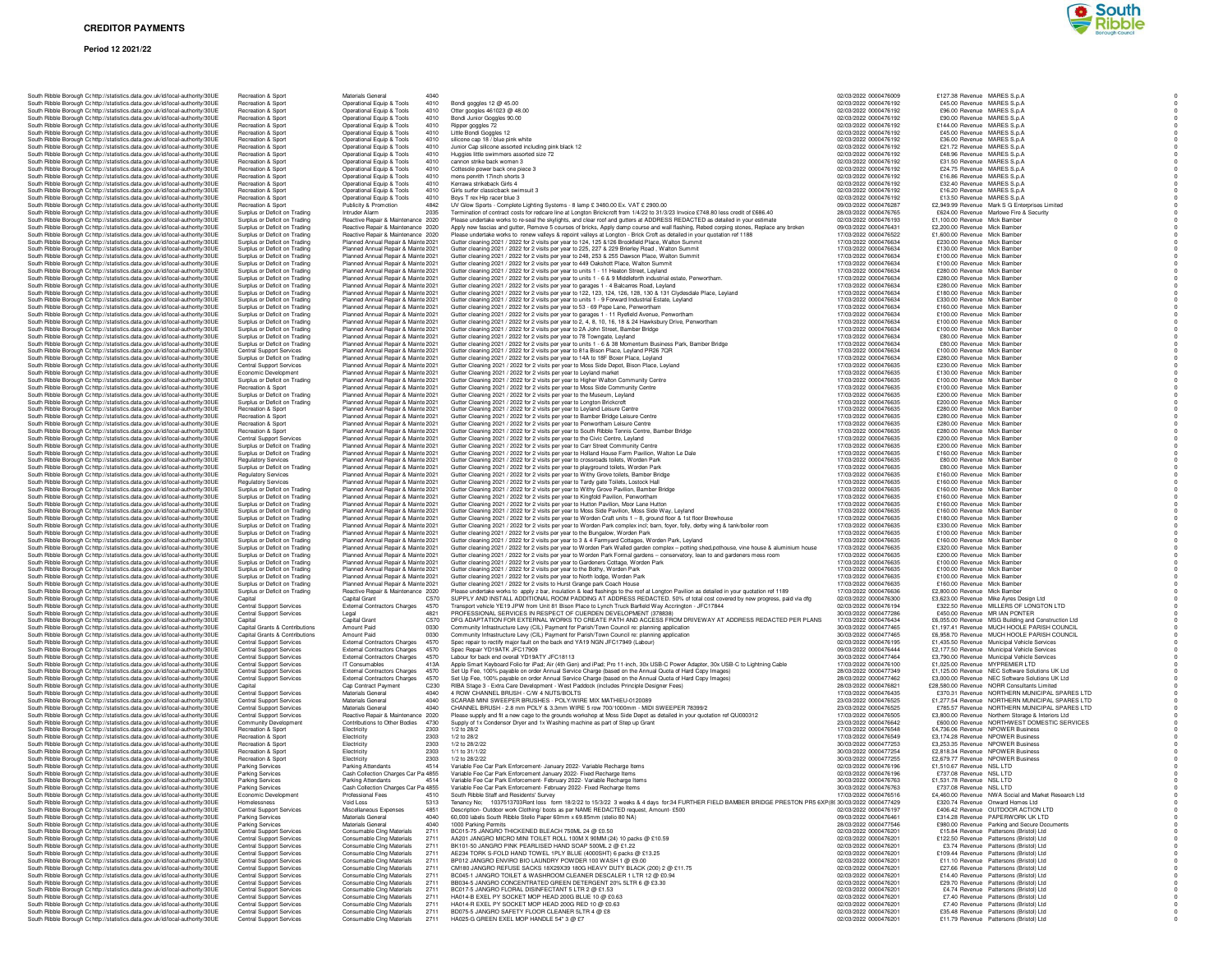

| South Ribble Borough Cc http://statistics.data.gov.uk/id/local-authority/30UE                                                                                  | <b>Central Support Services</b>                                    | Consumable Cing Materials<br>2711                                        | HA025-B BLUE EXEL MOP HANDLE 54" 3 @ £7                                                                                                                                                                          | 02/03/2022 0000476201                          | £11.79 Revenue Pattersons (Bristol) Ltd.                                                                                 |
|----------------------------------------------------------------------------------------------------------------------------------------------------------------|--------------------------------------------------------------------|--------------------------------------------------------------------------|------------------------------------------------------------------------------------------------------------------------------------------------------------------------------------------------------------------|------------------------------------------------|--------------------------------------------------------------------------------------------------------------------------|
| South Ribble Borough Cc http://statistics.data.gov.uk/id/local-authority/30UE                                                                                  | <b>Central Support Services</b>                                    | Consumable Cing Materials<br>2711                                        | HA025-R RED EXEL MOP HANDLE 54 "3 @ £7                                                                                                                                                                           | 02/03/2022 0000476201                          | £11.79 Bevenue Pattersons (Bristol) Ltd.                                                                                 |
| South Ribble Borough Cc http://statistics.data.gov.uk/id/local-authority/30UE                                                                                  | Economic Development                                               | Consumable Cing Materials<br>2711                                        | AA201 JANGRO MICRO MINI TOILET ROLL 100M X 90MM (24) 8 @ £10.59                                                                                                                                                  | 30/03/2022 0000476714                          | £116.56 Revenue Pattersons (Bristol) Ltd                                                                                 |
| South Ribble Borough Cc http://statistics.data.gov.uk/id/local-authority/30UE                                                                                  | Economic Development                                               | Consumable Cing Materials<br>2711                                        | AE233 JANGRO HAND TOWEL 1PLY S/V FOLD GREEN (12X300) 25X21CM 7 @ £8.1                                                                                                                                            | 30/03/2022 0000476714                          | £63.21 Revenue Pattersons (Bristol) Ltd                                                                                  |
| South Ribble Borough Cc http://statistics.data.gov.uk/id/local-authority/30UE                                                                                  | Economic Development                                               | Consumable Cing Materials<br>2711                                        | BC015-75 JANGRO THICKENED BLEACH 750ML 18 @ £0.50                                                                                                                                                                | 30/03/2022 0000476714                          | £15.12 Revenue Pattersons (Bristol) Ltd                                                                                  |
| South Ribble Borough Ct http://statistics.data.gov.uk/id/local-authority/30UE                                                                                  | Economic Development                                               | Consumable Cing Materials<br>2711                                        | BC040-1 JANGRO PERFUMED TOILET CLEANER 1LTR 36 @ £ 0.90                                                                                                                                                          | 30/03/2022 0000476714                          | £36.00 Revenue Pattersons (Bristol) Ltd                                                                                  |
| South Ribble Borough Cc http://statistics.data.gov.uk/id/local-authority/30UE                                                                                  | Economic Development                                               | Consumable Cing Materials<br>2711                                        | BD041-5 JANGRO LEMON FLOOR GEL 5LTR S 5 @ £4.45                                                                                                                                                                  | 30/03/2022 0000476714                          | £22.25 Revenue Pattersons (Bristol) Ltd                                                                                  |
| South Ribble Borough Cc http://statistics.data.gov.uk/id/local-authority/30UE                                                                                  | Economic Development                                               | Consumable Cing Materials<br>2711                                        | BK140-5 Jangro Alcohol Gel Hand Rub 5 Litre (Case of 2) 4 @ £80.00                                                                                                                                               | 30/03/2022 0000476714                          | £320.00 Revenue Pattersons (Bristol) Ltd                                                                                 |
| South Ribble Borough Cc http://statistics.data.gov.uk/id/local-authority/30UE                                                                                  | Economic Development                                               | Consumable Cing Materials<br>2711                                        | CG121-B COLOUR CODED DISHCLOTHS 12 X 16 BLUE (10) 4 @ £1.16                                                                                                                                                      | 30/03/2022 0000476714                          | £4.64 Revenue Pattersons (Bristol) Ltd                                                                                   |
| South Ribble Borough Cc http://statistics.data.gov.uk/id/local-authority/30UE<br>South Ribble Borough Cc http://statistics.data.gov.uk/id/local-authority/30UE | Economic Development<br>Economic Development                       | Consumable Clng Materials<br>2711<br>Consumable Cing Materials<br>2711   | CG121-R COLOUR CODED DISHCLOTHS 12 X 16 RED (10) 4 @ £1.16<br>CM180 JANGRO REFUSE SACKS 18X29X39 180G HEAVY DUTY BLACK (200) 3 @ £11.75                                                                          | 30/03/2022 0000476714<br>30/03/2022 0000476714 | £4.64 Revenue Pattersons (Bristol) Ltd<br>£37.95 Revenue Pattersons (Bristol) Ltd                                        |
|                                                                                                                                                                | Economic Development                                               | 2711                                                                     | HA015-B EXEL PY MOP HEAD 250 grm BLUE 18 @ £0.90                                                                                                                                                                 | 30/03/2022 0000476714                          | £16.20 Revenue Pattersons (Bristol) Ltd                                                                                  |
| South Ribble Borough Cc http://statistics.data.gov.uk/id/local-authority/30UE<br>South Ribble Borough Cc http://statistics.data.gov.uk/id/local-authority/30UE | Economic Development                                               | Consumable Cing Materials<br>Consumable Cing Materials<br>2711           | HA015-R EXEL PY MOP HEAD 250 grm RED 18 @ £0.90                                                                                                                                                                  | 30/03/2022 0000476714                          | £16.20 Revenue Pattersons (Bristol) Ltd                                                                                  |
| South Ribble Borough Cr http://statistics.data.gov.uk/id/local-authority/30UE                                                                                  | Surplus or Deficit on Trading                                      | Energy Performance Certificates 2308                                     | Energy Performance Assessment at 53-55 Pope Lane Penwortham                                                                                                                                                      | 28/03/2022 0000477426                          | £250.00 Revenue Paul Foster and Co Ltd                                                                                   |
| South Ribble Borough Cc http://statistics.data.gov.uk/id/local-authority/30UE                                                                                  | Capital                                                            | Capital Grant<br>C570                                                    | DFG WORK FOR ADAPTATION FOR LEVEL ACCESS BATHROOM AT ADDRESS REDACTED AS PER SRBC PLANS AND QUOTE                                                                                                                | 23/03/2022 0000476783                          | £6,015.00 Revenue Paul Rothwell and Sons                                                                                 |
| South Ribble Borough Cc http://statistics.data.gov.uk/id/local-authority/30UE                                                                                  | Recreation & Sport                                                 | Maintenance & Repair<br>4013                                             | Please supply and deliver 18x, 600x600 paving flags, to Penwortham Holme as agreed with facilities management.                                                                                                   | 02/03/2022 0000476299                          | £300.00 Revenue PDP PROPERTY SERVICES LTD                                                                                |
| South Ribble Borough Cc http://statistics.data.gov.uk/id/local-authority/30UE                                                                                  | Surplus or Deficit on Trading                                      | Reactive Repair & Maintenance 2020                                       | Please undertake works to 78 Towngate as detailed in your quotation ref QU-0532                                                                                                                                  | 17/03/2022 0000476513                          | £2,050.40 Revenue PDP PROPERTY SERVICES LTD                                                                              |
| South Ribble Borough Cc http://statistics.data.gov.uk/id/local-authority/30UE                                                                                  | Capital                                                            | Cap Contract Payment<br>C <sub>230</sub>                                 | For the refurbishment of the toilets at Moss Side Depot                                                                                                                                                          | 17/03/2022 0000476558                          | £20,000.00 Revenue PDP PROPERTY SERVICES LTD                                                                             |
| South Ribble Borough Cc http://statistics.data.gov.uk/id/local-authority/30UE                                                                                  | Capital                                                            | Cap Contract Payment<br>C230                                             | Building works to changing room to form DDA Bathroom and DDA entrance Quote Number QU-0416as per NAME REDACTED request                                                                                           | 30/03/2022 0000477318                          | £23,895.00 Revenue PDP PROPERTY SERVICES LTD                                                                             |
| South Ribble Borough Cc http://statistics.data.gov.uk/id/local-authority/30UE                                                                                  | Capital                                                            | Cap Contract Payment<br>C230<br>4657                                     | Supply and installation of railings and gates as per quote REF PF/Q/46641/GN at North Lodge, Worden Park, Leyland                                                                                                | 09/03/2022 0000475632<br>09/03/2022 0000475632 | £12.946.71 Revenue PEERLESS FENCING LTD                                                                                  |
| South Ribble Borough Cc http://statistics.data.gov.uk/id/local-authority/30UE                                                                                  | Open Spaces<br>Parking Services                                    | <b>GM Refurbishment</b><br>Maintenance of Grounds<br>2040                | Supply and installation of railing and gates as per quote REF PF/Q/46641/GN at : Haig Avenue Green, Leyland<br>repairs and maintenance of 3 no bollards                                                          | 31/03/2022 0000477425                          | £17,513.67 Revenue PEERLESS FENCING LTD<br>£666.93 Revenue PEERLESS FENCING LTD                                          |
| South Ribble Borough Cr http://statistics.data.gov.uk/id/local-authority/30UE<br>South Ribble Borough Cohttp://statistics.data.gov.uk/id/local-authority/30UE  | Capital Grants & Contributions                                     | Amount Paid<br>0030                                                      | Community Infrastructure Levy (CIL) Payment for Penwortham Town Council re: planning application                                                                                                                 | 30/03/2022 0000477422                          | £1,785.54 Revenue PENWORTHAM TOWN COUNCIL                                                                                |
| South Ribble Borough Cc http://statistics.data.gov.uk/id/local-authority/30UE                                                                                  | Capital Grants & Contributions                                     | Amount Paid<br>0030                                                      | Community Infrastructure Levy (CIL) Payment for Penwortham Town Council re: planning application                                                                                                                 | 30/03/2022 0000477422                          | £1,803.65 Revenue PENWORTHAM TOWN COUNCIL                                                                                |
| South Ribble Borough Cc http://statistics.data.gov.uk/id/local-authority/30UE                                                                                  | Recycling                                                          | <b>Contract Printing</b><br>4127                                         | Provision and posting of Garden Waste permits 2022 and hosting of permit management website.                                                                                                                     | 02/03/2022 0000476040                          | £9,864.36 Revenue Permiserv Ltd                                                                                          |
| South Ribble Borough Cc http://statistics.data.gov.uk/id/local-authority/30UE                                                                                  | Recycling                                                          | Contract Printing<br>4127                                                | Provision and posting of Garden Waste permits 2022 and hosting of permit management website.                                                                                                                     | 28/03/2022 0000476872                          | £1,833.00 Revenue Permiserv Ltd                                                                                          |
| South Ribble Borough Cc http://statistics.data.gov.uk/id/local-authority/30UE                                                                                  | Surplus or Deficit on Trading                                      | 4541<br><b>Consultancy Fees</b>                                          | Valuation of ADDRESS REDACTED                                                                                                                                                                                    | 23/03/2022 0000476702                          | £370.00 Revenue PETER E GILKES & COMPANY                                                                                 |
| South Ribble Borough Cc http://statistics.data.gov.uk/id/local-authority/30UE                                                                                  | Central Support Services                                           | Franked Post<br>4292                                                     | Outgoing mail monthly fees.                                                                                                                                                                                      | 17/03/2022 0000476504                          | £4,778.90 Revenue PITNEY BOWES LTD                                                                                       |
| South Ribble Borough Cc http://statistics.data.gov.uk/id/local-authority/30UE                                                                                  | <b>Central Support Services</b>                                    | Agency Staff<br>1121                                                     | Planning enforcement consultancy                                                                                                                                                                                 | 28/03/2022 0000477305                          | £1,102.00 Revenue Planning Control & PACE Solutions                                                                      |
| South Ribble Borough Cr http://statistics.data.gov.uk/id/local-authority/30UE                                                                                  | <b>Central Support Services</b><br>Economic Development            | 1402<br>Short Course<br>Publicity & Promotion<br>4842                    | LRF Magic Course - Jan 2022<br>6 Unit(s) Banner 3m x 1m, 1 Unit(s) Banner 3660 x 880, REF16496/1, Delivery, FOA NAME REDACTED, Civic Centre, West Paddock, PR25 1DH                                              | 02/03/2022 0000476361<br>17/03/2022 0000475721 | £1,350.55 Revenue POLICE & CRIME COMMISSIONER LANCS POLICE<br>£361.81 Revenue Poppy Signs Ltd                            |
| South Ribble Borough Ct http://statistics.data.gov.uk/id/local-authority/30UE<br>South Ribble Borough Cc http://statistics.data.gov.uk/id/local-authority/30UE | Capital                                                            | Cap Contract Payment<br>C230                                             | Welcome sign for Hurst Grange Coach House                                                                                                                                                                        | 09/03/2022 0000476268                          | £467.05 Revenue Poppy Signs Ltd                                                                                          |
| South Ribble Borough Cc http://statistics.data.gov.uk/id/local-authority/30UE                                                                                  | Economic Development                                               | 4510<br>Professional Fees                                                | 5x 3m x 1m banners for Music In The Park as previously produced with revised artwork supplied.                                                                                                                   | 28/03/2022 0000477380                          | £255.75 Revenue Poppy Signs Ltd                                                                                          |
| South Ribble Borough Cc http://statistics.data.gov.uk/id/local-authority/30UE                                                                                  | <b>Central Support Services</b>                                    | 4133<br>Paper Bulk                                                       | PO completed NAME REDACTED left                                                                                                                                                                                  | 23/03/2022 0000476328                          | £371.50 Revenue PREMIER PAPER GROUP LTD                                                                                  |
| South Ribble Borough Cc http://statistics.data.gov.uk/id/local-authority/30UE                                                                                  | Culture & Heritage                                                 | Operational Equip & Tools<br>4010                                        | Museum Vac, disposable HEPA cartridge filter - Museum Vac & Disposable Cartridge, variable controller 561-3000, Quantity: 1                                                                                      | 28/03/2022 0000477365                          | £304.95 Revenue Preservation Equipment Ltd                                                                               |
| South Ribble Borough Cc http://statistics.data.gov.uk/id/local-authority/30UE                                                                                  | Recreation & Sport                                                 | Planned Annual Repair & Mainte 2021                                      | 2021 / 2022 annual contract for the pressure booster service to Leyland, Bamber Bridge, Penwortham Leisure Centres, South Ribble Tennis Centre                                                                   | 09/03/2022 0000476394                          | £72.00 Revenue PRESSURE & BOOSTER SERVICES LIMITED                                                                       |
| South Ribble Borough Cc http://statistics.data.gov.uk/id/local-authority/30UE                                                                                  | Recreation & Sport                                                 | Planned Annual Repair & Mainte 2021                                      | 2021 / 2022 annual contract for the pressure booster service to Leyland, Bamber Bridge, Penwortham Leisure Centres, South Ribble Tennis Centre                                                                   | 09/03/2022 0000476394                          | £72.00 Revenue PRESSURE & BOOSTER SERVICES LIMITED                                                                       |
| South Ribble Borough Cc http://statistics.data.gov.uk/id/local-authority/30UE                                                                                  | Recreation & Sport                                                 | Planned Annual Repair & Mainte 2021                                      | 2021 / 2022 annual contract for the pressure booster service to Leyland, Bamber Bridge, Penwortham Leisure Centres, South Ribble Tennis Centre                                                                   | 09/03/2022 0000476394                          | £72.00 Revenue PRESSURE & BOOSTER SERVICES LIMITED                                                                       |
| South Ribble Borough Cc http://statistics.data.gov.uk/id/local-authority/30UE                                                                                  | Recreation & Sport                                                 | Planned Annual Repair & Mainte 2021                                      | 2021 / 2022 annual contract for the pressure booster service to Leyland, Bamber Bridge, Penwortham Leisure Centres, South Ribble Tennis Centre                                                                   | 09/03/2022 0000476394                          | £72.00 Revenue PRESSURE & BOOSTER SERVICES LIMITED                                                                       |
| South Ribble Borough Cc http://statistics.data.gov.uk/id/local-authority/30UE                                                                                  | Corporate Management                                               | Temporary Accommodation 5311<br>5311                                     | Preston City Council agreed recharges for SRBC purple roomz costs                                                                                                                                                | 23/03/2022 0000476344                          | £11,328.00 Revenue PRESTON CITY COUNCIL<br>£7,440.00 Revenue PRESTON CITY COUNCIL                                        |
| South Ribble Borough Cc http://statistics.data.gov.uk/id/local-authority/30UE<br>South Ribble Borough Cc http://statistics.data.gov.uk/id/local-authority/30UE | Homelessness<br>Homelessness                                       | Temporary Accommodation<br>Contributions to Other Bodies 4730            | Preston City Council agreed recharges for SRBC purple roomz costs<br>Preston City Council agreed recharges for SRBC purple roomz costs                                                                           | 23/03/2022 0000476344<br>23/03/2022 0000476344 | £18,960.00 Revenue PRESTON CITY COUNCIL                                                                                  |
| South Ribble Borough Cc http://statistics.data.gov.uk/id/local-authority/30UE                                                                                  | Corporate Management                                               | Temporary Accommodation<br>5311                                          | preston city council vat rate s                                                                                                                                                                                  | 23/03/2022 0000476344                          | £7,354.23 Revenue PRESTON CITY COUNCIL                                                                                   |
| South Ribble Borough Cc http://statistics.data.gov.uk/id/local-authority/30UE                                                                                  | Homelessness                                                       | Contributions to Other Bodies 4730                                       | Purple Roomz placements, 01/04/2021-01/08/2021, 1/08/2021-01/11/2021, NAME REDACTED 31/07/2021-06/08/2021 as agreed                                                                                              | 28/03/2022 0000476859                          | £78,384.00 Revenue PRESTON CITY COUNCIL                                                                                  |
| South Ribble Borough Cc http://statistics.data.gov.uk/id/local-authority/30UE                                                                                  | Homelessness                                                       | Contributions to Other Bodies 4730                                       | Whitburn placements 2021/2022, NAMES REDACTED, 225 nights, 1 night, 15 nights, 127 nights                                                                                                                        | 30/03/2022 0000477420                          | £19,940.00 Revenue PRESTON CITY COUNCIL                                                                                  |
| South Ribble Borough Cc http://statistics.data.gov.uk/id/local-authority/30UE                                                                                  | Economic Development                                               | Contributions to Other Bodies 4730                                       | Community transports services in South Ribble throughout the pandemic. Including trips for essential shopping and medical appointments.                                                                          | 31/03/2022 0000477419                          | £7,500.00 Revenue Preston Community Transport                                                                            |
| South Ribble Borough C: http://statistics.data.gov.uk/id/local-authority/30UE                                                                                  | <b>Central Support Services</b>                                    | Materials General<br>4040                                                | Various Tyres - TR239                                                                                                                                                                                            | 30/03/2022 0000476782                          | £540.12 Revenue PRESTON TYRE SPECIALISTS                                                                                 |
| South Ribble Borough Cr http://statistics.data.gov.uk/id/local-authority/30UE                                                                                  | Homelessnes:                                                       | Contributions to Other Bodies 4730                                       | NAMES REDACTED outstanding recharges for activation.                                                                                                                                                             | 28/03/2022 0000476858                          | £784.16 Revenue PROGRESS HOUSING GRP                                                                                     |
| South Ribble Borough Cc http://statistics.data.gov.uk/id/local-authority/30UE<br>South Ribble Borough Cc http://statistics.data.gov.uk/id/local-authority/30UE | Surplus or Deficit on Trading<br>Surplus or Deficit on Trading     | Reactive Repair & Maintenance 2020<br>Reactive Repair & Maintenance 2020 | REMMODELLING WORKS TO WORDEN PARK as per quote, 26TH JANAUARY 2022, Install new doorway and opening, per NAME REDACTED<br>LABOUR                                                                                 | 30/03/2022 0000477418<br>30/03/2022 0000477418 | £3,200.00 Revenue PSR & Sons Joiners & Building Contractors<br>£210.00 Revenue PSR & Sons Joiners & Building Contractors |
| South Ribble Borough Cc http://statistics.data.gov.uk/id/local-authority/30UE                                                                                  | Homelessness                                                       | Contributions to Other Bodies 4730                                       | NAME REDACTED - 01/02 - 18/02 17 Nights                                                                                                                                                                          | 02/03/2022 0000476297                          | £850.00 Revenue Purpleroomz                                                                                              |
| South Ribble Borough Cc http://statistics.data.gov.uk/id/local-authority/30UE                                                                                  | Homelessness                                                       | 5311<br>Temporary Accommodation                                          | NAME REDACTED - 01/02 - 01/03, 28 Nights, 24 nights, 4 Nights                                                                                                                                                    | 02/03/2022 0000476297                          | £1,280.00 Revenue Purpleroomz                                                                                            |
| South Ribble Borough Cc http://statistics.data.gov.uk/id/local-authority/30UE                                                                                  | Homelessness                                                       | Contributions to Other Bodies 4730                                       | NAME REDACTED - 27 nights                                                                                                                                                                                        | 02/03/2022 0000476297                          | £1,350.00 Revenue Purpleroomz                                                                                            |
| South Ribble Borough Cc http://statistics.data.gov.uk/id/local-authority/30UE                                                                                  | Homelessness                                                       | Contributions to Other Bodies 4730                                       | 2x Block booked rooms for March 30 Nights                                                                                                                                                                        | 02/03/2022 0000476297                          | £3,000.00 Revenue Purpleroomz                                                                                            |
| South Ribble Borough C: http://statistics.data.gov.uk/id/local-authority/30UE                                                                                  | <b>Central Support Services</b>                                    | 4510<br>Professional Fees                                                | HEALTH & SAFETY CONSULTANCY AND SUPPORT COVERING PERIOD - 1 JANUARY 2022 TO CONTRACT COMPLETION                                                                                                                  | 02/03/2022 0000475938                          | £1,080.00 Revenue   QHS SOLUTIONS                                                                                        |
| South Ribble Borough Ct http://statistics.data.gov.uk/id/local-authority/30UE                                                                                  | Capital                                                            | Capital Grant<br>C570<br>3212                                            | DISREPAIR GRANT TO REPLACE EXISTING BOILER AT ADDRES REDACTED AS PER QUOTE SUPPLIED OF £3024.00 INC VAT<br>Hire of 8T excavator to be delivered to Worden park, Tuesday 8th March until Friday 11th March        | 30/03/2022 0000477342<br>28/03/2022 0000476841 | £2,520.00 Revenue R Baron Ltd                                                                                            |
| South Ribble Borough Cc http://statistics.data.gov.uk/id/local-authority/30UE<br>South Ribble Borough Cc http://statistics.data.gov.uk/id/local-authority/30UE | Open Spaces<br>Surplus or Deficit on Trading                       | Hiring Expenses<br>Reactive Repair & Maintenance 2020                    | Please attend 126 Brookfield to continue assisting with the clearing of the unit                                                                                                                                 | 09/03/2022 0000476480                          | £450.00 Revenue Readyplant Limited<br>£1,300.00 Revenue RED ROSE BUILDING MAINTENANCE                                    |
| South Ribble Borough Cc http://statistics.data.gov.uk/id/local-authority/30UE                                                                                  | Surplus or Deficit on Trading                                      | Reactive Repair & Maintenance 2020                                       | materials                                                                                                                                                                                                        | 09/03/2022 0000476480                          | £200.00 Revenue RED ROSE BUILDING MAINTENANCE                                                                            |
| South Ribble Borough Cr http://statistics.data.gov.uk/id/local-authority/30UE                                                                                  | Recreation & Sport                                                 | Reactive Repair & Maintenance 2020                                       | To undertake groundworks for the new storage container hardstanding at Penwortham Holme. Filling in pot holes and levelling the uneven ground.                                                                   | 28/03/2022 0000476781                          | £900.00 Revenue RED ROSE BUILDING MAINTENANCE                                                                            |
| South Ribble Borough Cc http://statistics.data.gov.uk/id/local-authority/30UE                                                                                  | <b>Becreation &amp; Sport</b>                                      | Reactive Repair & Maintenance 2020                                       | Materials                                                                                                                                                                                                        | 28/03/2022 0000476781                          | £300.00 Revenue RED ROSE BUILDING MAINTENANCE                                                                            |
| South Ribble Borough Cc http://statistics.data.gov.uk/id/local-authority/30UE                                                                                  | Surplus or Deficit on Trading                                      | Reactive Repair & Maintenance 2020                                       | To apply anti vandal paint around the lower level roof at Penwortham Holme as per NAME REDACTED request.                                                                                                         | 28/03/2022 0000477274                          | £250.00 Revenue RED ROSE BUILDING MAINTENANCE                                                                            |
| South Ribble Borough Cc http://statistics.data.gov.uk/id/local-authority/30UE                                                                                  | Economic Development                                               | Reactive Repair & Maintenance 2020                                       | Please undertake works to reinstate the paving following storm damage done by the gazebos at Leyland market                                                                                                      | 28/03/2022 0000477276                          | £400.00 Revenue RED ROSE BUILDING MAINTENANCE                                                                            |
| South Ribble Borough C: http://statistics.data.gov.uk/id/local-authority/30UE<br>South Ribble Borough Cohttp://statistics.data.gov.uk/id/local-authority/30UE  | Surplus or Deficit on Trading<br>Surplus or Deficit on Trading     | Reactive Repair & Maintenance 2020<br>Reactive Repair & Maintenance 2020 | To remove Services, shrubbery and fencing @ gregson Lane & Holme playing fields with new fence re-estatement. Per NAME REDACTED<br>MATERIALS                                                                     | 30/03/2022 0000477413<br>30/03/2022 0000477413 | £1,200.00 Revenue RED ROSE BUILDING MAINTENANCE<br>£300.00 Revenue RED ROSE BUILDING MAINTENANCE                         |
| South Ribble Borough Cc http://statistics.data.gov.uk/id/local-authority/30UE                                                                                  | Open Spaces                                                        | <b>External Contractors Charges</b><br>4570                              | Up to 16 hours camera surveying over 2 days, Chapel Lane, New Longton.                                                                                                                                           | 31/03/2022 0000477417                          | £550.00 Revenue RED ROSE BUILDING MAINTENANCE                                                                            |
| South Ribble Borough Cc http://statistics.data.gov.uk/id/local-authority/30UE                                                                                  | Economic Development                                               | Economic Regeneration<br>485A                                            | Storage unit - period from 29th December 2021 to 3rd May 2022                                                                                                                                                    | 28/03/2022 0000476143                          | £288.00 Revenue Red Rose Self Storage Limited                                                                            |
| South Ribble Borough Cc http://statistics.data.gov.uk/id/local-authority/30UE                                                                                  | Community Development                                              | 4630<br>Room Hire and Events                                             | Storage for Holiday Hunger food                                                                                                                                                                                  | 02/03/2022 0000476283                          | £303.33 Revenue Red Rose Self Storage Limited                                                                            |
| South Ribble Borough Cc http://statistics.data.gov.uk/id/local-authority/30UE                                                                                  | Community Development                                              | Room Hire and Events<br>4630                                             | Storage for Holiday Hunger food                                                                                                                                                                                  | 28/03/2022 0000477357                          | £280.00 Revenue Red Rose Self Storage Limited                                                                            |
| South Ribble Borough Cc http://statistics.data.gov.uk/id/local-authority/30UE                                                                                  | Homelessness                                                       | Temporary Accommodation<br>5311                                          | Q1 April - June 2022                                                                                                                                                                                             | 30/03/2022 0000477411                          | £5,624.90 Revenue REDDY & CO                                                                                             |
| South Ribble Borough Cc http://statistics.data.gov.uk/id/local-authority/30UE                                                                                  | Homelessness                                                       | Contributions to Other Bodies<br>4730                                    | ADDRESS REDACTED 14/01/2022-18/01/2022                                                                                                                                                                           | 30/03/2022 0000477412                          | £500.00 Revenue REDDY & CO                                                                                               |
| South Ribble Borough C: http://statistics.data.gov.uk/id/local-authority/30UE                                                                                  | Central Support Services<br><b>Central Support Services</b>        | Materials General<br>4040<br>4040<br>Materials General                   | credit SI0100799 cancels out inv<br>1 Ejector Ram YD19 ATY JFC17826                                                                                                                                              | 09/03/2022 0000475552<br>09/03/2022 0000475553 | £700.00 Revenue Refuse Vehicle Parts<br>£2,694.78 Revenue Refuse Vehicle Parts                                           |
| South Ribble Borough Cc http://statistics.data.gov.uk/id/local-authority/30UE<br>South Ribble Borough Cc http://statistics.data.gov.uk/id/local-authority/30UE | <b>Central Support Services</b>                                    | Materials General<br>4040                                                | Carriage                                                                                                                                                                                                         | 09/03/2022 0000475553                          | £150.00 Revenue Refuse Vehicle Parts                                                                                     |
| South Ribble Borough Cc http://statistics.data.gov.uk/id/local-authority/30UE                                                                                  | <b>Central Support Services</b>                                    | 4040<br>Materials General                                                | 1 Yoke Ram YA19 NGN JFC17949                                                                                                                                                                                     | 09/03/2022 0000475553                          | £700.00 Revenue Refuse Vehicle Parts                                                                                     |
| South Ribble Borough Cc http://statistics.data.gov.uk/id/local-authority/30UE                                                                                  | Central Support Services                                           | Materials General<br>4040                                                | 1 x PTO Adaptor YD19 AUT JFC17959                                                                                                                                                                                | 30/03/2022 0000476780                          | £340.19 Revenue Refuse Vehicle Parts                                                                                     |
| South Ribble Borough Cc http://statistics.data.gov.uk/id/local-authority/30UE                                                                                  | <b>Central Support Services</b>                                    | 4040<br>Materials General                                                | 1x valve block, YD19 ATY, JFC18113 (NAME REDACTED)                                                                                                                                                               | 28/03/2022 0000477290                          | £3.315.00 Revenue Refuse Vehicle Parts                                                                                   |
| South Ribble Borough Cc http://statistics.data.gov.uk/id/local-authority/30UE                                                                                  | <b>Central Support Services</b>                                    | Materials General<br>4040                                                | YD19ATY JFC18113 2 x yoke brackets 2 x yoke bearings 2 x man yoke pins 2 x bushes 1 x yoke ram 1 x packer cylinder 1 x packer pin                                                                                | 28/03/2022 0000477291                          | £3,586.35 Revenue Refuse Vehicle Parts                                                                                   |
| South Ribble Borough Cc http://statistics.data.gov.uk/id/local-authority/30UE                                                                                  | Central Support Services                                           | Materials General<br>4040                                                | Spring 505531 Bin G001                                                                                                                                                                                           | 30/03/2022 0000477292                          | £33.26 Revenue Refuse Vehicle Parts                                                                                      |
| South Ribble Borough Cc http://statistics.data.gov.uk/id/local-authority/30UE                                                                                  | <b>Central Support Services</b>                                    | Materials General<br>4040                                                | Pack Ram Hose Coupling 223765 Bin G002                                                                                                                                                                           | 30/03/2022 0000477292                          | £55.22 Revenue Refuse Vehicle Parts                                                                                      |
| South Ribble Borough Cr http://statistics.data.gov.uk/id/local-authority/30UE<br>South Ribble Borough Cc http://statistics.data.gov.uk/id/local-authority/30UE | <b>Central Support Services</b><br><b>Central Support Services</b> | Materials General<br>4040<br>Materials General<br>4040                   | Split Lift Ram Bush 30mm 308004 - Bin G003<br>Buffer 401543 Bin G006                                                                                                                                             | 30/03/2022 0000477292<br>30/03/2022 0000477292 | £24.51 Revenue Refuse Vehicle Parts<br>£46.58 Revenue Refuse Vehicle Parts                                               |
| South Ribble Borough Cc http://statistics.data.gov.uk/id/local-authority/30UE                                                                                  | <b>Central Support Services</b>                                    | Materials General<br>4040                                                | Proxy Switch (E-VIM) 979944A Bin G008                                                                                                                                                                            | 30/03/2022 0000477292                          | £44.94 Revenue Refuse Vehicle Parts                                                                                      |
| South Ribble Borough Cc http://statistics.data.gov.uk/id/local-authority/30UE                                                                                  | Central Support Services                                           | 4040<br>Materials General                                                | Marker Light Red/White 5013400 Bin G018                                                                                                                                                                          | 30/03/2022 0000477292                          | £34.76 Revenue Refuse Vehicle Parts                                                                                      |
| South Ribble Borough Cc http://statistics.data.gov.uk/id/local-authority/30UE                                                                                  | Central Support Services                                           | Materials General<br>4040                                                | Underrun Sensor 5044512 Bin G024                                                                                                                                                                                 | 30/03/2022 0000477292                          | £270.00 Revenue Refuse Vehicle Parts                                                                                     |
| South Ribble Borough Cc http://statistics.data.gov.uk/id/local-authority/30UE                                                                                  | <b>Central Support Services</b>                                    | 4040<br>Materials General                                                | Bin On Lever 5055269 Bin G025                                                                                                                                                                                    | 30/03/2022 0000477292                          | £47.45 Revenue Refuse Vehicle Parts                                                                                      |
| South Ribble Borough Cc http://statistics.data.gov.uk/id/local-authority/30UE                                                                                  | Central Support Services                                           | Materials General<br>4040                                                | Hydraulic Lift Ram - Chair 1000829 Bin G026                                                                                                                                                                      | 30/03/2022 0000477292                          | £747.19 Revenue Refuse Vehicle Parts                                                                                     |
| South Ribble Borough Cc http://statistics.data.gov.uk/id/local-authority/30UE<br>South Ribble Borough Cc http://statistics.data.gov.uk/id/local-authority/30UE | Central Support Services<br>Central Support Services               | Materials General<br>4040<br>4040                                        | Hydraulic filter kit 5025256-1 Bin G027                                                                                                                                                                          | 30/03/2022 0000477292<br>30/03/2022 0000477292 | £432.59 Revenue Refuse Vehicle Parts                                                                                     |
|                                                                                                                                                                | <b>Central Support Services</b>                                    | Materials General<br>Materials General<br>4040                           | Tailgate Seal 106219-0 Bin G032<br>Rubber Bobbin 401490 Bin G034                                                                                                                                                 | 30/03/2022 0000477292                          | £165.67 Revenue Refuse Vehicle Parts<br>£17.89 Revenue Refuse Vehicle Parts                                              |
| South Ribble Borough Cc http://statistics.data.gov.uk/id/local-authority/30UE<br>South Ribble Borough Cc http://statistics.data.gov.uk/id/local-authority/30UE | Central Support Services                                           | Materials General<br>4040                                                | Step bolts 5044499 Bin G036                                                                                                                                                                                      | 30/03/2022 0000477292                          | £14.85 Revenue Refuse Vehicle Parts                                                                                      |
| South Ribble Borough Cc http://statistics.data.gov.uk/id/local-authority/30UE                                                                                  | Central Support Services                                           | Materials General<br>4040                                                | Yoke ram bush 5012665 Bin G045                                                                                                                                                                                   | 30/03/2022 0000477292                          | £178.63 Revenue Refuse Vehicle Parts                                                                                     |
| South Ribble Borough Cohttp://statistics.data.gov.uk/id/local-authority/30UE                                                                                   | Central Support Services                                           | 4040<br>Materials General                                                | Bin Lift Clamp Arm Pin 288851 Bin G047                                                                                                                                                                           | 30/03/2022 0000477292                          | £115.43 Revenue Refuse Vehicle Parts                                                                                     |
| South Ribble Borough Cc http://statistics.data.gov.uk/id/local-authority/30UE                                                                                  | Central Support Services                                           | 4040<br>Materials General                                                | 107323 lever                                                                                                                                                                                                     | 30/03/2022 0000477292                          | £126.00 Revenue Refuse Vehicle Parts                                                                                     |
| South Ribble Borough Cc http://statistics.data.gov.uk/id/local-authority/30UE                                                                                  | <b>Central Support Services</b>                                    | Materials General<br>4040<br>4040                                        | 106212 strip                                                                                                                                                                                                     | 30/03/2022 0000477292<br>חכי בחיר              | £71.10 Revenue Refuse Vehicle Parts                                                                                      |
| South Ribble Borough C: http://statistics.data.gov.uk/id/local-authority/30UE                                                                                  | <b>Regulatory Services</b>                                         | Corp Subs to Professional Bodie 4720                                     | Annual RIAMS subscription for 2022 - per NAME REDACTED                                                                                                                                                           | 28/03/2022 0000476779                          | £3,121.00 Revenue RHE LIMITED                                                                                            |
| South Ribble Borough Cr http://statistics.data.gov.uk/id/local-authority/30UE                                                                                  | Economic Development                                               | Professional Fees<br>4510                                                | Lancashire Life magazine full page advert for 3 issues                                                                                                                                                           | 28/03/2022 0000477410                          | £288.00 Revenue Ribble Publications Ltd                                                                                  |
| South Ribble Borough Cc http://statistics.data.gov.uk/id/local-authority/30UE                                                                                  | Recreation & Sport                                                 | Professional Fees<br>4510                                                | Health and Safety Strategy, South Ribble Leisure and Chorley Leisure                                                                                                                                             | 23/03/2022 0000476705                          | £1,980.00 Revenue Right Directions (Management) Ltd                                                                      |
| South Ribble Borough Cc http://statistics.data.gov.uk/id/local-authority/30UE                                                                                  | Recreation & Sport                                                 | Professional Fees<br>4510                                                | Policy and Procedure Review, South Ribble and Chorley Leisure: Health and Safety, Quality, Environmental, GDPR, Finance, Safeguarding                                                                            | 23/03/2022 0000476705                          | £3,470.00 Revenue Right Directions (Management) Ltd                                                                      |
| South Ribble Borough Cc http://statistics.data.gov.uk/id/local-authority/30UE                                                                                  | Corporate Management                                               | Grants Voluntary Organisation 4711                                       | Practical Support Payment - Re Socialisation Cafe                                                                                                                                                                | 31/03/2022 0000477590                          | £5,500.00 Revenue Royal British Legion Middleforth LTD                                                                   |
| South Ribble Borough Cc http://statistics.data.gov.uk/id/local-authority/30UE                                                                                  | <b>Central Support Services</b>                                    | Individual Subs Prof. Bodies<br>1741                                     | MEMBERSHIP SUBSCRIPTION RENEWAL FOR 2022 - FOR NAME REDACTED                                                                                                                                                     | 09/03/2022 0000476267                          | £321.00 Revenue RTPI                                                                                                     |
| South Ribble Borough Cc http://statistics.data.gov.uk/id/local-authority/30UE                                                                                  | <b>Central Support Services</b>                                    | Materials General<br>4040<br>4570                                        | 1 Mother Board MX04 YNL JFC18164                                                                                                                                                                                 | 30/03/2022 0000477408<br>31/03/2022 0000476856 | £1,670.25 Revenue RTS Muni<br>£1,730.00 Revenue RUSS ASPINALL T/A BEARDWOOD TREE SERVICE                                 |
| South Ribble Borough Cc http://statistics.data.gov.uk/id/local-authority/30UE<br>South Ribble Borough Cc http://statistics.data.gov.uk/id/local-authority/30UE | Open Spaces<br>Central Support Services                            | External Contractors Charges<br>Materials General<br>4040                | Tree works for the woodland area next to 'The Wordens' as per Quotation 1253 dated 16.11.21<br>1000 litres Premium Hi-Foaming TFR with Wax                                                                       | 31/03/2022 0000477553                          | £1,020.43 Revenue Saanro International Ltd                                                                               |
| South Ribble Borough Cc http://statistics.data.gov.uk/id/local-authority/30UE                                                                                  | Short Term Debtors                                                 | Amount Paid<br>0030                                                      | Professional fees for works in relation to Leyland test track                                                                                                                                                    | 17/03/2022 0000476509                          | £906.67 Revenue Sanderson Weatherall LLP                                                                                 |
| South Ribble Borough Cc http://statistics.data.gov.uk/id/local-authority/30UE                                                                                  | Open Spaces                                                        | <b>External Contractors Charges</b><br>4570                              | 2 Days hire of vator recycler at Chapel Lane, New Longton including disposal of silt                                                                                                                             | 31/03/2022 0000477407                          | £1,000.00 Revenue Sapphire Utility Solutions Limited                                                                     |
| South Ribble Borough Cc http://statistics.data.gov.uk/id/local-authority/30UE                                                                                  | Open Spaces                                                        | GM Refurbishment                                                         | 6 Security Visits, Haig Avenue, Leyland from 15.30 - 23.00 25/01/2022 to 28/01/2022.                                                                                                                             | 23/03/2022 0000476704                          | £440.00 Revenue SECTOR SECURITY SERVICES LTD                                                                             |
| South Ribble Borough Cc http://statistics.data.gov.uk/id/local-authority/30UE                                                                                  | <b>Central Support Services</b>                                    | Agency Staff<br>1121                                                     | COST OF ENGAGING AGENCY LOCUM SOLICITOR FOR 4 DAYS PER WEEK FROM 7 SEPTEMBER 2021 UNTIL CHRISTMAS 2021                                                                                                           | 02/03/2022 0000476142                          | £1,847.37 Revenue SELLICK PARTNERSHIP LTD                                                                                |
| South Ribble Borough Cc http://statistics.data.gov.uk/id/local-authority/30UE<br>South Ribble Borough Cc http://statistics.data.gov.uk/id/local-authority/30UE | <b>Central Support Services</b><br><b>Central Support Services</b> | Agency Staff<br>1121<br>Agency Staff<br>1121                             | COST OF ENGAGING AGENCY LOCUM SOLICITOR FOR 4 DAYS PER WEEK FROM 7 SEPTEMBER 2021 UNTIL CHRISTMAS 2021<br>COST OF ENGAGING AGENCY LOCUM SOLICITOR FOR 4 DAYS PER WEEK FROM 7 SEPTEMBER 2021 UNTIL CHRISTMAS 2021 | 09/03/2022 0000476296<br>17/03/2022 0000476573 | £1,690.62 Revenue SELLICK PARTNERSHIP LTD<br>£465.69 Revenue SELLICK PARTNERSHIP LTD                                     |
| South Ribble Borough Cc http://statistics.data.gov.uk/id/local-authority/30UE                                                                                  | <b>Central Support Services</b>                                    | Agency Staff<br>1121                                                     | COST OF ENGAGING AGENCY LOCUM SOLICITOR FOR 4 DAYS PER WEEK FROM 7 SEPTEMBER 2021 UNTIL CHRISTMAS 2021                                                                                                           | 31/03/2022 0000476776                          | £1,824.00 Revenue SELLICK PARTNERSHIP LTD                                                                                |
| South Ribble Borough Cc http://statistics.data.gov.uk/id/local-authority/30UE                                                                                  | <b>Central Support Services</b>                                    | Agency Staff<br>1121                                                     | COST OF ENGAGING AGENCY LOCUM SOLICITOR FOR 4 DAYS PER WEEK FROM 7 SEPTEMBER 2021 UNTIL CHRISTMAS 2021                                                                                                           | 31/03/2022 0000477404                          | £1,819.44 Revenue SELLICK PARTNERSHIP LTD                                                                                |
| South Ribble Borough Cc http://statistics.data.gov.uk/id/local-authority/30UE                                                                                  | <b>Central Support Services</b>                                    | Agency Staff<br>1121                                                     | COST OF ENGAGING AGENCY LOCUM SOLICITOR FOR 4 DAYS PER WEEK FROM 7 SEPTEMBER 2021 UNTIL CHRISTMAS 2021                                                                                                           | 31/03/2022 0000477405                          | £1,824.00 Revenue SELLICK PARTNERSHIP LTD                                                                                |

| MOP HANDLE 54" 3 @ £7                                                                                                                                                                                                                                | 02/03/2022 0000476201                          |                                                                    | £11.79 Revenue Pattersons (Bristol) Ltd                                                                  |                           |
|------------------------------------------------------------------------------------------------------------------------------------------------------------------------------------------------------------------------------------------------------|------------------------------------------------|--------------------------------------------------------------------|----------------------------------------------------------------------------------------------------------|---------------------------|
| <b>IOP HANDLE 54 "3 @ £7</b><br>IO MINI TOILET ROLL 100M X 90MM (24) 8 @ £10.59                                                                                                                                                                      | 02/03/2022 0000476201<br>30/03/2022 0000476714 |                                                                    | £11.79 Revenue Pattersons (Bristol) Ltd<br>£116.56 Revenue Pattersons (Bristol) Ltd                      | $\mathbf 0$               |
| TOWEL 1PLY S/V FOLD GREEN (12X300) 25X21CM 7 @ £8.1                                                                                                                                                                                                  | 30/03/2022 0000476714                          |                                                                    | £63.21 Revenue Pattersons (Bristol) Ltd                                                                  | $\mathbf 0$               |
| HICKENED BLEACH 750ML 18 @ £0.50                                                                                                                                                                                                                     | 30/03/2022 0000476714                          |                                                                    | £15.12 Revenue Pattersons (Bristol) Ltd                                                                  | $^{\circ}$                |
| RFUMED TOILET CLEANER 1LTR 36 @ £ 0.90<br>MON FLOOR GEL 5LTR S 5 @ £4.45                                                                                                                                                                             | 30/03/2022 0000476714<br>30/03/2022 0000476714 |                                                                    | £36.00 Bevenue Pattersons (Bristol) Ltd.<br>£22.25 Revenue Pattersons (Bristol) Ltd                      | $^{\circ}$<br>$\mathbf 0$ |
| ol Gel Hand Rub 5 Litre (Case of 2) 4 @ £80.00                                                                                                                                                                                                       | 30/03/2022 0000476714                          |                                                                    | £320.00 Revenue Pattersons (Bristol) Ltd                                                                 | $\mathbf 0$               |
| DDED DISHCLOTHS 12 X 16 BLUE (10) 4 @ £1.16                                                                                                                                                                                                          | 30/03/2022 0000476714                          |                                                                    | £4.64 Revenue Pattersons (Bristol) Ltd                                                                   | $^{\circ}$                |
| ODED DISHCLOTHS 12 X 16 RED (10) 4 @ £1.16<br>USE SACKS 18X29X39 180G HEAVY DUTY BLACK (200) 3 @ £11.75                                                                                                                                              | 30/03/2022 0000476714<br>30/03/2022 0000476714 |                                                                    | £4.64 Revenue Pattersons (Bristol) Ltd<br>£37.95 Revenue Pattersons (Bristol) Ltd                        |                           |
| OP HEAD 250 grm BLUE 18 @ £0.90                                                                                                                                                                                                                      | 30/03/2022 0000476714                          |                                                                    | £16.20 Revenue Pattersons (Bristol) Ltd                                                                  | $\mathbf 0$               |
| OP HEAD 250 gm RED 18 @ £0.90<br>ssessment at 53-55 Pope Lane Penwortham                                                                                                                                                                             | 30/03/2022 0000476714<br>28/03/2022 0000477426 |                                                                    | £16.20 Revenue Pattersons (Bristol) Ltd<br>£250.00 Revenue Paul Foster and Co Ltd                        | $^{\circ}$                |
| PTATION FOR LEVEL ACCESS BATHROOM AT ADDRESS REDACTED AS PER SRBC PLANS AND QUOTE                                                                                                                                                                    | 23/03/2022 0000476783                          |                                                                    | £6,015,00 Revenue Paul Rothwell and Sons                                                                 | $^{\circ}$<br>$^{\circ}$  |
| er 18x, 600x600 paving flags, to Penwortham Holme as agreed with facilities management.                                                                                                                                                              | 02/03/2022 0000476299                          |                                                                    | £300.00 Revenue PDP PROPERTY SERVICES LTD                                                                | $\mathbf 0$               |
| s to 78 Towngate as detailed in your quotation ref QU-0532<br>f the toilets at Moss Side Depot                                                                                                                                                       | 17/03/2022 0000476513<br>17/03/2022 0000476558 |                                                                    | £2,050.40 Revenue PDP PROPERTY SERVICES LTD<br>£20,000.00 Revenue PDP PROPERTY SERVICES LTD              | $\mathbf 0$               |
| ging room to form DDA Bathroom and DDA entrance Quote Number QU-0416as per NAME REDACTED request                                                                                                                                                     | 30/03/2022 0000477318                          |                                                                    | £23,895.00 Revenue PDP PROPERTY SERVICES LTD                                                             |                           |
| of railings and gates as per quote REF PF/Q/46641/GN at North Lodge, Worden Park, Leyland                                                                                                                                                            | 09/03/2022 0000475632                          |                                                                    | £12,946.71 Revenue PEERLESS FENCING LTD                                                                  | $^{\circ}$                |
| of railing and gates as per quote REF PF/Q/46641/GN at : Haig Avenue Green, Leyland<br>e of 3 no bollards                                                                                                                                            | 09/03/2022 0000475632<br>31/03/2022 0000477425 |                                                                    | £17,513.67 Revenue PEERLESS FENCING LTD<br>£666.93 Revenue PEERLESS FENCING LTD                          | $\mathbf 0$<br>$^{\circ}$ |
| re Levy (CIL) Payment for Penwortham Town Council re: planning application                                                                                                                                                                           | 30/03/2022 0000477422                          |                                                                    | £1,785.54 Revenue PENWORTHAM TOWN COUNCIL                                                                | $^{\circ}$                |
| ire Levy (CIL) Payment for Penwortham Town Council re: planning application                                                                                                                                                                          | 30/03/2022 0000477422                          |                                                                    | £1,803.65 Revenue PENWORTHAM TOWN COUNCIL                                                                | $^{\circ}$                |
| f Garden Waste permits 2022 and hosting of permit management website.<br>f Garden Waste permits 2022 and hosting of permit management website.                                                                                                       | 02/03/2022 0000476040<br>28/03/2022 0000476872 | £9,864.36 Revenue Permiserv Ltd<br>£1,833.00 Revenue Permiserv Ltd |                                                                                                          | $^{\circ}$                |
| <b>REDACTED</b>                                                                                                                                                                                                                                      | 23/03/2022 0000476702                          |                                                                    | £370.00 Revenue PETER E GILKES & COMPANY                                                                 |                           |
| fees.<br>consultancy                                                                                                                                                                                                                                 | 17/03/2022 0000476504<br>28/03/2022 0000477305 |                                                                    | £4,778.90 Revenue PITNEY BOWES LTD<br>£1,102.00 Revenue Planning Control & PACE Solutions                |                           |
| n 2022                                                                                                                                                                                                                                               | 02/03/2022 0000476361                          |                                                                    | £1,350.55 Revenue POLICE & CRIME COMMISSIONER LANCS POLICE                                               |                           |
| 1m, 1 Unit(s) Banner 3660 x 880, REF16496/1, Delivery, FOA NAME REDACTED, Civic Centre, West Paddock, PR25 1DH                                                                                                                                       | 17/03/2022 0000475721                          | £361.81 Revenue Poppy Signs Ltd                                    |                                                                                                          |                           |
| t Grange Coach House<br>Music In The Park as previously produced with revised artwork supplied.                                                                                                                                                      | 09/03/2022 0000476268<br>28/03/2022 0000477380 | £467.05 Revenue Poppy Signs Ltd<br>£255.75 Revenue Poppy Signs Ltd |                                                                                                          |                           |
| REDACTED left                                                                                                                                                                                                                                        | 23/03/2022 0000476328                          |                                                                    | £371.50 Revenue PREMIER PAPER GROUP LTD                                                                  |                           |
| le HEPA cartridge filter - Museum Vac & Disposable Cartridge, variable controller 561-3000, Quantity: 1                                                                                                                                              | 28/03/2022 0000477365                          |                                                                    | £304.95 Revenue Preservation Equipment Ltd                                                               |                           |
| tract for the pressure booster service to Leyland, Bamber Bridge, Penwortham Leisure Centres, South Ribble Tennis Centre<br>tract for the pressure booster service to Leyland, Bamber Bridge, Penwortham Leisure Centres, South Ribble Tennis Centre | 09/03/2022 0000476394<br>09/03/2022 0000476394 |                                                                    | £72.00 Revenue PRESSURE & BOOSTER SERVICES LIMITED<br>£72.00 Revenue PRESSURE & BOOSTER SERVICES LIMITED |                           |
| tract for the pressure booster service to Leyland, Bamber Bridge, Penwortham Leisure Centres, South Ribble Tennis Centre                                                                                                                             | 09/03/2022 0000476394                          |                                                                    | £72.00 Revenue PRESSURE & BOOSTER SERVICES LIMITED                                                       | $^{\circ}$                |
| tract for the pressure booster service to Leyland, Bamber Bridge, Penwortham Leisure Centres, South Ribble Tennis Centre                                                                                                                             | 09/03/2022 0000476394                          |                                                                    | £72.00 Revenue PRESSURE & BOOSTER SERVICES LIMITED<br>£11,328.00 Revenue PRESTON CITY COUNCIL            | $^{\circ}$                |
| reed recharges for SRBC purple roomz costs<br>reed recharges for SRBC purple roomz costs                                                                                                                                                             | 23/03/2022 0000476344<br>23/03/2022 0000476344 |                                                                    | £7,440.00 Revenue PRESTON CITY COUNCIL                                                                   | $^{\circ}$<br>$\mathbf 0$ |
| reed recharges for SRBC purple roomz costs                                                                                                                                                                                                           | 23/03/2022 0000476344                          |                                                                    | £18,960.00 Revenue PRESTON CITY COUNCIL                                                                  | $^{\circ}$                |
| rate s<br>ints, 01/04/2021-01/08/2021, 1/08/2021-01/11/2021, NAME REDACTED 31/07/2021-06/08/2021 as agreed                                                                                                                                           | 23/03/2022 0000476344                          |                                                                    | £7,354.23 Revenue PRESTON CITY COUNCIL<br>£78,384.00 Revenue PRESTON CITY COUNCIL                        |                           |
| 021/2022, NAMES REDACTED, 225 nights, 1 night, 15 nights, 127 nights                                                                                                                                                                                 | 28/03/2022 0000476859<br>30/03/2022 0000477420 |                                                                    | £19,940.00 Revenue PRESTON CITY COUNCIL                                                                  | $^{\circ}$                |
| services in South Ribble throughout the pandemic. Including trips for essential shopping and medical appointments.                                                                                                                                   | 31/03/2022 0000477419                          |                                                                    | £7,500.00 Revenue Preston Community Transport                                                            |                           |
|                                                                                                                                                                                                                                                      | 30/03/2022 0000476782<br>28/03/2022 0000476858 |                                                                    | £540.12 Bevenue PRESTON TYRE SPECIALISTS<br>£784.16 Bevenue PROGRESS HOUSING GRP                         | $^{\circ}$<br>$^{\circ}$  |
| utstanding recharges for activation.<br>RKS TO WORDEN PARK as per quote, 26TH JANAUARY 2022, Install new doorway and opening, per NAME REDACTED                                                                                                      | 30/03/2022 0000477418                          |                                                                    | £3,200.00 Revenue PSR & Sons Joiners & Building Contractors                                              | $\mathbf 0$               |
|                                                                                                                                                                                                                                                      | 30/03/2022 0000477418                          |                                                                    | £210.00 Revenue  PSR & Sons Joiners & Building Contractors                                               | $\mathbf 0$               |
| 1/02 - 18/02 17 Nights<br>1/02 - 01/03, 28 Nights, 24 nights, 4 Nights                                                                                                                                                                               | 02/03/2022 0000476297<br>02/03/2022 0000476297 | £850.00 Revenue Purpleroomz<br>£1,280.00 Revenue Purpleroomz       |                                                                                                          |                           |
| 7 nights                                                                                                                                                                                                                                             | 02/03/2022 0000476297                          | £1,350.00 Revenue Purpleroomz                                      |                                                                                                          | $\mathbf 0$               |
| for March 30 Nights                                                                                                                                                                                                                                  | 02/03/2022 0000476297                          | £3,000.00 Revenue Purpleroomz                                      |                                                                                                          |                           |
| ONSULTANCY AND SUPPORT COVERING PERIOD - 1 JANUARY 2022 TO CONTRACT COMPLETION<br>O REPLACE EXISTING BOILER AT ADDRES REDACTED AS PER QUOTE SUPPLIED OF £3024.00 INC VAT                                                                             | 02/03/2022 0000475938<br>30/03/2022 0000477342 | £1,080,00 Revenue   QHS SOLUTIONS<br>£2,520.00 Revenue R Baron Ltd |                                                                                                          |                           |
| be delivered to Worden park, Tuesday 8th March until Friday 11th March                                                                                                                                                                               | 28/03/2022 0000476841                          | £450.00 Revenue Readyplant Limited                                 |                                                                                                          |                           |
| kfield to continue assisting with the clearing of the unit                                                                                                                                                                                           | 09/03/2022 0000476480                          |                                                                    | £1,300.00 Revenue RED ROSE BUILDING MAINTENANCE                                                          | $^{\circ}$                |
| rks for the new storage container hardstanding at Penwortham Holme. Filling in pot holes and levelling the uneven ground.                                                                                                                            | 09/03/2022 0000476480<br>28/03/2022 0000476781 |                                                                    | £200.00 Revenue RED ROSE BUILDING MAINTENANCE<br>£900.00 Revenue RED ROSE BUILDING MAINTENANCE           | $^{\circ}$                |
|                                                                                                                                                                                                                                                      | 28/03/2022 0000476781                          |                                                                    | £300.00 Revenue RED ROSE BUILDING MAINTENANCE                                                            |                           |
| int around the lower level roof at Penwortham Holme as per NAME REDACTED request.                                                                                                                                                                    | 28/03/2022 0000477274                          |                                                                    | £250.00 Revenue RED ROSE BUILDING MAINTENANCE                                                            | $\mathbf 0$               |
| s to reinstate the paving following storm damage done by the gazebos at Leyland market<br>rubbery and fencing @ gregson Lane & Holme playing fields with new fence re-estatement. Per NAME REDACTED                                                  | 28/03/2022 0000477276<br>30/03/2022 0000477413 |                                                                    | £400.00 Revenue RED ROSE BUILDING MAINTENANCE<br>£1,200,00 Revenue RED ROSE BUILDING MAINTENANCE         |                           |
|                                                                                                                                                                                                                                                      | 30/03/2022 0000477413                          |                                                                    | £300.00 Revenue RED ROSE BUILDING MAINTENANCE                                                            | $^{\circ}$                |
| surveying over 2 days, Chapel Lane, New Longton.                                                                                                                                                                                                     | 31/03/2022 0000477417<br>28/03/2022 0000476143 |                                                                    | £550.00 Revenue RED ROSE BUILDING MAINTENANCE                                                            | $\mathbf 0$<br>$^{\circ}$ |
| m 29th December 2021 to 3rd May 2022<br>nger food                                                                                                                                                                                                    | 02/03/2022 0000476283                          |                                                                    | £288.00 Revenue Red Rose Self Storage Limited<br>£303.33 Revenue Red Rose Self Storage Limited           |                           |
| nger food                                                                                                                                                                                                                                            | 28/03/2022 0000477357                          |                                                                    | £280.00 Revenue Red Rose Self Storage Limited                                                            |                           |
| D 14/01/2022-18/01/2022                                                                                                                                                                                                                              | 30/03/2022 0000477411<br>30/03/2022 0000477412 | £5,624.90 Revenue REDDY & CO<br>£500.00 Revenue REDDY & CO         |                                                                                                          | $^{\circ}$<br>$^{\circ}$  |
| els out inv                                                                                                                                                                                                                                          | 09/03/2022 0000475552                          |                                                                    | £700.00 Revenue Refuse Vehicle Parts                                                                     | $^{\circ}$                |
| TY JFC17826                                                                                                                                                                                                                                          | 09/03/2022 0000475553                          | £2,694.78 Revenue Refuse Vehicle Parts                             |                                                                                                          | $^{\circ}$                |
| N JFC17949                                                                                                                                                                                                                                           | 09/03/2022 0000475553<br>09/03/2022 0000475553 |                                                                    | £150.00 Revenue Refuse Vehicle Parts<br>£700.00 Revenue Refuse Vehicle Parts                             | $\Omega$<br>$^{\circ}$    |
| AUT JFC17959                                                                                                                                                                                                                                         | 30/03/2022 0000476780                          |                                                                    | £340.19 Revenue Refuse Vehicle Parts                                                                     | $\circ$                   |
| TY, JFC18113 (NAME REDACTED)                                                                                                                                                                                                                         | 28/03/2022 0000477290                          | £3,315.00 Revenue Refuse Vehicle Parts                             |                                                                                                          |                           |
| x yoke brackets 2 x yoke bearings 2 x man yoke pins 2 x bushes 1 x yoke ram 1 x packer cylinder 1 x packer pin<br>)1                                                                                                                                 | 28/03/2022 0000477291<br>30/03/2022 0000477292 | £3,586.35 Revenue Refuse Vehicle Parts                             | £33.26 Revenue Refuse Vehicle Parts                                                                      | $\circ$<br>$^{\circ}$     |
| ng 223765 Bin G002                                                                                                                                                                                                                                   | 30/03/2022 0000477292                          |                                                                    | £55.22 Revenue Refuse Vehicle Parts                                                                      | $^{\circ}$                |
| nm 308004 - Bin G003                                                                                                                                                                                                                                 | 30/03/2022 0000477292<br>30/03/2022 0000477292 |                                                                    | £24.51 Revenue Refuse Vehicle Parts                                                                      | $^{\circ}$                |
| 179944A Bin G008                                                                                                                                                                                                                                     | 30/03/2022 0000477292                          |                                                                    | £46.58 Revenue Refuse Vehicle Parts<br>£44.94 Revenue Refuse Vehicle Parts                               | $\Omega$<br>$^{\circ}$    |
| 3 5013400 Bin G018                                                                                                                                                                                                                                   | 30/03/2022 0000477292                          |                                                                    | £34.76 Revenue Refuse Vehicle Parts                                                                      | $^{\circ}$                |
| 512 Bin G024                                                                                                                                                                                                                                         | 30/03/2022 0000477292                          |                                                                    | £270.00 Revenue Refuse Vehicle Parts                                                                     |                           |
| Bin G025<br>air 1000829 Bin G026                                                                                                                                                                                                                     | 30/03/2022 0000477292<br>30/03/2022 0000477292 |                                                                    | £47.45 Revenue Refuse Vehicle Parts<br>£747.19 Revenue Refuse Vehicle Parts                              | $^{\circ}$                |
| 256-1 Bin G027                                                                                                                                                                                                                                       | 30/03/2022 0000477292                          |                                                                    | £432.59 Revenue Refuse Vehicle Parts                                                                     | $^{\circ}$                |
| <b>Bin G032</b><br><b>Bin G034</b>                                                                                                                                                                                                                   | 30/03/2022 0000477292<br>30/03/2022 0000477292 |                                                                    | £165.67 Revenue Refuse Vehicle Parts<br>£17.89 Revenue Refuse Vehicle Parts                              | $^{\circ}$<br>$^{\circ}$  |
| G036                                                                                                                                                                                                                                                 | 30/03/2022 0000477292                          |                                                                    | £14.85 Revenue Refuse Vehicle Parts                                                                      | $^{\circ}$                |
| 5 Bin G045                                                                                                                                                                                                                                           | 30/03/2022 0000477292                          |                                                                    | £178.63 Revenue Refuse Vehicle Parts                                                                     | $\circ$                   |
| 288851 Bin G047                                                                                                                                                                                                                                      | 30/03/2022 0000477292<br>30/03/2022 0000477292 |                                                                    | £115.43 Revenue Refuse Vehicle Parts<br>£126.00 Revenue Refuse Vehicle Parts                             | $\mathbf 0$<br>0          |
|                                                                                                                                                                                                                                                      | 30/03/2022 0000477292                          |                                                                    | £71.10 Revenue Refuse Vehicle Parts                                                                      | $\mathbf 0$               |
|                                                                                                                                                                                                                                                      | 30/03/2022 0000477292                          |                                                                    | £30.00 Revenue Refuse Vehicle Parts                                                                      |                           |
| ption for 2022 - per NAME REDACTED<br>ne full page advert for 3 issues                                                                                                                                                                               | 28/03/2022 0000476779<br>28/03/2022 0000477410 | £3.121.00 Bevenue BHF LIMITED                                      | £288.00 Bevenue Bibble Publications Ltd.                                                                 | $^{\circ}$                |
| egy, South Ribble Leisure and Chorley Leisure                                                                                                                                                                                                        | 23/03/2022 0000476705                          |                                                                    | £1,980.00 Revenue Right Directions (Management) Ltd                                                      | $\mathbf 0$               |
| Review, South Ribble and Chorley Leisure: Health and Safety, Quality, Environmental, GDPR, Finance, Safeguarding                                                                                                                                     | 23/03/2022 0000476705                          |                                                                    | £3,470.00 Revenue Right Directions (Management) Ltd                                                      | $\mathbf 0$               |
| ent - Re Socialisation Cafe<br>CRIPTION RENEWAL FOR 2022 - FOR NAME REDACTED                                                                                                                                                                         | 31/03/2022 0000477590<br>09/03/2022 0000476267 | £321.00 Revenue RTPI                                               | £5,500.00 Revenue Royal British Legion Middleforth LTD                                                   |                           |
| YNL JFC18164                                                                                                                                                                                                                                         | 30/03/2022 0000477408                          | £1,670.25 Revenue RTS Muni                                         |                                                                                                          |                           |
| dland area next to 'The Wordens' as per Quotation 1253 dated 16.11.21                                                                                                                                                                                | 31/03/2022 0000476856                          |                                                                    | £1,730.00 Revenue RUSS ASPINALL T/A BEARDWOOD TREE SERVICE                                               |                           |
| -Foaming TFR with Wax<br>orks in relation to Levland test track                                                                                                                                                                                      | 31/03/2022 0000477553<br>17/03/2022 0000476509 |                                                                    | £1,020,43 Revenue Saanro International Ltd<br>£906.67 Revenue Sanderson Weatherall LLP                   |                           |
| ycler at Chapel Lane, New Longton including disposal of silt                                                                                                                                                                                         | 31/03/2022 0000477407                          |                                                                    | £1,000.00 Revenue Sapphire Utility Solutions Limited                                                     |                           |
| Avenue, Leyland from 15.30 - 23.00 25/01/2022 to 28/01/2022.                                                                                                                                                                                         | 23/03/2022 0000476704                          |                                                                    | £440.00 Revenue SECTOR SECURITY SERVICES LTD                                                             | $\Omega$                  |
| AGENCY LOCUM SOLICITOR FOR 4 DAYS PER WEEK FROM 7 SEPTEMBER 2021 UNTIL CHRISTMAS 2021<br>AGENCY LOCUM SOLICITOR FOR 4 DAYS PER WEEK FROM 7 SEPTEMBER 2021 UNTIL CHRISTMAS 2021                                                                       | 02/03/2022 0000476142<br>09/03/2022 0000476296 |                                                                    | £1,847.37 Revenue SELLICK PARTNERSHIP LTD<br>£1,690.62 Revenue SELLICK PARTNERSHIP LTD                   | $^{\circ}$<br>$\mathbf 0$ |
| AGENCY LOCUM SOLICITOR FOR 4 DAYS PER WEEK FROM 7 SEPTEMBER 2021 UNTIL CHRISTMAS 2021                                                                                                                                                                | 17/03/2022 0000476573                          |                                                                    | £465.69 Revenue SELLICK PARTNERSHIP LTD                                                                  | 0                         |
| AGENCY LOCUM SOLICITOR FOR 4 DAYS PER WEEK FROM 7 SEPTEMBER 2021 UNTIL CHRISTMAS 2021                                                                                                                                                                | 31/03/2022 0000476776                          |                                                                    | £1,824.00 Revenue SELLICK PARTNERSHIP LTD                                                                | $\mathbf 0$               |
| AGENCY LOCUM SOLICITOR FOR 4 DAYS PER WEEK FROM 7 SEPTEMBER 2021 UNTIL CHRISTMAS 2021<br>AGENCY LOCUM SOLICITOR FOR 4 DAYS PER WEEK FROM 7 SEPTEMBER 2021 UNTIL CHRISTMAS 2021                                                                       | 31/03/2022 0000477404<br>31/03/2022 0000477405 |                                                                    | £1,819.44 Revenue SELLICK PARTNERSHIP LTD<br>£1,824.00 Revenue SELLICK PARTNERSHIP LTD                   | $\mathbf 0$<br>$^{\circ}$ |
|                                                                                                                                                                                                                                                      |                                                |                                                                    |                                                                                                          |                           |

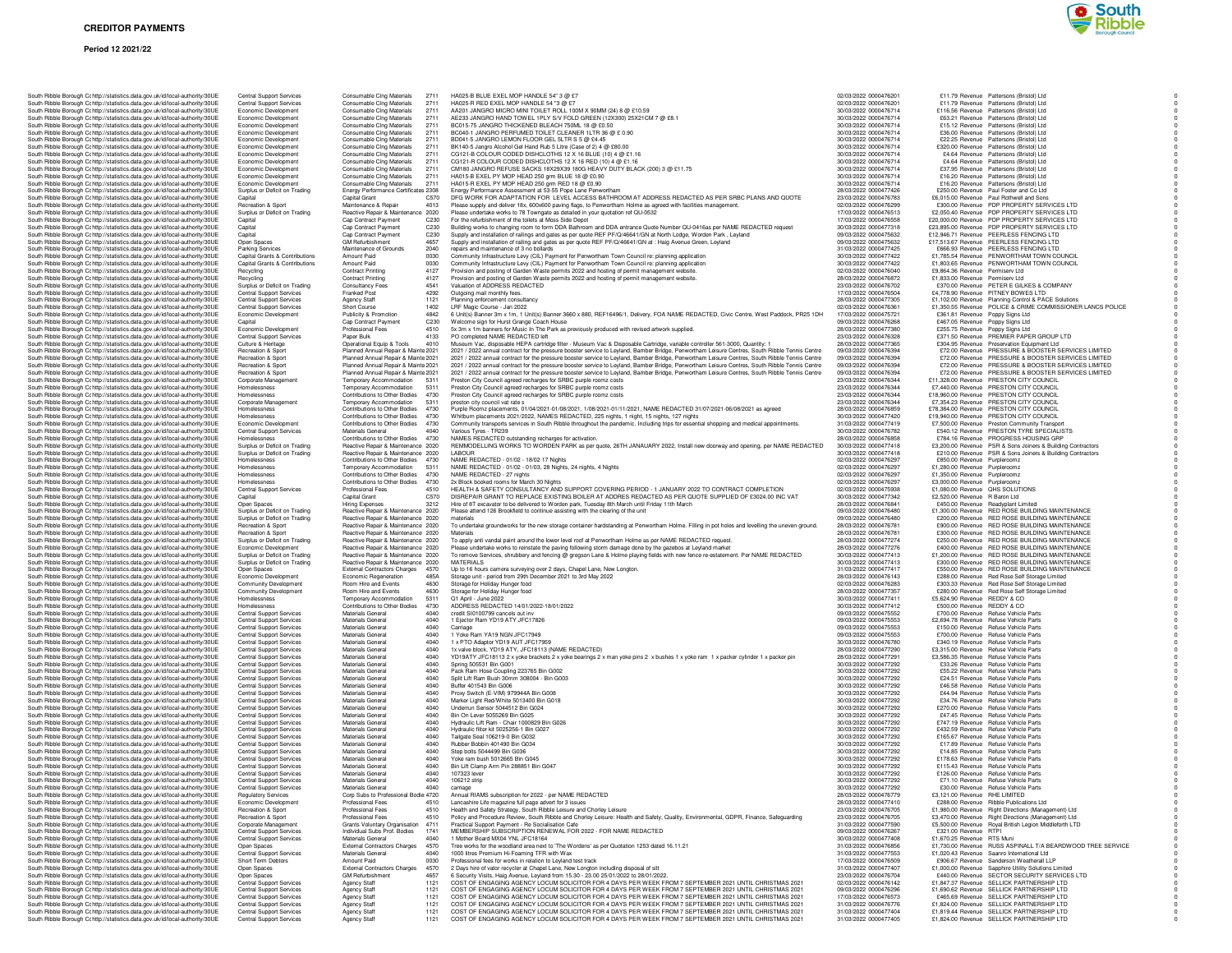### **Period 12 2021/22**

|  |  | South Ribble Borough Cc http://statistics.data.gov.uk/id/local-authority/30UE                                                                                  | Capital                                                        | Cap Contract Payment                                                       | C230                 |
|--|--|----------------------------------------------------------------------------------------------------------------------------------------------------------------|----------------------------------------------------------------|----------------------------------------------------------------------------|----------------------|
|  |  | South Ribble Borough Cc http://statistics.data.gov.uk/id/local-authority/30UE                                                                                  | Capital                                                        | Cap Contract Payment                                                       | C230                 |
|  |  | South Ribble Borough Cc http://statistics.data.gov.uk/id/local-authority/30UE                                                                                  | Capital                                                        | Cap Contract Payment                                                       | C230                 |
|  |  | South Ribble Borough Cc http://statistics.data.gov.uk/id/local-authority/30UE                                                                                  | Capital                                                        | Cap Contract Payment                                                       |                      |
|  |  | South Ribble Borough C: http://statistics.data.gov.uk/id/local-authority/30UE                                                                                  | <b>Regulatory Services</b>                                     | Clothing and Uniforms                                                      | 4410                 |
|  |  | South Ribble Borough Cc http://statistics.data.gov.uk/id/local-authority/30UE                                                                                  | Central Support Services                                       | Clothing and Uniforms                                                      | 4410                 |
|  |  | South Ribble Borough Cc http://statistics.data.gov.uk/id/local-authority/30UE<br>South Ribble Borough Cc http://statistics.data.gov.uk/id/local-authority/30UE | Central Support Services<br>Central Support Services           | Clothing and Uniforms<br>Clothing and Uniforms                             | 4410<br>4410         |
|  |  | South Ribble Borough C: http://statistics.data.gov.uk/id/local-authority/30UE                                                                                  | Central Support Services                                       | Clothing and Uniforms                                                      | 4410                 |
|  |  | South Ribble Borough Cc http://statistics.data.gov.uk/id/local-authority/30UE                                                                                  | <b>Central Support Services</b>                                | Clothing and Uniforms                                                      | 4410                 |
|  |  | South Ribble Borough Cc http://statistics.data.gov.uk/id/local-authority/30UE                                                                                  | Central Support Services                                       | Clothing and Uniforms                                                      | 4410                 |
|  |  | South Ribble Borough Cc http://statistics.data.gov.uk/id/local-authority/30UE                                                                                  | Central Support Services                                       | Clothing and Uniforms                                                      | 4410                 |
|  |  | South Ribble Borough Cc http://statistics.data.gov.uk/id/local-authority/30UE                                                                                  | <b>Central Support Services</b>                                | Clothing and Uniforms                                                      | 4410                 |
|  |  | South Ribble Borough Cc http://statistics.data.gov.uk/id/local-authority/30UE                                                                                  | Central Support Services                                       | Clothing and Uniforms                                                      | 4410                 |
|  |  | South Ribble Borough Cc http://statistics.data.gov.uk/id/local-authority/30UE                                                                                  | Central Support Services                                       | Clothing and Uniforms                                                      | 4410                 |
|  |  | South Ribble Borough Cc http://statistics.data.gov.uk/id/local-authority/30UE                                                                                  | Central Support Services                                       | Clothing and Uniforms                                                      | 4410                 |
|  |  | South Ribble Borough Cc http://statistics.data.gov.uk/id/local-authority/30UE                                                                                  | Central Support Services                                       | Clothing and Uniforms                                                      | 4410                 |
|  |  | South Ribble Borough Cc http://statistics.data.gov.uk/id/local-authority/30UE                                                                                  | <b>Central Support Services</b>                                | Clothing and Uniforms                                                      | 4410                 |
|  |  | South Ribble Borough Cc http://statistics.data.gov.uk/id/local-authority/30UE                                                                                  | <b>Central Support Services</b>                                | Clothing and Uniforms                                                      | 4410                 |
|  |  | South Ribble Borough C: http://statistics.data.gov.uk/id/local-authority/30UE                                                                                  | Central Support Services                                       | Clothing and Uniforms                                                      | 4410                 |
|  |  | South Ribble Borough Cc http://statistics.data.gov.uk/id/local-authority/30UE                                                                                  | Central Support Services                                       | Clothing and Uniforms                                                      | 4410                 |
|  |  | South Ribble Borough Cc http://statistics.data.gov.uk/id/local-authority/30UE                                                                                  | Central Support Services                                       | Clothing and Uniforms                                                      | 4410<br>4410         |
|  |  | South Ribble Borough Cc http://statistics.data.gov.uk/id/local-authority/30UE                                                                                  | Central Support Services                                       | Clothing and Uniforms                                                      |                      |
|  |  | South Ribble Borough C: http://statistics.data.gov.uk/id/local-authority/30UE                                                                                  | Central Support Services                                       | Clothing and Uniforms                                                      | 4410                 |
|  |  | South Ribble Borough Cr http://statistics.data.gov.uk/id/local-authority/30UE                                                                                  | Central Support Services                                       | Clothing and Uniforms                                                      | 4410                 |
|  |  | South Ribble Borough Cc http://statistics.data.gov.uk/id/local-authority/30UE                                                                                  | Recreation & Sport                                             | Miscellaneous Expenses                                                     | 4851                 |
|  |  | South Ribble Borough Cc http://statistics.data.gov.uk/id/local-authority/30UE                                                                                  | Recreation & Sport                                             | Miscellaneous Expenses                                                     | 4851                 |
|  |  | South Ribble Borough Cc http://statistics.data.gov.uk/id/local-authority/30UE                                                                                  | Recreation & Sport                                             | Miscellaneous Expenses                                                     | 4851                 |
|  |  | South Ribble Borough Cc http://statistics.data.gov.uk/id/local-authority/30UE                                                                                  | Recreation & Sport                                             | Miscellaneous Expenses                                                     | 4851                 |
|  |  | South Ribble Borough Cc http://statistics.data.gov.uk/id/local-authority/30UE                                                                                  | Recreation & Sport                                             | Miscellaneous Expenses                                                     | 4851                 |
|  |  | South Ribble Borough Cc http://statistics.data.gov.uk/id/local-authority/30UE                                                                                  | Recreation & Sport                                             | Professional Fees                                                          | 4510                 |
|  |  | South Ribble Borough Cc http://statistics.data.gov.uk/id/local-authority/30UE                                                                                  | Recreation & Sport                                             | Professional Fees                                                          | 4510                 |
|  |  | South Ribble Borough Cc http://statistics.data.gov.uk/id/local-authority/30UE                                                                                  | Recreation & Sport                                             | Professional Fees<br>Professional Fees                                     | 4510<br>4510         |
|  |  | South Ribble Borough C: http://statistics.data.gov.uk/id/local-authority/30UE                                                                                  | Recreation & Sport                                             |                                                                            |                      |
|  |  | South Ribble Borough Cc http://statistics.data.gov.uk/id/local-authority/30UE<br>South Ribble Borough Cc http://statistics.data.gov.uk/id/local-authority/30UE | Recreation & Sport<br>Short Term Creditors                     | Leisure Services Fee - Core Fee 4532<br>Amount Paid                        | 0030                 |
|  |  |                                                                                                                                                                |                                                                |                                                                            |                      |
|  |  | South Ribble Borough Cc http://statistics.data.gov.uk/id/local-authority/30UE<br>South Ribble Borough Cc http://statistics.data.gov.uk/id/local-authority/30UE | Short Term Creditors<br><b>Short Term Creditors</b>            | Amount Paid<br>Leisure - Card Payments                                     | 0030<br>0020         |
|  |  | South Ribble Borough Cc http://statistics.data.gov.uk/id/local-authority/30UE                                                                                  | Recreation & Sport                                             | Casual Workers                                                             | 1101                 |
|  |  | South Ribble Borough Cc http://statistics.data.gov.uk/id/local-authority/30UE                                                                                  | Recreation & Sport                                             | Casual Workers                                                             | 1101                 |
|  |  | South Ribble Borough C: http://statistics.data.gov.uk/id/local-authority/30UE                                                                                  | Recreation & Sport                                             | Casual Workers                                                             | 1101                 |
|  |  | South Ribble Borough Cr http://statistics.data.gov.uk/id/local-authority/30UE                                                                                  | Recreation & Sport                                             | Casual Workers                                                             | 1101                 |
|  |  | South Ribble Borough Cc http://statistics.data.gov.uk/id/local-authority/30UE                                                                                  | Recreation & Sport                                             | Other Fees                                                                 | 4520                 |
|  |  | South Ribble Borough Cc http://statistics.data.gov.uk/id/local-authority/30UE                                                                                  | Recreation & Sport                                             | Other Fees                                                                 | 4520                 |
|  |  | South Ribble Borough C: http://statistics.data.gov.uk/id/local-authority/30UE                                                                                  | Recreation & Sport                                             | Other Fees                                                                 | 4520                 |
|  |  | South Ribble Borough Cc http://statistics.data.gov.uk/id/local-authority/30UE                                                                                  | Recreation & Sport                                             | Other Fees                                                                 | 4520                 |
|  |  | South Ribble Borough Cc http://statistics.data.gov.uk/id/local-authority/30UE                                                                                  | Recreation & Sport                                             | South Ribble Leisure Ltd Costs 5600<br>South Ribble Leisure Ltd Costs 5600 |                      |
|  |  | South Ribble Borough Cc http://statistics.data.gov.uk/id/local-authority/30UE                                                                                  | Corporate Management                                           |                                                                            |                      |
|  |  | South Ribble Borough C: http://statistics.data.gov.uk/id/local-authority/30UE                                                                                  | Corporate Management                                           | Grants Voluntary Organisation                                              | 4711                 |
|  |  | South Ribble Borough C: http://statistics.data.gov.uk/id/local-authority/30UE                                                                                  | Central Support Services                                       | Materials General                                                          | 4040                 |
|  |  | South Ribble Borough Cc http://statistics.data.gov.uk/id/local-authority/30UE                                                                                  | <b>Central Support Services</b>                                | Hiring Expenses                                                            | 3212                 |
|  |  | South Ribble Borough Cr http://statistics.data.gov.uk/id/local-authority/30UE                                                                                  | Central Support Services                                       | <b>Hiring Expenses</b>                                                     | 3212                 |
|  |  | South Ribble Borough Cc http://statistics.data.gov.uk/id/local-authority/30UE                                                                                  | Central Support Services                                       | Materials General                                                          | 4040                 |
|  |  | South Ribble Borough Cc http://statistics.data.gov.uk/id/local-authority/30UE                                                                                  | <b>Central Support Services</b>                                | Materials General                                                          | 4040                 |
|  |  | South Ribble Borough Cc http://statistics.data.gov.uk/id/local-authority/30UE                                                                                  | <b>Central Support Services</b>                                | Materials General                                                          | 4040                 |
|  |  | South Ribble Borough Cc http://statistics.data.gov.uk/id/local-authority/30UE                                                                                  | Central Support Services                                       | Hiring Expenses                                                            | 3212<br>3212         |
|  |  | South Ribble Borough Cc http://statistics.data.gov.uk/id/local-authority/30UE                                                                                  | <b>Central Support Services</b>                                | Hiring Expenses                                                            |                      |
|  |  | South Ribble Borough C: http://statistics.data.gov.uk/id/local-authority/30UE                                                                                  | Central Support Services                                       | Hiring Expenses                                                            | 3212                 |
|  |  | South Ribble Borough C: http://statistics.data.gov.uk/id/local-authority/30UE                                                                                  | Central Support Services                                       | Hiring Expenses                                                            | 3212                 |
|  |  | South Ribble Borough Cc http://statistics.data.gov.uk/id/local-authority/30UE<br>South Ribble Borough Cr http://statistics.data.gov.uk/id/local-authority/30UE | <b>Central Support Services</b><br>Central Support Services    | Hiring Expenses                                                            | 3212<br>3212         |
|  |  |                                                                                                                                                                |                                                                | <b>Hiring Expenses</b>                                                     | 1402                 |
|  |  | South Ribble Borough Cc http://statistics.data.gov.uk/id/local-authority/30UE                                                                                  | Central Support Services<br>Central Support Services           | Short Course<br>Short Course                                               | 1402                 |
|  |  | South Ribble Borough Cc http://statistics.data.gov.uk/id/local-authority/30UE<br>South Ribble Borough Cc http://statistics.data.gov.uk/id/local-authority/30UE |                                                                | Materials General                                                          | 4040                 |
|  |  | South Ribble Borough Cc http://statistics.data.gov.uk/id/local-authority/30UE                                                                                  | Open Spaces<br>Open Spaces                                     | Materials General                                                          | 4040                 |
|  |  | South Ribble Borough C: http://statistics.data.gov.uk/id/local-authority/30UE                                                                                  | Community Development                                          | Operational Equip & Tools                                                  | 4010                 |
|  |  | South Ribble Borough Cc http://statistics.data.gov.uk/id/local-authority/30UE                                                                                  | Recreation & Sport                                             | Gas                                                                        | 2304                 |
|  |  | South Ribble Borough Cc http://statistics.data.gov.uk/id/local-authority/30UE                                                                                  | Recreation & Sport                                             | Gas                                                                        | 2304                 |
|  |  | South Ribble Borough Cc http://statistics.data.gov.uk/id/local-authority/30UE                                                                                  | Recreation & Sport                                             | Electricity                                                                | 2303                 |
|  |  | South Ribble Borough Cc http://statistics.data.gov.uk/id/local-authority/30UE                                                                                  | Recreation & Sport                                             | Electricity                                                                | 2303                 |
|  |  | South Ribble Borough Cc http://statistics.data.gov.uk/id/local-authority/30UE                                                                                  | Corporate Management                                           | Grants Voluntary Organisation                                              | 4711                 |
|  |  | South Ribble Borough Cc http://statistics.data.gov.uk/id/local-authority/30UE                                                                                  | Short Term Creditors                                           | Amount Paid                                                                | 0030                 |
|  |  | South Ribble Borough Cc http://statistics.data.gov.uk/id/local-authority/30UE                                                                                  | Short Term Creditors                                           | Amount Paid                                                                | 0030                 |
|  |  | South Ribble Borough C: http://statistics.data.gov.uk/id/local-authority/30UE                                                                                  | Corporate Management                                           | Grants Voluntary Organisation                                              | 4711                 |
|  |  | South Ribble Borough C: http://statistics.data.gov.uk/id/local-authority/30UE                                                                                  | Service Management & Support                                   | Diesel Fuel                                                                | 3132                 |
|  |  | South Ribble Borough Cc http://statistics.data.gov.uk/id/local-authority/30UE                                                                                  | Service Management & Support                                   | Diesel Fuel                                                                | 3132                 |
|  |  | South Ribble Borough Cc http://statistics.data.gov.uk/id/local-authority/30UE                                                                                  | Service Management & Support                                   | Diesel Fuel                                                                | 3132                 |
|  |  | South Ribble Borough Cc http://statistics.data.gov.uk/id/local-authority/30UE                                                                                  | Service Management & Support                                   | Diesel Fuel                                                                | 3132<br>C570<br>C570 |
|  |  | South Ribble Borough Cc http://statistics.data.gov.uk/id/local-authority/30UE                                                                                  | Capital                                                        | Capital Grant                                                              |                      |
|  |  | South Ribble Borough Cc http://statistics.data.gov.uk/id/local-authority/30UE                                                                                  | Capital                                                        | Capital Grant                                                              |                      |
|  |  | South Ribble Borough Cc http://statistics.data.gov.uk/id/local-authority/30UE<br>South Ribble Borough Cc http://statistics.data.gov.uk/id/local-authority/30UE | Community Development<br>Capital                               | Core Fund<br>Cap Contract Payment                                          | 4861<br>C230         |
|  |  |                                                                                                                                                                |                                                                |                                                                            |                      |
|  |  |                                                                                                                                                                |                                                                |                                                                            |                      |
|  |  | South Ribble Borough Cc http://statistics.data.gov.uk/id/local-authority/30UE                                                                                  | Capital                                                        | Cap Contract Payment                                                       | C230                 |
|  |  | South Ribble Borough Cc http://statistics.data.gov.uk/id/local-authority/30UE                                                                                  | Central Support Services                                       | <b>External Contractors Charges</b>                                        | 4570                 |
|  |  | South Ribble Borough Cc http://statistics.data.gov.uk/id/local-authority/30UE                                                                                  | <b>Building Control</b>                                        | Refunded Income                                                            | 485F                 |
|  |  | South Ribble Borough Cc http://statistics.data.gov.uk/id/local-authority/30UE                                                                                  | Capital                                                        | Cap Contract Payment                                                       | C230                 |
|  |  | South Ribble Borough Cc http://statistics.data.gov.uk/id/local-authority/30UE                                                                                  | Canital<br>Economic Development                                | Cap Contract Payment                                                       |                      |
|  |  | South Ribble Borough Cr http://statistics.data.gov.uk/id/local-authority/30UE                                                                                  |                                                                | Investment & Improvement                                                   | C230<br>485K         |
|  |  | South Ribble Borough Cc http://statistics.data.gov.uk/id/local-authority/30UE<br>South Ribble Borough Cc http://statistics.data.gov.uk/id/local-authority/30UE | Democratic Represent and Mgnt                                  | <b>External Catering Charges</b>                                           |                      |
|  |  |                                                                                                                                                                | Central Support Services<br>Capital                            | Software Licensing                                                         | 4575<br>4243         |
|  |  | South Ribble Borough Cc http://statistics.data.gov.uk/id/local-authority/30UE<br>South Ribble Borough Cc http://statistics.data.gov.uk/id/local-authority/30UE | Capital                                                        | Cap Contract Payment<br>Cap Contract Payment                               |                      |
|  |  | South Ribble Borough Cc http://statistics.data.gov.uk/id/local-authority/30UE                                                                                  | Recreation & Sport                                             | Dev ftarget Sports-Coaching                                                | C230<br>C230<br>4894 |
|  |  | South Ribble Borough Cc http://statistics.data.gov.uk/id/local-authority/30UE                                                                                  | Development Control                                            | Professional Fees                                                          | 4510                 |
|  |  | South Ribble Borough Cc http://statistics.data.gov.uk/id/local-authority/30UE                                                                                  | Central Support Services                                       | Materials General                                                          | 4040                 |
|  |  | South Ribble Borough Cc http://statistics.data.gov.uk/id/local-authority/30UE                                                                                  | Central Support Services                                       | <b>External Contractors Charges</b>                                        | 4570                 |
|  |  | South Ribble Borough Cc http://statistics.data.gov.uk/id/local-authority/30UE                                                                                  | <b>Central Support Services</b>                                | Materials General                                                          | 4040                 |
|  |  | South Ribble Borough Cc http://statistics.data.gov.uk/id/local-authority/30UE                                                                                  | Open Spaces                                                    | Professional Fees                                                          | 4510                 |
|  |  | South Ribble Borough Cc http://statistics.data.gov.uk/id/local-authority/30UE                                                                                  | Open Spaces                                                    | Professional Fees                                                          | 4510                 |
|  |  | South Ribble Borough Cc http://statistics.data.gov.uk/id/local-authority/30UE                                                                                  | <b>Central Support Services</b>                                | <b>Technical Support</b>                                                   | 4246                 |
|  |  | South Ribble Borough Cc http://statistics.data.gov.uk/id/local-authority/30UE                                                                                  | <b>Central Support Services</b>                                | Occupational Health                                                        | 1408                 |
|  |  | South Ribble Borough Cc http://statistics.data.gov.uk/id/local-authority/30UE                                                                                  | Central Support Services                                       | Reference Books                                                            | 4142                 |
|  |  | South Ribble Borough Cohttp://statistics.data.gov.uk/id/local-authority/30UE                                                                                   | <b>Central Support Services</b>                                | Reference Books                                                            | 4142                 |
|  |  | South Ribble Borough Cc http://statistics.data.gov.uk/id/local-authority/30UE                                                                                  | Capital                                                        | Can Contract Payment                                                       | C230                 |
|  |  | South Ribble Borough Cc http://statistics.data.gov.uk/id/local-authority/30UE                                                                                  | Capital                                                        | Cap Contract Payment                                                       | C230                 |
|  |  | South Ribble Borough Cc http://statistics.data.gov.uk/id/local-authority/30UE                                                                                  | Central Support Services                                       | Electricity                                                                | 2303                 |
|  |  | South Ribble Borough Cc http://statistics.data.gov.uk/id/local-authority/30UE                                                                                  | Tourism                                                        | Electricity                                                                | 2303                 |
|  |  | South Ribble Borough C: http://statistics.data.gov.uk/id/local-authority/30UE                                                                                  | Central Support Services                                       | Electricity<br>Electricity                                                 | 2303<br>2303         |
|  |  | South Ribble Borough C: http://statistics.data.gov.uk/id/local-authority/30UE<br>South Ribble Borough Cohttp://statistics.data.gov.uk/id/local-authority/30UE  | Open Spaces                                                    |                                                                            | 4510                 |
|  |  | South Ribble Borough Cc http://statistics.data.gov.uk/id/local-authority/30UE<br>South Ribble Borough Cc http://statistics.data.gov.uk/id/local-authority/30UE | Economic Development<br><b>Housing Strategy</b><br>Open Spaces | Professional Fees<br>Basic Pay                                             | 1100                 |

| South Ribble Borough Cc http://statistics.data.gov.uk/id/local-authority/30UE<br>South Ribble Borough Cc http://statistics.data.gov.uk/id/local-authority/30UE | Economic Development<br>Economic Development                       | Partnership<br>Investment & Improvement          | 485K                     | Full partnership package for Apprentice Factory careers, recruitment and skills support 2022, minimum service level, regular meetings<br>Stand package for Lancashire Business Expo 2022, Partnership package includes furniture, Wifi, power, promotional materials and guide listing | 17/03/2022 0000476519<br>17/03/2022 0000476520 | £5,000.00 Revenue SHOUT Network Ltd<br>£1,000.00 Revenue SHOUT Network Ltd                               |
|----------------------------------------------------------------------------------------------------------------------------------------------------------------|--------------------------------------------------------------------|--------------------------------------------------|--------------------------|----------------------------------------------------------------------------------------------------------------------------------------------------------------------------------------------------------------------------------------------------------------------------------------|------------------------------------------------|----------------------------------------------------------------------------------------------------------|
| South Ribble Borough Cc http://statistics.data.gov.uk/id/local-authority/30UE                                                                                  | Capital                                                            | Cap Contract Payment                             | C <sub>230</sub>         | Scheme to refurbish existing internal/external cricket pavilion, changing facility at Vernon Carus Site as per NAMES REDACTED                                                                                                                                                          | 02/03/2022 0000476141                          | £46,375.00 Bevenue S.U Contracts Limited                                                                 |
| South Ribble Borough Cc http://statistics.data.gov.uk/id/local-authority/30UE                                                                                  | Capital                                                            | Cap Contract Payment                             | C230                     | <b>I AROUR</b>                                                                                                                                                                                                                                                                         | 02/03/2022 0000476141                          | £19,875.00 Revenue SJJ Contracts Limited                                                                 |
| South Ribble Borough Cc http://statistics.data.gov.uk/id/local-authority/30UE                                                                                  | Capital                                                            | Cap Contract Payment                             | C <sub>230</sub>         | Scheme to refurbish existing internal/external cricket pavilion, changing facility at Vernon Carus Site as per NAMES REDACTED                                                                                                                                                          | 17/03/2022 0000476637                          | £46,375.00 Revenue SJJ Contracts Limited                                                                 |
| South Ribble Borough Cc http://statistics.data.gov.uk/id/local-authority/30UE                                                                                  | Capital                                                            | Cap Contract Payment                             | C230                     | Labour                                                                                                                                                                                                                                                                                 | 17/03/2022 0000476637                          | £19,875.00 Revenue SJJ Contracts Limited                                                                 |
| South Ribble Borough C: http://statistics.data.gov.uk/id/local-authority/30UE<br>South Ribble Borough Cr http://statistics.data.gov.uk/id/local-authority/30UE | <b>Regulatory Services</b><br>Central Support Services             | Clothing and Uniforms<br>Clothing and Uniforms   | 4410<br>4410             | 3 x Water proof jackets @ £87.50 per jacket<br>POLO SHIRT - SHORT SLEEVED NAVY - EXTRA LARGE c/w SRBC LOGO FRONT LEFT BREAST HS WHITE RIBB001-OWW-4004-NV-S2                                                                                                                           | 28/03/2022 0000476768<br>02/03/2022 0000475566 | £263.40 Revenue SMART IMAGE WORKWEAR<br>£36.00 Revenue SMI Int Group Ltd                                 |
| South Ribble Borough C: http://statistics.data.gov.uk/id/local-authority/30UE                                                                                  | <b>Central Support Services</b>                                    | Clothing and Uniforms                            | 4410                     | POLO SHIRT LONG SLEEVED NAVY - EXTRA LARGE c/w SRBC LOGO FRONT LEFT BREAST HS WHITE RIBB001-OWW-4003-NV-S3                                                                                                                                                                             | 02/03/2022 0000475566                          | £9.84 Revenue SMI Int Group Ltd                                                                          |
| South Ribble Borough Cc http://statistics.data.gov.uk/id/local-authority/30UE                                                                                  | <b>Central Support Services</b>                                    | Clothing and Uniforms                            | 4410                     | HI VIS TRAFFIC JACKET YELLOW EN471:2003 SMALL WITH SRBC Logo Front Left Breast & Rear HS in COLOUR                                                                                                                                                                                     | 02/03/2022 0000475566                          | £46.26 Revenue SMI Int Group Ltd                                                                         |
| South Ribble Borough Cc http://statistics.data.gov.uk/id/local-authority/30UE                                                                                  | <b>Central Support Services</b>                                    | Clothing and Uniforms                            | 4410                     | HI VIS TRAFFIC JACKET YELLOW EN471:2003 MEDIUM WITH SRBC Logo Front Left Breast & Rear HS in COLOUR<br>HI VIS TRAFFIC JACKET YELLOW EN471:2003 LARGE WITH SRBC Logo Front Left Breast & Rear HS in COLOUR                                                                              | 02/03/2022 0000475566                          | £46.26 Revenue SMI Int Group Ltd<br>£46.26 Revenue SMI Int Group Ltd.                                    |
| South Ribble Borough Cr http://statistics.data.gov.uk/id/local-authority/30UE<br>South Ribble Borough Cc http://statistics.data.gov.uk/id/local-authority/30UE | <b>Central Support Services</b><br><b>Central Support Services</b> | Clothing and Uniforms<br>Clothing and Uniforms   | 4410<br>4410             | HI VIS TRAFFIC JACKET YELLOW EN471:2003 EXTRA LARGE WITH SRBC Logo Front Left Breast & Rear HS in COLOUR                                                                                                                                                                               | 02/03/2022 0000475566<br>02/03/2022 0000475566 | £46.26 Revenue SMI Int Group Ltd                                                                         |
| South Ribble Borough Cc http://statistics.data.gov.uk/id/local-authority/30UE                                                                                  | Central Support Services                                           | Clothing and Uniforms                            | 4410                     | HI VIS TRAFFIC JACKET YELLOW EN471:2003 XXL WITH SRBC Logo Front Left Breast & Rear HS in COLOUR                                                                                                                                                                                       | 02/03/2022 0000475566                          | £46.26 Revenue SMI Int Group Ltd                                                                         |
| South Ribble Borough Cc http://statistics.data.gov.uk/id/local-authority/30UE                                                                                  | <b>Central Support Services</b>                                    | Clothing and Uniforms                            | 4410                     | FLEECE - XXXLARGE c/w SRBC LOGO Front Left Breast in White EMB RIBB001-OOD-7024-NV-S1                                                                                                                                                                                                  | 02/03/2022 0000475566                          | £9.69 Revenue SMI Int Group Ltd                                                                          |
| South Ribble Borough C: http://statistics.data.gov.uk/id/local-authority/30UE                                                                                  | Central Support Services                                           | Clothing and Uniforms                            | 4410                     | SWEATSHIRT NAVY - XXLARGE c/w SRBC LOGO FRONT LEFT BREAST HS WHITE RIBB001-OWW-4007-NV-S2                                                                                                                                                                                              | 02/03/2022 0000475566                          | £6.72 Revenue SMI Int Group Ltd                                                                          |
| South Ribble Borough Cc http://statistics.data.gov.uk/id/local-authority/30UE                                                                                  | <b>Central Support Services</b>                                    | Clothing and Uniforms                            | 4410                     | LADIES REGATTA BENSON II 3 IN 1 NAVY (HEAT SEAL LOGO ON LH BREAST/EMBROIDERY TO LH BREAST FLEECE) Size 10                                                                                                                                                                              | 02/03/2022 0000476135                          | £76.30 Revenue SMI Int Group Ltd                                                                         |
| South Ribble Borough Cc http://statistics.data.gov.uk/id/local-authority/30UE                                                                                  | <b>Central Support Services</b>                                    | Clothing and Uniforms                            | 4410                     | LADIES REGATTA BENSON II 3 IN 1 NAVY (HEAT SEAL LOGO ON LH BREAST/EMBROIDERY TO LH BREAST FLEECE) Size 12                                                                                                                                                                              | 02/03/2022 0000476135                          | £228.90 Revenue SMI Int Group Ltd                                                                        |
| South Ribble Borough Cc http://statistics.data.gov.uk/id/local-authority/30UE                                                                                  | <b>Central Support Services</b><br><b>Central Support Services</b> | Clothing and Uniforms<br>Clothing and Uniforms   | 4410<br>4410             | LADIES REGATTA BENSON II 3 IN 1 NAVY (HEAT SEAL LOGO ON LH BREAST/EMBROIDERY TO LH BREAST FLEECE) Size 14<br>BLUE JACKETS - NAVY REGATTA BENSON II 3 IN 1 (HEAT SEAL LOGO ON LH BREAST/EMBROIDERY TO LH BREAST FLEECE) medium                                                          | 02/03/2022 0000476135<br>02/03/2022 0000476135 | £152.60 Revenue SMI Int Group Ltd<br>£114.45 Revenue SMI Int Group Ltd                                   |
| South Ribble Borough Cc http://statistics.data.gov.uk/id/local-authority/30UE<br>South Ribble Borough Cc http://statistics.data.gov.uk/id/local-authority/30UE | <b>Central Support Services</b>                                    | Clothing and Uniforms                            | 4410                     | BLUE JACKETS - NAVY REGATTA BENSON II 3 IN 1 (HEAT SEAL LOGO ON LH BREAST/EMBROIDERY TO LH BREAST FLEECE) large                                                                                                                                                                        | 02/03/2022 0000476135                          | £38.15 Revenue SMI Int Group Ltd                                                                         |
| South Ribble Borough Cc http://statistics.data.gov.uk/id/local-authority/30UE                                                                                  | <b>Central Support Services</b>                                    | Clothing and Uniforms                            | 4410                     | FLEECE NAVY - MEDIUM c/w SRBC LOGO Front Left Breast in White EMB-RIBB001-OOD-7024-NV-S1                                                                                                                                                                                               | 02/03/2022 0000476135                          | £19.38 Revenue SMI Int Group Ltd                                                                         |
| South Ribble Borough Cc http://statistics.data.gov.uk/id/local-authority/30UE                                                                                  | <b>Central Support Services</b>                                    | Clothing and Uniforms                            | 4410                     | POLO SHIRT - SHORT SLEEVED NAVY - MEDIUM c/w SRBC LOGO FRONT LEFT BREAST HS WHITE RIBB001-OWW-4004-NV-S2                                                                                                                                                                               | 02/03/2022 0000476135                          | £18.00 Revenue SMI Int Group Ltd                                                                         |
| South Ribble Borough Cr http://statistics.data.gov.uk/id/local-authority/30UE                                                                                  | <b>Central Support Services</b>                                    | Clothing and Uniforms                            | 4410                     | WOMENS KUSTOM KIT Blouse, Light Blue/Short Sleeved - SRBC Logo in Colour LH Breast HS- SIZE 12- RIBB001-OCW-5094-SK-S5                                                                                                                                                                 | 09/03/2022 0000476353                          | £23.22 Revenue SMI Int Group Ltd                                                                         |
| South Ribble Borough Cc http://statistics.data.gov.uk/id/local-authority/30UE                                                                                  | <b>Central Support Services</b>                                    | Clothing and Uniforms                            | 4410                     | MENS KUSTOM KIT Shirt, Light Blue/Short Sleeved - SRBC Logo In Colour on LH Breast HS- RIBB001-OCW-5017-SK-S5 - 15.5 collar                                                                                                                                                            | 09/03/2022 0000476353                          | £156.20 Revenue SMI Int Group Ltd                                                                        |
| South Ribble Borough Cc http://statistics.data.gov.uk/id/local-authority/30UE<br>South Ribble Borough Cc http://statistics.data.gov.uk/id/local-authority/30UE | <b>Central Support Services</b><br><b>Central Support Services</b> | Clothing and Uniforms<br>Clothing and Uniforms   | 4410<br>4410             | MENS KUSTOM KIT Shirt, Light Blue/Short Sleeved - SRBC Logo In Colour on LH Breast HS- RIBB001-OCW-5017-SK-S5 - 17 collar<br>MENS KUSTOM KIT Shirt, Light Blue/Short Sleeved - SRBC Logo In Colour on LH Breast HS- RIBB001-OCW-5017-SK-S5 - 15 collar                                 | 09/03/2022 0000476353<br>09/03/2022 0000476353 | £99.40 Revenue SMI Int Group Ltd<br>£71.00 Revenue SMI Int Group Ltd                                     |
| South Ribble Borough Cc http://statistics.data.gov.uk/id/local-authority/30UE                                                                                  | Recreation & Sport                                                 | Miscellaneous Expenses                           | 4851                     | Replacement Order for PUR0050700 Final Stock & Petty Cash                                                                                                                                                                                                                              | 28/03/2022 0000476119                          | £659.49 Revenue SOUTH RIBBLE COMMUNITY LEISURE LTD                                                       |
| South Ribble Borough Cc http://statistics.data.gov.uk/id/local-authority/30UE                                                                                  | Recreation & Sport                                                 | Miscellaneous Expenses                           | 4851                     | Replacement Order for PUR0050700 Final Stock & Petty Cash                                                                                                                                                                                                                              | 28/03/2022 0000476119                          | £3,562.30 Revenue SOUTH RIBBLE COMMUNITY LEISURE LTD                                                     |
| South Ribble Borough Cc http://statistics.data.gov.uk/id/local-authority/30UE                                                                                  | Recreation & Sport                                                 | Miscellaneous Expenses                           | 4851                     | Replacement Order for PUR0050700 Final Stock & Petty Cash                                                                                                                                                                                                                              | 28/03/2022 0000476119                          | £4,181.24 Revenue SOUTH RIBBLE COMMUNITY LEISURE LTD                                                     |
| South Ribble Borough Cc http://statistics.data.gov.uk/id/local-authority/30UE                                                                                  | Recreation & Sport                                                 | Miscellaneous Expenses                           | 4851                     | Replacement Order for PUR0050700 Final Stock & Petty Cash                                                                                                                                                                                                                              | 28/03/2022 0000476119                          | £4,223.41 Revenue SOUTH RIBBLE COMMUNITY LEISURE LTD                                                     |
| South Ribble Borough Cr http://statistics.data.gov.uk/id/local-authority/30UE                                                                                  | Recreation & Sport                                                 | Miscellaneous Expenses                           | 4851                     | Replacement Order for PUR0050700 - Exempt Rated Element                                                                                                                                                                                                                                | 28/03/2022 0000476119                          | £897.26 Revenue SOUTH RIBBLE COMMUNITY LEISURE LTD                                                       |
| South Ribble Borough Cr http://statistics.data.gov.uk/id/local-authority/30UE<br>South Ribble Borough Cc http://statistics.data.gov.uk/id/local-authority/30UE | Recreation & Sport<br>Recreation & Sport                           | Professional Fees<br>Professional Fees           | 4510<br>4510             | Replacement Order for PUR0051063 raised on the wrong creditor. Indemnity Claim as supplied by NAME REDACTED<br>Replacement Order for PUR0051063 raised on the wrong creditor. Indemnity Claim as supplied by NAME REDACTED                                                             | 28/03/2022 0000476140<br>28/03/2022 0000476140 | £211.69 Revenue SOUTH RIBBLE COMMUNITY LEISURE LTD<br>£255.71 Revenue SOUTH RIBBLE COMMUNITY LEISURE LTD |
| South Ribble Borough Cc http://statistics.data.gov.uk/id/local-authority/30UE                                                                                  | Recreation & Sport                                                 | Professional Fees                                | 4510                     | Replacement Order for PUR0051063 raised on the wrong creditor. Indemnity Claim as supplied by NAME REDACTED                                                                                                                                                                            | 28/03/2022 0000476140                          | £23.99 Revenue SOUTH RIBBLE COMMUNITY LEISURE LTD                                                        |
| South Ribble Borough Cc http://statistics.data.gov.uk/id/local-authority/30UE                                                                                  | Recreation & Sport                                                 | Professional Fees                                | 4510                     | Replacement Order for PUR0051063 raised on the wrong creditor. Indemnity Claim as supplied by NAME REDACTED                                                                                                                                                                            | 28/03/2022 0000476140                          | £136.54 Revenue SOUTH RIBBLE COMMUNITY LEISURE LTD                                                       |
| South Ribble Borough Cc http://statistics.data.gov.uk/id/local-authority/30UE                                                                                  | Recreation & Sport                                                 | Leisure Services Fee - Core Fee 4532             |                          | Leisure Services Fee 2020/2021                                                                                                                                                                                                                                                         | 28/03/2022 0000476831                          | £24,780.09 Revenue SOUTH RIBBLE COMMUNITY LEISURE LTD                                                    |
| South Ribble Borough Cc http://statistics.data.gov.uk/id/local-authority/30UE                                                                                  | <b>Short Term Creditors</b>                                        | Amount Paid                                      | 0030                     | Monthly Deds from Payroll                                                                                                                                                                                                                                                              | 09/03/2022 0000475995                          | £1,379.32 Revenue SOUTH RIBBLE LABOUR PARTY LOCAL GOVERNM                                                |
| South Ribble Borough Cc http://statistics.data.gov.uk/id/local-authority/30UE                                                                                  | Short Term Creditors                                               | Amount Paid                                      | 0030<br>0020             | Monthly Deductions from Salary                                                                                                                                                                                                                                                         | 09/03/2022 0000476405                          | £1,379.32 Revenue SOUTH RIBBLE LABOUR PARTY LOCAL GOVERNM                                                |
| South Ribble Borough Cc http://statistics.data.gov.uk/id/local-authority/30UE<br>South Ribble Borough Cr http://statistics.data.gov.uk/id/local-authority/30UE | Short Term Creditors<br>Recreation & Sport                         | Leisure - Card Payments<br>Casual Workers        | 1101                     | card payments<br>Casual Salaries paid in September relate to August and therefore chargeable to In-house Leisure.                                                                                                                                                                      | 09/03/2022 0000475780<br>28/03/2022 0000476830 | £74,312.23 Revenue South Ribble Leisure Ltd<br>£2,576.15 Revenue South Ribble Leisure Ltd                |
| South Ribble Borough Cc http://statistics.data.gov.uk/id/local-authority/30UE                                                                                  | Recreation & Sport                                                 | Casual Workers                                   | 1101                     | Casual Salaries paid in September relate to August and therefore chargeable to In-house Leisure.                                                                                                                                                                                       | 28/03/2022 0000476830                          | £10,214.71 Revenue South Ribble Leisure Ltd                                                              |
| South Ribble Borough Cc http://statistics.data.gov.uk/id/local-authority/30UE                                                                                  | Recreation & Sport                                                 | Casual Workers                                   | 1101                     | Casual Salaries paid in September relate to August and therefore chargeable to In-house Leisure.                                                                                                                                                                                       | 28/03/2022 0000476830                          | £3,555.93 Revenue South Ribble Leisure Ltd                                                               |
| South Ribble Borough Cc http://statistics.data.gov.uk/id/local-authority/30UE                                                                                  | Recreation & Sport                                                 | Casual Workers                                   | 1101                     | Casual Salaries paid in September relate to August and therefore chargeable to In-house Leisure.                                                                                                                                                                                       | 28/03/2022 0000476830                          | £4,183.10 Revenue South Ribble Leisure Ltd                                                               |
| South Ribble Borough Cc http://statistics.data.gov.uk/id/local-authority/30UE                                                                                  | Recreation & Sport                                                 | Other Fees                                       | 4520                     | Deferred income paid to South Ribble in house Leisure relating to September onwards and therefore belongs to SRLL                                                                                                                                                                      | 28/03/2022 0000476852                          | £2,406.93 Bevenue South Bibble Leisure Ltd.                                                              |
| South Ribble Borough Cc http://statistics.data.gov.uk/id/local-authority/30UE                                                                                  | Recreation & Sport<br>Recreation & Sport                           | Other Fees                                       | 4520<br>4520             | Deferred income paid to South Ribble in house Leisure relating to September onwards and therefore belongs to SRLL                                                                                                                                                                      | 28/03/2022 0000476852                          | £11.537.18 Bevenue South Bibble Leisure Ltd.                                                             |
| South Ribble Borough Cc http://statistics.data.gov.uk/id/local-authority/30UE<br>South Ribble Borough Cc http://statistics.data.gov.uk/id/local-authority/30UE | Recreation & Sport                                                 | Other Fees<br>Other Fees                         | 4520                     | Deferred income paid to South Ribble in house Leisure relating to September onwards and therefore belongs to SRLL<br>Deferred income paid to South Ribble in house Leisure relating to September onwards and therefore belongs to SRLL                                                 | 28/03/2022 0000476852<br>28/03/2022 0000476852 | £3,844.39 Revenue South Ribble Leisure Ltd<br>£3,733.14 Revenue South Ribble Leisure Ltd                 |
| South Ribble Borough Cr http://statistics.data.gov.uk/id/local-authority/30UE                                                                                  | Recreation & Sport                                                 | South Ribble Leisure Ltd Costs 5600              |                          | 2022/2023 council op subs payment QTR 1                                                                                                                                                                                                                                                | 30/03/2022 0000477367                          | £145,807.00 Revenue South Ribble Leisure Ltd                                                             |
| South Ribble Borough Cr http://statistics.data.gov.uk/id/local-authority/30UE                                                                                  | Corporate Management                                               | South Ribble Leisure Ltd Costs 5600              |                          | Release of COMF funding to make premises Covid secure and facilitate take-up in Leisure activities                                                                                                                                                                                     | 30/03/2022 0000477402                          | £100,000.00 Revenue South Ribble Leisure Ltd                                                             |
| South Ribble Borough Cc http://statistics.data.gov.uk/id/local-authority/30UE                                                                                  | Corporate Management                                               | Grants Voluntary Organisation 4711               |                          | Practical Support Payment - Re Socialisation Cafe                                                                                                                                                                                                                                      | 31/03/2022 0000477591                          | £5,500.00 Revenue SOUTH RIBBLE PENSIONER ASSOCIATION                                                     |
| South Ribble Borough Cc http://statistics.data.gov.uk/id/local-authority/30UE                                                                                  | <b>Central Support Services</b>                                    | Materials General                                | 4040                     | 1 x volvo dashboard JFC18025 VU58JXK                                                                                                                                                                                                                                                   | 02/03/2022 0000476237                          | £450.00 Revenue Southfield RCV Services Limited                                                          |
| South Ribble Borough Cc http://statistics.data.gov.uk/id/local-authority/30UE                                                                                  | <b>Central Support Services</b><br><b>Central Support Services</b> | <b>Hiring Expenses</b><br>Hiring Expenses        | 3212                     | Hire of RCV VN63 UBM 3.2.22 - 18.2.22<br>Hire of RCV VN12 LBY 25.1.22 - 18.2.22 Delivery charge of £150                                                                                                                                                                                | 02/03/2022 0000476263<br>02/03/2022 0000476264 | £1,650.00 Revenue Southfield RCV Services Limited<br>£3,000.00 Revenue Southfield RCV Services Limited   |
| South Ribble Borough Cc http://statistics.data.gov.uk/id/local-authority/30UE<br>South Ribble Borough Cc http://statistics.data.gov.uk/id/local-authority/30UE | Central Support Services                                           | Materials General                                | 3212<br>4040             | 1 x terberg bin lift VU60HLE JFC18007                                                                                                                                                                                                                                                  | 23/03/2022 0000476603                          | £1,500.00 Revenue Southfield RCV Services Limited                                                        |
| South Ribble Borough Cc http://statistics.data.gov.uk/id/local-authority/30UE                                                                                  | Central Support Services                                           | Materials General                                | 4040                     | carriage VU60HLE JFC18007                                                                                                                                                                                                                                                              | 23/03/2022 0000476603                          | £150.00 Revenue Southfield RCV Services Limited                                                          |
| South Ribble Borough Cr http://statistics.data.gov.uk/id/local-authority/30UE                                                                                  | <b>Central Support Services</b>                                    | Materials General                                | 4040                     | 1 x engine VU11HSZ JFC17773                                                                                                                                                                                                                                                            | 23/03/2022 0000476604                          | £2,900.00 Revenue Southfield RCV Services Limited                                                        |
| South Ribble Borough Cr http://statistics.data.gov.uk/id/local-authority/30UE                                                                                  | Central Support Services                                           | Hiring Expenses                                  | 3212                     | Hire of RCV VX13 LSZ 18.2.22 - 4.3.22 (2 weeks hire)                                                                                                                                                                                                                                   | 23/03/2022 0000476648                          | £1,500.00 Revenue Southfield RCV Services Limited                                                        |
| South Ribble Borough C: http://statistics.data.gov.uk/id/local-authority/30UE                                                                                  | <b>Central Support Services</b>                                    | Hiring Expenses                                  | 3212                     | Hire of RCV VN63 UBM 18.2.22 - 4.3.22 (2 weeks hire)                                                                                                                                                                                                                                   | 23/03/2022 0000476649                          | £1,500.00 Revenue Southfield RCV Services Limited                                                        |
| South Ribble Borough Cc http://statistics.data.gov.uk/id/local-authority/30UE<br>South Ribble Borough Cc http://statistics.data.gov.uk/id/local-authority/30UE | <b>Central Support Services</b><br><b>Central Support Services</b> | <b>Hiring Expenses</b>                           | 3212<br>3212             | Hire of RCV VN12 LBY 21.2.22 - 4.3.22, Off hired 22.2.22 - 25.2.22, On hire 28.2.22 - 4.3.22<br>Hire of RCV VX13 LSZ 17.1.22 - 18.2 22. (5 week hire)                                                                                                                                  | 23/03/2022 0000476650<br>23/03/2022 0000476651 | £900.00 Revenue Southfield RCV Services Limited<br>£3,750.00 Revenue Southfield RCV Services Limited     |
|                                                                                                                                                                | <b>Central Support Services</b>                                    | Hiring Expenses<br><b>Hiring Expenses</b>        | 3212                     | Damage to rear of VN12 LBY (new OSR lower cylinder cover & marker light) when on hire to Chorley FCC                                                                                                                                                                                   | 28/03/2022 0000476828                          | £262.50 Revenue Southfield RCV Services Limited                                                          |
|                                                                                                                                                                |                                                                    |                                                  |                          |                                                                                                                                                                                                                                                                                        |                                                |                                                                                                          |
| South Ribble Borough Cc http://statistics.data.gov.uk/id/local-authority/30UE                                                                                  | <b>Central Support Services</b>                                    |                                                  | 3212                     | Damage to wiring on OS of VN12 LBY whilst on hire to Chorley FCC                                                                                                                                                                                                                       | 28/03/2022 0000476828                          |                                                                                                          |
| South Ribble Borough Cc http://statistics.data.gov.uk/id/local-authority/30UE                                                                                  | <b>Central Support Services</b>                                    | Hiring Expenses<br>Short Course                  | 1402                     | 1 X DELEGATE TO ATTEND KIT RESCUE TRAINING ON 9 FEBRUARY 2022                                                                                                                                                                                                                          | 17/03/2022 0000475932                          | £157.50 Revenue Southfield RCV Services Limited<br>£210.00 Revenue Spanset                               |
| South Ribble Borough Cc http://statistics.data.gov.uk/id/local-authority/30UE<br>South Ribble Borough Cc http://statistics.data.gov.uk/id/local-authority/30UE | <b>Central Support Services</b>                                    | Short Course                                     | 1402                     | 2 X DELEGATES TO ATTEND KIT TRAINING ON 22 FEBRUARY 2022                                                                                                                                                                                                                               | 17/03/2022 0000475932                          | £420.00 Revenue Spanset                                                                                  |
| South Ribble Borough C: http://statistics.data.gov.uk/id/local-authority/30UE                                                                                  | Open Spaces                                                        | Materials General                                | 4040                     | 20L of iron                                                                                                                                                                                                                                                                            | 23/03/2022 0000476703                          | £64.72 Revenue Spunhill Limited                                                                          |
| South Ribble Borough Cr http://statistics.data.gov.uk/id/local-authority/30UE                                                                                  | Open Spaces                                                        | Materials General                                | 4040                     | 8 bags of summer feed                                                                                                                                                                                                                                                                  | 23/03/2022 0000476703                          | £238.00 Revenue Spunhill Limited                                                                         |
| South Ribble Borough Cc http://statistics.data.gov.uk/id/local-authority/30UE                                                                                  | Community Development                                              | Operational Equip & Tools<br>Gas                 | 4010<br>2304             | To provide 2 defibrillators and 4 de fib cabinets as discussed and agreed                                                                                                                                                                                                              | 17/03/2022 0000476337                          | £3,750.00 Revenue SR8 Group Ltd                                                                          |
| South Ribble Borough Cc http://statistics.data.gov.uk/id/local-authority/30UE<br>South Ribble Borough Cc http://statistics.data.gov.uk/id/local-authority/30UE | Recreation & Sport<br>Recreation & Sport                           | Gas                                              | 2304                     | 25/11/2021 - 04/03/2022<br>02/09/21 - 24/11/21                                                                                                                                                                                                                                         | 28/03/2022 0000476789<br>23/03/2022 0000476790 | £671.35 Revenue SSE<br>£470.49 Revenue SSE                                                               |
| South Ribble Borough Cc http://statistics.data.gov.uk/id/local-authority/30UE                                                                                  | Recreation & Sport                                                 | Electricity                                      | 2303                     | 02/11/21 - 01/12/21                                                                                                                                                                                                                                                                    | 02/03/2022 0000476230                          | £431.36 Revenue SSE                                                                                      |
| South Ribble Borough Cc http://statistics.data.gov.uk/id/local-authority/30UE                                                                                  | Recreation & Sport                                                 | Electricity                                      | 2303                     | 02/12/21 - 01/01/22                                                                                                                                                                                                                                                                    | 02/03/2022 0000476231                          | £341.99 Revenue SSE                                                                                      |
| South Ribble Borough Cc http://statistics.data.gov.uk/id/local-authority/30UE                                                                                  | Corporate Management                                               | Grants Voluntary Organisation                    | 4711                     | Practical Support Payment - Re Socialisation Cafe                                                                                                                                                                                                                                      | 31/03/2022 0000477587                          | £5,500.00 Revenue ST AIDANS PCC                                                                          |
| South Ribble Borough C: http://statistics.data.gov.uk/id/local-authority/30UE                                                                                  | Short Term Creditors                                               | Amount Paid                                      | 0030                     | Monthly Deds from Salary                                                                                                                                                                                                                                                               | 09/03/2022 0000476404                          | £390.60 Revenue ST CATHERINES HOSPICE PROMOTIONS LTD                                                     |
| South Ribble Borough Cc http://statistics.data.gov.uk/id/local-authority/30UE                                                                                  | Short Term Creditors                                               | Amount Paid                                      | 0030                     | Adjust.                                                                                                                                                                                                                                                                                | 09/03/2022 0000476404                          | £0.04 Revenue ST CATHERINES HOSPICE PROMOTIONS LTD                                                       |
| South Ribble Borough Cc http://statistics.data.gov.uk/id/local-authority/30UE<br>South Ribble Borough Cc http://statistics.data.gov.uk/id/local-authority/30UE | Corporate Management<br>Service Management & Support               | Grants Voluntary Organisation<br>Diesel Fuel     | 4711<br>3132             | Practical Support Payment - Re Socialisation Cafe<br>16,000 litres diesel @ 118.59ppl into the feeder tank at Unit 81 Bison Place, Moss Side                                                                                                                                           | 31/03/2022 0000477588<br>02/03/2022 0000476136 | £5,500.00 Revenue St Mary's Community Centre<br>£17,918.95 Revenue Standard Fuel Oils LtdMain            |
| South Ribble Borough Cc http://statistics.data.gov.uk/id/local-authority/30UE                                                                                  | Service Management & Support                                       | Diesel Fuel                                      | 3132                     | 16,000 litres diesel @ 119.61ppl into the feeder tank at Unit 81 Bison Place, Moss Side                                                                                                                                                                                                | 17/03/2022 0000476409                          | £17.978.58 Revenue Standard Fuel Oils LtdMain                                                            |
| South Ribble Borough Cc http://statistics.data.gov.uk/id/local-authority/30UE                                                                                  | Service Management & Support                                       | Diesel Fuel                                      | 3132                     | 16,000 litres diesel @ 122,13 pp into the feeder tank at Unit 81 Bison Place. Moss Side                                                                                                                                                                                                | 30/03/2022 0000476713                          | £22,495.91 Revenue Standard Fuel Oils LtdMain                                                            |
| South Ribble Borough Cc http://statistics.data.gov.uk/id/local-authority/30UE                                                                                  | Service Management & Support                                       | Diesel Fuel                                      | 3132<br>C570             | 17,000 litres diesel @ 134.06ppl into the feeder tank at Unit 81 Bison Place, Moss Side                                                                                                                                                                                                | 30/03/2022 0000477399                          | £27,421.82 Revenue Standard Fuel Oils LtdMain                                                            |
| South Ribble Borough Cc http://statistics.data.gov.uk/id/local-authority/30UE                                                                                  | Capital<br>Capital                                                 | Capital Grant                                    | C570                     | DFG WORK TO SUPPLY AND INSTALL A STARILIFT AT ADDRESS REDACTED PER SRBC SPECIFICATION AND QUOTE SUPPLIED                                                                                                                                                                               | 17/03/2022 0000476408                          | £3,336.00 Revenue Stannah Lift Services Ltd                                                              |
| South Ribble Borough Cc http://statistics.data.gov.uk/id/local-authority/30UE<br>South Ribble Borough Cc http://statistics.data.gov.uk/id/local-authority/30UE | Community Development                                              | Capital Grant<br>Core Fund                       | 4861                     | DFG WORK TO SUPPLY AND INSTALL A STAIRLIFT AT ADDRESS REDACTED AS PER QUOTE SUPPLIED OF £3007.00<br>HP 290 G3, SFF, Core i5 10500 / 3.1 GHz, RAM 8 GB, SSD 256 GB, NVMe, DVD-Writer, UHD Graphics 630, GigE, Win 10 Pro 64-bit, keyboard                                               | 30/03/2022 0000476712<br>02/03/2022 0000476338 | £3,007.00 Revenue Stannah Lift Services Ltd<br>£435.00 Revenue Starcom Technologies                      |
| South Ribble Borough Cc http://statistics.data.gov.uk/id/local-authority/30UE                                                                                  | Capital                                                            | Cap Contract Payment                             | C230                     | Costs for Stage 2 of the Business Case Development scheme for Leyland Town Deal                                                                                                                                                                                                        | 09/03/2022 0000476453                          | £25,058.33 Revenue Steer Davies & Gleave Ltd                                                             |
| South Ribble Borough Cc http://statistics.data.gov.uk/id/local-authority/30UE                                                                                  | Capital                                                            | Cap Contract Payment                             | C230                     | Description- To undertake tree works to accommodate the new Penwortham green link as per NAME REDACTED request, Amount: £4100.00                                                                                                                                                       | 02/03/2022 0000476130                          | £4,100.00 Revenue Stephen Pye Tree Services                                                              |
| South Ribble Borough Cc http://statistics.data.gov.uk/id/local-authority/30UE                                                                                  | Central Support Services                                           | <b>External Contractors Charges</b>              | 4570                     | FLT Refresher Training 18.2.22, NAMES REDACTED                                                                                                                                                                                                                                         | 09/03/2022 0000476349                          | £400.00 Revenue STEPHEN WOOD TRAINING SERVICES LTD                                                       |
| South Ribble Borough Cohttp://statistics.data.gov.uk/id/local-authority/30UE                                                                                   | <b>Building Control</b><br>Capital                                 | Refunded Income                                  | 485R<br>C <sub>230</sub> | Befund of building control fees                                                                                                                                                                                                                                                        | 28/03/2022 0000476748<br>17/03/2022 0000476571 | £361.70 Revenue Steve Connolly<br>£4,000.00 Bevenue Steve Wells Associates Ltd.                          |
| South Ribble Borough Cc http://statistics.data.gov.uk/id/local-authority/30UE                                                                                  | Capital                                                            | Cap Contract Payment<br>Cap Contract Payment     | C230                     | Project Management, construction of new Playing pitch, Bamber Bridge Leisure Centre, support in preparation for delivery of the Development plan                                                                                                                                       | 09/03/2022 0000476281                          |                                                                                                          |
| South Ribble Borough Cc http://statistics.data.gov.uk/id/local-authority/30UE<br>South Ribble Borough Cc http://statistics.data.gov.uk/id/local-authority/30UE | Economic Development                                               | Investment & Improvement                         | 485K                     | Provision of Mechanical, Electrical and Plumbing Services to RIBA Stage 3 for the Leyland Town Deal Development<br>3x Small pull up banners, 1 x large banner, 200 of each of the A5 flyers (full colour two sided), 200 of the A4 'Steps' leaflet (per 100 full colour)               | 02/03/2022 0000476129                          | £8,675.00 Revenue STEVEN A HUNT & ASSOCIATES LTD<br>£451.00 Revenue STONE CREATE LTD                     |
| South Ribble Borough C: http://statistics.data.gov.uk/id/local-authority/30UE                                                                                  | Democratic Represent and Mgnt                                      | External Catering Charges                        | 4575                     | 55 X LUNCH BOXES FOR COUNCIL MEETING ON 26 JANUARY 2022                                                                                                                                                                                                                                | 02/03/2022 0000476260                          | £301.95 Revenue Style Catering                                                                           |
| South Ribble Borough Cr http://statistics.data.gov.uk/id/local-authority/30UE                                                                                  | Central Support Services                                           | Software Licensing                               | 4243                     | Survey Monkey - Advantage Annual Plan - 20th Mar 2022 - 19th Mar 2023 - £320                                                                                                                                                                                                           | 02/03/2022 0000476128                          | £320.00 Revenue SURVEY MONKEY                                                                            |
| South Ribble Borough Cc http://statistics.data.gov.uk/id/local-authority/30UE                                                                                  | Capital                                                            | Cap Contract Payment                             | C230                     | TOPO Survey and Underground Utility Survey (Areas 1-7)                                                                                                                                                                                                                                 | 17/03/2022 0000476221                          | £11,150.00 Revenue SURVEY OPERATIONS LTD                                                                 |
| South Ribble Borough Cc http://statistics.data.gov.uk/id/local-authority/30UE                                                                                  | Capital<br><b>Becreation &amp; Sport</b>                           | Cap Contract Payment                             | C230<br>4894             | Leyland Town Deal - Measured Building Surveys                                                                                                                                                                                                                                          | 17/03/2022 0000476673<br>28/03/2022 0000477312 | £2,400.00 Revenue SURVEY OPERATIONS LTD<br>£5.251.20 Revenue Table Tennis England                        |
| South Ribble Borough Cc http://statistics.data.gov.uk/id/local-authority/30UE<br>South Ribble Borough Cc http://statistics.data.gov.uk/id/local-authority/30UE | <b>Development Control</b>                                         | Dev ftarget Sports-Coaching<br>Professional Fees | 4510                     | Ping in the Community Table Tennis Outdoor Rollaway Packages x 11. Table Tennis England Schools Outdoor Rollaway Packages x 6<br>Ecology advice on planning applications 2021/22                                                                                                       | 30/03/2022 0000477279                          | £3,713.00 Revenue TAMESIDE METROPOLITAN BOROUGH COUNCIL                                                  |
| South Ribble Borough Cc http://statistics.data.gov.uk/id/local-authority/30UE                                                                                  | <b>Central Support Services</b>                                    | Materials General                                | 4040                     | 1 side panel, 1 decal and safety arm VN13 LSZ - OW1237                                                                                                                                                                                                                                 | 09/03/2022 0000476443                          | £283.70 Revenue Taylor Enginering & Fabrications Ltd                                                     |
| South Ribble Borough Cc http://statistics.data.gov.uk/id/local-authority/30UE                                                                                  | <b>Central Support Services</b>                                    | <b>External Contractors Charges</b>              | 4570                     | Calibrate the RBT                                                                                                                                                                                                                                                                      | 23/03/2022 0000475329                          | £399.00 Revenue Tecalemit Garage Equipment Company Limited                                               |
| South Ribble Borough Cc http://statistics.data.gov.uk/id/local-authority/30UE                                                                                  | Central Support Services                                           | Materials General                                | 4040                     | 1 x side panel VU60HLE JFC18007                                                                                                                                                                                                                                                        | 30/03/2022 0000477397                          | £397.35 Revenue TERBERG MATEC UK LTD                                                                     |
| South Ribble Borough Cc http://statistics.data.gov.uk/id/local-authority/30UE                                                                                  | Open Spaces                                                        | Professional Fees                                | 4510                     | Work, Tree hives upgrade and 1 year's annual maintenance as per NAME REDACTED, Cost £3500                                                                                                                                                                                              | 17/03/2022 0000476612                          | £450.00 Revenue The Bee centre                                                                           |
| South Ribble Borough Cc http://statistics.data.gov.uk/id/local-authority/30UE                                                                                  | Open Spaces                                                        | Professional Fees                                | 4510<br>4246             | Work, Tree hives upgrade and 1 year's annual maintenance as per NAME REDACTED, Cost £3500                                                                                                                                                                                              | 17/03/2022 0000476628                          | £450.00 Revenue The Bee centre                                                                           |
| South Ribble Borough Cc http://statistics.data.gov.uk/id/local-authority/30UE<br>South Ribble Borough Cohttp://statistics.data.gov.uk/id/local-authority/30UE  | <b>Central Support Services</b><br>Central Support Services        | <b>Technical Support</b><br>Occupational Health  | 1408                     | Annual support 24x7 SLA, 48 RMAcs, Additional South Ribble Monitoring Gateway Device Annual Rental £400.00, 01/04/2022 - 31/03/2023<br>Six Sessions please for NAME REDACTED                                                                                                           | 17/03/2022 0000476605<br>23/03/2022 0000476771 | £2,800.00 Revenue The Networking People (TNP) Ltd<br>£420.00 Revenue THE THERAPY COMPANY                 |
| South Ribble Borough Cc http://statistics.data.gov.uk/id/local-authority/30UE                                                                                  | Central Support Services                                           | Reference Books                                  | 4142                     | rowell prac food                                                                                                                                                                                                                                                                       | 17/03/2022 0000476606                          | £1,236.00 Revenue THOMSON REUTERS                                                                        |
| South Ribble Borough Cc http://statistics.data.gov.uk/id/local-authority/30UE                                                                                  | <b>Central Support Services</b>                                    | Reference Books                                  | 4142                     | practical 76                                                                                                                                                                                                                                                                           | 17/03/2022 0000476607                          | £628.00 Revenue THOMSON REUTERS                                                                          |
| South Ribble Borough Cc http://statistics.data.gov.uk/id/local-authority/30UE                                                                                  | Capital                                                            | Cap Contract Payment                             | C <sub>230</sub>         | For the provision of Project management services to Vernon Carus Sports Club and changing rooms as per NAME REDACTED                                                                                                                                                                   | 02/03/2022 0000476294                          | £10,000.00 Revenue Thomton Building and Maintenance Services Ltd                                         |
| South Ribble Borough Cc http://statistics.data.gov.uk/id/local-authority/30UE                                                                                  | Capital                                                            | Cap Contract Payment                             | C230                     | For the provision of Project management services to Vernon Carus Sports Club and changing rooms as per NAME REDACTED                                                                                                                                                                   | 23/03/2022 0000476710                          | £3,500.00 Revenue Thomton Building and Maintenance Services Ltd                                          |
| South Ribble Borough Cc http://statistics.data.gov.uk/id/local-authority/30UE<br>South Ribble Borough Cc http://statistics.data.gov.uk/id/local-authority/30UE | Central Support Services<br>Tourism                                | Electricity<br>Electricity                       | 2303<br>2303             | 1/2 to 28/2<br>1/2 to 28/2                                                                                                                                                                                                                                                             | 17/03/2022 0000476566                          | £3,263.63 Revenue Total Gas & power Ltd<br>£1,820.48 Revenue Total Gas & power Ltd                       |
| South Ribble Borough Cc http://statistics.data.gov.uk/id/local-authority/30UE                                                                                  | <b>Central Support Services</b>                                    | Electricity                                      | 2303                     | 1/2 to 28/2                                                                                                                                                                                                                                                                            | 17/03/2022 0000476568<br>17/03/2022 0000476569 | £2,648.98 Revenue Total Gas & power Ltd                                                                  |
| South Ribble Borough Cc http://statistics.data.gov.uk/id/local-authority/30UE                                                                                  | Open Spaces                                                        | Electricity                                      | 2303                     | 1/2 to 28/2/22                                                                                                                                                                                                                                                                         | 17/03/2022 0000476615                          | £692.50 Revenue Total Gas & power Ltd                                                                    |
| South Ribble Borough Cc http://statistics.data.gov.uk/id/local-authority/30UE                                                                                  | Economic Development                                               | Professional Fees                                | 4510                     | Cost for the preparation of a Master Plan for the Wider Vernon Carus Site                                                                                                                                                                                                              | 09/03/2022 0000476450                          | £5,000.00 Bevenue Trebbi Continuum Limited                                                               |
| South Ribble Borough Cc http://statistics.data.gov.uk/id/local-authority/30UE<br>South Ribble Borough Cc http://statistics.data.gov.uk/id/local-authority/30UE | Housing Strategy<br>Open Spaces                                    | Basic Pay<br><b>External Contractors Charges</b> | 1100<br>4570             | Affordable housing grant assessment - Duddle Lane<br>Tree and stump grinding works at Worden Park, Leyland and Bellis Way, Walton-Le-Dale                                                                                                                                              | 30/03/2022 0000477381<br>02/03/2022 0000476125 | £3,000.00 Revenue Trebbi Continuum Limited<br>$\circ$<br>£600.00 Revenue Trunks Tree Care Ltd            |

| 4851             | Full partnership package for Apprentice Factory careers, recruitment and skills support 2022, minimum service level, regular meetings                                                                                                                                    | 17/03/2022 0000476519                          |                                   | £5,000.00 Revenue SHOUT Network Ltd                                                  |              |
|------------------|--------------------------------------------------------------------------------------------------------------------------------------------------------------------------------------------------------------------------------------------------------------------------|------------------------------------------------|-----------------------------------|--------------------------------------------------------------------------------------|--------------|
| 485K             | Stand package for Lancashire Business Expo 2022, Partnership package includes furniture, Wifi, power, promotional materials and guide listing                                                                                                                            | 17/03/2022 0000476520                          |                                   | £1,000.00 Revenue SHOUT Network Ltd                                                  |              |
| C230             | Scheme to refurbish existing internal/external cricket pavilion, changing facility at Vernon Carus Site as per NAMES REDACTED                                                                                                                                            | 02/03/2022 0000476141                          |                                   | £46,375.00 Revenue SJJ Contracts Limited                                             |              |
| C230             | LABOUR                                                                                                                                                                                                                                                                   | 02/03/2022 0000476141                          |                                   | £19,875.00 Revenue SJJ Contracts Limited                                             |              |
| C230             | Scheme to refurbish existing internal/external cricket pavilion, changing facility at Vernon Carus Site as per NAMES REDACTED<br>Labour                                                                                                                                  | 17/03/2022 0000476637                          |                                   | £46,375.00 Revenue SJJ Contracts Limited                                             |              |
| C230<br>4410     | 3 x Water proof jackets @ £87.50 per jacket                                                                                                                                                                                                                              | 17/03/2022 0000476637<br>28/03/2022 0000476768 |                                   | £19,875.00 Revenue SJJ Contracts Limited<br>£263.40 Revenue SMART IMAGE WORKWEAR     |              |
| 4410             | POLO SHIRT - SHORT SLEEVED NAVY - EXTRA LARGE C/W SRBC LOGO FRONT LEFT BREAST HS WHITE RIBB001-OWW-4004-NV-S2                                                                                                                                                            | 02/03/2022 0000475566                          |                                   | £36.00 Revenue SMI Int Group Ltd                                                     |              |
| 4410             | POLO SHIRT LONG SLEEVED NAVY - EXTRA LARGE c/w SRBC LOGO FRONT LEFT BREAST HS WHITE RIBB001-OWW-4003-NV-S3                                                                                                                                                               | 02/03/2022 0000475566                          |                                   | £9.84 Revenue SMI Int Group Ltd                                                      |              |
| 4410             |                                                                                                                                                                                                                                                                          |                                                |                                   |                                                                                      |              |
| 4410             | HI VIS TRAFFIC JACKET YELLOW EN471:2003 SMALL WITH SRBC Logo Front Left Breast & Rear HS in COLOUR                                                                                                                                                                       | 02/03/2022 0000475566                          |                                   | £46.26 Revenue SMI Int Group Ltd                                                     |              |
|                  | HI VIS TRAFFIC JACKET YELLOW EN471:2003 MEDIUM WITH SRBC Logo Front Left Breast & Rear HS in COLOUR                                                                                                                                                                      | 02/03/2022 0000475566                          |                                   | £46.26 Revenue SMI Int Group Ltd                                                     |              |
| 4410             | HI VIS TRAFFIC JACKET YELLOW EN471:2003 LARGE WITH SRBC Logo Front Left Breast & Rear HS in COLOUR                                                                                                                                                                       | 02/03/2022 0000475566                          |                                   | £46.26 Revenue SMI Int Group Ltd                                                     |              |
| 4410             | HI VIS TRAFFIC JACKET YELLOW EN471:2003 EXTRA LARGE WITH SRBC Logo Front Left Breast & Rear HS in COLOUR                                                                                                                                                                 | 02/03/2022 0000475566                          |                                   | £46.26 Revenue SMI Int Group Ltd                                                     |              |
| 4410             | HI VIS TRAFFIC JACKET YELLOW EN471:2003 XXL WITH SRBC Logo Front Left Breast & Rear HS in COLOUR                                                                                                                                                                         | 02/03/2022 0000475566                          |                                   | £46.26 Revenue SMI Int Group Ltd                                                     |              |
| 4410             | FLEECE - XXXLARGE c/w SRBC LOGO Front Left Breast in White EMB RIBB001-OOD-7024-NV-S1                                                                                                                                                                                    | 02/03/2022 0000475566                          |                                   | £9.69 Revenue SMI Int Group Ltd                                                      |              |
| 4410             | SWEATSHIRT NAVY - XXLARGE c/w SRBC LOGO FRONT LEFT BREAST HS WHITE RIBB001-OWW-4007-NV-S2                                                                                                                                                                                | 02/03/2022 0000475566                          |                                   | £6.72 Revenue SMI Int Group Ltd                                                      |              |
| 4410             | LADIES REGATTA BENSON II 3 IN 1 NAVY (HEAT SEAL LOGO ON LH BREAST/EMBROIDERY TO LH BREAST FLEECE) Size 10                                                                                                                                                                | 02/03/2022 0000476135                          |                                   | £76.30 Revenue SMI Int Group Ltd                                                     |              |
| 4410             | LADIES REGATTA BENSON II 3 IN 1 NAVY (HEAT SEAL LOGO ON LH BREAST/EMBROIDERY TO LH BREAST FLEECE) Size 12                                                                                                                                                                | 02/03/2022 0000476135                          | £228.90 Revenue SMI Int Group Ltd |                                                                                      |              |
| 4410             | LADIES REGATTA BENSON II 3 IN 1 NAVY (HEAT SEAL LOGO ON LH BREAST/EMBROIDERY TO LH BREAST FLEECE) Size 14                                                                                                                                                                | 02/03/2022 0000476135                          | £152.60 Revenue SMI Int Group Ltd |                                                                                      |              |
| 4410             | BLUE JACKETS - NAVY REGATTA BENSON II 3 IN 1 (HEAT SEAL LOGO ON LH BREAST/EMBROIDERY TO LH BREAST FLEECE) medium                                                                                                                                                         | 02/03/2022 0000476135                          |                                   | £114.45 Revenue SMI Int Group Ltd                                                    |              |
| 4410             | BLUE JACKETS - NAVY REGATTA BENSON II 3 IN 1 (HEAT SEAL LOGO ON LH BREAST/EMBROIDERY TO LH BREAST FLEECE) large                                                                                                                                                          | 02/03/2022 0000476135                          |                                   | £38.15 Revenue SMI Int Group Ltd                                                     |              |
| 4410             | FLEECE NAVY - MEDIUM c/w SRBC LOGO Front Left Breast in White EMB-RIBB001-OOD-7024-NV-S1                                                                                                                                                                                 | 02/03/2022 0000476135                          |                                   | £19.38 Revenue SMI Int Group Ltd                                                     |              |
| 4410             | POLO SHIRT - SHORT SLEEVED NAVY - MEDIUM c/w SRBC LOGO FRONT LEFT BREAST HS WHITE RIBB001-OWW-4004-NV-S2                                                                                                                                                                 | 02/03/2022 0000476135                          |                                   | £18.00 Revenue SMI Int Group Ltd                                                     |              |
| 4410             | WOMENS KUSTOM KIT Blouse, Light Blue/Short Sleeved - SRBC Logo in Colour LH Breast HS- SIZE 12- RIBB001-OCW-5094-SK-S5                                                                                                                                                   | 09/03/2022 0000476353                          |                                   | £23.22 Revenue SMI Int Group Ltd                                                     |              |
| 4410             | MENS KUSTOM KIT Shirt, Light Blue/Short Sleeved - SRBC Logo In Colour on LH Breast HS- RIBB001-OCW-5017-SK-S5 - 15.5 collar                                                                                                                                              | 09/03/2022 0000476353                          |                                   | £156.20 Revenue SMI Int Group Ltd                                                    |              |
| 4410             | MENS KUSTOM KIT Shirt, Light Blue/Short Sleeved - SRBC Logo In Colour on LH Breast HS- RIBB001-OCW-5017-SK-S5 - 17 collar                                                                                                                                                | 09/03/2022 0000476353                          |                                   | £99.40 Bevenue SMI Int Group Ltd.                                                    |              |
| 4410             | MENS KUSTOM KIT Shirt, Light Blue/Short Sleeved - SRBC Logo In Colour on LH Breast HS- RIBB001-OCW-5017-SK-S5 - 15 collar                                                                                                                                                | 09/03/2022 0000476353                          |                                   | £71.00 Revenue SMI Int Group Ltd                                                     |              |
| 4851             | Replacement Order for PUR0050700 Final Stock & Petty Cash                                                                                                                                                                                                                | 28/03/2022 0000476119                          |                                   | £659.49 Revenue SOUTH RIBBLE COMMUNITY LEISURE LTD                                   |              |
| 4851             | Replacement Order for PUR0050700 Final Stock & Petty Cash                                                                                                                                                                                                                | 28/03/2022 0000476119                          |                                   | £3,562.30 Revenue SOUTH RIBBLE COMMUNITY LEISURE LTD                                 |              |
| 4851             | Replacement Order for PUR0050700 Final Stock & Petty Cash                                                                                                                                                                                                                | 28/03/2022 0000476119                          |                                   | £4,181.24 Revenue SOUTH RIBBLE COMMUNITY LEISURE LTD                                 |              |
| 4851             | Replacement Order for PUR0050700 Final Stock & Petty Cash                                                                                                                                                                                                                | 28/03/2022 0000476119                          |                                   | £4,223.41 Revenue SOUTH RIBBLE COMMUNITY LEISURE LTD                                 |              |
| 4851             | Replacement Order for PUR0050700 - Exempt Rated Element                                                                                                                                                                                                                  | 28/03/2022 0000476119                          |                                   | £897.26 Revenue SOUTH RIBBLE COMMUNITY LEISURE LTD                                   |              |
| 4510             | Replacement Order for PUR0051063 raised on the wrong creditor. Indemnity Claim as supplied by NAME REDACTED                                                                                                                                                              | 28/03/2022 0000476140                          |                                   | £211.69 Revenue SOUTH RIBBLE COMMUNITY LEISURE LTD                                   |              |
| 4510             | Replacement Order for PUR0051063 raised on the wrong creditor. Indemnity Claim as supplied by NAME REDACTED                                                                                                                                                              | 28/03/2022 0000476140                          |                                   | £255.71 Revenue SOUTH RIBBLE COMMUNITY LEISURE LTD                                   |              |
| 4510             | Replacement Order for PUR0051063 raised on the wrong creditor. Indemnity Claim as supplied by NAME REDACTED                                                                                                                                                              | 28/03/2022 0000476140                          |                                   | £23.99 Revenue SOUTH RIBBLE COMMUNITY LEISURE LTD                                    |              |
| 4510             | Replacement Order for PUR0051063 raised on the wrong creditor. Indemnity Claim as supplied by NAME REDACTED                                                                                                                                                              | 28/03/2022 0000476140                          |                                   | £136.54 Revenue SOUTH RIBBLE COMMUNITY LEISURE LTD                                   |              |
| ee 4532          | Leisure Services Fee 2020/2021                                                                                                                                                                                                                                           | 28/03/2022 0000476831                          |                                   | £24,780.09 Revenue SOUTH RIBBLE COMMUNITY LEISURE LTD                                |              |
| 0030             | Monthly Deds from Payroll                                                                                                                                                                                                                                                | 09/03/2022 0000475995                          |                                   | £1,379.32 Revenue SOUTH RIBBLE LABOUR PARTY LOCAL GOVERNM                            |              |
| 0030             |                                                                                                                                                                                                                                                                          |                                                |                                   | £1,379.32 Revenue SOUTH RIBBLE LABOUR PARTY LOCAL GOVERNM                            |              |
|                  | Monthly Deductions from Salary                                                                                                                                                                                                                                           | 09/03/2022 0000476405                          |                                   |                                                                                      |              |
| 0020             | card payments                                                                                                                                                                                                                                                            | 09/03/2022 0000475780                          |                                   | £74,312.23 Revenue South Ribble Leisure Ltd                                          |              |
| 1101             | Casual Salaries paid in September relate to August and therefore chargeable to In-house Leisure.                                                                                                                                                                         | 28/03/2022 0000476830<br>28/03/2022 0000476830 |                                   | £2,576.15 Revenue South Ribble Leisure Ltd                                           |              |
| 1101             | Casual Salaries paid in September relate to August and therefore chargeable to In-house Leisure.                                                                                                                                                                         |                                                |                                   | £10.214.71 Revenue South Ribble Leisure Ltd                                          |              |
| 1101             | Casual Salaries paid in September relate to August and therefore chargeable to In-house Leisure.                                                                                                                                                                         | 28/03/2022 0000476830                          |                                   | £3,555.93 Revenue South Ribble Leisure Ltd                                           |              |
| 1101             | Casual Salaries paid in September relate to August and therefore chargeable to In-house Leisure.                                                                                                                                                                         | 28/03/2022 0000476830                          |                                   | £4,183.10 Revenue South Ribble Leisure Ltd                                           | 0            |
| 4520             | Deferred income paid to South Ribble in house Leisure relating to September onwards and therefore belongs to SRLL                                                                                                                                                        | 28/03/2022 0000476852                          |                                   | £2,406.93 Revenue South Ribble Leisure Ltd                                           |              |
| 4520             | Deferred income paid to South Ribble in house Leisure relating to September onwards and therefore belongs to SRLL                                                                                                                                                        | 28/03/2022 0000476852                          |                                   | £11,537.18 Revenue South Ribble Leisure Ltd                                          |              |
| 4520             | Deferred income paid to South Ribble in house Leisure relating to September onwards and therefore belongs to SRLL                                                                                                                                                        | 28/03/2022 0000476852                          |                                   | £3,844.39 Revenue South Ribble Leisure Ltd                                           |              |
| 4520             | Deferred income paid to South Ribble in house Leisure relating to September onwards and therefore belongs to SRLL                                                                                                                                                        | 28/03/2022 0000476852                          |                                   | £3,733.14 Revenue South Ribble Leisure Ltd                                           |              |
| sts 5600         | 2022/2023 council op subs payment QTR 1                                                                                                                                                                                                                                  | 30/03/2022 0000477367                          |                                   | £145,807.00 Revenue South Ribble Leisure Ltd                                         |              |
| sts 5600         | Release of COMF funding to make premises Covid secure and facilitate take-up in Leisure activities                                                                                                                                                                       | 30/03/2022 0000477402                          |                                   | £100,000.00 Revenue South Ribble Leisure Ltd                                         |              |
| 4711             | Practical Support Payment - Re Socialisation Cafe                                                                                                                                                                                                                        | 31/03/2022 0000477591                          |                                   | £5,500.00 Revenue SOUTH RIBBLE PENSIONER ASSOCIATION                                 |              |
| 4040             | 1 x volvo dashboard JFC18025 VU58JXK                                                                                                                                                                                                                                     | 02/03/2022 0000476237                          |                                   | £450.00 Revenue Southfield RCV Services Limited                                      |              |
| 3212             | Hire of RCV VN63 UBM 3.2.22 - 18.2.22                                                                                                                                                                                                                                    | 02/03/2022 0000476263                          |                                   | £1,650.00 Revenue Southfield RCV Services Limited                                    |              |
| 3212             | Hire of RCV VN12 LBY 25.1.22 - 18.2.22 Delivery charge of £150                                                                                                                                                                                                           | 02/03/2022 0000476264                          |                                   | £3,000.00 Revenue Southfield RCV Services Limited                                    |              |
| 4040             | 1 x terberg bin lift VU60HLE JFC18007                                                                                                                                                                                                                                    | 23/03/2022 0000476603                          |                                   | £1,500.00 Revenue Southfield RCV Services Limited                                    |              |
| 4040             | carriage VU60HLE JFC18007                                                                                                                                                                                                                                                | 23/03/2022 0000476603                          |                                   | £150.00 Revenue Southfield RCV Services Limited                                      |              |
| 4040             | 1 x engine VU11HSZ JFC17773                                                                                                                                                                                                                                              | 23/03/2022 0000476604                          |                                   | £2,900.00 Revenue Southfield RCV Services Limited                                    |              |
| 3212             | Hire of RCV VX13 LSZ 18.2.22 - 4.3.22 (2 weeks hire)                                                                                                                                                                                                                     | 23/03/2022 0000476648                          |                                   | £1,500.00 Revenue Southfield RCV Services Limited                                    |              |
| 3212             | Hire of RCV VN63 UBM 18.2.22 - 4.3.22 (2 weeks hire)                                                                                                                                                                                                                     | 23/03/2022 0000476649                          |                                   | £1,500.00 Revenue Southfield RCV Services Limited                                    |              |
| 3212             | Hire of RCV VN12 LBY 21.2.22 - 4.3.22, Off hired 22.2.22 - 25.2.22, On hire 28.2.22 - 4.3.22                                                                                                                                                                             | 23/03/2022 0000476650                          |                                   | £900.00 Revenue Southfield RCV Services Limited                                      |              |
| 3212             | Hire of RCV VX13 LSZ 17.1.22 - 18.2 22. (5 week hire)                                                                                                                                                                                                                    | 23/03/2022 0000476651                          |                                   | £3,750.00 Revenue Southfield RCV Services Limited                                    |              |
| 3212             | Damage to rear of VN12 LBY (new OSR lower cylinder cover & marker light) when on hire to Chorley FCC                                                                                                                                                                     | 28/03/2022 0000476828                          |                                   | £262.50 Revenue Southfield RCV Services Limited                                      |              |
| 3212             | Damage to wiring on OS of VN12 LBY whilst on hire to Chorley FCC                                                                                                                                                                                                         | 28/03/2022 0000476828                          |                                   | £157.50 Revenue Southfield RCV Services Limited                                      |              |
| 1402             | 1 X DELEGATE TO ATTEND KIT RESCUE TRAINING ON 9 FEBRUARY 2022                                                                                                                                                                                                            | 17/03/2022 0000475932                          | £210.00 Revenue Spanset           |                                                                                      |              |
| 1402             | 2 X DELEGATES TO ATTEND KIT TRAINING ON 22 FEBRUARY 2022                                                                                                                                                                                                                 | 17/03/2022 0000475932                          | £420.00 Revenue Spanset           |                                                                                      |              |
| 4040             | 20L of iron                                                                                                                                                                                                                                                              | 23/03/2022 0000476703                          | £64.72 Revenue Spunhill Limited   |                                                                                      |              |
| 4040             | 8 bags of summer feed                                                                                                                                                                                                                                                    | 23/03/2022 0000476703                          | £238.00 Revenue Spunhill Limited  |                                                                                      |              |
| 4010             | To provide 2 defibrillators and 4 de fib cabinets as discussed and agreed                                                                                                                                                                                                | 17/03/2022 0000476337                          | £3,750.00 Revenue SR8 Group Ltd   |                                                                                      |              |
| 2304             | 25/11/2021 - 04/03/2022                                                                                                                                                                                                                                                  | 28/03/2022 0000476789                          | £671.35 Revenue SSE               |                                                                                      |              |
| 2304             | 02/09/21 - 24/11/21                                                                                                                                                                                                                                                      | 23/03/2022 0000476790                          | £470.49 Revenue SSE               |                                                                                      |              |
| 2303             | 02/11/21 - 01/12/21                                                                                                                                                                                                                                                      | 02/03/2022 0000476230                          | £431.36 Revenue SSE               |                                                                                      |              |
| 2303             | 02/12/21 - 01/01/22                                                                                                                                                                                                                                                      | 02/03/2022 0000476231                          | £341.99 Revenue SSE               |                                                                                      |              |
| 4711             | Practical Support Payment - Re Socialisation Cafe                                                                                                                                                                                                                        | 31/03/2022 0000477587                          | £5,500.00 Revenue ST AIDANS PCC   |                                                                                      |              |
| 0030             | Monthly Deds from Salary                                                                                                                                                                                                                                                 | 09/03/2022 0000476404                          |                                   | £390.60 Revenue ST CATHERINES HOSPICE PROMOTIONS LTD                                 |              |
| 0030             | Adiust.                                                                                                                                                                                                                                                                  | 09/03/2022 0000476404                          |                                   | £0.04 Revenue ST CATHERINES HOSPICE PROMOTIONS LTD                                   |              |
| 4711             | Practical Support Payment - Re Socialisation Cafe                                                                                                                                                                                                                        | 31/03/2022 0000477588                          |                                   | £5,500.00 Revenue St Mary's Community Centre                                         |              |
| 3132             | 16,000 litres diesel @ 118.59ppl into the feeder tank at Unit 81 Bison Place, Moss Side                                                                                                                                                                                  | 02/03/2022 0000476136                          |                                   | £17,918.95 Revenue Standard Fuel Oils LtdMain                                        |              |
| 3132             | 16,000 litres diesel @ 119.61ppl into the feeder tank at Unit 81 Bison Place, Moss Side                                                                                                                                                                                  | 17/03/2022 0000476409                          |                                   | £17,978.58 Revenue Standard Fuel Oils LtdMain                                        |              |
| 3132             | 16,000 litres diesel @ 122.13 pp into the feeder tank at Unit 81 Bison Place, Moss Side                                                                                                                                                                                  | 30/03/2022 0000476713                          |                                   | £22,495.91 Revenue Standard Fuel Oils LtdMain                                        |              |
| 3132             | 17,000 litres diesel @ 134.06ppl into the feeder tank at Unit 81 Bison Place, Moss Side                                                                                                                                                                                  | 30/03/2022 0000477399                          |                                   | £27,421.82 Revenue Standard Fuel Oils LtdMain                                        |              |
| C570             | DFG WORK TO SUPPLY AND INSTALL A STARILIFT AT ADDRESS REDACTED PER SRBC SPECIFICATION AND QUOTE SUPPLIED                                                                                                                                                                 | 17/03/2022 0000476408                          |                                   | £3,336.00 Revenue Stannah Lift Services Ltd                                          |              |
| C570             | DFG WORK TO SUPPLY AND INSTALL A STAIRLIFT AT ADDRESS REDACTED AS PER QUOTE SUPPLIED OF £3007.00                                                                                                                                                                         | 30/03/2022 0000476712                          |                                   | £3,007.00 Revenue Stannah Lift Services Ltd                                          |              |
| 4861             | HP 290 G3, SFF, Core i5 10500 / 3.1 GHz, RAM 8 GB, SSD 256 GB, NVMe, DVD-Writer, UHD Graphics 630, GigE, Win 10 Pro 64-bit, keyboard                                                                                                                                     | 02/03/2022 0000476338                          |                                   | £435.00 Bevenue Starcom Technologies                                                 |              |
| C <sub>230</sub> | Costs for Stage 2 of the Business Case Development scheme for Leyland Town Deal                                                                                                                                                                                          | 09/03/2022 0000476453                          |                                   | £25.058.33 Revenue Steer Davies & Gleave Ltd                                         |              |
| C230             | Description- To undertake tree works to accommodate the new Perwortham green link as per NAME REDACTED request, Amount: £4100.00                                                                                                                                         | 02/03/2022 0000476130                          |                                   | £4,100.00 Revenue Stephen Pye Tree Services                                          |              |
| 4570             | FLT Refresher Training 18.2.22, NAMES REDACTED                                                                                                                                                                                                                           | 09/03/2022 0000476349                          |                                   | £400.00 Revenue STEPHEN WOOD TRAINING SERVICES LTD                                   |              |
|                  |                                                                                                                                                                                                                                                                          |                                                | £361.70 Revenue Steve Connolly    |                                                                                      |              |
| 485R             | Refund of building control fees                                                                                                                                                                                                                                          | 28/03/2022 0000476748                          |                                   |                                                                                      |              |
| C230             | Project Management, construction of new Playing pitch, Bamber Bridge Leisure Centre, support in preparation for delivery of the Development plan                                                                                                                         | 17/03/2022 0000476571                          |                                   | £4,000.00 Revenue Steve Wells Associates Ltd                                         |              |
| C230<br>485K     | Provision of Mechanical, Electrical and Plumbing Services to RIBA Stage 3 for the Leyland Town Deal Development<br>3x Small pull up banners, 1 x large banner, 200 of each of the A5 flyers (full colour two sided), 200 of the A4 'Steps' leaflet (per 100 full colour) | 09/03/2022 0000476281<br>02/03/2022 0000476129 |                                   | £8,675.00 Revenue STEVEN A HUNT & ASSOCIATES LTD<br>£451.00 Revenue STONE CREATE LTD |              |
| 4575             | 55 X LUNCH BOXES FOR COUNCIL MEETING ON 26 JANUARY 2022                                                                                                                                                                                                                  | 02/03/2022 0000476260                          |                                   |                                                                                      |              |
| 4243             |                                                                                                                                                                                                                                                                          | 02/03/2022 0000476128                          | £301.95 Revenue Style Catering    | £320.00 Revenue SURVEY MONKEY                                                        |              |
|                  | Survey Monkey - Advantage Annual Plan - 20th Mar 2022 - 19th Mar 2023 - £320                                                                                                                                                                                             |                                                |                                   |                                                                                      |              |
| C230             | TOPO Survey and Underground Utility Survey (Areas 1-7)                                                                                                                                                                                                                   | 17/03/2022 0000476221                          |                                   | £11,150.00 Revenue SURVEY OPERATIONS LTD                                             | 0            |
| C230             | Leyland Town Deal - Measured Building Surveys                                                                                                                                                                                                                            | 17/03/2022 0000476673                          |                                   | £2,400.00 Revenue SURVEY OPERATIONS LTD                                              | 0            |
| 4894             | Ping in the Community Table Tennis Outdoor Rollaway Packages x 11. Table Tennis England Schools Outdoor Rollaway Packages x 6                                                                                                                                            | 28/03/2022 0000477312                          |                                   | £5,251.20 Revenue Table Tennis England                                               | $\mathbf 0$  |
| 4510             | Ecology advice on planning applications 2021/22                                                                                                                                                                                                                          | 30/03/2022 0000477279                          |                                   | £3,713.00 Revenue TAMESIDE METROPOLITAN BOROUGH COUNCIL                              |              |
| 4040             | 1 side panel, 1 decal and safety arm VN13 LSZ - OW1237                                                                                                                                                                                                                   | 09/03/2022 0000476443                          |                                   | £283.70 Revenue Taylor Enginering & Fabrications Ltd                                 |              |
| 4570             | Calibrate the RRT                                                                                                                                                                                                                                                        | 23/03/2022 0000475329                          |                                   | £399.00 Revenue Tecalemit Garage Equipment Company Limited                           |              |
| 4040             | 1 x side panel VU60HLE JFC18007                                                                                                                                                                                                                                          | 30/03/2022 0000477397                          |                                   | £397.35 Revenue TERBERG MATEC UK LTD                                                 |              |
| 4510             | Work, Tree hives upgrade and 1 year's annual maintenance as per NAME REDACTED, Cost £3500                                                                                                                                                                                | 17/03/2022 0000476612                          | £450.00 Revenue The Bee centre    |                                                                                      |              |
| 4510             | Work, Tree hives upgrade and 1 year's annual maintenance as per NAME REDACTED, Cost £3500                                                                                                                                                                                | 17/03/2022 0000476628                          | £450.00 Revenue The Bee centre    |                                                                                      | $\mathbf 0$  |
| 4246             | Annual support 24x7 SLA, 48 RMAcs, Additional South Ribble Monitoring Gateway Device Annual Rental £400.00, 01/04/2022 - 31/03/2023                                                                                                                                      | 17/03/2022 0000476605                          |                                   | £2,800.00 Revenue The Networking People (TNP) Ltd                                    |              |
| 1408             | Six Sessions please for NAME REDACTED                                                                                                                                                                                                                                    | 23/03/2022 0000476771                          |                                   | £420.00 Revenue THE THERAPY COMPANY                                                  |              |
| 4142             | rowell prac food                                                                                                                                                                                                                                                         | 17/03/2022 0000476606                          |                                   | £1,236.00 Revenue THOMSON REUTERS                                                    |              |
| 4142             | practical 76                                                                                                                                                                                                                                                             | 17/03/2022 0000476607                          |                                   | £628.00 Revenue THOMSON REUTERS                                                      |              |
| C230             | .<br>For the provision of Project management services to Vernon Carus Sports Club and changing rooms as per NAME REDACTED                                                                                                                                                | 02/03/2022 0000476294                          |                                   | £10,000.00 Revenue Thornton Building and Maintenance Services Ltd                    |              |
| C230             | For the provision of Project management services to Vernon Carus Sports Club and changing rooms as per NAME REDACTED                                                                                                                                                     | 23/03/2022 0000476710                          |                                   | £3,500.00 Revenue Thomton Building and Maintenance Services Ltd                      |              |
| 2303             | 1/2 to 28/2                                                                                                                                                                                                                                                              | 17/03/2022 0000476566                          |                                   | £3,263.63 Revenue Total Gas & power Ltd                                              |              |
| 2303             | 1/2 to 28/2                                                                                                                                                                                                                                                              | 17/03/2022 0000476568                          |                                   | £1,820.48 Revenue Total Gas & power Ltd                                              |              |
| 2303             | 1/2 to 28/2                                                                                                                                                                                                                                                              | 17/03/2022 0000476569                          |                                   | £2,648.98 Revenue Total Gas & power Ltd                                              | $\mathbf 0$  |
| 2303             | 1/2 to 28/2/22                                                                                                                                                                                                                                                           | 17/03/2022 0000476615                          |                                   | £692.50 Revenue Total Gas & power Ltd                                                | 0            |
| 4510             | Cost for the preparation of a Master Plan for the Wider Vernon Carus Site                                                                                                                                                                                                | 09/03/2022 0000476450                          |                                   | £5,000.00 Revenue Trebbi Continuum Limited                                           | 0            |
| 1100             | Affordable housing grant assessment - Duddle Lane                                                                                                                                                                                                                        | 30/03/2022 0000477381                          |                                   | £3,000.00 Revenue Trebbi Continuum Limited                                           | $\mathbf{0}$ |
| 4570             | Tree and stump grinding works at Worden Park, Leyland and Bellis Way, Walton-Le-Dale                                                                                                                                                                                     | 02/03/2022 0000476125                          |                                   | £600.00 Revenue Trunks Tree Care Ltd                                                 | $\mathbf 0$  |
|                  |                                                                                                                                                                                                                                                                          |                                                |                                   |                                                                                      |              |